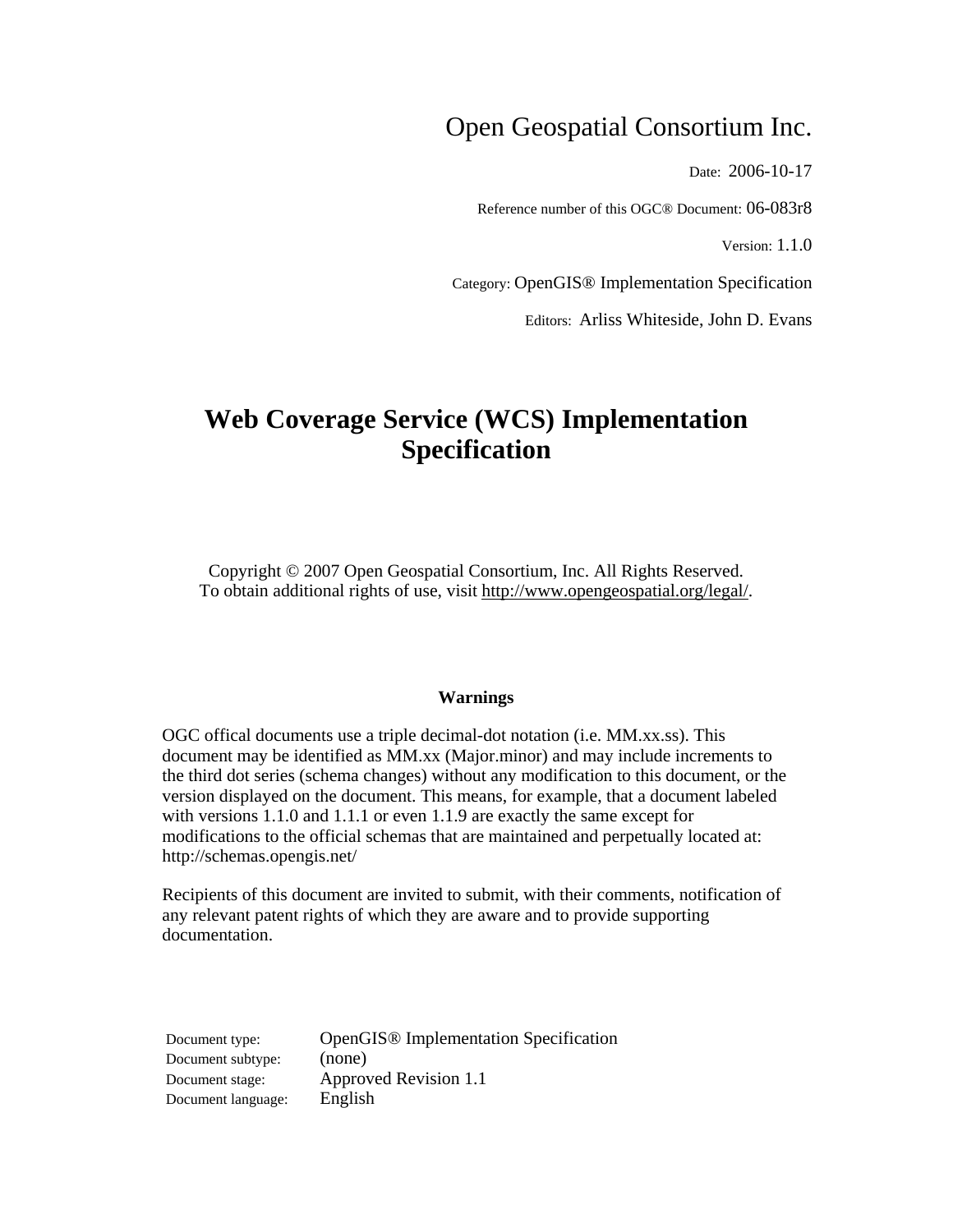# **Contents**

# Page

| i.         |       |
|------------|-------|
| ii.        |       |
| 111.       |       |
| iv.        |       |
| V.         |       |
| vi.        |       |
| vii.       |       |
| 1          |       |
| 2          |       |
| 3          |       |
| 4          |       |
| 5          |       |
| 5.1        |       |
| 5.2<br>5.3 |       |
| 5.4        |       |
| 5.5        |       |
| 6          |       |
| 7<br>7.1   |       |
| 7.2        |       |
| 7.3        |       |
| 7.4        |       |
| 7.5<br>7.6 |       |
|            | 7.6.1 |
|            | 7.6.2 |
|            | 7.6.3 |
| 7.7        | 7.7.1 |
|            | 7.7.2 |
|            | 7.7.3 |
| 8          |       |
| 8.1        |       |
| 8.2        | 8.2.1 |
|            | 8.2.2 |
|            | 8.2.3 |
|            | 8.2.4 |
| 8.3        |       |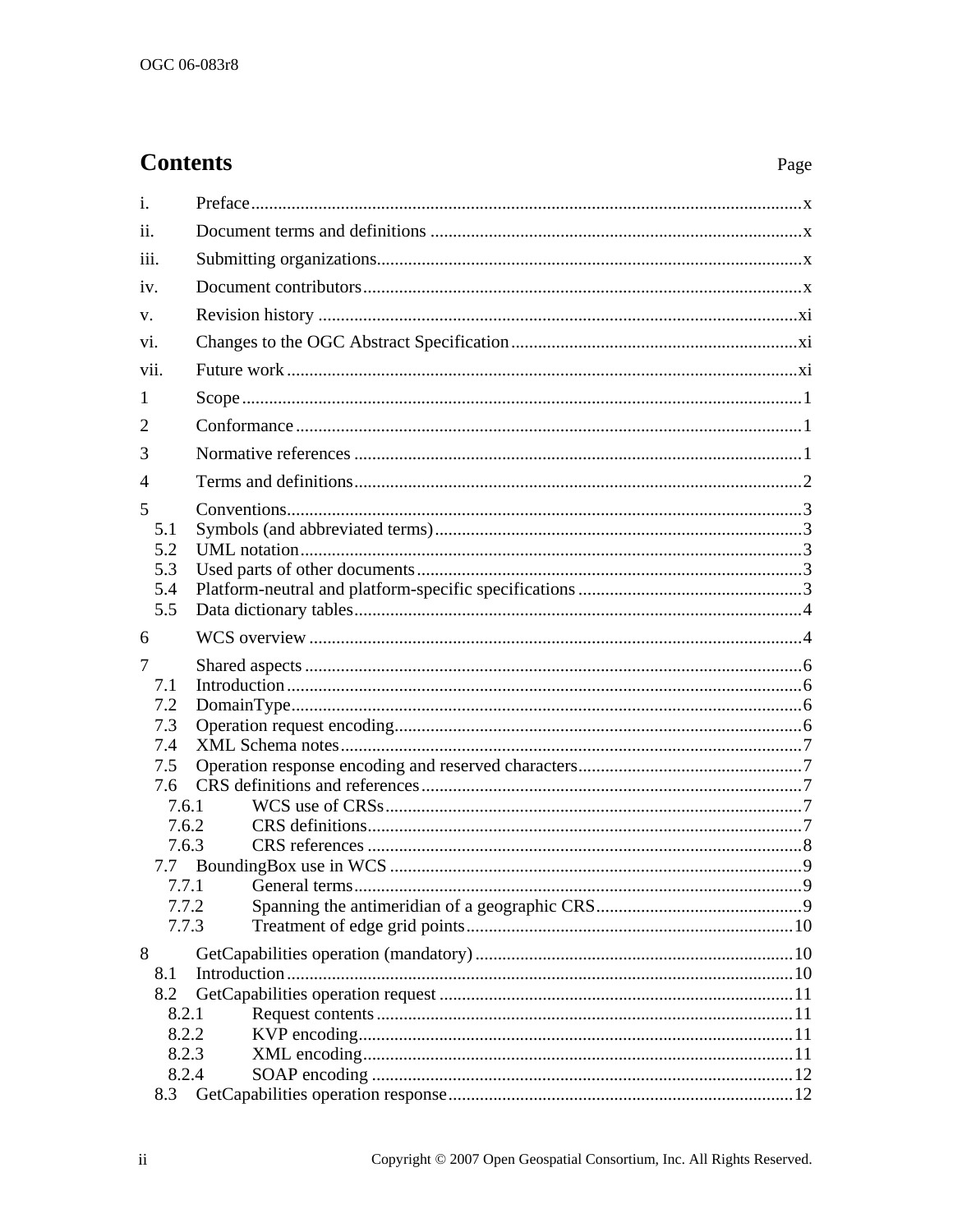| 8.3.1    |                                                                  |  |
|----------|------------------------------------------------------------------|--|
| 8.3.2    |                                                                  |  |
| 8.3.3    |                                                                  |  |
| 8.3.3.1  |                                                                  |  |
| 8.3.3.2  |                                                                  |  |
| 8.3.3.3  |                                                                  |  |
| 8.3.4    |                                                                  |  |
| 8.3.4.1  |                                                                  |  |
| 8.3.4.2  |                                                                  |  |
| 8.3.4.3  | Reserved characters in CoverageSummary parameter values  18      |  |
| 8.3.4.4  |                                                                  |  |
| 8.3.4.5  |                                                                  |  |
| 8.3.4.6  |                                                                  |  |
| 8.3.4.7  |                                                                  |  |
| 8.3.5    |                                                                  |  |
| 8.3.6    |                                                                  |  |
| 8.3.7    |                                                                  |  |
| 8.4      |                                                                  |  |
| 9        |                                                                  |  |
| 9.1      |                                                                  |  |
| 9.2      |                                                                  |  |
| 9.2.1    |                                                                  |  |
| 9.2.2    |                                                                  |  |
| 9.2.3    |                                                                  |  |
| 9.2.4    |                                                                  |  |
|          |                                                                  |  |
| 9.3.1    |                                                                  |  |
| 9.3.1.1  |                                                                  |  |
| 9.3.1.2  |                                                                  |  |
| 9.3.1.3  |                                                                  |  |
|          |                                                                  |  |
| 9.3.1.4  |                                                                  |  |
| 9.3.2    |                                                                  |  |
| 9.3.2.1  |                                                                  |  |
| 9.3.2.2  |                                                                  |  |
| 9.3.2.3  | Reserved characters in CoverageDescription parameter values 36   |  |
| 9.3.2.4  | Summary of ISO 8601 syntax for time positions and time periods36 |  |
| 9.3.3    |                                                                  |  |
| 9.3.4    |                                                                  |  |
| 9.4      |                                                                  |  |
| 9.5      |                                                                  |  |
| 10       |                                                                  |  |
|          |                                                                  |  |
|          |                                                                  |  |
| 10.2.1   |                                                                  |  |
| 10.2.1.1 |                                                                  |  |
| 10.2.1.2 |                                                                  |  |
| 10.2.1.3 |                                                                  |  |
| 10.2.2   |                                                                  |  |
| 10.2.2.1 |                                                                  |  |
|          |                                                                  |  |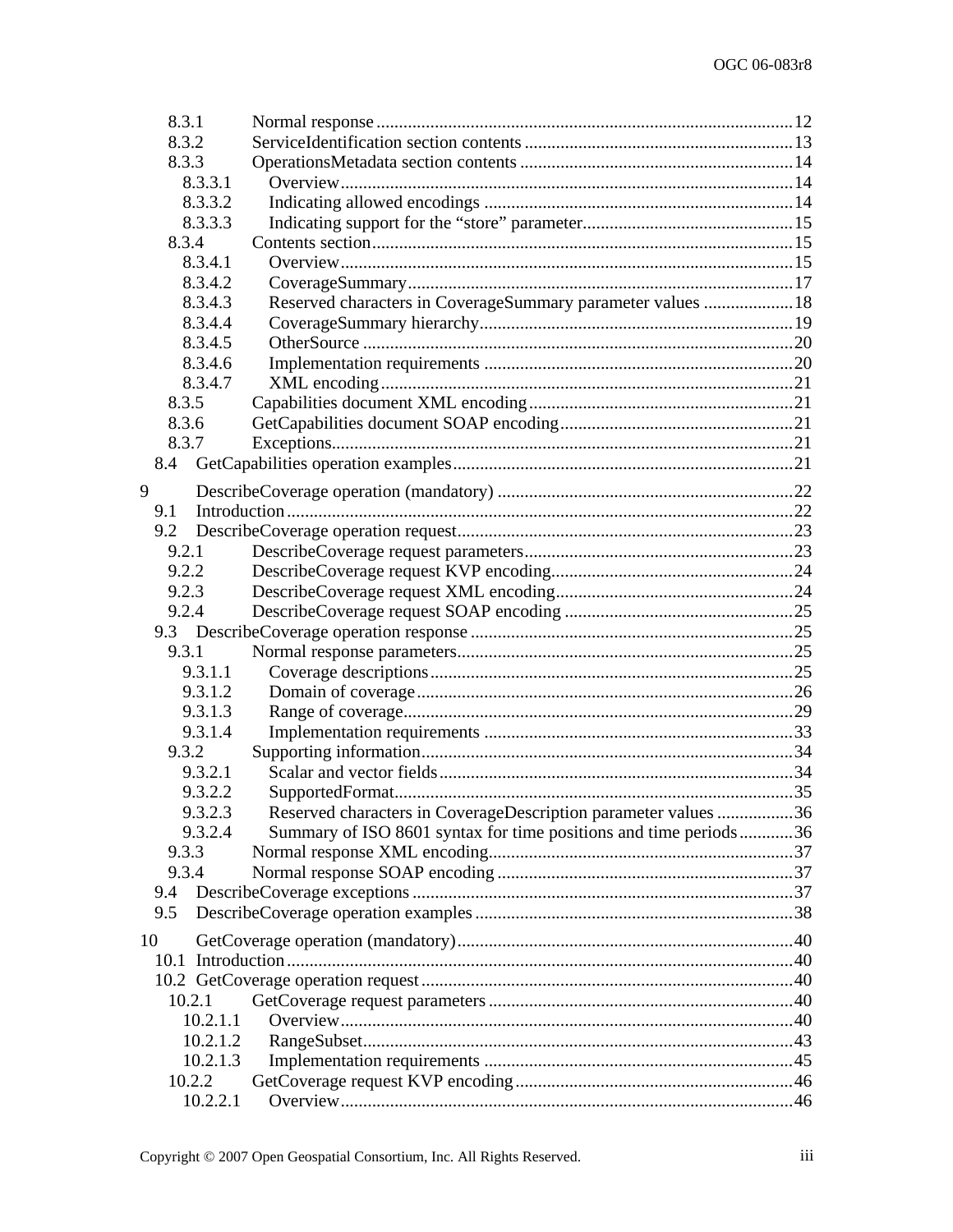| 10.2.2.2  |  |
|-----------|--|
| 10.2.3    |  |
| 10.2.4    |  |
|           |  |
| 10.3.1    |  |
| 10.3.2    |  |
| 10.3.3    |  |
| 10.3.4    |  |
| 10.3.5    |  |
| 10.3.6    |  |
| 10.3.7    |  |
| 10.3.8    |  |
| 10.3.9    |  |
| 10.3.10   |  |
| 10.3.11   |  |
| 10.3.11.1 |  |
| 10.3.11.2 |  |
| 10.3.11.3 |  |
| 10.3.11.4 |  |
| 10.3.11.5 |  |
| 10.3.12   |  |
|           |  |
| 10.4.1    |  |
| 10.4.2    |  |
| 10.4.3    |  |
| 10.4.4    |  |
|           |  |
|           |  |
|           |  |
|           |  |
|           |  |
| C.2       |  |
| C.3       |  |
| C.4       |  |
|           |  |
| D.1       |  |
| D.2       |  |
| D.3       |  |
| D.4       |  |
| D.5       |  |
| D.6       |  |
| D.7       |  |
| D.8       |  |
| D.9       |  |
|           |  |
|           |  |
| E.1       |  |
| E.2       |  |
|           |  |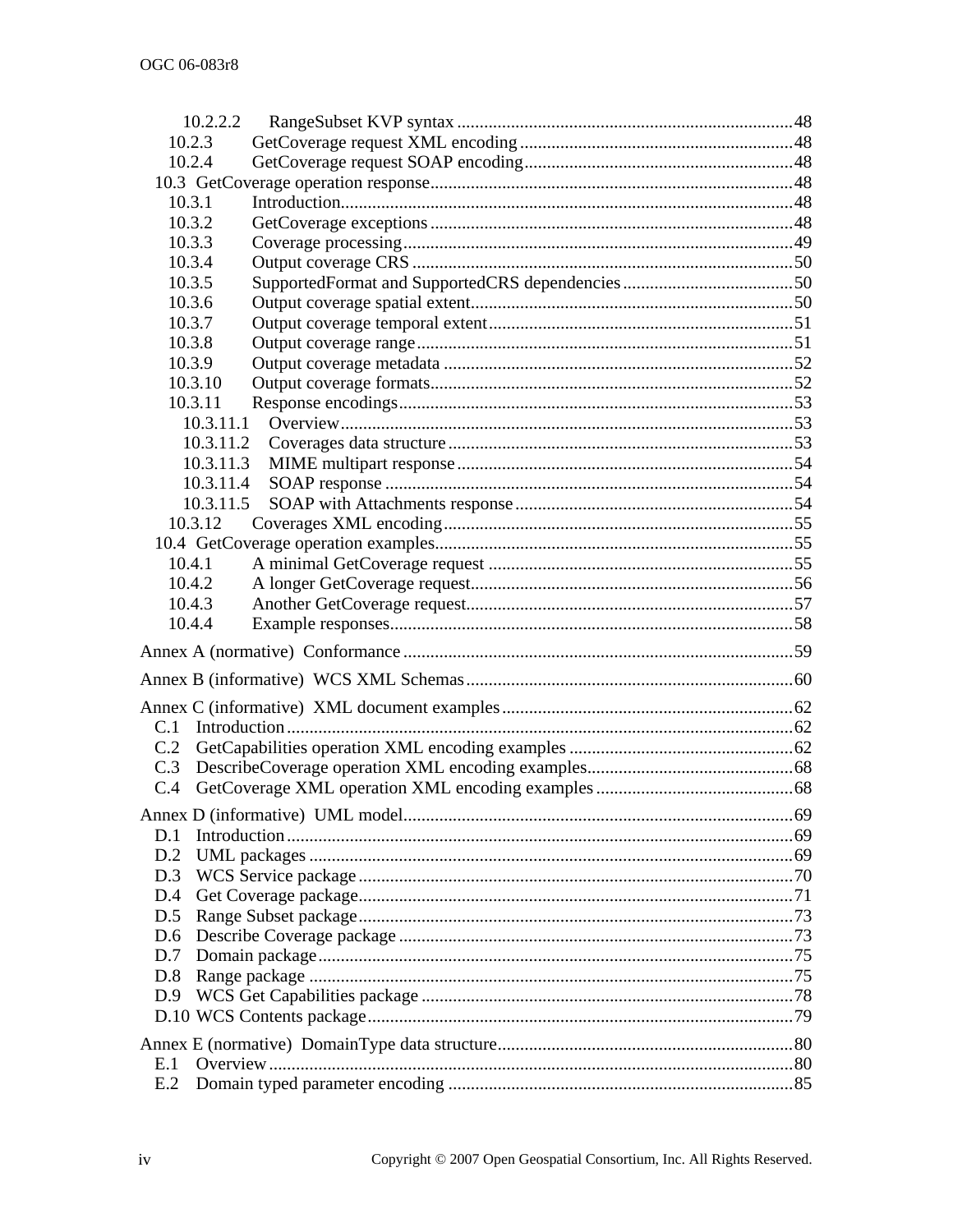| G.2.1  |                                                                         |  |
|--------|-------------------------------------------------------------------------|--|
| G.2.2  |                                                                         |  |
| G.2.3  |                                                                         |  |
| G.2.4  |                                                                         |  |
|        |                                                                         |  |
| G.3.1  |                                                                         |  |
| G.3.2  | 2D grid in 2D CRS (urn:ogc:def:method:WCS:1.1:2dGridIn2dCrs)92          |  |
| G.3.3  | 2D grid in 3D CRS (urn:ogc:def:method:WCS:1.1:2dGridIn3dCrs)93          |  |
| G.3.4  |                                                                         |  |
|        |                                                                         |  |
|        |                                                                         |  |
|        |                                                                         |  |
| H.2.1  |                                                                         |  |
| H.2.2  | Use case 1: No resampling of georectified coverage, defining extent in  |  |
|        |                                                                         |  |
| H.2.3  | Use case 2: No resampling of georectified image, defining extent in     |  |
|        |                                                                         |  |
| H.2.4  | Use case 3: No resampling of unrectified and un-georeferenced image 98  |  |
| H.2.5  | Use case 4: No resampling of unrectified but georeferenced image,       |  |
|        |                                                                         |  |
| H.2.6  | Use case 5: No resampling of unrectified but georeferenced image,       |  |
|        |                                                                         |  |
| H.2.7  | Use case 6: Resampling of georectified coverage, defining extent in     |  |
|        |                                                                         |  |
| H.2.8  | Use case 7: Resampling of georectified image, defining extent in image  |  |
|        |                                                                         |  |
| H.2.9  | Use case 8: Resampling of unrectified and un-georeferenced image100     |  |
| H.2.10 | Use case 9: Resampling of unrectified but georeferenced image,          |  |
|        |                                                                         |  |
| H.2.11 | Use case 10: Resampling of unrectified but georeferenced image,         |  |
|        |                                                                         |  |
| H.2.12 |                                                                         |  |
|        |                                                                         |  |
| H.3.1  |                                                                         |  |
| H.3.2  | Use case 1: No resampling of georectified coverage, defining extent in  |  |
|        |                                                                         |  |
| H.3.3  | Use case 2: No resampling of georectified image, defining extent in     |  |
|        |                                                                         |  |
| H.3.4  | Use case 3: No resampling of unrectified and un-georeferenced image 108 |  |
| H.3.5  | Use case 4: No resampling of unrectified but georeferenced image,       |  |
| H.3.6  | Use case 5: No resampling of unrectified but georeferenced image,       |  |
|        |                                                                         |  |
| H.3.7  | Use case 6: Resampling of georectified coverage, defining extent in     |  |
|        |                                                                         |  |
|        |                                                                         |  |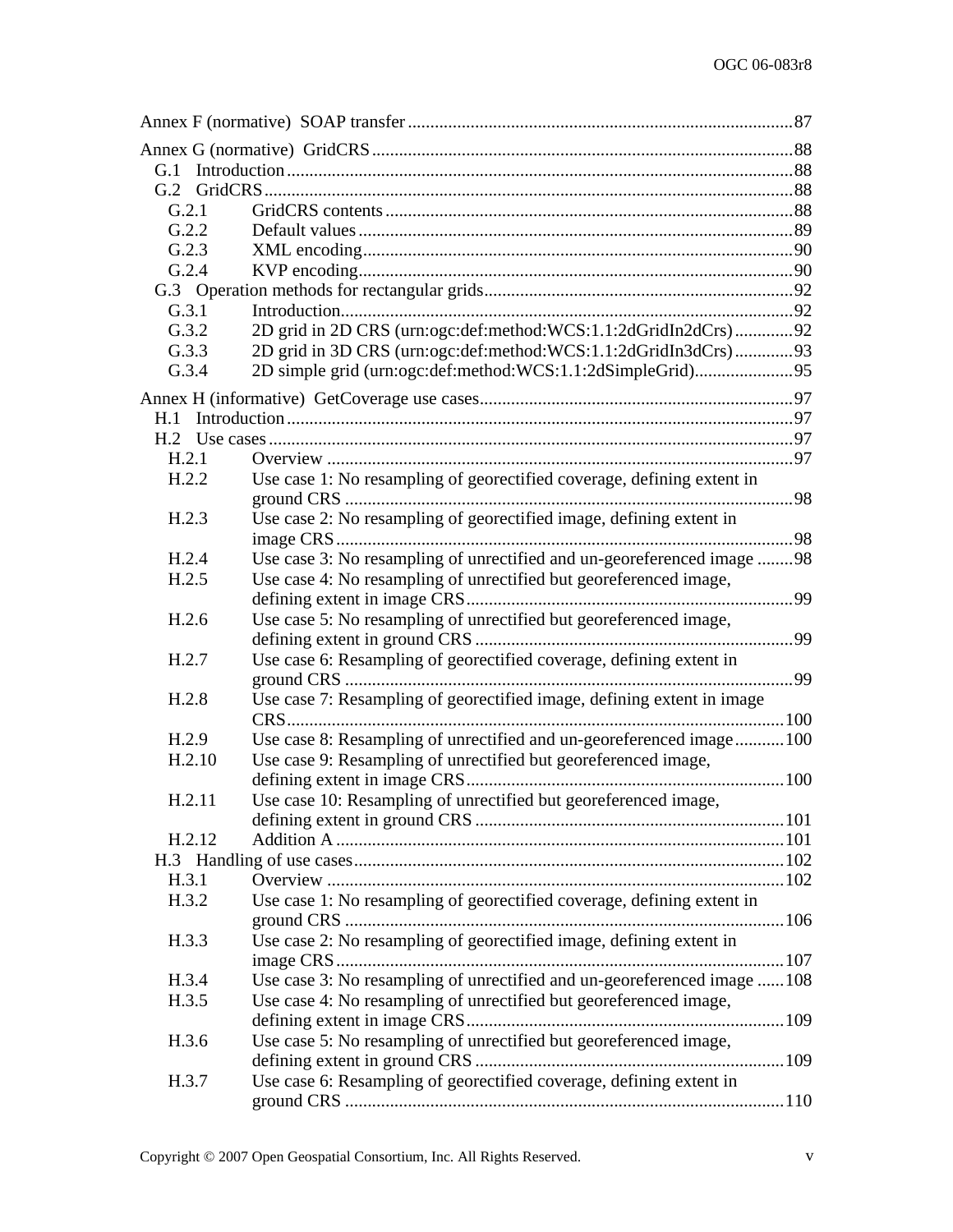| H.3.8  | Use case 7: Resampling of georectified image, defining extent in image |  |
|--------|------------------------------------------------------------------------|--|
|        |                                                                        |  |
| H.3.9  | Use case 8: Resampling of unrectified and un-georeferenced image113    |  |
| H.3.10 | Use case 9: Resampling of unrectified but georeferenced image,         |  |
|        |                                                                        |  |
| H.3.11 | Use case 10: Resampling of unrectified but georeferenced image,        |  |
|        |                                                                        |  |
| H.3.12 |                                                                        |  |
|        |                                                                        |  |
| L1     |                                                                        |  |
| L2     |                                                                        |  |
| 1.2.1  |                                                                        |  |
| 1.2.2  |                                                                        |  |
|        |                                                                        |  |
| I.3.1  |                                                                        |  |
| I.3.2  |                                                                        |  |
|        |                                                                        |  |
| I.4.1  |                                                                        |  |
| I.4.2  |                                                                        |  |
| I.4.3  |                                                                        |  |
|        |                                                                        |  |
|        |                                                                        |  |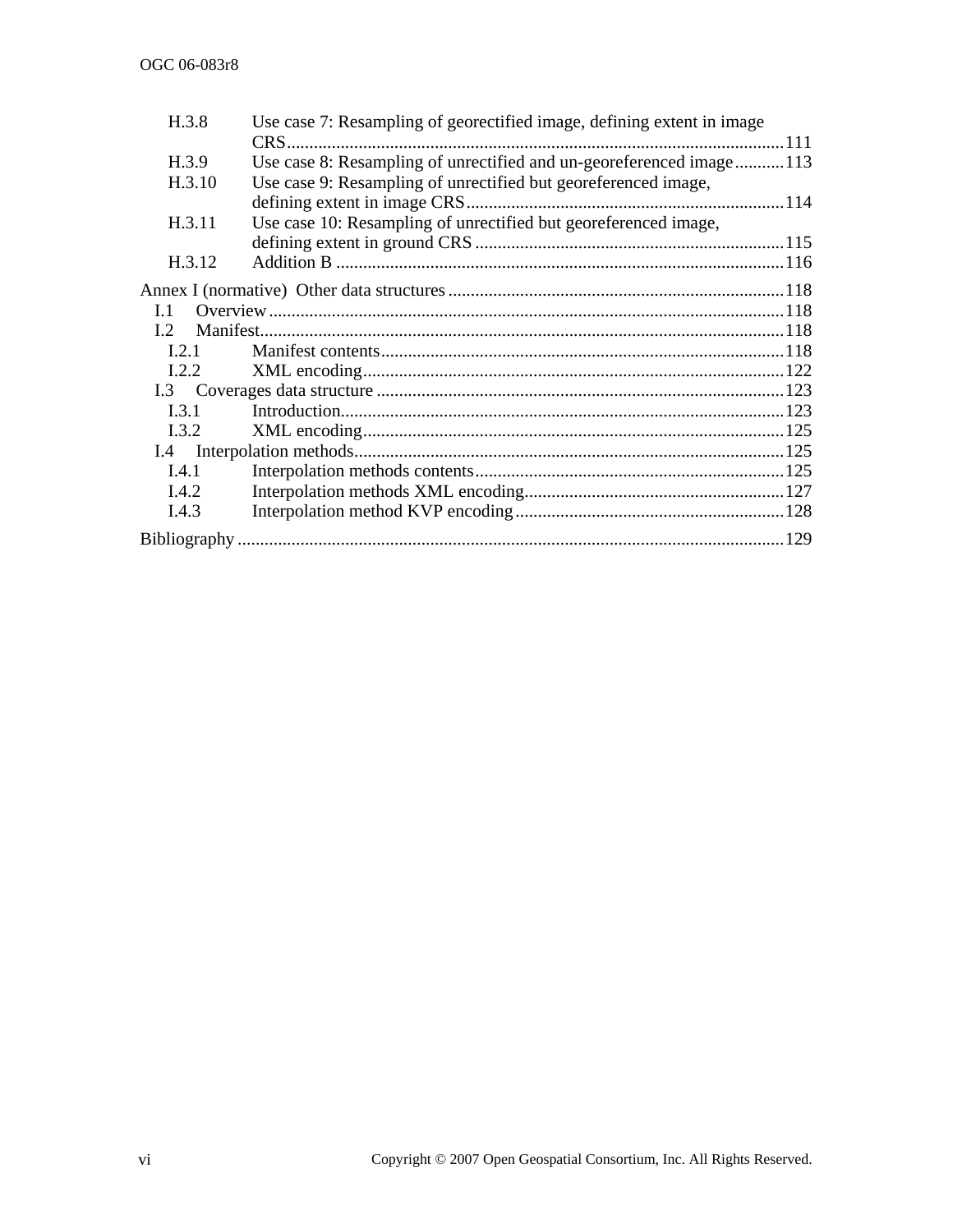| <b>Figures</b> | Page |
|----------------|------|
|                |      |
|                |      |
|                |      |
|                |      |
|                |      |
|                |      |
|                |      |
|                |      |
|                |      |
|                |      |
|                |      |
|                |      |
|                |      |
|                |      |
|                |      |
|                |      |
|                |      |
|                |      |
|                |      |
|                |      |
|                |      |
|                |      |
|                |      |
|                |      |
|                |      |
|                |      |
|                |      |
|                |      |
|                |      |
|                |      |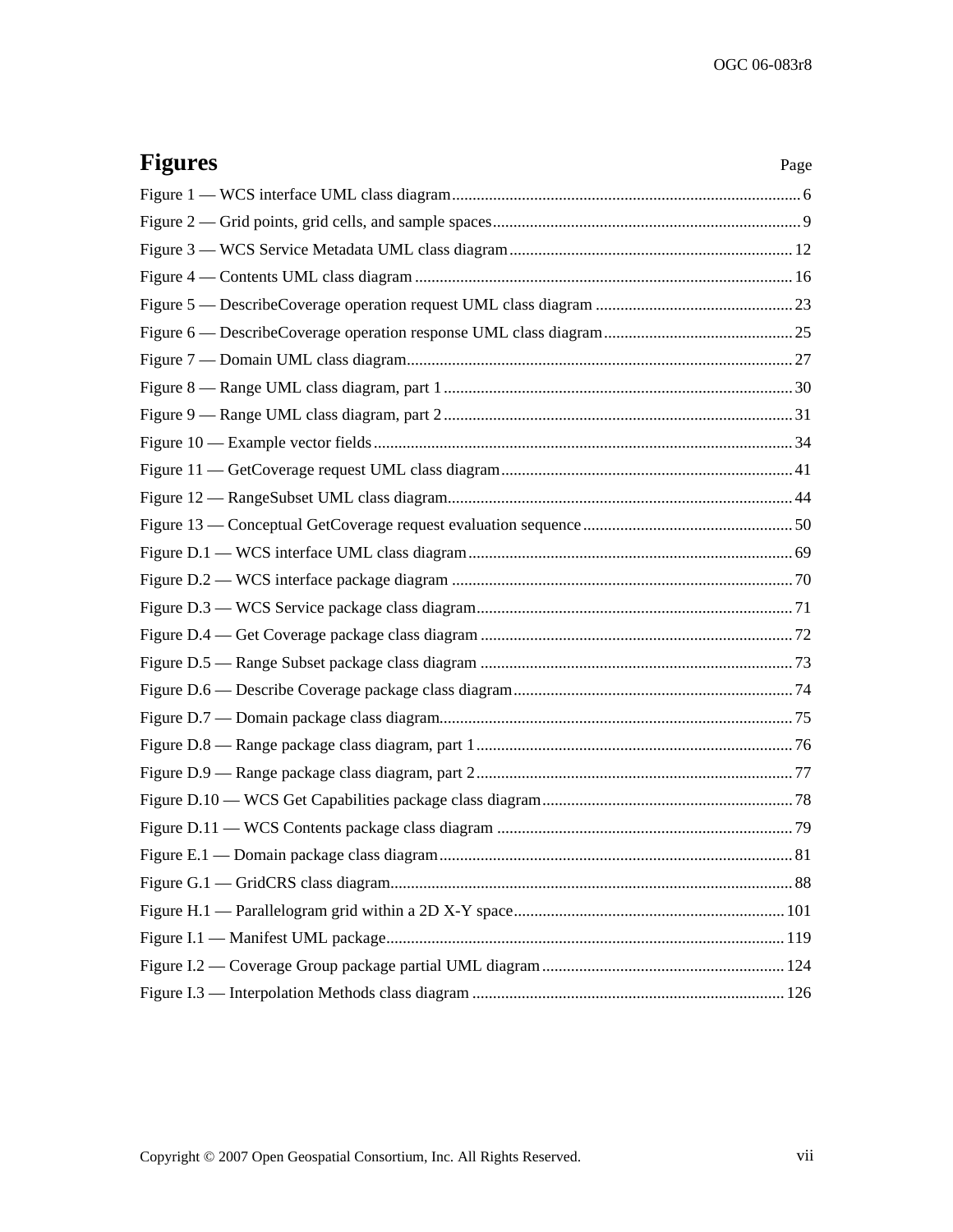| <b>Tables</b> |  |
|---------------|--|
|---------------|--|

| <b>Tables</b>                                                                 | Page |
|-------------------------------------------------------------------------------|------|
|                                                                               |      |
| Table 2 — Implementation of parameters in GetCapabilities operation request11 |      |
|                                                                               |      |
|                                                                               |      |
|                                                                               |      |
|                                                                               |      |
|                                                                               |      |
|                                                                               |      |
|                                                                               |      |
|                                                                               |      |
|                                                                               |      |
|                                                                               |      |
|                                                                               |      |
|                                                                               |      |
|                                                                               |      |
|                                                                               |      |
|                                                                               |      |
|                                                                               |      |
|                                                                               |      |
|                                                                               |      |
|                                                                               |      |
|                                                                               |      |
|                                                                               |      |
|                                                                               |      |
|                                                                               |      |
|                                                                               |      |
|                                                                               |      |
|                                                                               |      |
|                                                                               |      |
|                                                                               |      |
|                                                                               |      |
|                                                                               |      |
|                                                                               |      |
|                                                                               |      |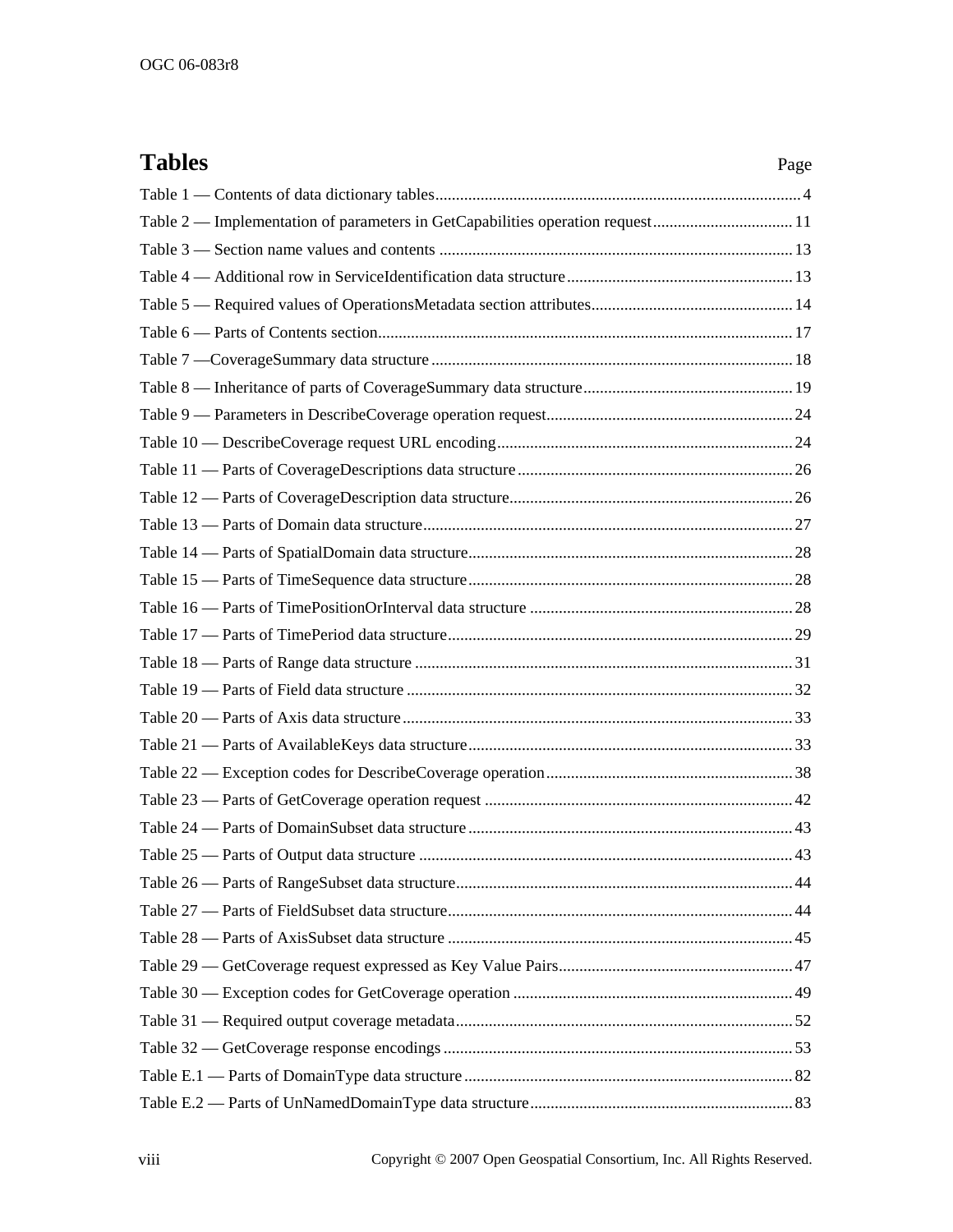| Table H.2 — GetCoverage request DomainSubset BoundingBox CRS for use cases  103 |  |
|---------------------------------------------------------------------------------|--|
|                                                                                 |  |
|                                                                                 |  |
|                                                                                 |  |
|                                                                                 |  |
|                                                                                 |  |
|                                                                                 |  |
|                                                                                 |  |
|                                                                                 |  |
|                                                                                 |  |
|                                                                                 |  |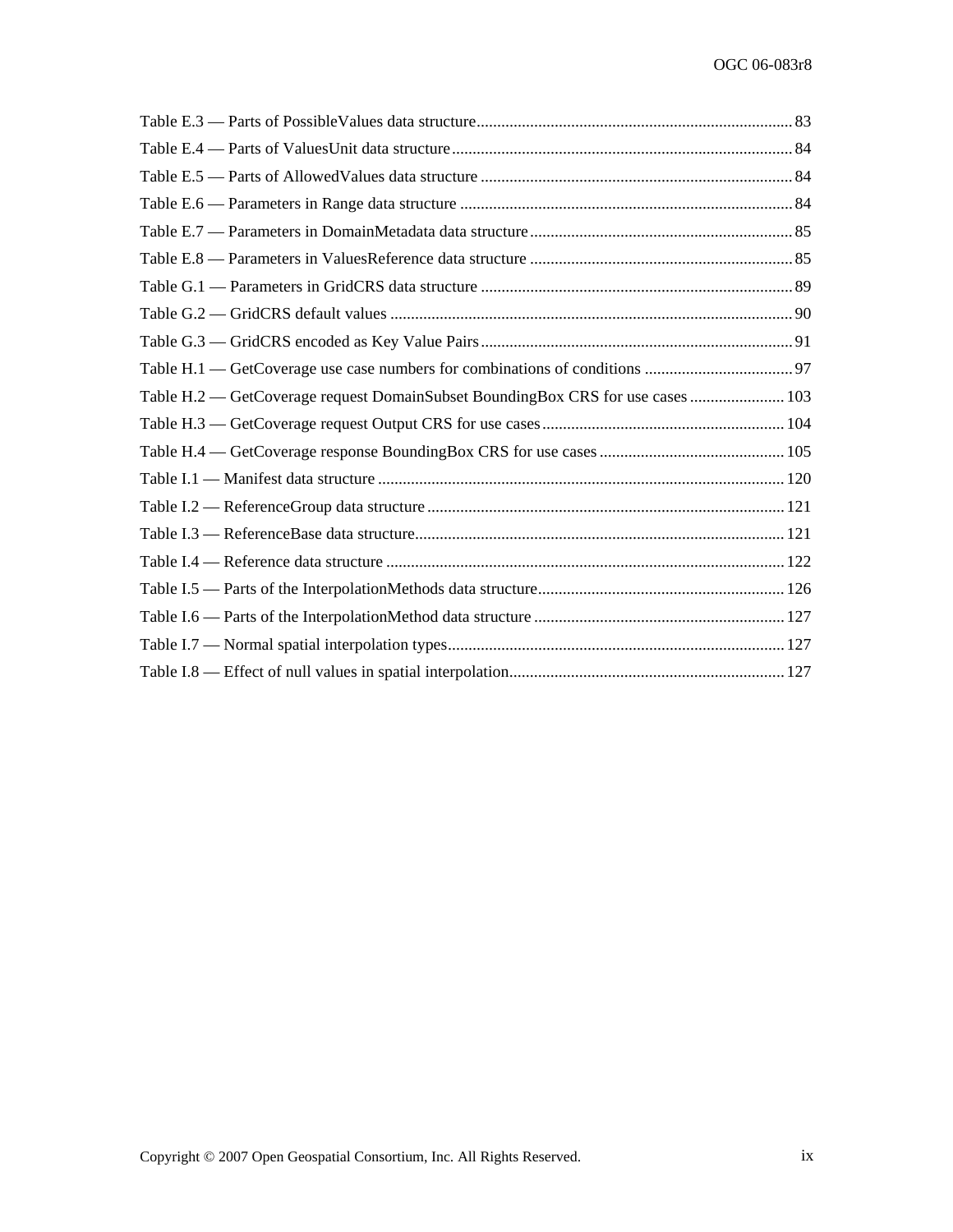# <span id="page-9-0"></span>**i. Preface**

This is WCS version 1.1, and builds on OWS Common [OGC 05-008 and OGC 05-009], including change proposal [OGC 04-105]. It also builds on the XML Schemas for WCS used in the IH4DS thread of OWS-2, recorded in [OGC 04-080]. It thus includes many of the proposed WCS changes summarized in [OGC 05-018].

# **ii. Document terms and definitions**

This document uses the specification terms defined in Subclause 5.3 of [OGC 05-008], which is based on the ISO/IEC Directives, Part 2, Rules for the structure and drafting of International Standards. In particular, the word "shall" (not "must") is the verb form used to indicate a requirement to be strictly followed to conform to this specification.

# **iii. Submitting organizations**

The following organizations have submitted this Implementation Specification to the Open Geospatial Consortium, Inc.

- BAE SYSTEMS E&IS
- Australia Commonwealth Scientific and Industrial Research Organisation (CSIRO)
- CubeWerx Inc.
- George Mason University
- International University Bremen / Rasdaman GmBH
- IONIC SOFTWARE s.a.
- U.S. National Aeronautics and Space Administration (NASA)
- U.S. National Geospatial-Intelligence Agency (NGA)
- Oracle Corp.
- PCI Geomatics

# **iv. Document contributors**

OGC's Web Coverage Service 1.1 Revision Working Group members are listed below.

| <b>Name</b>          | <b>Organization</b>                     |
|----------------------|-----------------------------------------|
| Baumann, Peter       | Intl. University Bremen / Rasdaman GmBH |
| Cox, Simon           | <b>CSIRO</b>                            |
| Di, Liping           | George Mason University                 |
| Donéa, Luc           | <b>IONIC SOFTWARE</b>                   |
| Evans, John          | NASA / GST, Inc                         |
| Herring, John        | <b>Oracle Corporation</b>               |
| Keens, Steven        | <b>PCI</b> Geomatics                    |
| Roswell, Charles     | <b>NGA</b>                              |
| Vretanos, Panagiotis | CubeWerx, Inc.                          |
| Whiteside, Arliss    | <b>BAE Systems E&amp;IS</b>             |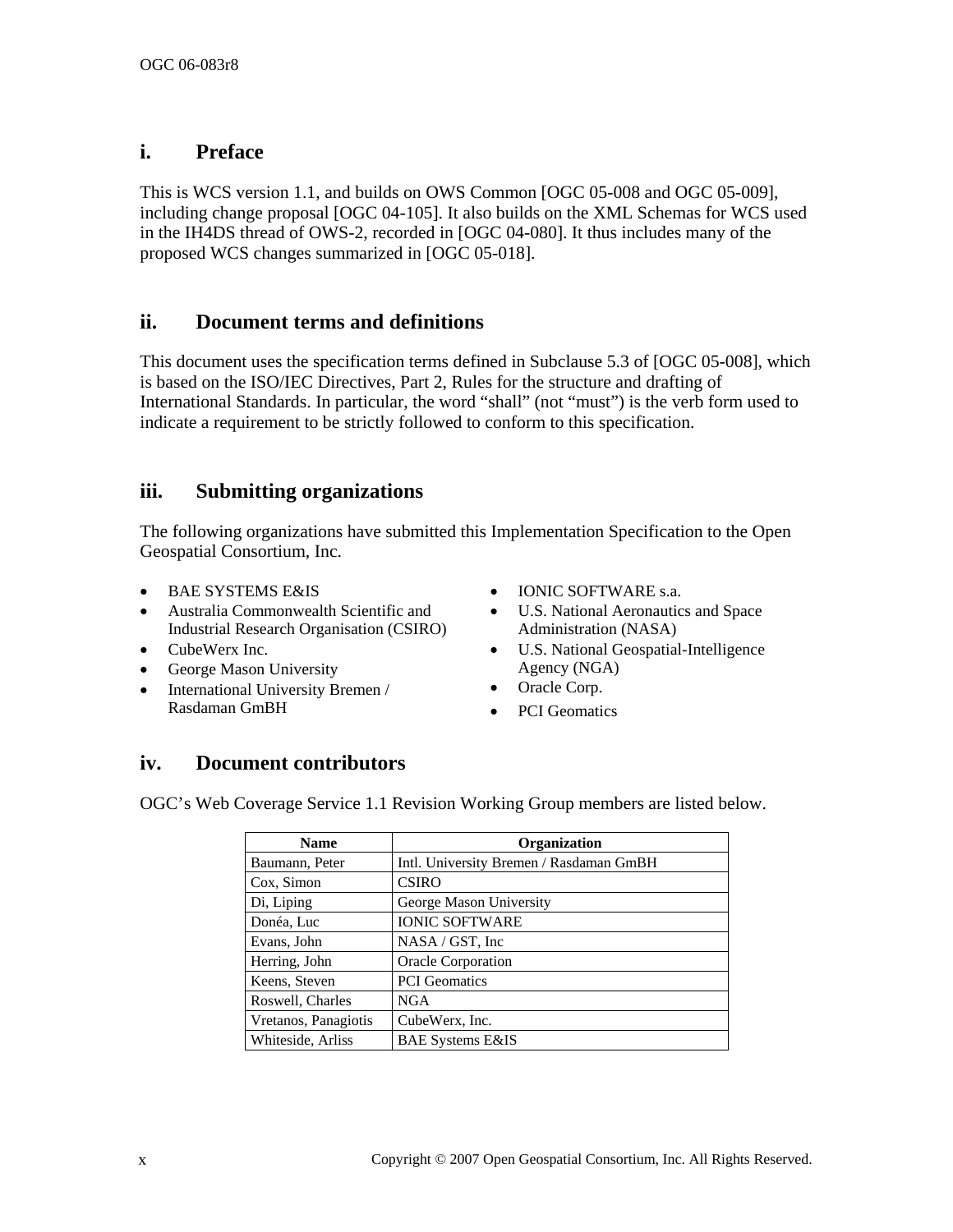# <span id="page-10-0"></span>**v. Revision history**

WCS 1.1 is almost a complete rewrite of WCS 1.0, with many editorial changes and detailed streamlining of schema files resulting from OWS Common conformance. However, the two versions of the specification share the same overall structure. WCS 1.1 introduces (only) the following functional changes:

- a) Use of GridCRS in coverage descriptions and requests (See 9.3.1.2, 10.2.1.1, 10.2.2, 10.3.4, 10.3.6, and Annexes G and H)
- b) Hierarchical coverage descriptions (See 8.3.4.4)
- c) Multiple fields per coverage (See 9.3.1.3, 9.3.2.1, 10.2.1.2, 10.2.2.1, 10.2.2.2, and Tables 18, 26-29)
- d) XML and (optionally) asynchronous GetCoverage responses (See 10.3.11)
- e) Different approach to coverage formats; reliance on encoding profiles (See 9.3.2.2)

Many of the changes were the direct or indirect result of addressing written change proposals, as summarized in OGC Doc. #06-116.

# **vi. Changes to the OGC Abstract Specification**

OGC® Abstract Specification Topic 6: The Coverage Type and its Subtypes (which includes ISO 19123) requires the following change to accommodate the technical contents of this document:

Spatial interpolation needs to be a (repeatable) property of a single field in the range of a coverage, not a property of the coverage or of its range as a whole. Currently, the interpolationType is an attribute of the CV\_ContinuousQuadrilateralGridCoverage class, which is associated to one CV\_GridValuesMatrix. This CV\_GridValuesMatrix contains a sequence of values of Record type, where each Record can contain multiple "fields". However, different fields may require the use of different interpolation types; and more than one interpolation method may be associated with a single field.

# **vii. Future work**

Future versions of this WCS specification are expected to consider various expansions of the abilities specified herein, some adding abilities that were deliberately not included in this Version 1.1.0. Some of the possible expansions thus include:

- a) Expand supported coverage types beyond grid coverages.
- b) Expand ability to retrieve elevation subset of a coverage, beyond current regularly spaced (grid) elevations.
- c) Expand ability to retrieve spatial subset of a coverage, beyond current regularly spaced (grid) positions.
- d) Expand ability to store coverage outputs, for later retrieval.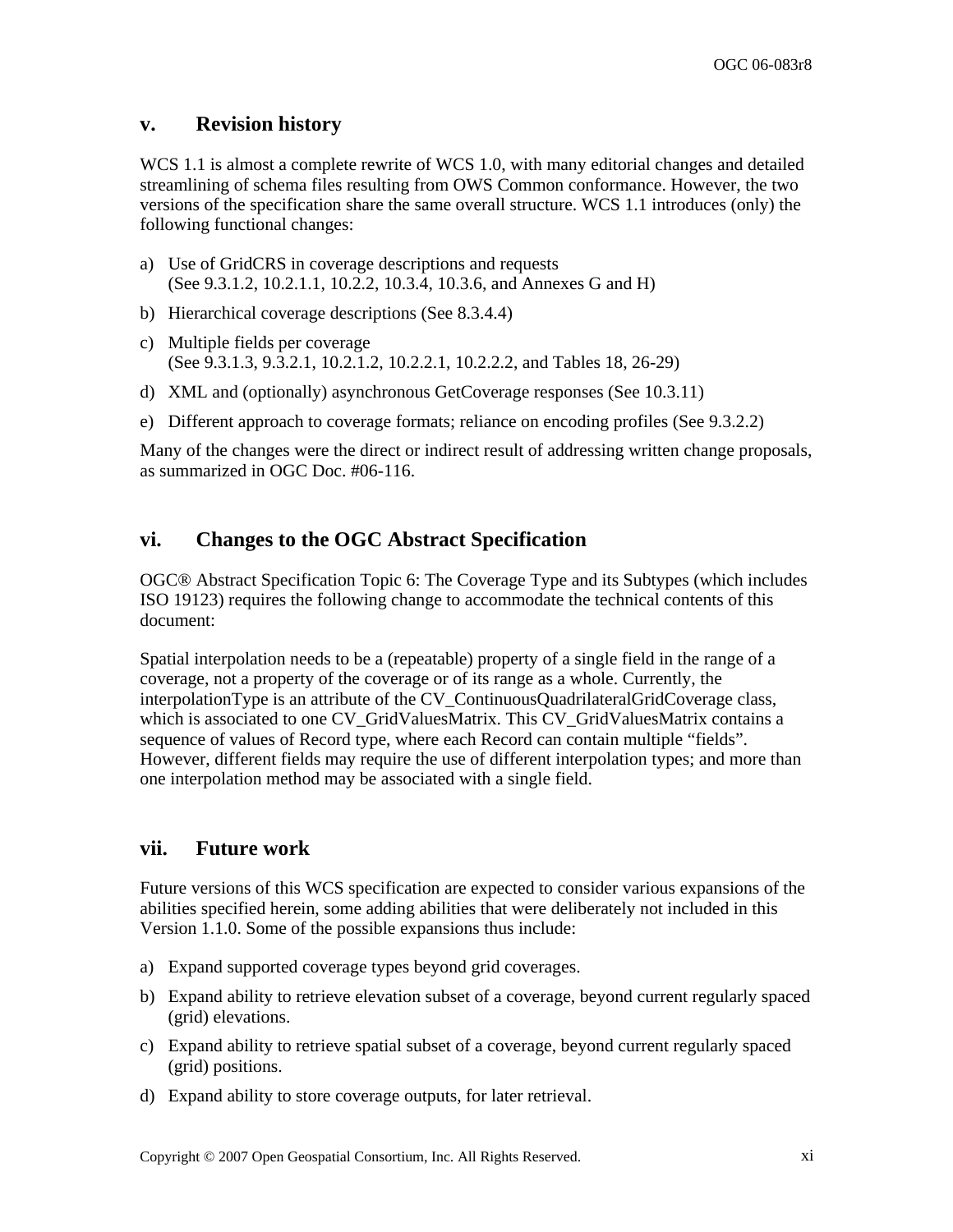- e) Add WSDL description of SOAP encodings
- f) Add ability to Retrieve multiple coverages in one GetCoverage operation request
- g) Add optional interface operation(s) to input new coverages and update existing coverages stored by a WCS server
- h) Expand Annex A to specify abstract test suites.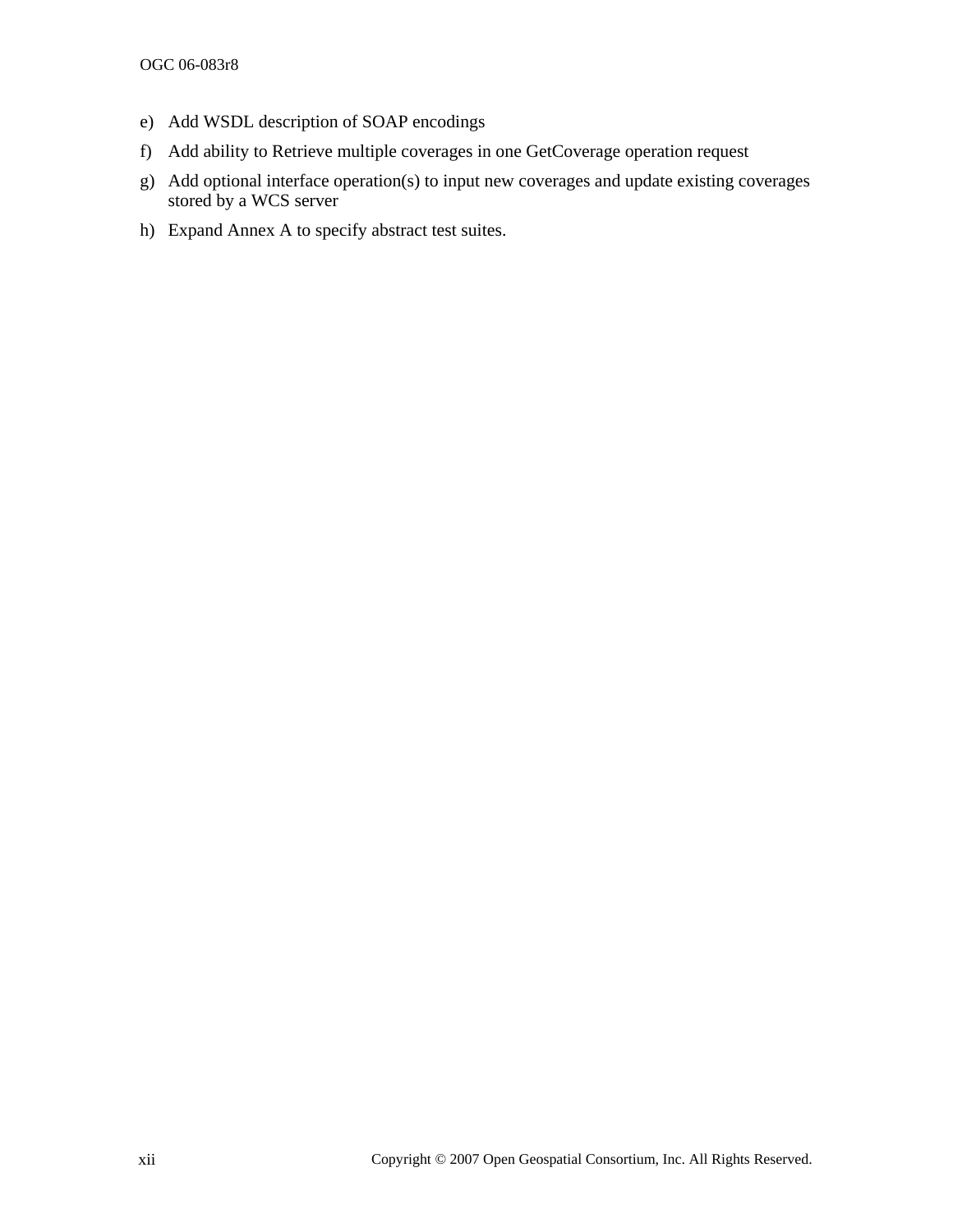# **Foreword**

This version 1.1 of the Web Coverage Service (WCS) Specification supersedes previous version 1.0 [OGC 03-065r5 / 05-076]. Technical changes from the version 1.0 include building on the OGC Web Services Common Specification [OGC 05-008] and a substantially revised Capabilities schema; new schemas and syntax for operation requests (GetCoverage, DescribeCoverage); and integration with GML 3.1.

This document includes nine annexes; Annexes A, E, F, G, and I are normative, and Annexes B, C, D, and H are informative.

Some elements of this document may be the subject of patent rights. The Open Geospatial Consortium shall not be held responsible for identifying any or all such patent rights.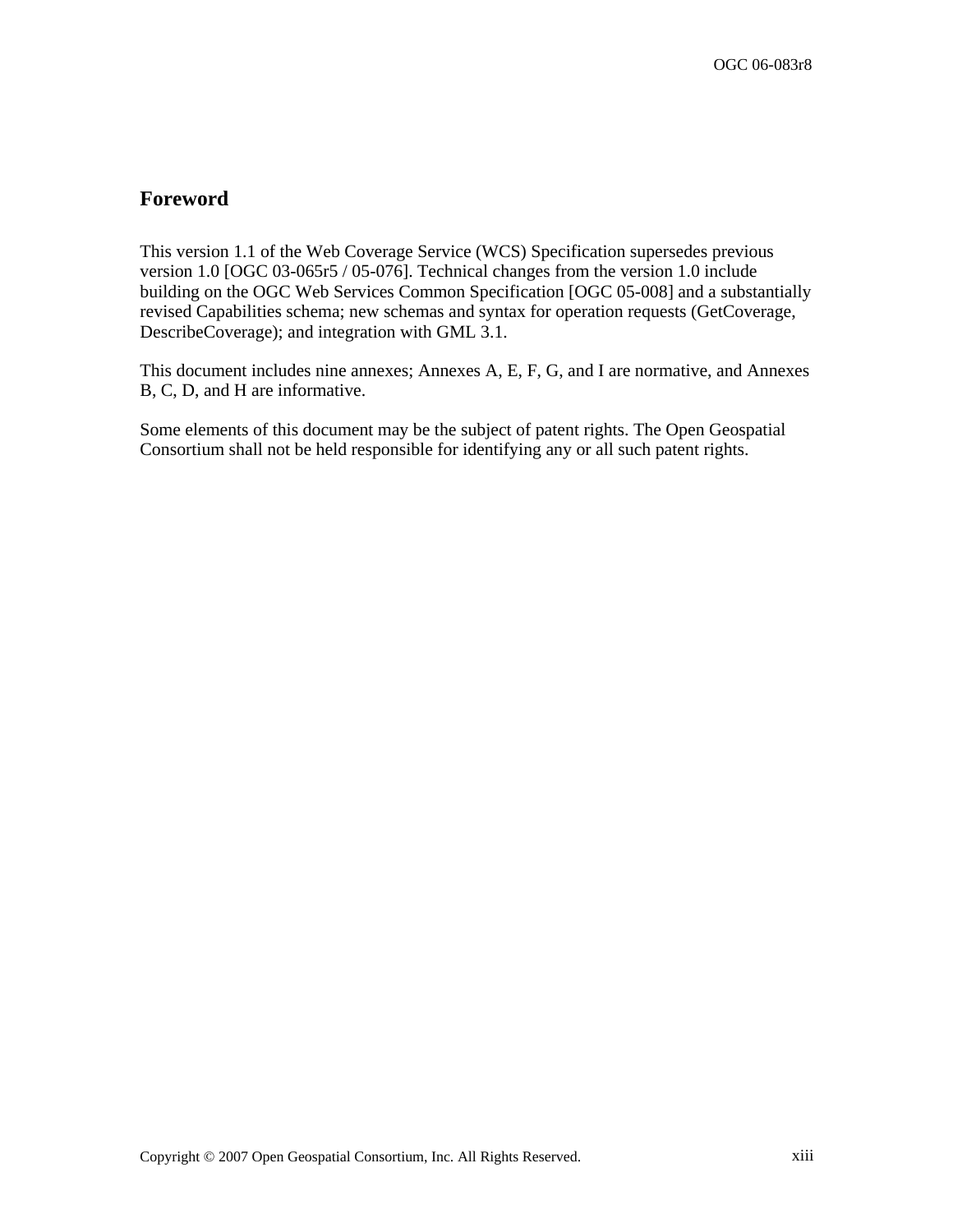# **Introduction**

The Web Coverage Service (WCS) supports electronic retrieval of geospatial data as "coverages" – that is, digital geospatial information representing space-varying phenomena.

A WCS provides access to potentially detailed and rich sets of geospatial information, in forms that are useful for client-side rendering, multi-valued coverages, and input into scientific models and other clients. The WCS may be compared to the OGC Web Map Service (WMS) and the Web Feature Service (WFS); like them it allows clients to choose portions of a server's information holdings based on spatial constraints and other criteria.

Unlike the WMS [OGC 04-024], which portrays spatial data to return static maps (rendered as pictures by the server), the Web Coverage Service provides available data together with their detailed descriptions; defines a rich syntax for requests against these data; and returns data with its original semantics (instead of pictures) which may be interpreted, extrapolated, etc. – and not just portrayed.

Unlike WFS [OGC 02-058], which returns discrete geospatial features, the Web Coverage Service returns coverages representing space-varying phenomena that relate a spatio-temporal domain to a (possibly multidimensional) range of properties.

The Web Coverage Service provides three operations: *GetCapabilities*, *DescribeCoverage,*  and *GetCoverage*. The *GetCapabilities* operation returns an XML document describing the service and brief descriptions of the coverages that clients may request. Clients would generally run the *GetCapabilities* operation and cache its result for use throughout a session, or reuse it for multiple sessions. When the *GetCapabilities* operation does not return such descriptions, then equivalent information must be available from a separate source, such as an image catalog.

The *DescribeCoverage* operation lets clients request a full description of one or more coverages served by a particular WCS server. The server responds with an XML document that fully describes the identified coverages.

The *GetCoverage* operation is normally run after *GetCapabilities* and *DescribeCoverage* operation responses have shown what requests are allowed and what data are available. The *GetCoverage* operation returns a coverage (that is, values or properties of a set of geographic locations), encoded in a well-known coverage format. Its syntax and semantics bear some resemblance to the WMS *GetMap* and WFS *GetFeature* requests, but several extensions support the retrieval of coverages rather than static maps or discrete features.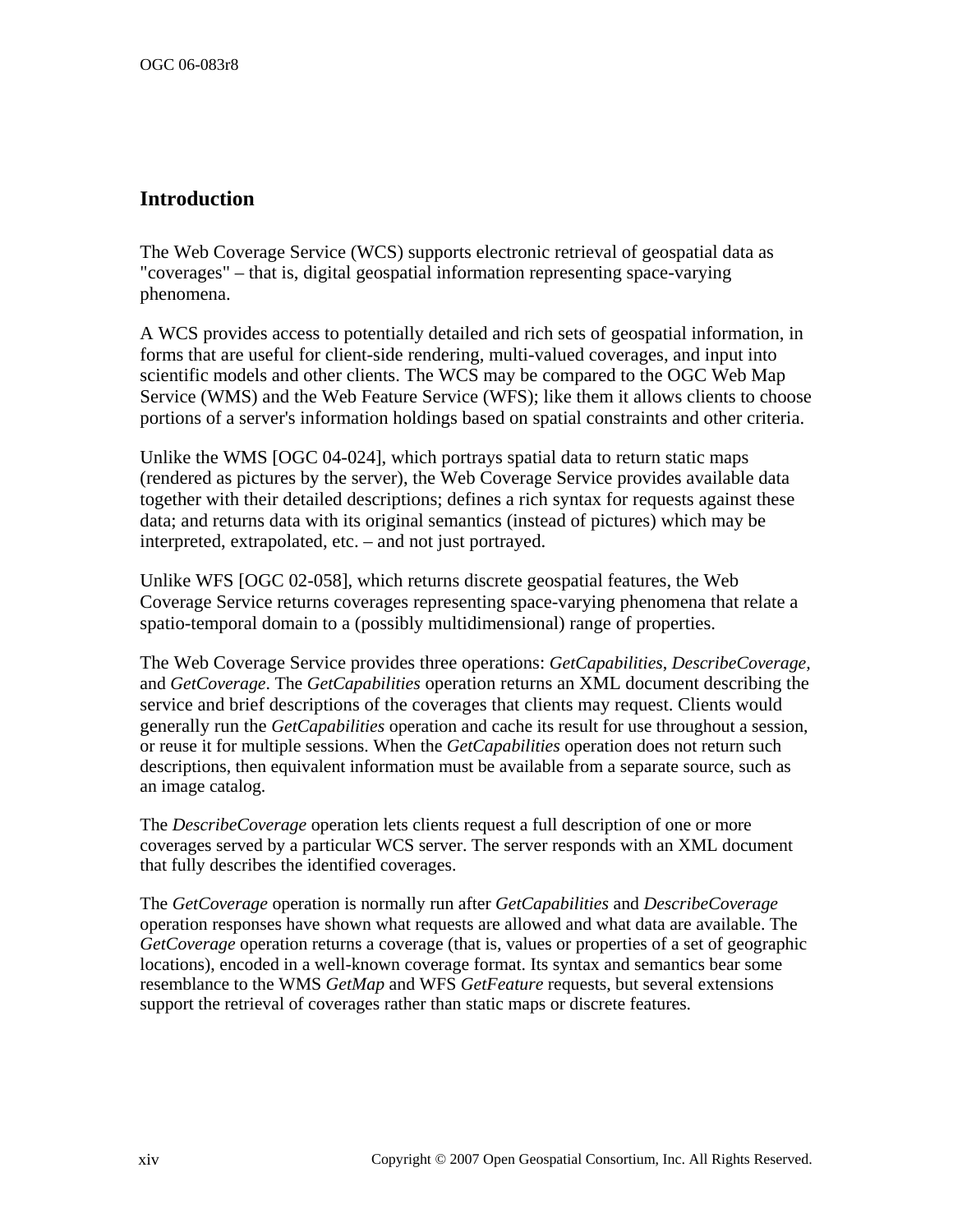# <span id="page-14-0"></span>**Web Coverage Service (WCS) Implementation Specification**

### **1 Scope**

This document specifies how a Web Coverage Service (WCS) describes and delivers multidimensional coverage data over the World Wide Web. This version of the Web Coverage Service is limited to describing and requesting grid (or "simple") coverages.

Grid coverages have a domain comprised of regularly spaced locations along 0, 1, 2, or 3 axes of a spatial coordinate reference system. Their domain may also have a time dimension, which may be regularly or irregularly spaced. A coverage defines, at each location in the domain, a set of fields that may be scalar-valued (such as elevation), or vector-valued (such as brightness values in different parts of the electromagnetic spectrum). These fields (and their values) are known as the range of the coverage.

The WCS interface, while limited in this version to regular grid coverages, is designed to extend in future versions to other coverage types defined in OGC Abstract Specification Topic 6, "The Coverage Type" [OGC 00-106].

#### **2 Conformance**

Conformance with this specification shall be checked using all the relevant tests specified in Annex A (normative).

#### **3 Normative references**

The following normative documents contain provisions that, through reference in this text, constitute provisions of this specification. For dated references, subsequent amendments to, or revisions of, any of these publications do not apply. For undated references, the latest edition of the normative document referred to applies.

IETF RFC 2387, E. Levinson, *The MIME Multipart/Related Content-type*

IETF RFC 2396, T. Berners-Lee, R. Fielding, U.C. Irvine, L. Masinter: Uniform Resource Identifiers (URI): Generic Syntax. IETF, RFC 2396, August 1998

ISO 19123:2005, *Geographic Information — Coverage Geometry and Functions* 

OGC 00-106, *The OpenGIS™ Abstract Specification Topic 6: The Coverage Type and its Subtypes* 

OGC 04-021r3, OGC™ Catalogue Services Specification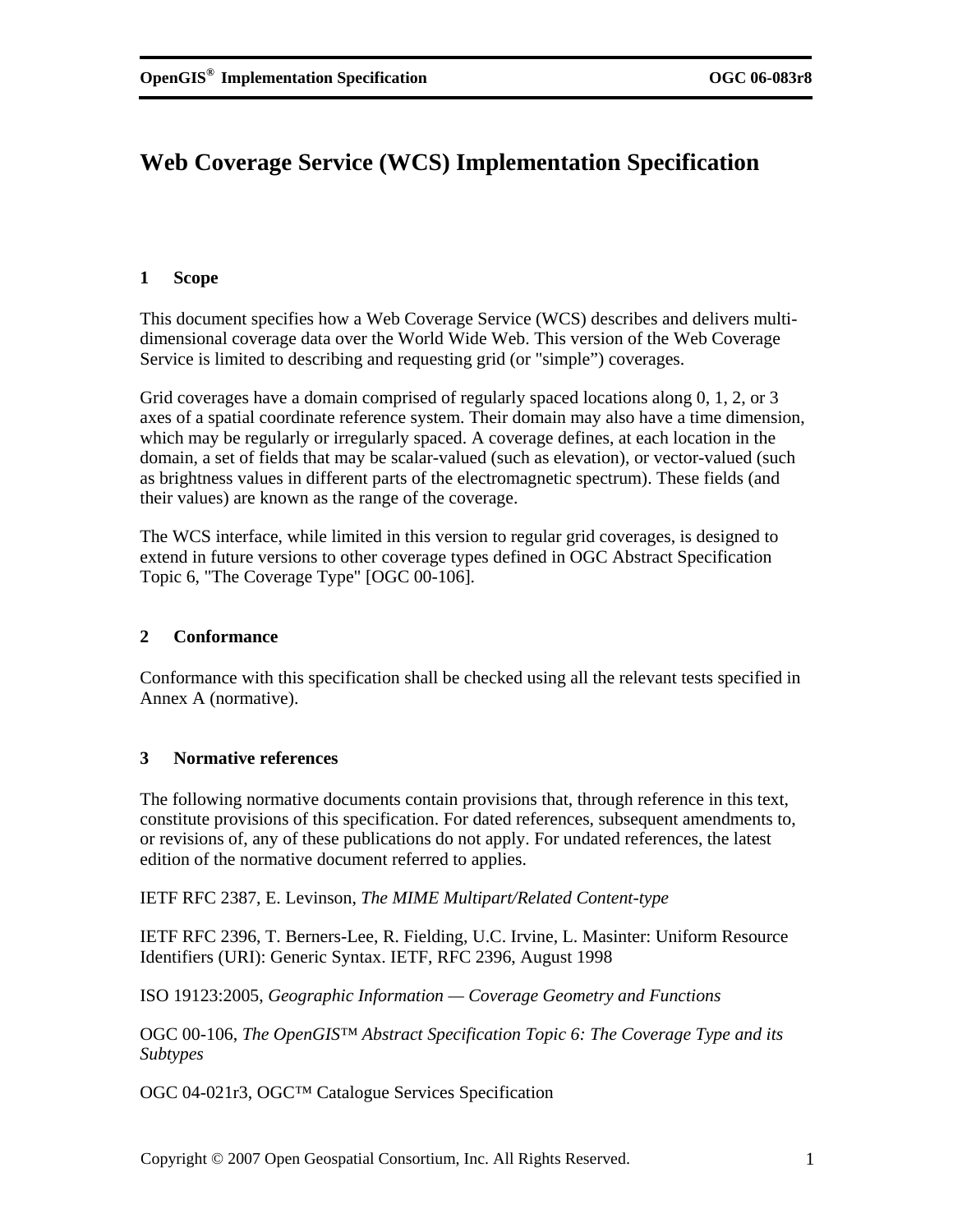<span id="page-15-0"></span>OGC 04-024, OGC™ Web Map Service

OGC 05-094r1, *GML 3.1.1 CRS support profile*

OGC 05-095r1, *GML 3.1.1 common CRSs profile*

OGC 05-096r1, *GML 3.1.1 grid CRSs profile*

OGC 05-103, *Geographic information — Spatial referencing by coordinates* (ISO/DIS 19111)

OGC 05-008, *OGC Web Services Common Specification* 

W3C Note, J. Barton, S. Thatte, H. Nielsen, *SOAP Messages With Attachments*, December 11, 2000

NOTE The OGC Web Services Common Specification (OGC 05-008) contains a list of normative references that are also applicable to this Implementation Specification.

In addition to this document, this specification includes normative XML Schema files. These are posted online at the URL [http://schemas.opengis.net/wcs/1](http://schemas.opengis.net/wcs/).1.0/. These XML Schema files are also bundled with the present document. In the event of a discrepancy between the bundled and online versions of the XML Schema files, the online files shall be considered authoritative.

# **4 Terms and definitions**

For the purposes of this specification, the definitions given in OWS Common Implementation Specification [OGC 05-008] and in OGC Abstract Specification Topic 2: Spatial referencing by coordinates [OGC 05-103] and shall apply. In addition, the following terms and definitions apply.

# **4.1**

# **coverage**

feature that acts as a function to return values from its range for any direct position within its spatiotemporal domain

# **4.2**

# **georectified grid**

grid having regular spacing in a projected or geographic coordinate reference system (CRS)

NOTE A grid for which there is a linear relationship between the grid coordinates and those of a projected or geographic coordinate reference system.

# **4.3**

# **georeferenced grid**

grid that is not georectified, but is associated with (one or more) coordinate transformations which relate the image or engineering CRS to a projected or geographic CRS

NOTE These coordinate transformations are usually not affine or simple, and are usually empirically determined. (Synonym: *georeferenceable*).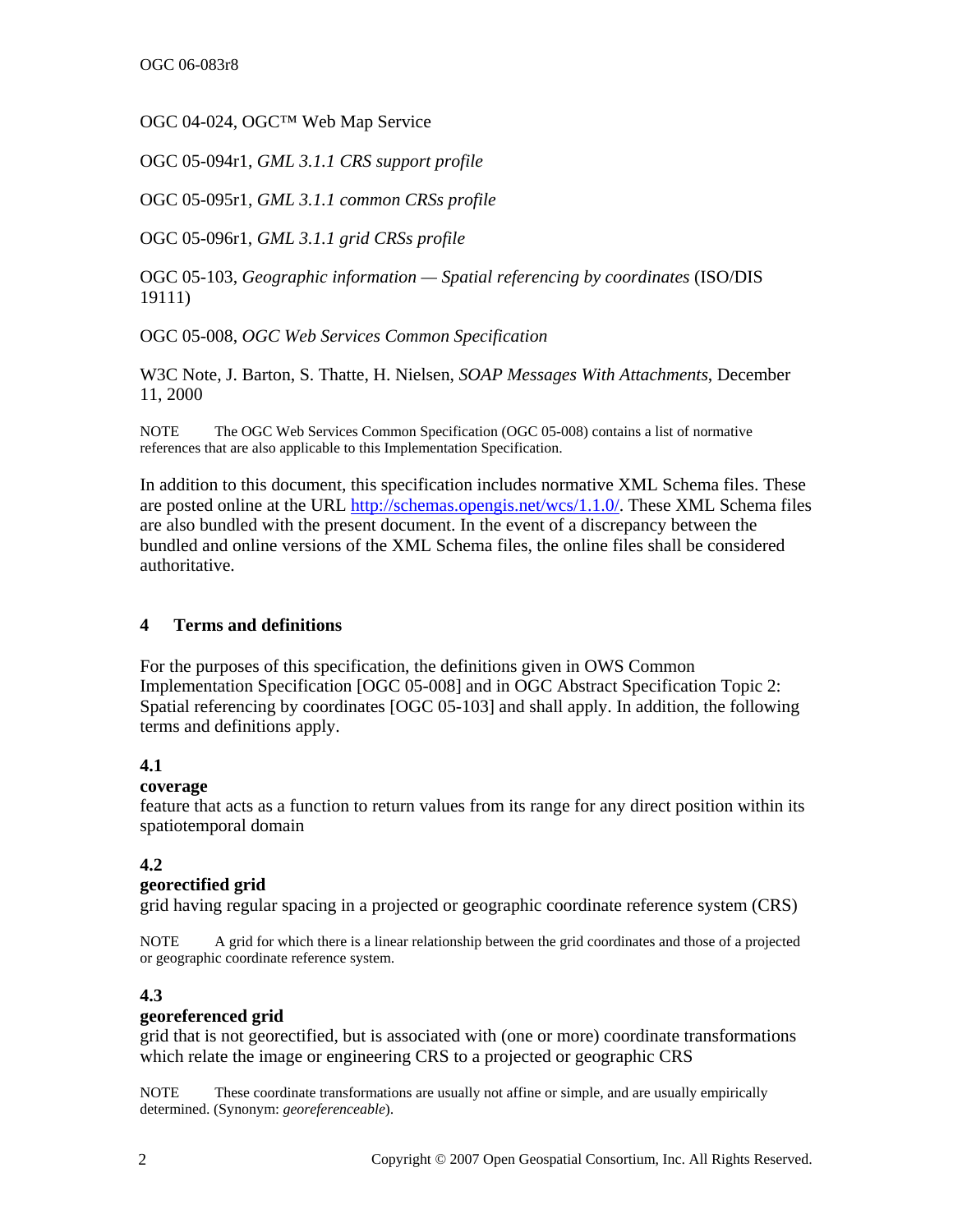### <span id="page-16-0"></span>**5 Conventions**

#### **5.1 Symbols (and abbreviated terms)**

Most of the abbreviated terms listed in Subclause 5.1 of the OWS Common Implementation Specification [OGC 05-008] also apply to this document.

#### **5.2 UML notation**

All the diagrams that appear in this specification are presented using the Unified Modeling Language (UML) static structure diagram, as described in Subclause 5.2 of the OGC Web Services Common Implementation Specification [OGC 05-008].

#### **5.3 Used parts of other documents**

This document uses significant parts of document [OGC 05-008]. To reduce the need to refer to that document, this document copies some of those parts with small modifications. To indicate those parts to readers of this document, the largely copied parts are shown with a gray background (15%).

### **5.4 Platform-neutral and platform-specific specifications**

As specified in Clause 10 of OGC Abstract Specification Topic 12 "OpenGIS Service Architecture" (which contains ISO 19119), this document includes both Distributed Computing Platform-neutral and platform-specific specifications. This document first specifies each operation request and response in platform-neutral fashion. This is done using a table for each data structure, which lists and defines the parameters and other data structures contained. These tables serve as data dictionaries for the UML model in Annex D, and thus specify the UML model data type and multiplicity of each listed item.

EXAMPLES 1 Platform-neutral specifications are contained in Subclauses 8.2.1, 8.3.1, 8.3.2, 8.3.4.1 to 8.3.4.5, 9.2.1, 9.3.1, 10.2.1, 10.3.9, and 10.3.11.

The specified platform-neutral data could be encoded in many alternative ways, each appropriate to one or more specific DCPs. This document now specifies encoding appropriate for use of HTTP GET transfer of operations requests (using KVP encoding), and for use of HTTP POST transfer of operations requests (using XML or KVP or SOAP encoding). However, the same operation requests and responses (and other data) could be encoded for other specific computing platforms.

EXAMPLES 2 Platform-specific specifications for KVP encoding are contained in Subclauses 8.2.2, 9.2.2, and 10.2.2.

EXAMPLES 3 Platform-specific specifications for XML encoding are contained in Subclauses 8.2.3, 8.3.4.7, 8.3.5, 9.2.3, 9.3.3, 10.2.3, and 10.3.13.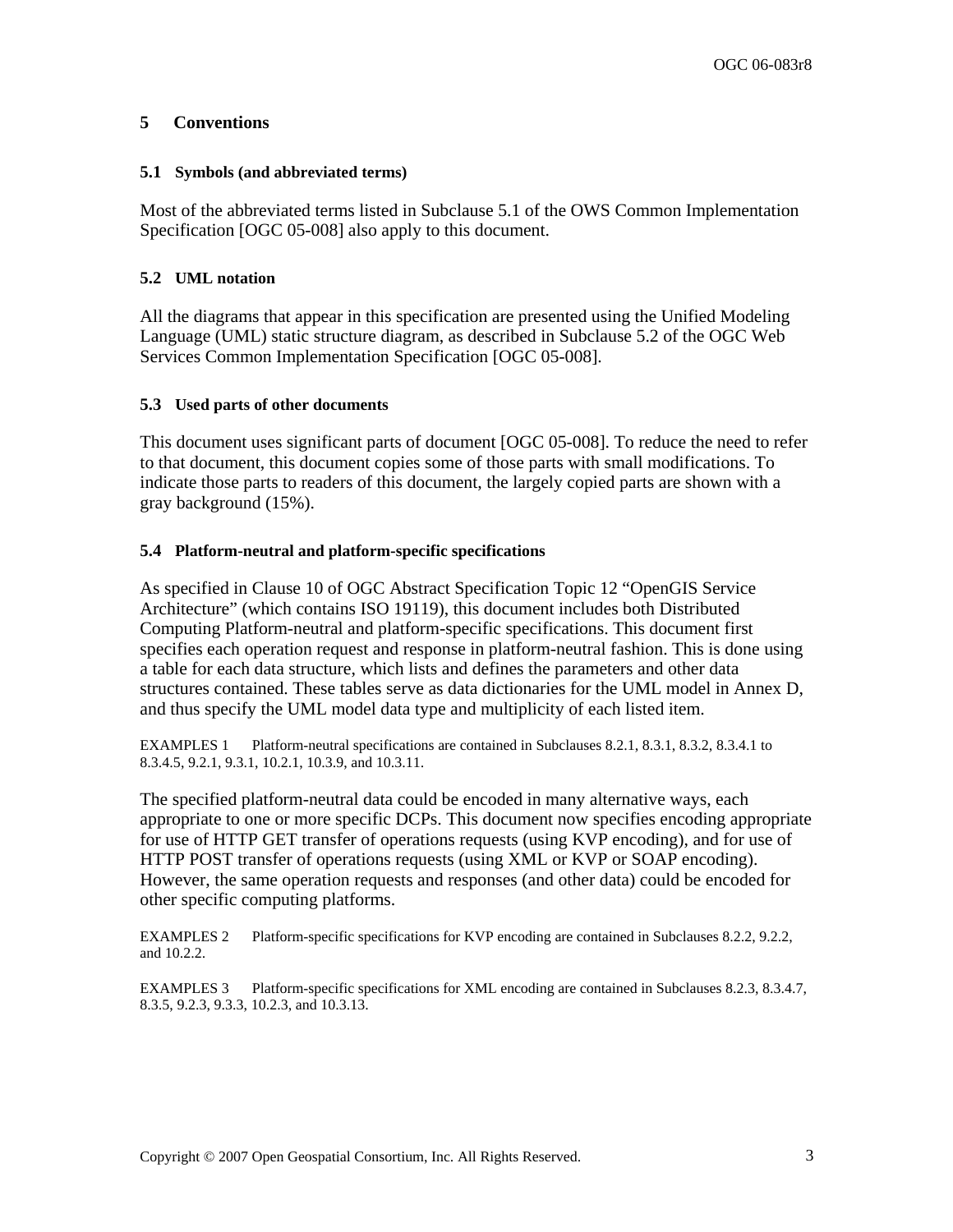# <span id="page-17-0"></span>**5.5 Data dictionary tables**

The UML model data dictionary is specified herein in a series of tables. The contents of the columns in these tables are described in Table 1. The contents of these data dictionary tables are normative, including any table footnotes.

| <b>Column title</b>                                                                                                                     | <b>Column contents</b>                                                                                                                                                                                                                                                                                                                                                                                                                                                                                                                                                                                                                                                                 |
|-----------------------------------------------------------------------------------------------------------------------------------------|----------------------------------------------------------------------------------------------------------------------------------------------------------------------------------------------------------------------------------------------------------------------------------------------------------------------------------------------------------------------------------------------------------------------------------------------------------------------------------------------------------------------------------------------------------------------------------------------------------------------------------------------------------------------------------------|
| <b>Names</b><br>(left column)                                                                                                           | Two names for each included parameter or association (or data structure).<br>The first name is the UML model attribute or association role name.<br>The second name uses the XML encoding capitalization specified in Subclause<br>11.6.2 of [OGC 05-008].<br>Some names in the tables may appear to contain spaces, but no names contain<br>spaces.                                                                                                                                                                                                                                                                                                                                   |
| Definition<br>(second column)                                                                                                           | Specifies the definition of this parameter (omitting un-necessary words such as "a",<br>"the", and "is"). When the parameter value is the identifier of something, not a<br>description or definition, the definition of this parameter should read something<br>like "Identifier of TBD".                                                                                                                                                                                                                                                                                                                                                                                             |
| Data type and value<br>(third column)<br><i>or</i><br>Data type<br>(when no second<br>items are included<br>in rows of table)           | Normally contains two items:<br>The mandatory first item is often the data type used for this parameter, using data<br>types appropriate in a UML model, in which this parameter is a named attribute<br>of a UML class. Alternately, the first item can identify the data structure (or class)<br>referenced by this association, and reference a separate table used to specify the<br>contents of that class (or data structure).<br>The optional second item in the third column of each table should indicate the<br>source of values for this parameter, the alternative values, or other value<br>information, unless the values are quite clear from other listed information. |
| Multiplicity and use<br>(right or fourth<br>column)<br>or<br>Multiplicity<br>(when no second<br>items are included<br>in rows of table) | Normally contains two items:<br>The mandatory first item specifies the multiplicity and optionality of this parameter<br>in this data structure, either "One (mandatory)", "One or more (mandatory)",<br>"Zero or one (optional)", or "Zero or more (optional)". (Yes, these are redundant,<br>but we think ISO wants this information.)<br>The second item in the right column of each table should specify how any<br>multiplicity other than "One (mandatory)" shall be used. When that parameter is<br>optional, under what condition(s) shall that parameter be included or not<br>included? When that parameter can be repeated, for what is that parameter<br>repeated?         |

**Table 1 — Contents of data dictionary tables** 

When the data type used for this parameter, in the third column of such a table, is an enumeration or code list, all the values specified by a specific OWS shall be listed, together with the meaning of each value. When this information is extensive, these values and meanings should be specified in a separate table that is referenced in the third column of this table row.

# **6 WCS overview**

The specified Web Coverage Service (WCS) interface supports electronic retrieval of geospatial data as "coverages" – that is, digital geospatial information representing spacevarying phenomena. A WCS provides access to potentially detailed and rich sets of geospatial information, in forms that are useful for client-side rendering and input into scientific models and other clients.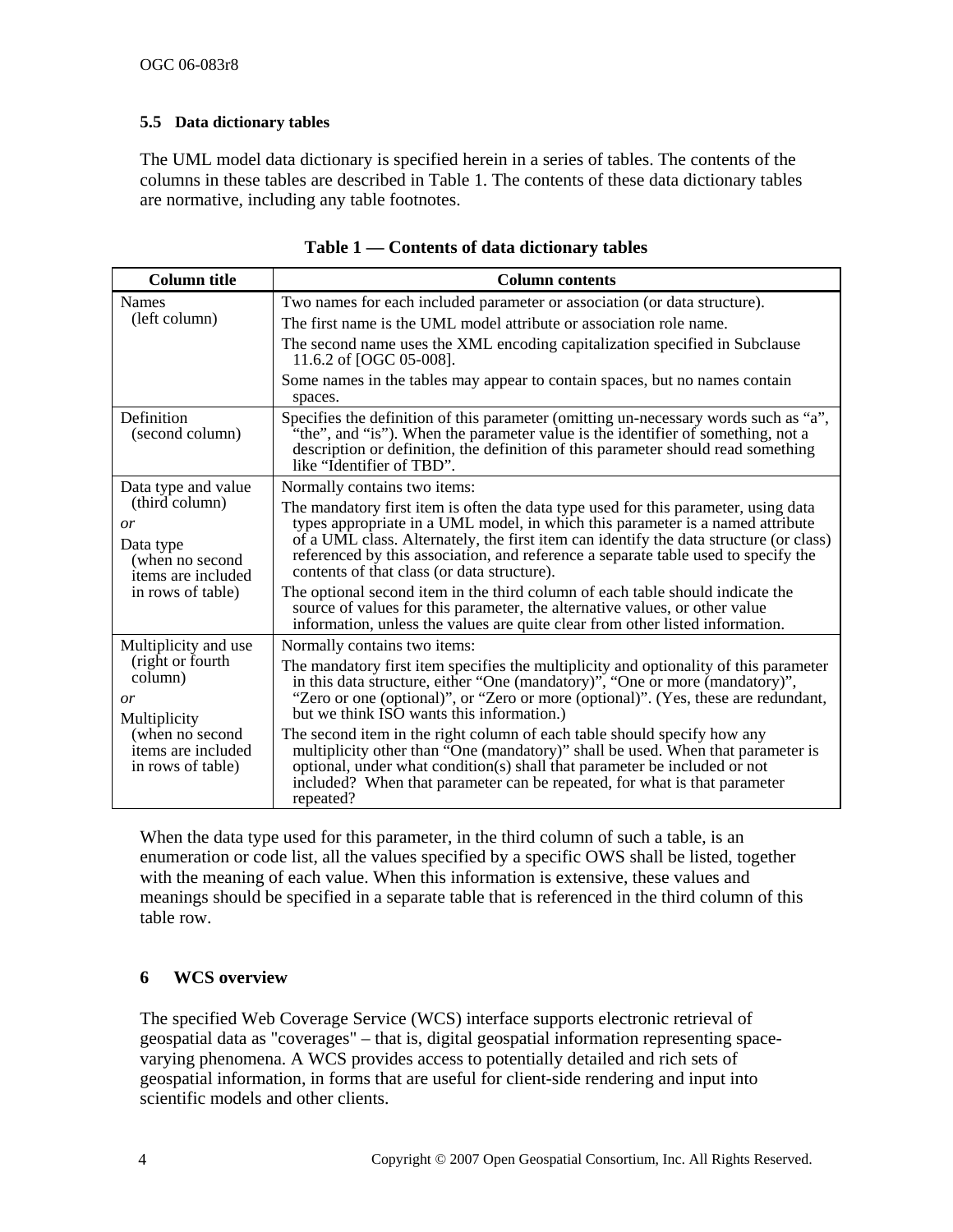The WCS interface specifies three operations that may be requested by a WCS client and performed by a WCS server:

- a) GetCapabilities (required implementation by servers) This operation allows a client to request the service metadata (or Capabilities) document. This XML document describes the abilities of the specific server implementation, usually including brief descriptions of the coverages available on the server. This operation also supports negotiation of the specification version being used for client-server interactions. Clients would generally request the *GetCapabilities* operation and cache its result for use throughout a session, or reuse it for multiple sessions. When the *GetCapabilities* operation does not return descriptions of its available coverages, that information must be available from a separate source, such as an image catalog.
- b) DescribeCoverage (required implementation by servers) This operation allows a client to request full descriptions of one or more coverages served by a particular WCS server. The server responds with an XML document that fully describes the identified coverages.
- c) GetCoverage (required implementation by servers) This operation allows a client to request a coverage comprised of selected range properties at a selected set of geographic locations. The server extracts the response data from the selected coverage, and encodes it in a known coverage format. The *GetCoverage* operation is normally run after *GetCapabilities* and *DescribeCoverage* operation responses have shown what requests are allowed and what data are available.

Many of these interface aspects that are common with other OGC Web Services (OWSs) are specified in the OGC Web Services Common Specification [OGC 05-008]. These common aspects are normatively referenced herein, instead of being repeated in this specification.

[Figure 1](#page-19-0) is a simple UML class diagram summarizing the WCS interface. This class diagram shows that the WebCoverageServer interface class inherits the getCapabilities operation from the OGCWebService interface class, and adds the getCoverage and describeCoverage operations. (This capitalization of names uses the OGC/ISO profile of UML.) A more complete UML model of the WCS interface is provided in Annex D (informative).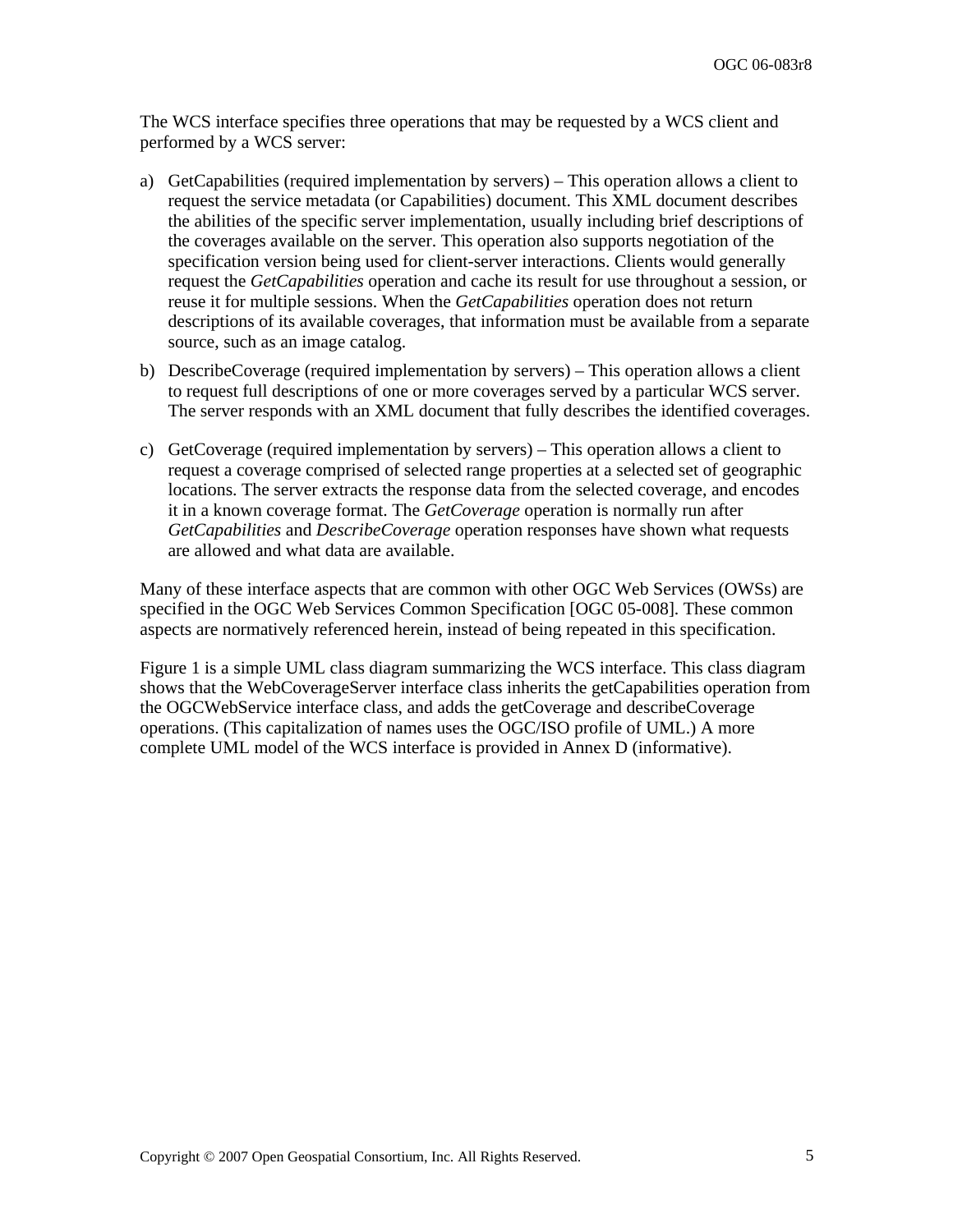<span id="page-19-0"></span>

**Figure 1 — WCS interface UML class diagram** 

NOTE In this UML diagram, the request and response for each operation is shown as a single parameter that is a data structure containing multiple lower-level parameters, which are discussed in subsequent clauses. The UML classes modeling these data structures are included in the complete UML model in Annex D.

Each of the three operations is described in more detail in subsequent clauses.

#### **7 Shared aspects**

#### **7.1 Introduction**

This clause specifies aspects of the WCS behavior that are independent of particular operations or are shared by several operations.

#### **7.2 DomainType**

The WCS uses a separate XML Schema for defining allowed values, named owsDomainType.xsd, also attached to this document. Since this owsDomainType.xsd is expected to be used by more than one OWS, it has been defined in the "ows" namespace. This WCS version uses the owsDomainType.xsd included in WPS [OGC 05-007r4], copied in Annex E of this WCS Implementation specification.

#### **7.3 Operation request encoding**

All WCS operation requests may use HTTP GET with KVP encoding or use HTTP POST with either XML or SOAP encoding, as specified in Clause 11 of [OGC 05-008].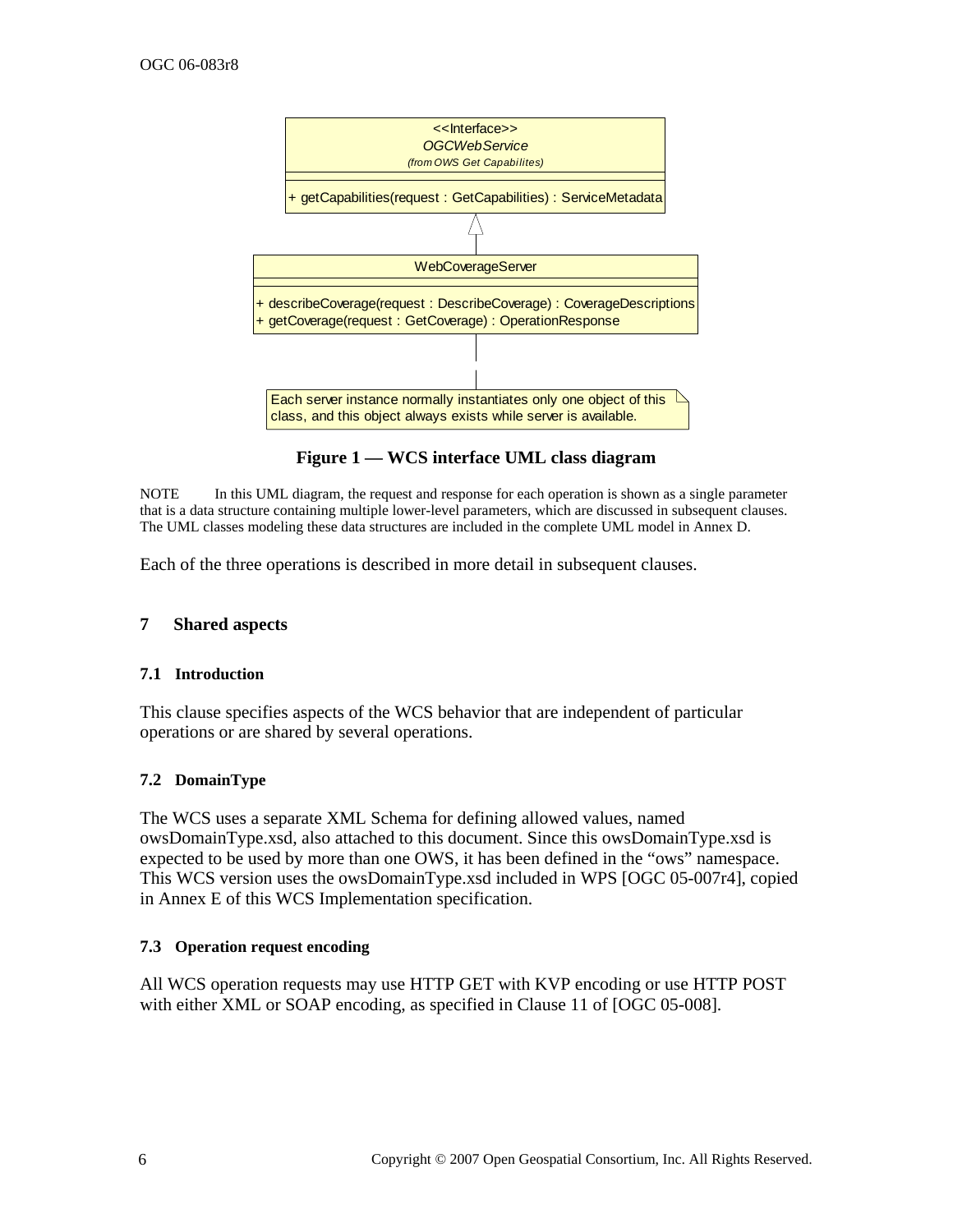### <span id="page-20-0"></span>**7.4 XML Schema notes**

The data type of many parameters is specified as "Character String type, not empty". In the XML Schemas specified, these parameters are encoded with the xsd:string type, which does NOT require that these strings not be empty.

### **7.5 Operation response encoding and reserved characters**

All operation responses shall comply with the XML syntax. In addition, several parameter values provided in *CoverageSummary* and *CoverageDescription* operation responses shall be usable literally ("as-is") in subsequent *DescribeCoverage* and *GetCoverage* operation requests to the specific server, encoded in KVP or XML. Therefore, in stating values for these parameters, servers shall avoid, encode, or escape any "special" characters that could be interpreted as part of either the XML markup  $(\langle \cdot, \cdot \rangle)$   $\langle \cdot, \cdot \rangle$  *etc.*) or the KVP syntax ( $\langle \cdot, \cdot \rangle$ '=' '&' *etc.*) of subsequent requests.

In particular, to support XML requests, operation responses shall avoid special characters, or encode or escape them using character or numeric entities (e.g., " $\&$ gt;" or " $\&\#62$ ;" in lieu of ">") as defined in XML [W3C 2004]. To support KVP requests, operation responses shall avoid special characters, or URL-encode them (e.g., "%3F" for "?") as defined in [RFC 2396].

### **7.6 CRS definitions and references**

### **7.6.1 WCS use of CRSs**

WCS operation requests and responses frequently include references to a defined Coordinate Reference System (CRS), and sometimes include a CRS definition. A defined CRS is required for spatial referencing by coordinates, and is a coordinate system which is related to an object by a datum. This specification makes use of material in several other OGC documents that specify how to define and reference CRSs.

In many cases, WCS operation requests and responses transfer only references to defined CRSs, not the actual CRS definitions. Each referenced CRS shall be defined somewhere, but that definition may not be electronically accessible or encoded in XML. Nonetheless, the referenced definitions often need to be used by WCS server software.

# **7.6.2 CRS definitions**

OGC Abstract Specification Topic 2 "*Geographic information — Spatial referencing by coordinates"* [OGC 05-103], which contains ISO/DIS 19111, specifies how to define many types of CRSs, including the Datums and Coordinate Systems that define a CRS. Clause 7 of that document specifies the following types of CRSs, all of which might be used with a WCS grid coverage:

- f) GeodeticCRS (formerly GeographicCRS and GeocenticCRS)
- g) ProjectedCRS
- h) VerticalCRS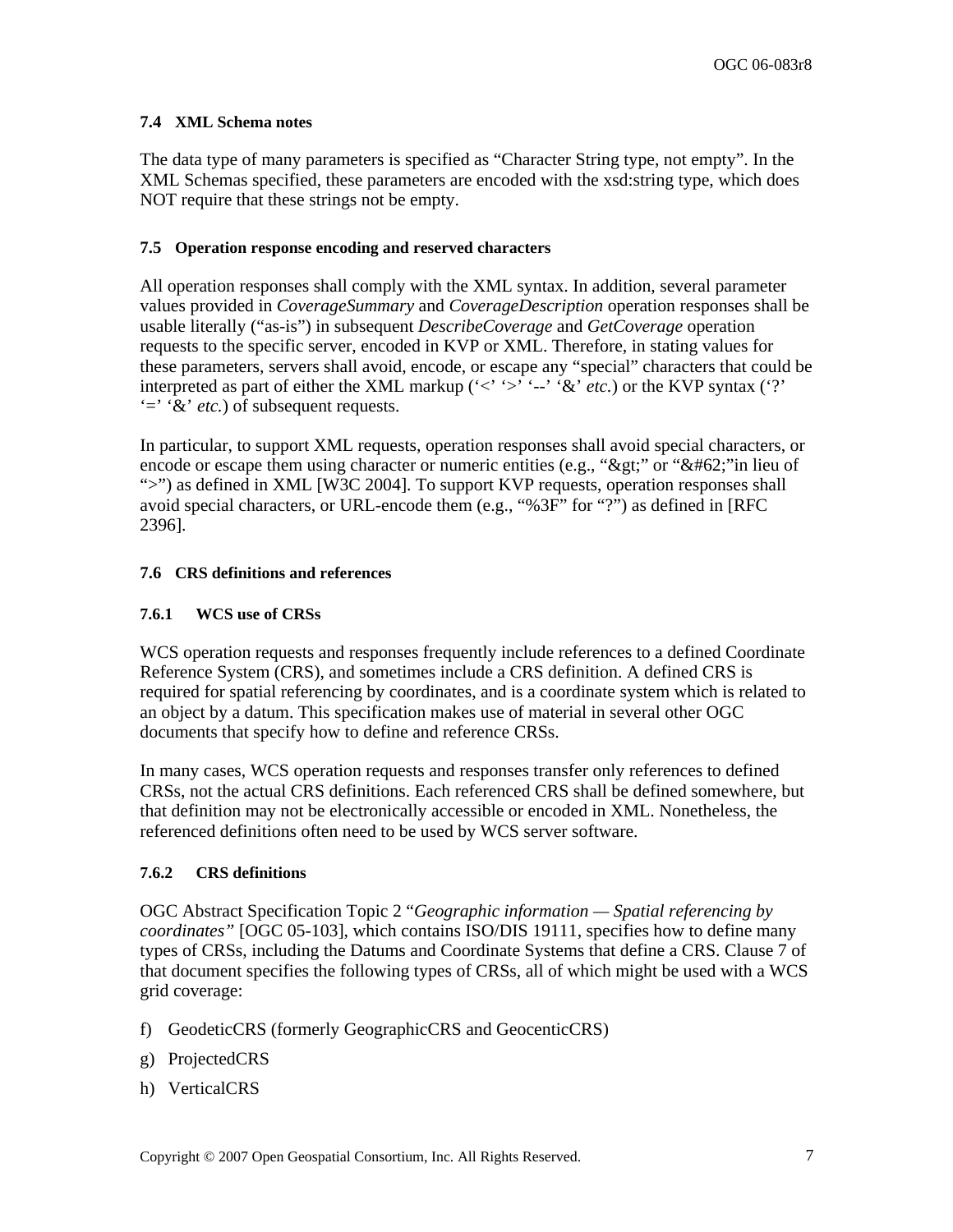- <span id="page-21-0"></span>i) CompoundCRS
- j) ImageCRS
- k) DerivedCRS
- l) EngineeringCRS

Clause 12 of GML 3.1.1 [OGC 03-105r1] specifies how to XML encode the definitions of all these types of CRSs, based on an older version of OGC Abstract Specification Topic 2 [OGC 04-046r3]. Three GML 3.1.1 profiles extract the parts of GML 3.1.1 that appear useful to a WCS, namely:

- a) OGC 05-094r1, *GML 3.1.1 CRS support profile*, which is used by the following two profiles
- b) OGC 05-095r1, *GML 3.1.1 common CRSs profile*, which covers GeographicCRS, ProjectedCRS, VerticalCRS, and CompoundCRS definitions
- c) OGC 05-096r1, *GML 3.1.1 grid CRSs profile*, which covers ImageCRS and DerivedCRS definitions

Annex G in this document specifies how to XML encode a GridCRS definition, in a simplified manner that is loosely based on a DerivedCRS.

# **7.6.3 CRS references**

Clause 10.3 of OWS Common [OGC 05-008] specifies how CRSs shall be referenced. A URL can be used to reference a definition that is available using this URL. When not in the same XML document, those definitions shall be electronically available using this URL. Alternately, a URN in the "ogc" URN namespace can be used, and often should be used, to reference a CRS definition identified in that "ogc" URN namespace.

The format of URNs in the "ogc" namespace is recommended in Clause 7 of OGC Best Practices Paper [OGC 06-023r1], "*Definition identifier URNs in OGC namespace".* Some recommended URN formats include parameter values that allow that URN to be used for an entire family of CRSs (such as different origins).

Numerous specific URN values for CRSs and components are currently specified in:

- a) Clause 8 and Annex A of [OGC 06-023r1], "*Definition identifier URNs in OGC namespace"*, for numerous CRSs and components
- b) Clause 10 of OGC 05-096r1, *GML 3.1.1 grid CRSs profile*, for ImageCRSs, DerivedCRSs, and components (including URNs for most possible 2D ImageCRSs)
- c) Subclause G.3 in this document, for three specific OperationMethods (expected to be referenced by most 2D GridCRS definitions)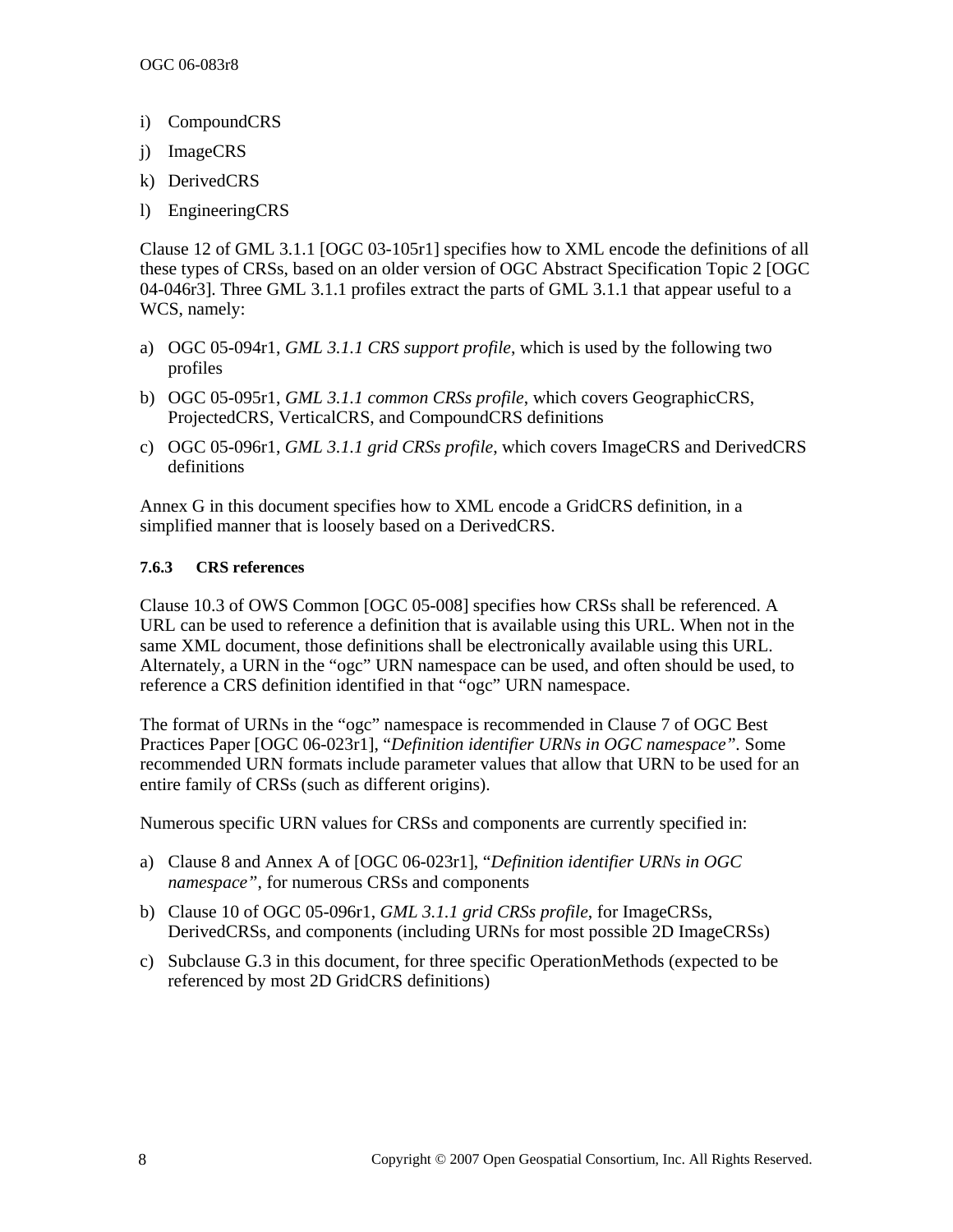#### <span id="page-22-0"></span>**7.7 BoundingBox use in WCS**

#### **7.7.1 General terms**

This specification uses the BoundingBox and WGS84BoundingBox data structures, specified in Subclause 10.2 of OWS Common [OGC 05-008], to express the minimum rectangular bounding region around (available or requested) coverage data. In a Bounding Box data structure, the LowerCorner defines the edges of the (available or requested) region in the directions of decreasing coordinate values in a CRS (normally the algebraic minimum coordinates), and the UpperCorner defines the edges in the directions of increasing coordinate values (usually the algebraic maximum coordinates). For continuous (interpolatable) grid coverages, these values shall be computed from the areas of all the (available or requested) coverage grid cells with all corners at recorded grid points.

NOTE 1 Inclusion of the areas of all grid cells is not necessarily the same as inclusion of all the grid points, when the grid coverage spans the antimeridian as discussed below.

In keeping with ISO 19123, WCS considers only grids whose points lie at the corners (not the centres) of the grid cells. This document thus primarily considers "continuous" grid coverages, not "discrete" grid coverages, as those terms are defined in ISO 19123. As illustrated in [Figure 2](#page-22-0) below, grid points (a, b, c, d) define a grid cell (U) and are surrounded by "sample spaces" (A, B, C, D) as those terms are used in Subclause 8.2.2 of ISO 19123.



**Figure 2 — Grid points, grid cells, and sample spaces** 

NOTE 2 For these sample spaces, this document avoids using terms such as "sample grid" or "pixels", although such terms are often used elsewhere.

The following subclauses clarify the use of such a bounding box near discontinuities in a geographic CRS, and the handling of grid points at the edges of the coverage.

#### **7.7.2 Spanning the antimeridian of a geographic CRS**

In a geographic CRS, longitude values are often defined with a finite extent (e.g., from -180 degrees to +180 degrees). The minimum and maximum longitude limits define a single line (on the ellipsoid, sphere, or cylinder), known as the antimeridian, across which longitude values are discontinuous: as this line is crossed, longitude changes abruptly (e.g., going West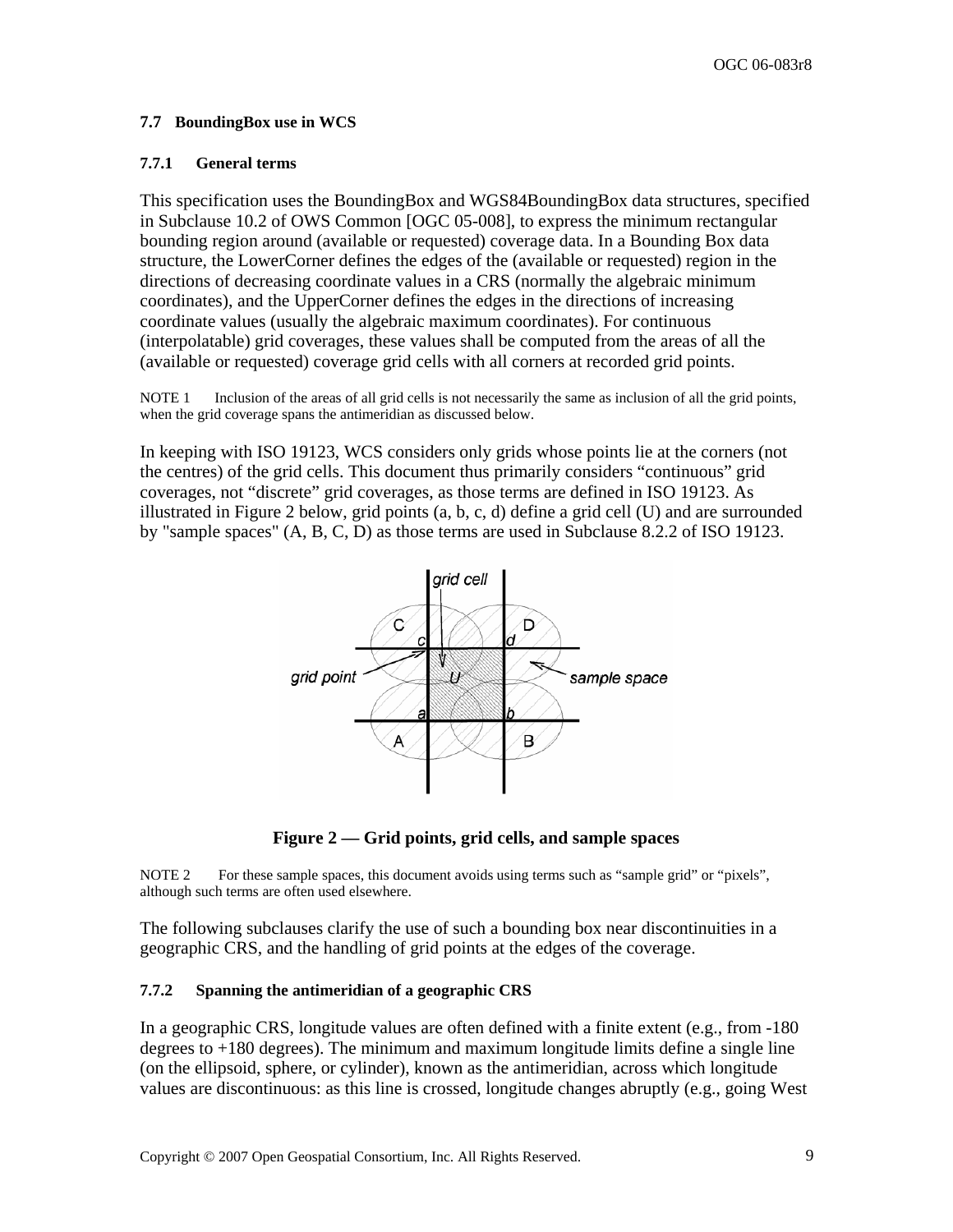<span id="page-23-0"></span>from a little more than -180 degrees to a little less than +180 degrees). This necessitates an "extended" interpretation of the Bounding Box definition:

A Bounding Box defined in a geographic CRS (or a WGS84BoundingBox) whose LowerCorner longitude is greater than that of its UpperCorner shall describe a region that crosses the longitude discontinuity.

EXAMPLE A bounding region encompassing the Pacific Ocean could be described by a BoundingBox with a positive LowerCorner longitude and a negative UpperCorner longitude.

NOTE Users and implementers may avoid using the above "extended" interpretation of the Bounding Box by EITHER (a) using a CRS whose value discontinuity lies outside the minimum bounding region (e.g., a geographic CRS with a different prime meridian); OR (b) treating longitude as unbounded but periodic (using the XML Schema strings "-INF" and "INF" to denote negative and positive infinity). (See also Subclause 10.2.5 of OWS Common [OGC 05-008].)

If the data represented by the coverage is continuous across the antimeridian, then a server should perform spatial interpolation near and across the antimeridian just as it does elsewhere.

### **7.7.3 Treatment of edge grid points**

The spatial extent of a grid coverage extends only as far as the outermost grid points contained in the bounding box. It does NOT include any area (partial or whole grid cells or sample spaces) beyond those grid points.

NOTE This bounding box is NOT the extent sometimes considered, which also includes rectangular sample spaces (pixels) centered on the outermost grid points – as indicated in Subclause 7.3.3 6 of WMS 1.3 [OGC 04- 042]. Such pixel extents are often poor approximations of the sensor physics / grid data collection process.

EXAMPLE The extent of a global data set in WGS84 geographic decimal degrees with a grid spacing of 1.0 degree might be expressed as a WGS84BoundingBox with LowerCorner and UpperCorner longitudes of (respectively) -179.5 and +179.5, or -179.0 and +180.0, when that data set is not considered continuous (interpolatable) across the antimeridian at 180 degrees. When that data set is interpolatable across the antimeridian, the LowerCorner and UpperCorner longitudes (respectively) might be -180 and +180 (with redundant first and last columns of data), or –INF and INF.

# **8 GetCapabilities operation (mandatory)**

#### **8.1 Introduction**

The mandatory GetCapabilities operation allows WCS clients to retrieve service metadata from a WCS server. The response to a GetCapabilities request shall be an XML document containing service metadata about the server, usually including summary information about the data collections from which coverages may be requested. This clause specifies KVP and XML encoding of a GetCapabilities request and the XML document that a WCS server shall return to describe its capabilities.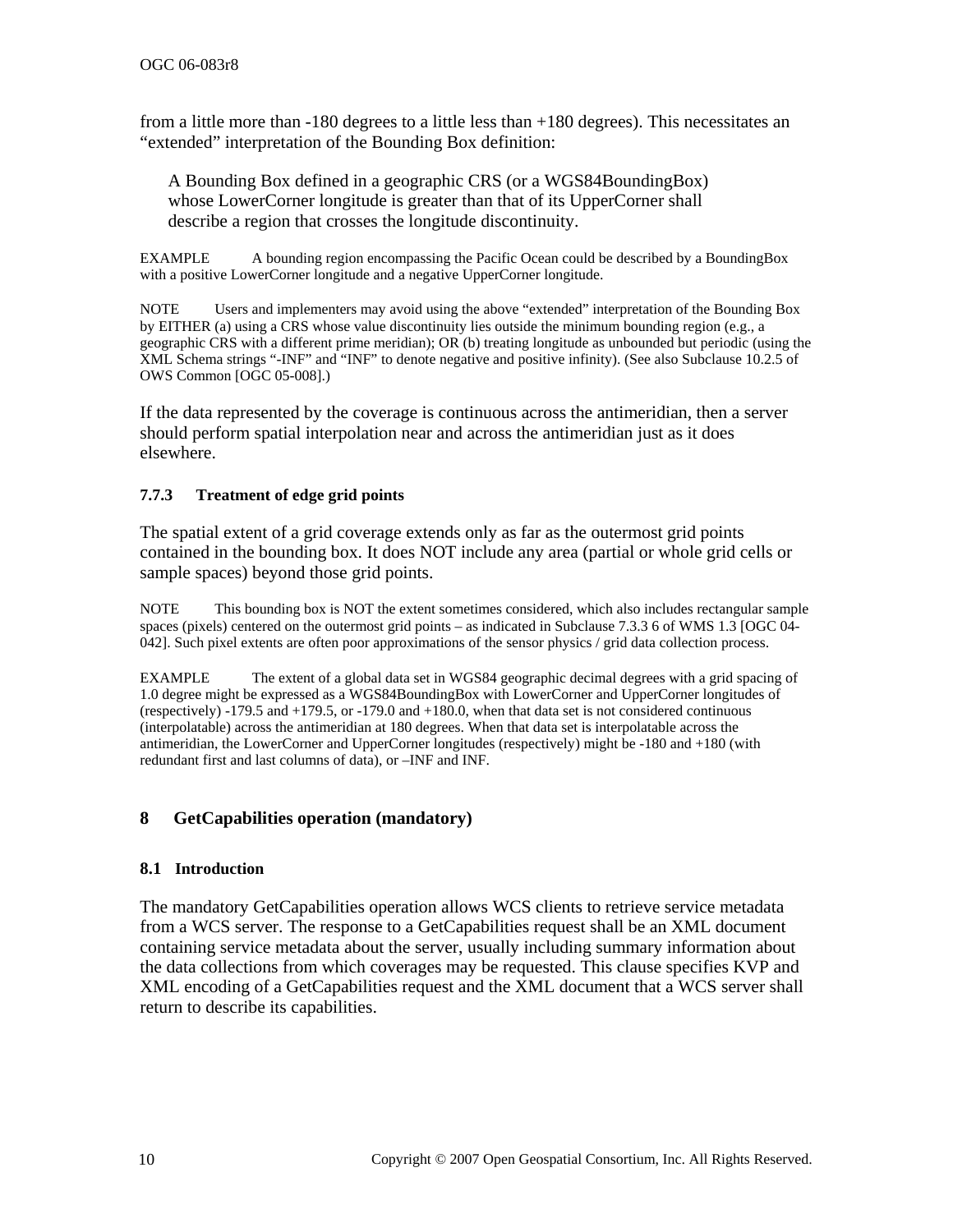#### <span id="page-24-0"></span>**8.2 GetCapabilities operation request**

#### **8.2.1 Request contents**

The GetCapabilities operation request shall be as specified in Subclauses 7.2.2 through 7.2.4 of [OGC 05-008]. The value of the "service" parameter shall be "WCS". The allowed set of service metadata (or Capabilities) XML document section names and meanings shall be as specified in Tables 3 and 7 in Subclauses 7.3.3 and 7.4.2 of [OGC 05-008].

The "Multiplicity and use" column in Table 1 of [OGC 05-008] specifies the optionality of each listed parameter in the GetCapabilities operation request. [Table 2](#page-24-0) specifies the implementation of those parameters by WCS clients and servers.

| <b>Names</b>                                                          | <b>Multiplicity</b>    | <b>Server implementation</b>             | <b>Client implementation</b>                                              |
|-----------------------------------------------------------------------|------------------------|------------------------------------------|---------------------------------------------------------------------------|
| service                                                               | One (mandatory)        | Each parameter shall be                  | Each parameter shall be                                                   |
| request                                                               | One (mandatory)        | implemented by all servers <sup>a</sup>  | implemented by all clients,<br>using specified value                      |
| Accept<br>Versions                                                    | Zero or one (optional) | Shall be implemented by all<br>servers   | Should be implemented by all<br>software clients, using<br>allowed values |
| <b>Sections</b>                                                       | Zero or one (optional) | Each parameter should be                 | Each parameter may be<br>implemented by each client <sup>c</sup>          |
| update<br>Sequence                                                    | Zero or one (optional) | implemented by each server <sup>a,</sup> |                                                                           |
| Accept<br>Formats                                                     | Zero or one (optional) |                                          |                                                                           |
| Server shall check that each value received is an allowed value.<br>a |                        |                                          |                                                                           |

**Table 2 — Implementation of parameters in GetCapabilities operation request** 

b When this parameter is not implemented or not received, server shall provide the specified default response. When implemented and received, server shall provide specified response.

When this parameter is not provided, client shall expect the specified default response. When provided, client shall allow default or specified response.

All WCS servers shall implement HTTP GET transfer of the GetCapabilities operation request, using KVP encoding. Servers may also implement HTTP POST transfer of the GetCapabilities operation request, using XML encoding only.

#### **8.2.2 KVP encoding**

The KVP encoding of a WCS GetCapabilities operation request shall be as specified in Table 2 in Subclause 7.2.2 of [OGC 05-008].

#### **8.2.3 XML encoding**

The XML Schema fragment for encoding a WCS GetCapabilities operation request extends ows:GetCapabilitiesType in owsGetCapabilities.xsd from [OGC 05-008]:

```
<element name="GetCapabilities">
  <annotation>
      <documentation>Request to a WCS to perform the GetCapabilities 
operation. This operation allows a client to retrieve a Capabilities XML 
document providing metadata for the specific WCS server. In this XML
```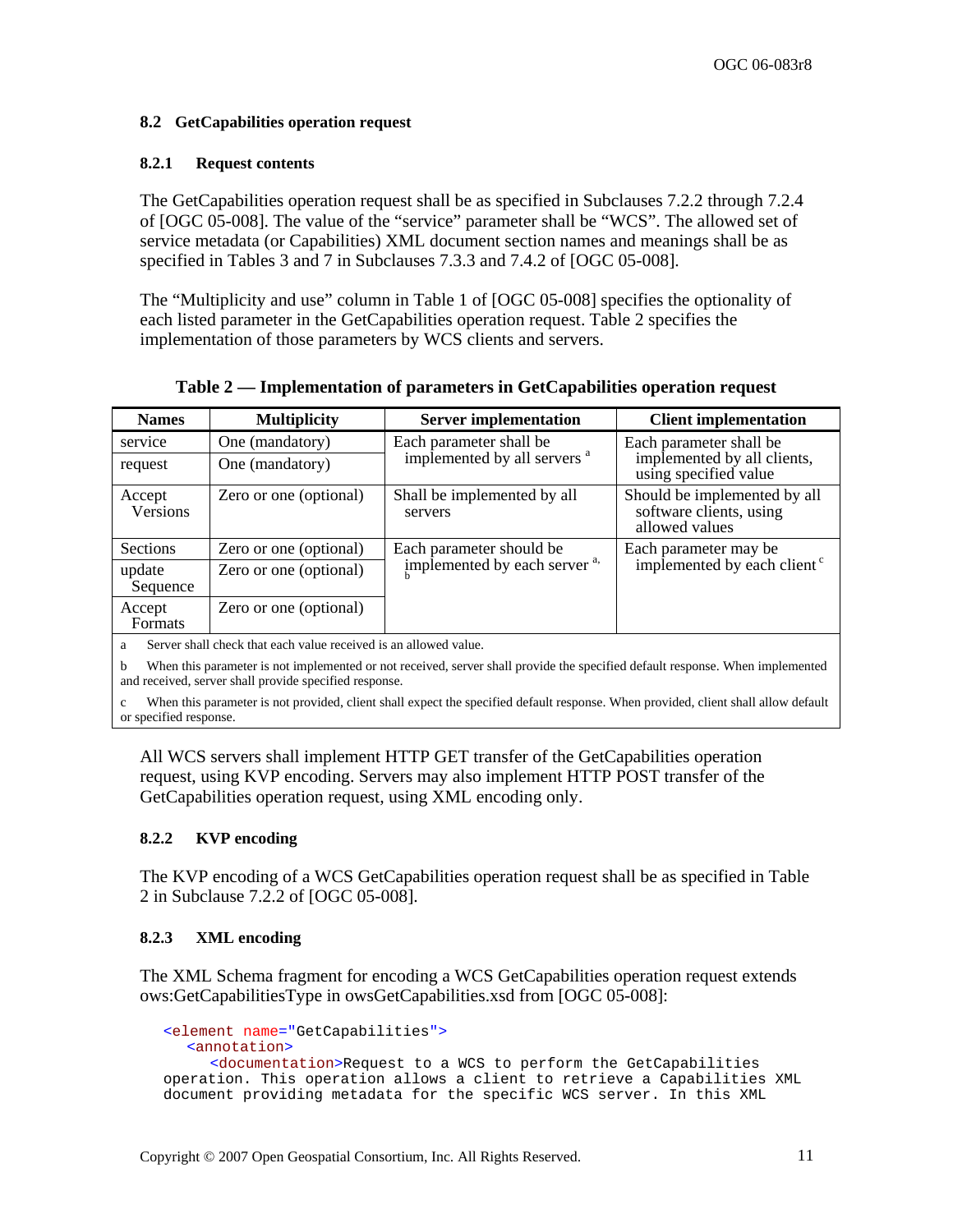```
encoding, no "request" parameter is included, since the element name 
specifies the specific operation. </documentation>
  </annotation>
  <complexType>
      <complexContent>
         <extension base="ows:GetCapabilitiesType">
            <sequence/>
            <attribute name="service" type="ows:ServiceType"
use="required" fixed="WCS"/>
         </extension>
      </complexContent>
  </complexType>
</element>
```
### **8.2.4 SOAP encoding**

WCS servers may implement SOAP version 1.2 transfer of the GetCapabilities operation request as specified in Annex F, using the XML encoding specified above.

#### **8.3 GetCapabilities operation response**

#### **8.3.1 Normal response**

The normal response to a GetCapabilities operation request shall be a service metadata (or Capabilities) document as specified in Subclause 7.4.2 of OWS common [OGC 05-008], and shown in the UML class diagram in [Figure 3](#page-25-0). The WCS service metadata document shall contain the four optional sections specified in [Table 3](#page-26-0). Depending on the values in the Sections parameter of the GetCapabilities operation request, any combination of these sections may be requested and returned.



**Figure 3 — WCS Service Metadata UML class diagram**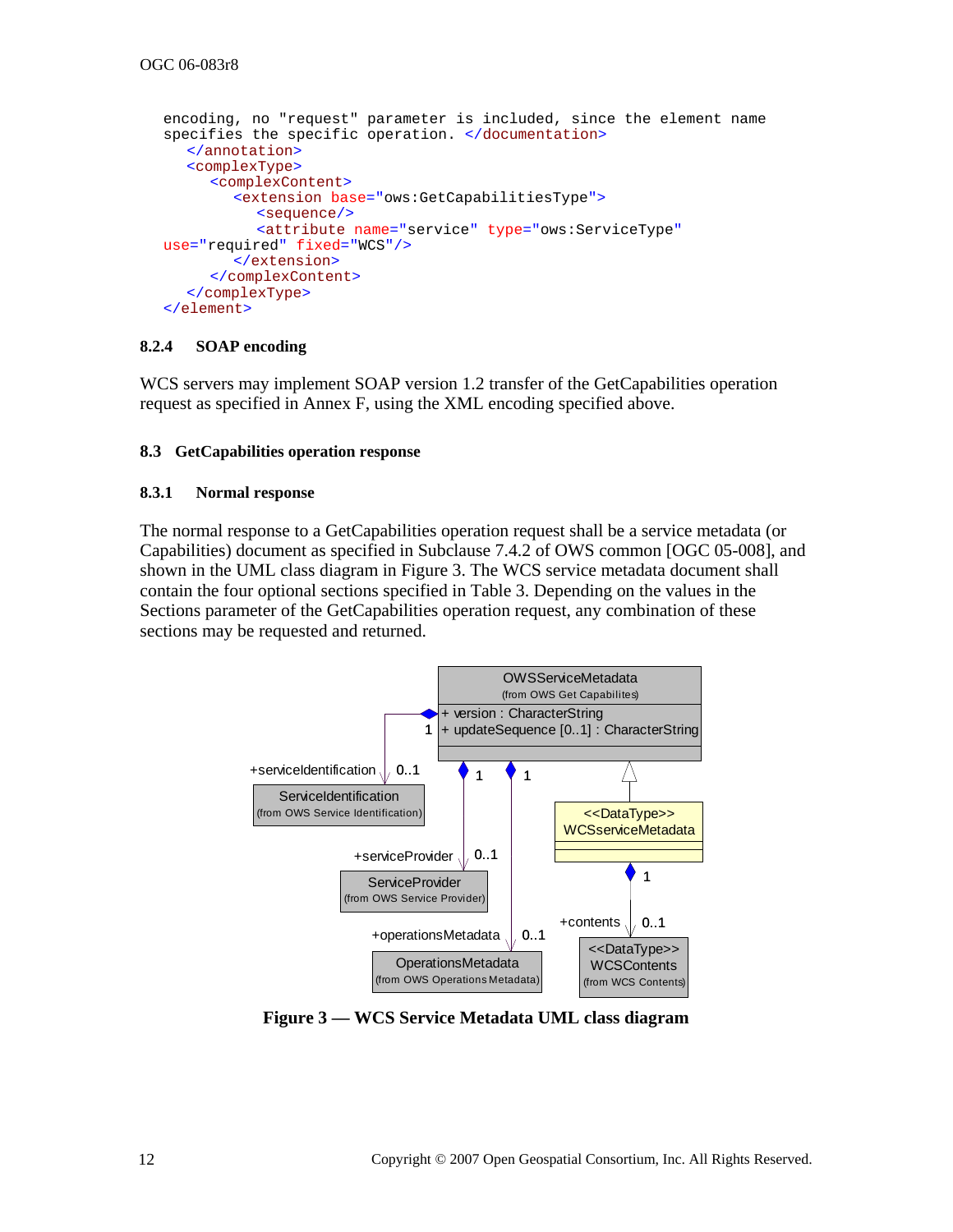<span id="page-26-0"></span>NOTE To reduce the need for readers to refer to another document, the first three sections listed below are copied from Table 7 in Subclause 7.4.2 of [OGC 05-008].

| <b>Section name</b>    | <b>Contents</b>                                                                                                                                                                                                                                                           |  |
|------------------------|---------------------------------------------------------------------------------------------------------------------------------------------------------------------------------------------------------------------------------------------------------------------------|--|
| ServiceIdentification  | Metadata about this specific server. The schema of this section shall be slightly<br>expanded from OWS Common, as specified in Subclause 8.3.2 below.                                                                                                                     |  |
| <b>ServiceProvider</b> | Metadata about the organization operating this server. The schema of this section<br>shall be the same for all OWSs, as specified in Subclauses 7.4.4 and<br>owsServiceProvider.xsd of [OGC 05-008].                                                                      |  |
| OperationsMetadata     | Metadata about the operations specified by this service and implemented by this<br>server, including the URLs for operation requests. The contents and<br>organization of this section shall slightly modified from OWS Common, as<br>specified in Subclause 8.3.3 below. |  |
| Contents               | Metadata about the data served by this server. For the WCS, this section shall<br>contain or reference brief descriptions of the coverages available from this<br>server, as specified in Subclauses 8.3.5 and 8.3.6 below.                                               |  |

**Table 3 — Section name values and contents** 

In addition to these sections, each service metadata document shall include the mandatory "version" parameter. Each service metadata document may include the optional "updateSequence" parameter specified in Table 6 in Subclause 7.4.1 of [OGC 05-008].

#### **8.3.2 ServiceIdentification section contents**

The ServiceIdentification section of a service metadata document contains basic metadata about this specific server. For WCS 1.1, the contents of this section shall be slightly expanded from the contents specified in Subclause 7.4.3 of OWS Common [OGC 05-008]. Specifically, the following row shall be added to Table 8 in Subclause 7.4.3.

| Name <sup>a</sup> | <b>Definition</b>                               | Data type and value                                          | <b>Multiplicity and use</b>                                                                        |
|-------------------|-------------------------------------------------|--------------------------------------------------------------|----------------------------------------------------------------------------------------------------|
| Profile           | Identifier of OWS<br><b>Application Profile</b> | URI<br>Value specified by each<br><b>Application Profile</b> | Zero or more (optional)<br>Include for each specified application<br>profile implemented by server |

The XML encoding of this parameter shall be added to the definition of the ServiceIdentification element, in owsServiceIdentification.xsd, using the following XML Schema fragment:

```
<element name="Profile" type="anyURI" minOccurs="0"
maxOccurs="unbounded">
  <annotation>
      <documentation>Unordered list of identifiers of Application 
Profiles that are implemented by this server. This element should be 
included for each specified application profile implemented by this 
server. The identifier value should be specified by each Application 
Profile. When this element is omitted, no meaning is implied. 
</documentation>
  </annotation>
</element>
```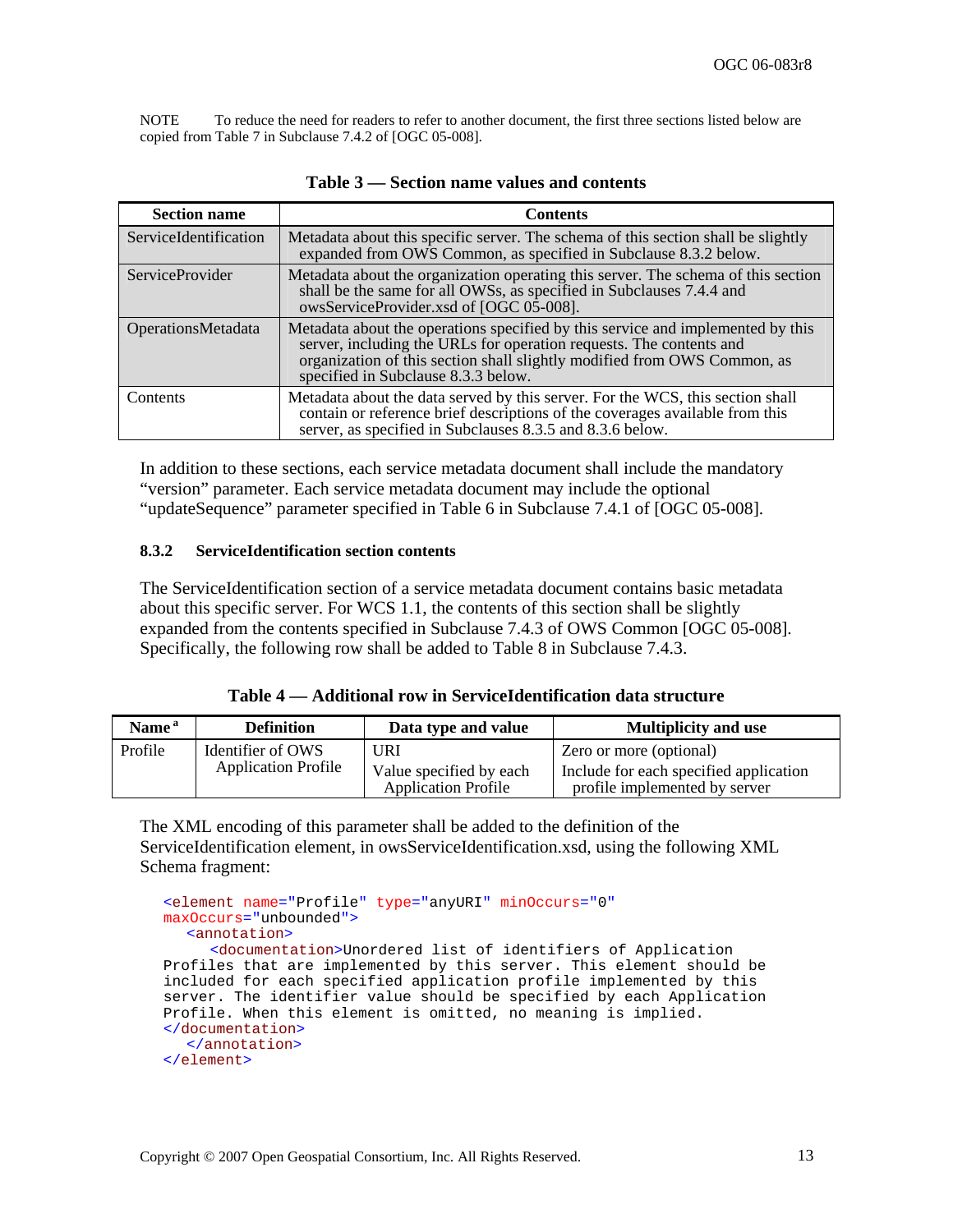# <span id="page-27-0"></span>**8.3.3 OperationsMetadata section contents**

# **8.3.3.1 Overview**

The OperationsMetadata section provides metadata about the operations specified by this service and implemented by this server, including the URLs for operation requests. The contents and organization of this section shall be slightly modified from OWS Common, as specified in Subclauses 7.4.5, 7.4.8, and owsOperationsMetadata.xsd of [OGC 05-008]. The change is replacing the ows:DomainType definition in owsOperationsMetadata.xsd with using the ows:DomainType definition in owsDomainType.xsd.

The mandatory values of various (XML) attributes shall be as specified in [Table 5](#page-27-0). In [Table](#page-27-0)  [5,](#page-27-0) the "Attribute name" column uses dot-separator notation to identify parts of a parent item. The "Attribute value**"** column references an operation parameter, in this case an operation name, and the meaning of including that value is listed in the right column.

**Table 5 — Required values of OperationsMetadata section attributes** 

| Attribute name | <b>Attribute value</b>  | <b>Meaning of attribute value</b>                              |  |
|----------------|-------------------------|----------------------------------------------------------------|--|
| Operation.name | GetCapabilities         | The GetCapabilities operation is implemented by this server.   |  |
|                | <b>DescribeCoverage</b> | The Describe Coverage operation is implemented by this server. |  |
|                | GetCoverage             | The GetCoverage operation is implemented by this server.       |  |

In addition, there are many optional values of "name" attribute and "value" elements within optional Parameter and Constraint elements in the OperationsMetadata section, which may be included when considered useful. These Parameter and Constraint elements are for recording the domains of various parameters and quantities.

EXAMPLE 1 The domain of the "exceptionCode" parameter could record all the codes implemented for each operation by that specific server. Similarly, each of the GetCapabilities operation optional request parameters might have its domain recorded.

EXAMPLE 2 The domain of the "Sections" parameter in the GetCapabilities operation request could record all the sections implemented by that specific server.

# **8.3.3.2 Indicating allowed encodings**

All WCS servers shall specify the encodings that may be sent using HTTP POST transfer of operation requests. Specifically, an ows:Constraint element shall be included, with "PostEncoding" as the value of the "name" attribute and specifying different allowed values for each allowed encoding:

- a) The value "SOAP" shall indicate that SOAP encoding is allowed, as specified in Annex F.
- b) The value "XML" shall indicate that XML encoding is allowed (without SOAP message encapsulation).

When the HTTP POST connect point URL is different for different encodings of the operation requests, this ows:Constraint element shall be included in each Post element. When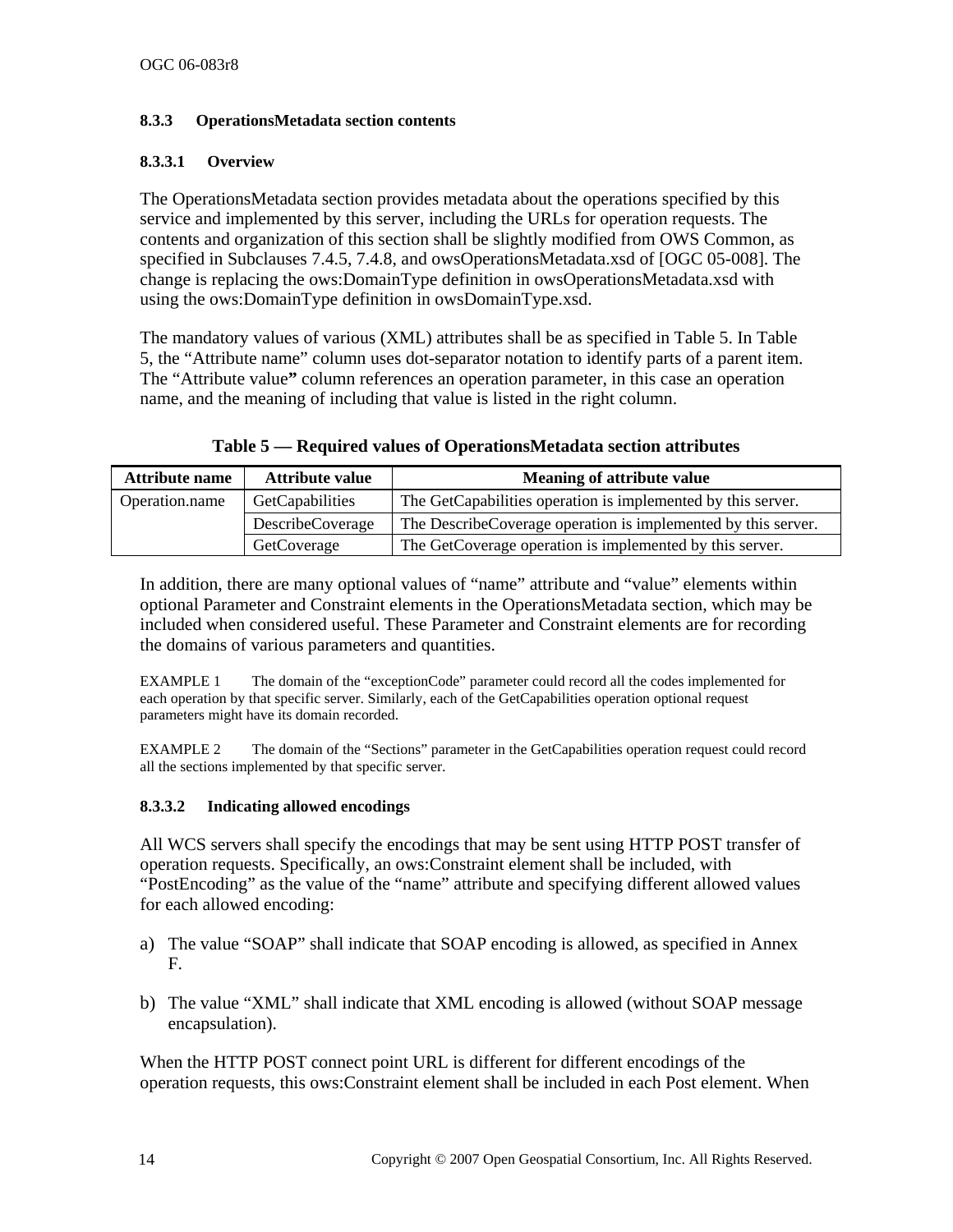<span id="page-28-0"></span>the connect point URL is the same for all encodings of all operation requests, this ows:Constraint element shall be included in the OperationsMetadata element.

#### **8.3.3.3 Indicating support for the "store" parameter**

All WCS servers shall specify whether or not that server implements the "store" parameter in GetCoverage operation requests, doing this in an ows:Operation element for the GetCoverage operation. When this WCS server implements the "store" parameter, this shall be specified by including an ows:Parameter element with "store" as the "name" attribute value, and both "True" and "False" as allowed Values. When this WCS server does not implement the "store" parameter, this shall be specified by including an ows:Parameter element with "store" as the "name" attribute value, and only "False" as an allowed Value.

#### **8.3.4 Contents section**

#### **8.3.4.1 Overview**

The Contents section shall contain and/or reference summary metadata about the coverages available. It shall be structured as shown in the UML class diagram in [Figure 4](#page-29-0). The attributes and associations of the two new classes shall include the data structure and parameters specified in [Table 6](#page-30-0). [Table 7](#page-31-0) lists the contents of the CoverageSummary data structure, allowing these summaries to be arranged in a hierarchy.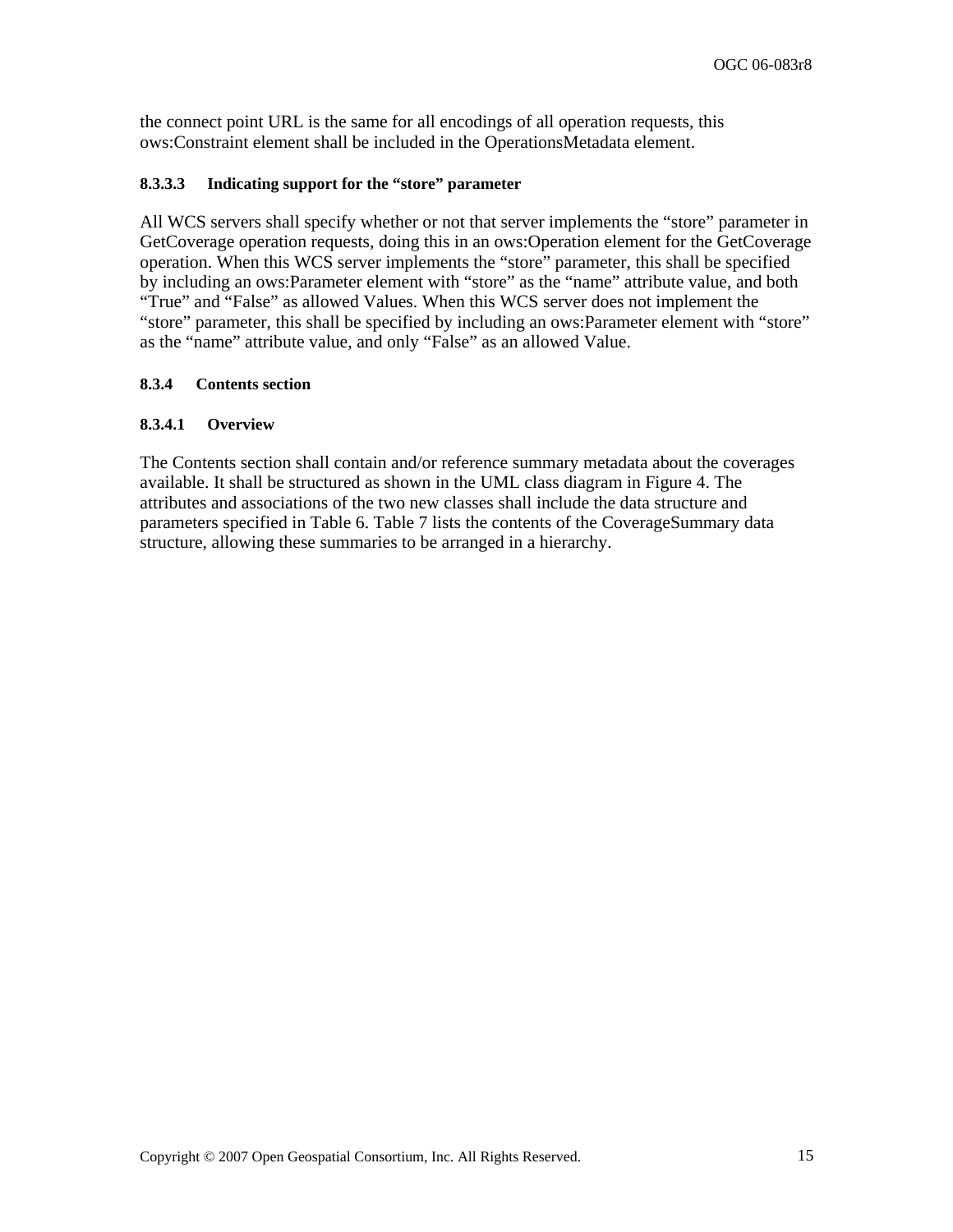<span id="page-29-0"></span>

**Figure 4 — Contents UML class diagram**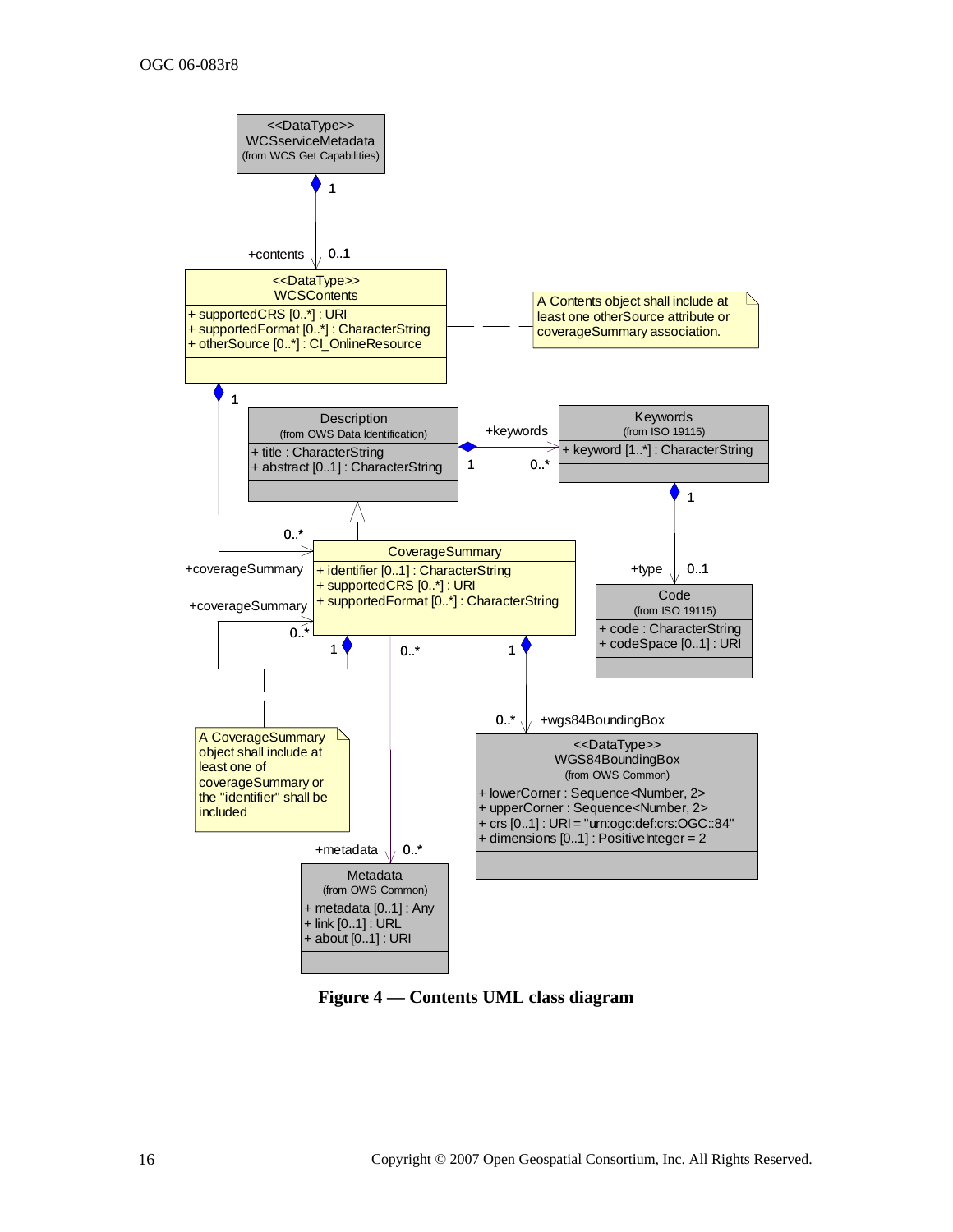<span id="page-30-0"></span>

| Name <sup>a</sup>                  | <b>Definition</b>                                                                                     | Data type                                         | <b>Multiplicity and use</b>                                                                      |
|------------------------------------|-------------------------------------------------------------------------------------------------------|---------------------------------------------------|--------------------------------------------------------------------------------------------------|
| coverageSummary<br>CoverageSummary | Brief metadata describing a<br>top-level coverage available<br>from this WCS server                   | CoverageSummary<br>data structure, see<br>Table 7 | Zero or more (optional) $b$<br>One for each coverage<br>available, unless<br>OtherSource is used |
| supportedCRS<br>SupportedCRS       | Reference to CRS in which<br>GetCoverage operation<br>response may be expressed.                      | <b>URI</b>                                        | Zero or more (optional)<br>Include one for each CRS<br>supported $c, d, f$                       |
| supportedFormat<br>SupportedFormat | Identifier of format in which<br>GetCoverage operation<br>response may be encoded                     | CharacterString type                              | Zero or more (optional)<br>Include one for each<br>format supported $c, e, f$                    |
| otherSource<br><b>OtherSource</b>  | Reference to another source of<br>contents metadata<br>See Table 1 for UMI and XMI naming conventions | CI OnlineResource<br>class in ISO 19115           | Zero or more (optional)<br>Include when useful or no<br>CoverageSummaries<br>included            |

#### **Table 6 — Parts of Contents section**

See Table 1 for UML and XML naming conventions.

b Shall be included unless the OtherSource is included and all this metadata is available from that source.

c There may be a dependency of SupportedCRS on SupportedFormat, as described in Sublause [10.3.5](#page-63-0).

d This list of SupportedCRSs shall be the union of all of the supported CRSs in all of the nested CoverageSummaries.

e This list of SupportedFormats shall be the union of all of the supported formats in all of the nested CoverageSummaries.

f Servers should implement this list since it reduces the work clients need to do to determine that they can interoperate with the server.

NOTE The CoverageSummary and OtherSource parts of the Contents section are not mutually exclusive, although we expect that only one will often be included. This document specifies no meaning to inclusion of both parts, with or without overlapping information.

#### **8.3.4.2 CoverageSummary**

The CoverageSummary provides a summary-level description of coverage data available from a WCS server. Clients may be able to formulate simple GetCoverage requests based only on this information. However, in order to make more finely tuned GetCoverage requests, clients will usually need to obtain further details about a particular coverage, using the DescribeCoverage operation (see Clause 9). [Table 7](#page-31-0) lists the contents of the CoverageSummary data structure, allowing these summaries to be arranged in a hierarchy.

NOTE To reduce the need for readers to refer to another document, all except the CoverageSummary parameters listed below are largely copied from Table 23 in Subclause 10.6.1 of [OGC 05-008].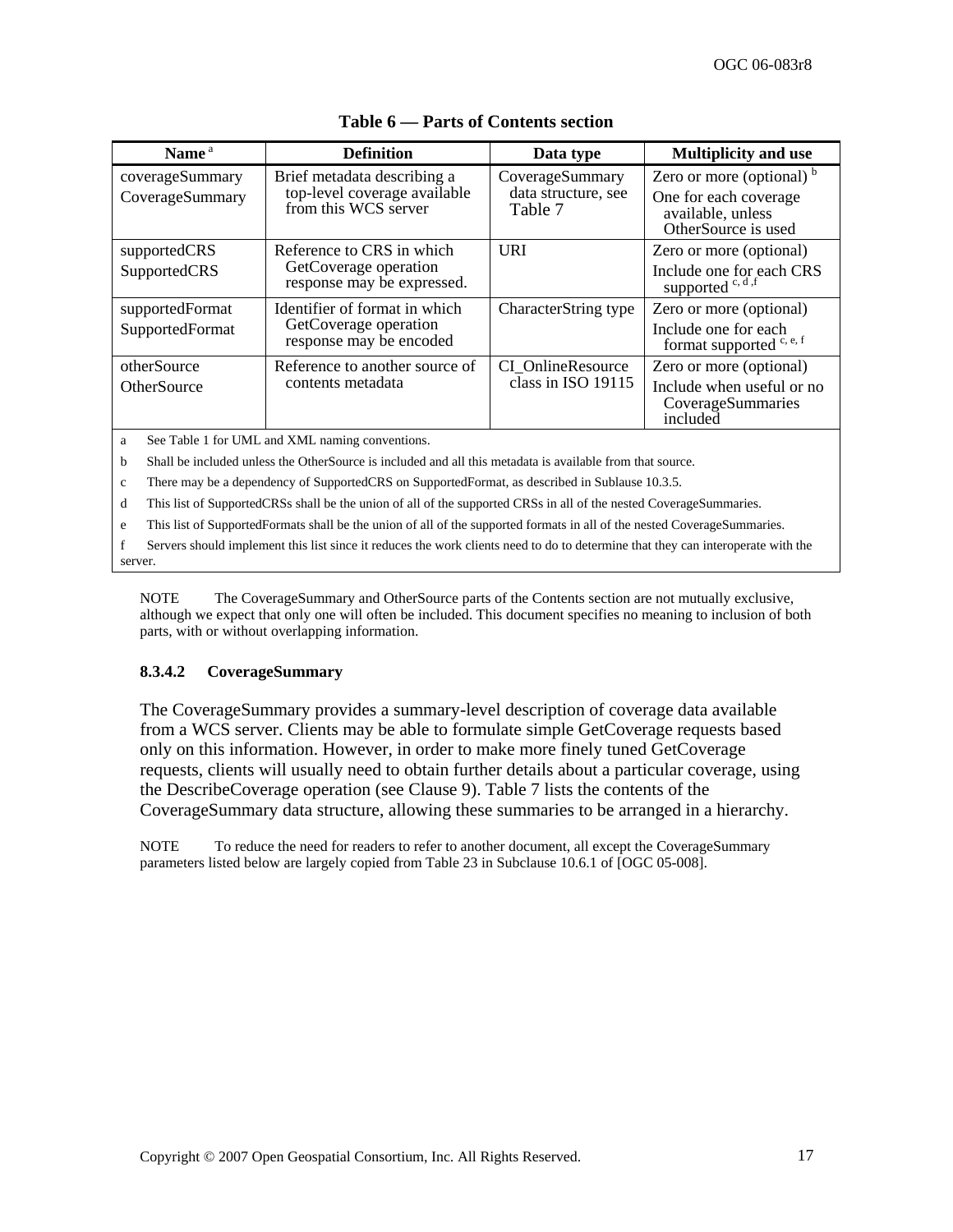<span id="page-31-0"></span>

| Names <sup>a</sup>                    | <b>Definition</b>                                                                                                                   | Data type                                                     | <b>Multiplicity and use</b>                                                                                                           |
|---------------------------------------|-------------------------------------------------------------------------------------------------------------------------------------|---------------------------------------------------------------|---------------------------------------------------------------------------------------------------------------------------------------|
| (Description) $b$                     | Description of a coverage                                                                                                           | Description data<br>structure, see<br>[OGC 05-008]            | One (mandatory) $b$                                                                                                                   |
| metadata<br>Metadata                  | More metadata about this<br>coverage                                                                                                | Metadata data<br>structure, see<br>$[OGC 05-008]$             | Zero or more (optional)<br>Include when useful                                                                                        |
| wgs84BoundingBox<br>WGS84BoundingBox  | Minimum bounding<br>rectangle surrounding<br>coverage, using WGS<br>84 CRS with decimal<br>degrees and longitude<br>before latitude | WGS84Bounding-<br>Box, see<br>Subclause 10.2 in<br>OGC 05-008 | Zero or more (optional)<br>Include when useful or<br>needed <sup>d</sup>                                                              |
| supportedCRS<br>SupportedCRS          | Reference to CRS in<br>which GetCoverage<br>operation response may<br>be expressed                                                  | <b>URI</b>                                                    | Zero or more (optional) <sup>e, f</sup><br>Include one for each CRS<br>supported                                                      |
| supportedFormat<br>SupportedFormat    | Identifier of format in<br>which GetCoverage<br>operation response may<br>be encoded                                                | <b>Character String</b><br>type, not empty<br>(ows:MimeType)  | Zero or more (optional) <sup>e, f</sup><br>Include one for each format<br>supported                                                   |
| identifier<br>Identifier <sup>c</sup> | Unambiguous identifier<br>of this coverage, unique<br>for this WCS server.                                                          | <b>Character String</b><br>type, not empty                    | Zero or one (optional)<br>Include when this coverage<br>is available for<br>DescribeCoverage and<br>GetCoverage requests <sup>g</sup> |
| coverageSummary<br>CoverageSummary    | Brief metadata describing<br>one subsidiary coverage<br>available from this<br>server                                               | CoverageSummary<br>data structure, see<br>this table          | Zero or more (optional)<br>One for each subsidiary<br>coverage, unordered <sup>1</sup>                                                |

| Table 7 — Coverage Summary data structure |  |
|-------------------------------------------|--|
|-------------------------------------------|--|

a See Table 1 for UML and XML naming conventions.

b Contents inherited, not included as a named data structure.

c Values are identifiers in Contents section of GetCapabilities operation response. When the Capabilities XML document does not have any CoverageSummary sections, clients must obtain a valid coverage identifier from another source, such as a catalog service.

d This WGS84BoundingBox may be approximate, but should be as precise as practical. When multiple WGS84 bounding boxes

are included, this shall be interpreted as the union of the areas of these bounding boxes. [Table 8](#page-32-0) below specifies when a WGS84BoundingBox is needed. Currently, this WCS specification provides no way for a server to specify the precision of a bounding box.

e When included, this list, including all values inherited from parent coverages, shall be an exact copy of the equivalent parameters in the CoverageDescription. Each CoverageSummary shall list or inherit at least one supportedCRS and one supportedFormat.

f There may be a dependency of SupportedCRS on SupportedFormat as described in Subclause [10.3.5.](#page-63-0)

g This Identifier shall be included unless one or more CoverageSummaries are included. When one or more CoverageSummaries are included, inclusion of the Identifier is optional.

# **8.3.4.3 Reserved characters in CoverageSummary parameter values**

The following CoverageSummary parameter values shall be usable literally ("as-is") in DescribeCoverage or GetCoverage operation requests to the originating server, encoded in KVP or XML:

a) Identifier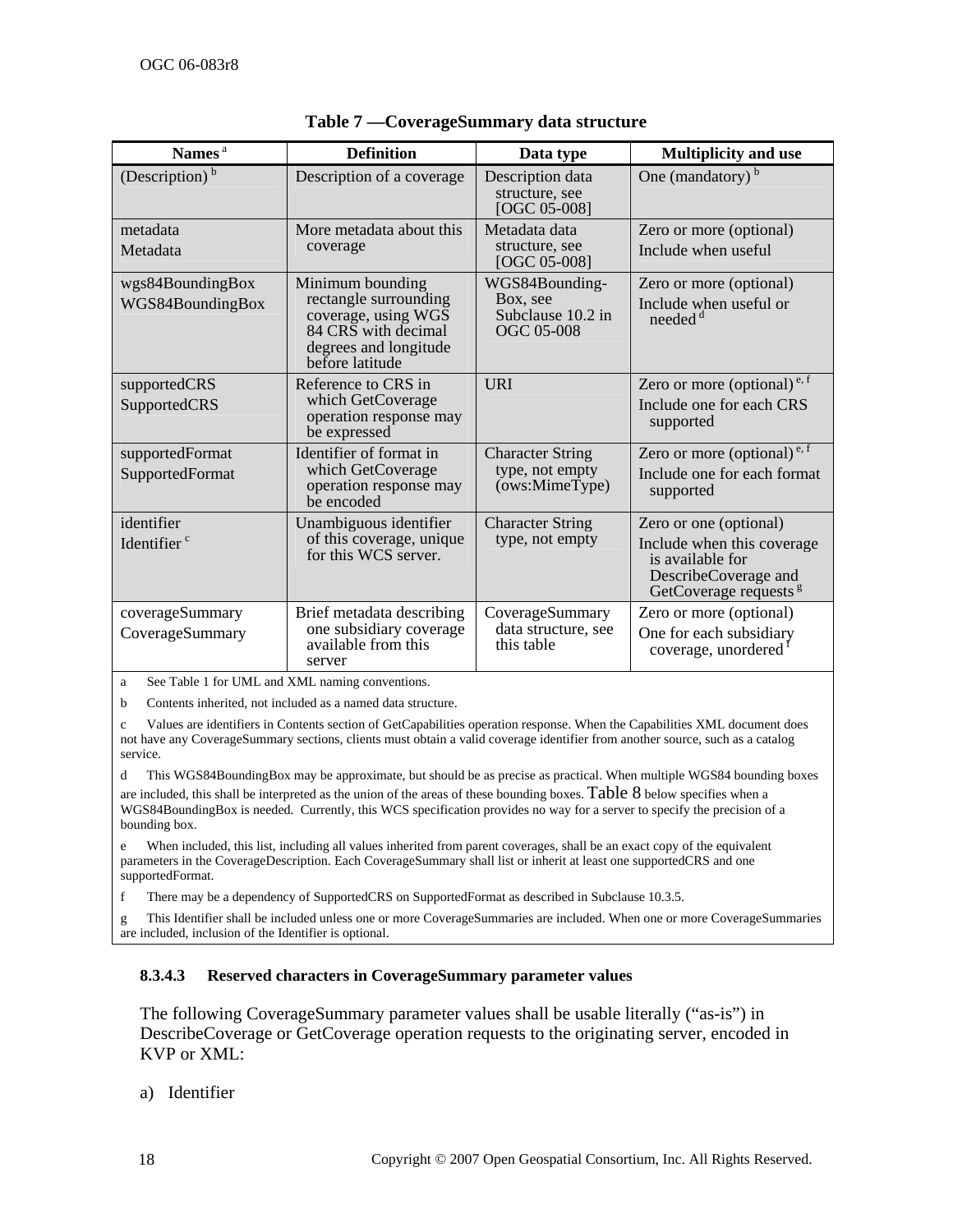#### <span id="page-32-0"></span>b) SupportedFormat

In stating values for these parameters, servers shall avoid, encode, or escape certain special characters, as detailed in Subclause [7.5,](#page-20-0) to avoid misinterpreting them as part of the XML or KVP syntax of subsequent requests.

#### **8.3.4.4 CoverageSummary hierarchy**

The CoverageSummary data structures may form a hierarchical tree. When the CoverageSummaries form a tree, a subsidiary (child) CoverageSummary inherits some of the (optional) parameters from its higher level (parent) CoveragSummaries in the hierarchy. In this subclause, a "leaf" CoverageSummary is defined as one that has no subsidiary (child) CoverageSummary. [Table 8](#page-32-0) specifies the inheritance rules for the inherited parameters.

| <b>Name</b>                                                                                                                          | <b>Definition</b>                                                                                                          | <b>Inheritance by</b><br>subsidiary coverages             |  |
|--------------------------------------------------------------------------------------------------------------------------------------|----------------------------------------------------------------------------------------------------------------------------|-----------------------------------------------------------|--|
| Description                                                                                                                          | Description of a coverage                                                                                                  | Not inherited <sup>a, b</sup>                             |  |
| <b>Identifier</b>                                                                                                                    | Unambiguous identifier of this coverage, unique for this<br>WCS server                                                     | Not inherited <sup>a, c</sup>                             |  |
| Metadata                                                                                                                             | Reference to more metadata about this coverage.                                                                            | Not inherited <sup>a.c</sup>                              |  |
| <b>WGS84-</b><br>BoundingBox                                                                                                         | Minimum bounding rectangle surrounding coverage, using<br>WGS 84 CRS with decimal degrees and longitude before<br>latitude | Inherited when not<br>provided d, e                       |  |
| <b>SupportedCRS</b>                                                                                                                  | CRS in which GetCoverage operation response may be<br>expressed                                                            | Inherited and possibly<br>added to $^{f, h}$              |  |
| Supported<br>Format                                                                                                                  | Format in which GetCoverage operation response may be<br>encoded                                                           | Inherited and possibly<br>added to $_{\rm g,h}^{\rm g,h}$ |  |
| Coverage<br>Summary                                                                                                                  | Metadata describing one subsidiary coverage available from<br>this server                                                  | Not inherited                                             |  |
| Although these parameters are not inherited by a subsidiary coverage, the values of these parameters for all higher levels in a<br>a |                                                                                                                            |                                                           |  |

#### **Table 8 — Inheritance of parts of CoverageSummary data structure**

hierarchy of coverages may be relevant and are available to clients.

b A value for this mandatory parameter shall be provided at all levels in the hierarchy.

c Values for these optional parameters may be provided at all levels in the hierarchy.

d When no value is provided for a coverage, any value recorded for a higher level in a hierarchy of coverages shall apply to this coverage. When a value is provided for a coverage, it overrides any value recorded for a higher level in a hierarchy of coverages.

e For each "leaf" CoverageSummary, at least one WGS84BoundingBox shall be either recorded or inherited, for each georectified or georeferenced coverage. (This WGS84BoundingBox is included to simplify searching for coverages that might overlap a specified region.)

f The full list of CRSs supported by a coverage shall be the union of the CoverageSummary's own supportedCRSs and those supported by its parent CoverageSummaries. These SupportedCRSs can be referenced as the baseCRS of a GridCRS specified in the Ouput part of a GetCoverage request. In addition, the GetCoverage operation response can be expressed in the ImageCRS of each stored coverage, which shall not be referenced here. These SupportedCRSs can also be referenced in the BoundingBox in the DomainSubset part of a GetCoverage request.

g The full list of formats supported by a coverage shall be the union of the CoverageSummary's own supportedFormats and those supported by its parent CoverageSummary.

h There can be a dependency of SupportedCRS values on SupportedFormat values, as described in Subclause [10.3.5.](#page-63-0)

NOTE 1 This specification supports a CoverageSummary hierarchy only as a means to simplify and shorten the Capabilities document. No other possible meanings and uses of a CoverageSummary hierarchy are specified here.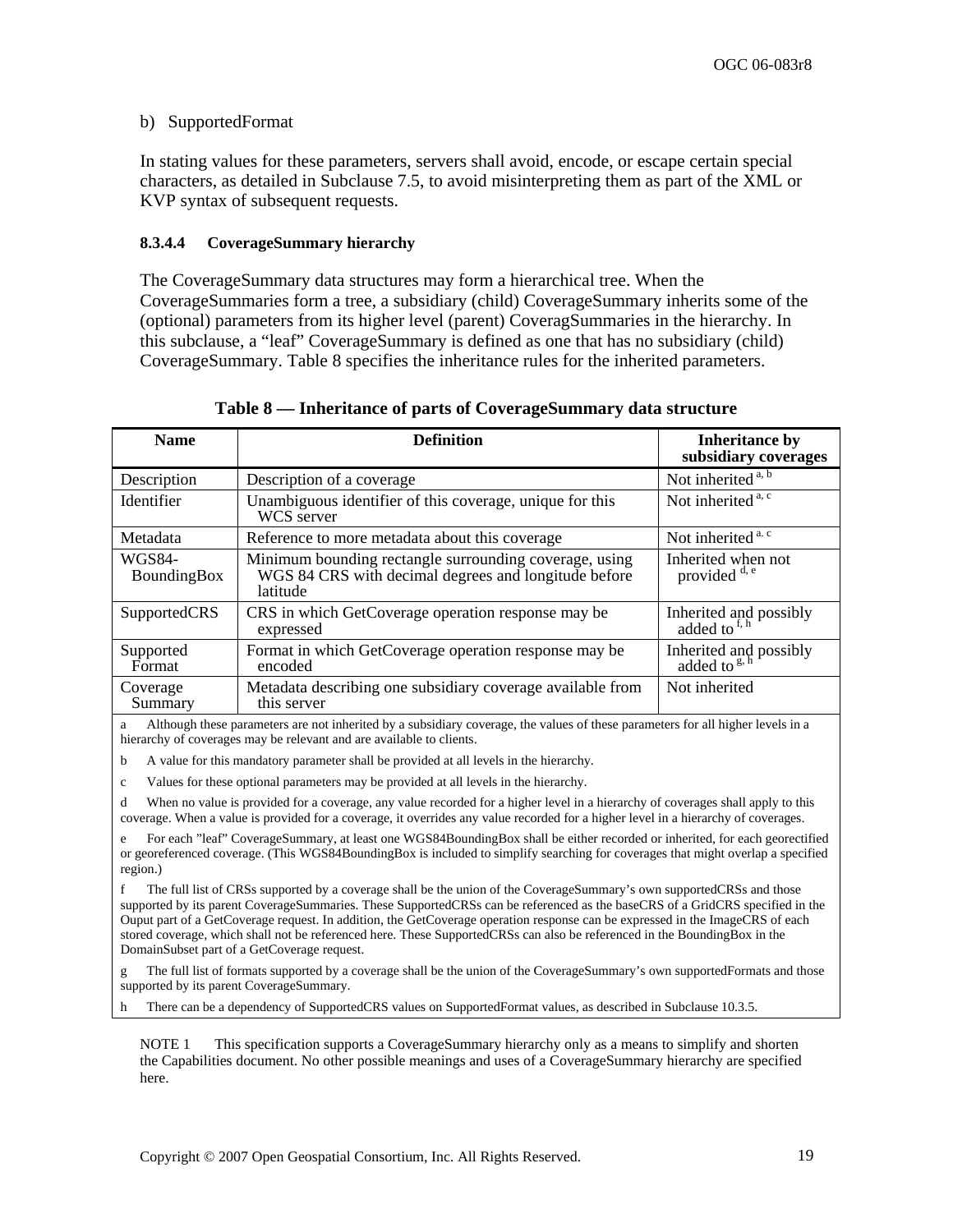<span id="page-33-0"></span>A "leaf" CoverageSummary shall have an Identifier parameter; a non-leaf CoverageSummary may have an Identifier. A WCS server that supplies a CoverageSummary containing an Identifier element shall accept that Identifier value in DescribeCoverage and GetCoverage operation requests. A client shall not issue a DescribeCoverage or GetCoverage request for a coverage whose CoverageSummary has no Identifier parameter.

NOTE 2 This specification does not organize CoverageDescription data structures into a hierarchy, and the CoverageSummary hierarchy is not encoded in the CoverageDescription. A CoverageDescription provides all of the information necessary to request a coverage using the GetCoverage operation, and to correctly interpret the results from that GetCoverage operation. A coverage with a non-leaf CoverageSummary, when it has an Identifier, is described via DescribeCoverage, and requested via GetCoverage, in the same way as one with a leaf CoverageSummary.

NOTE 3 This subclause implies that only coverages which satisfy all the requirements to be correctly called a grid coverage, as specified in ISO 19123, can have an Identifier. Such a coverage may be a "virtual" coverage, which is not stored but is assembled (in an unspecified way) by the server in response to a GetCoverage operation.

# **8.3.4.5 OtherSource**

The optional OtherSource parameter references a catalogue server from which coverage metadata is available. This ability is expected to be used by servers with thousands or millions of coverages, for which searching a catalogue is more feasible than retrieving and then searching a very large Capabilities XML document. When no CoverageSummary items are included, and one or more catalogue servers are referenced, this set of catalogues shall contain current metadata summaries for all the coverages currently available from this WCS server, with the metadata for each such coverage referencing this WCS server.

NOTE There is no requirement that all the coverages available from a specific WCS be listed in the Capabilities document (so that a catalogue may harvest them). For example, a server may need to serve on the order of (~) 10,000,000 distinct coverages with ~10,000 new coverages per day! In that case, this OtherSource may point to one or more catalogues that may be searched. For each catalogued coverage, that catalogue shall list the WCS server(s) that offer(s) that coverage, and the coverage identifier(s) used.

Any catalogue servers that are referenced should implement one of the interfaces specified in the OGC Catalogue Services Specification [OGC 04-021r3], preferably using the CSW protocol binding specified in Clause 10 of [OGC 04-021r3]. For any OGC catalogue protocol binding, an Application Profile for cataloging WCS coverages should be formally specified. Similarly, when no CoverageSummary items are included, a WCS Application Profile should be formally specified.

#### **8.3.4.6 Implementation requirements**

The "Multiplicity and use" columns in Table 6 through Table 16 in [OGC 05-008], and in [Table 6](#page-30-0) and [Table 7](#page-31-0) of this document, specify the optionality of each listed parameter and data structure in the GetCapabilities operation response. All the "mandatory" parameters and data structures shall be implemented by all WCS servers, using a specified value(s).

Implementation by WCS servers of the "updateSequence" parameter defined in Table 6 of [OGC 05-008] is optional. As indicated in [Table 2](#page-24-0) of this document, the "updateSequence" parameter may be implemented by each WCS server, and then shall also be required in the operation response.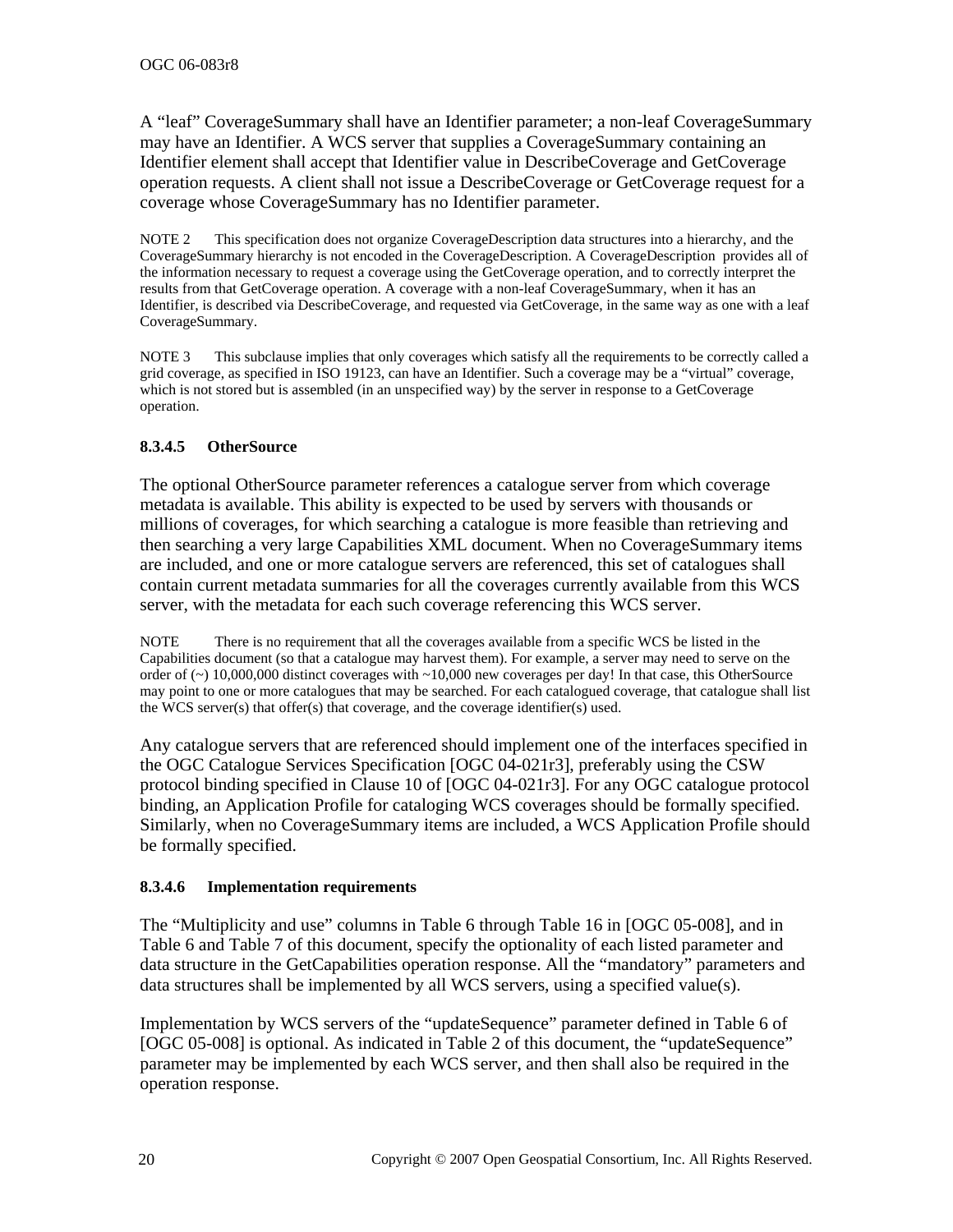<span id="page-34-0"></span>All other "optional" parameters and data structures, in the GetCapabilities operation response, should be implemented by all WCS servers using specified values, whenever and wherever each is considered useful metadata for that server.

#### **8.3.4.7 XML encoding**

The Contents section of the Capabilities document shall be XML encoded. The XML Schema Document that specifies the Contents section for the WCS is built upon the owsContents.xsd schema, is named wcsContents.xsd, and is attached.

#### **8.3.5 Capabilities document XML encoding**

The XML Schema fragment for a WCS service metadata document extends the ows:CapabilitiesBaseType in owsGetCapabilities.xsd from [OGC 05-008]:

```
<element name="Capabilities">
   <complexType>
       <complexContent>
           <extension base="ows:CapabilitiesBaseType">
              <sequence>
                 <element ref="wcs:Contents" minOccurs="0"/>
              </sequence>
           </extension>
       </complexContent>
   </complexType>
</element>
```
#### **8.3.6 GetCapabilities document SOAP encoding**

WCS servers that implement SOAP version 1.2 transfer of GetCoverage operation requests shall also implement SOAP transfer of the corresponding GetCoverage operation responses. These operation responses shall be encoded as specified in Annex F, using the XML encoding referenced above.

#### **8.3.7 Exceptions**

When a WCS server encounters an error while performing a GetCapabilities operation, it shall return an exception report message as specified in Clause 8 of [OGC 05-008]. The allowed exception codes shall include those listed in Table 5 of Subclause 7.4.1 of [OGC 05- 008] when the updateSequence parameter is implemented by the server.

#### **8.4 GetCapabilities operation examples**

To request a Capabilities document, a client could issue the following GetCapabilities minimal operation request encoded as KVP:

```
http://hostname:port/path? 
service=WCS&request=GetCapabilities
```
The corresponding minimum request encoded in XML is:

```
<?xml version="1.0" encoding="UTF-8"?> 
<GetCapabilities xmlns="http://www.opengis.net/wcs/1.1"
xmlns:xsi="http://www.w3.org/2001/XMLSchema-instance"
```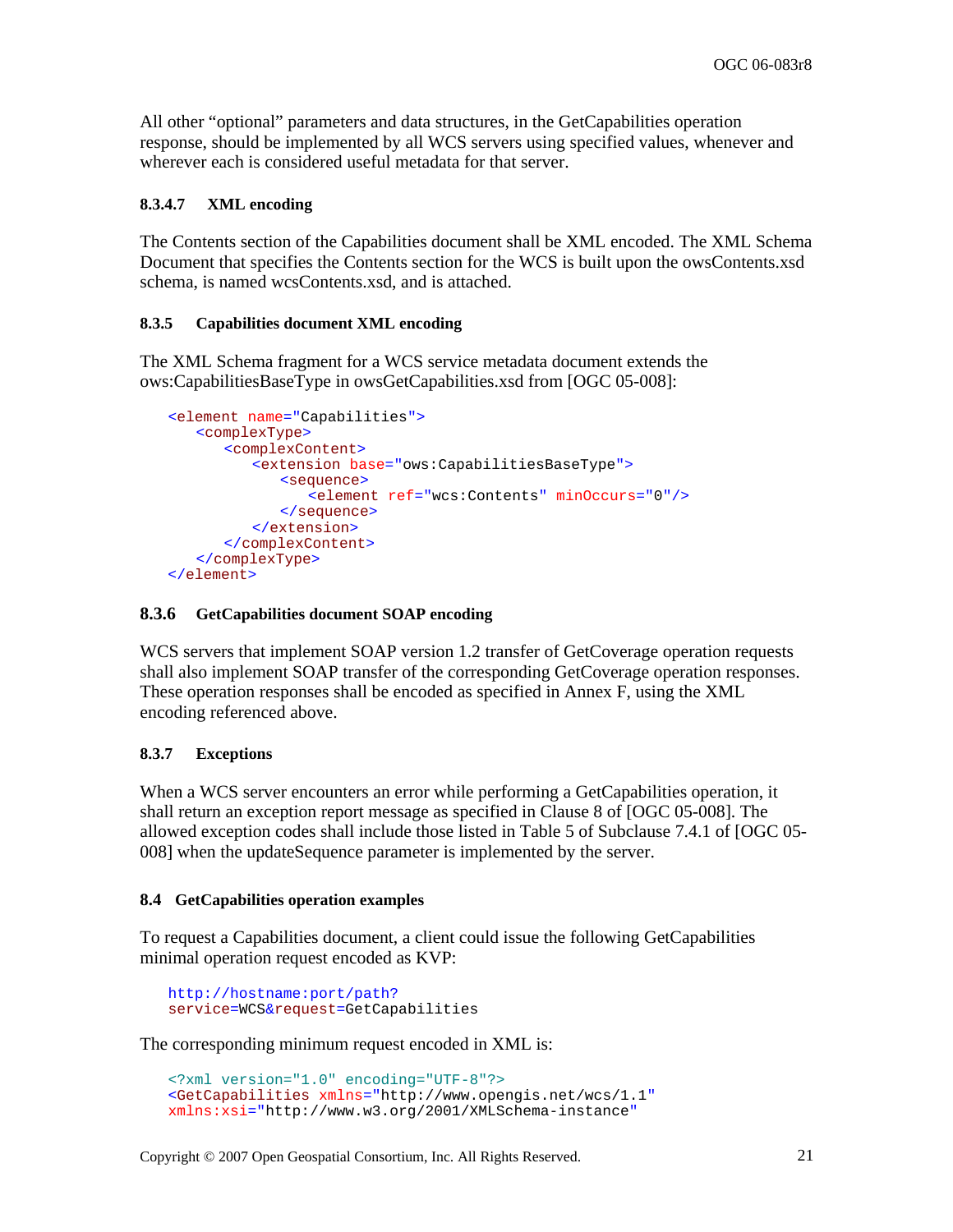```
xsi:schemaLocation="http://www.opengis.net/wcs/1.1 
http://schemas/opengis/net/wcs/1.1/wcsGetCapabilities.xsd"
service="WCS"/>
```
In response to such a GetCapabilities request, the WCS server might generate a document that looks like the examples given in Subclause C.2: a top-level Capabilities element with all four child elements present – ServiceIdentification, ServiceProvider, OperationsMetadata, and Contents.

Next is a more detailed GetCapabilities operation request, requesting just the Contents section – first in KVP encoding:

```
http://hostname:port/path? 
Service=WCS&request=GetCapabilities& 
updateSequence=XYZ123& 
AcceptVersions=1.1.0,1.0.0& 
Sections=Contents& 
AcceptFormats=text/xml
```
And in XML:

```
<?xml version="1.0" encoding="UTF-8"?> 
<GetCapabilities xmlns="http://www.opengis.net/wcs/1.1"
xmlns:owcs="http://www.opengis.net/wcs/1.1/ows"
xmlns:xsi="http://www.w3.org/2001/XMLSchema-instance"
xsi:schemaLocation="http://www.opengis.net/wcs/1.1 
http://schemas/opengis/net/wcs/1.1/wcsGetCapabilities.xsd "
service="WCS" updateSequence="XYZ123">
   <owcs:AcceptVersions>
       <owcs:Version>1.1.0</owcs:Version>
       <owcs:Version>1.0.0</owcs:Version>
   </owcs:AcceptVersions>
   <owcs:Sections>
       <owcs:Section>Contents</owcs:Section>
   </owcs:Sections>
   <owcs:AcceptFormats>
       <owcs:OutputFormat>text/xml</owcs:OutputFormat>
   </owcs:AcceptFormats>
</GetCapabilities>
```
The response to such a request would be an XML file with a top-level Capabilities element – as illustrated in Subclause C.2, but with ONLY the Contents section (omitting ServiceIdentification, ServiceProvider, and OperationsMetadata).

#### **9 DescribeCoverage operation (mandatory)**

#### **9.1 Introduction**

Once a client has obtained summary descriptions of a WCS server's available coverages, it may be able to make simple GetCoverage requests. However, in most cases the client will need to issue a DescribeCoverage request to obtain a full description of one or more coverages available. The server responds to such a request with an XML document describing one or more coverages served by that WCS. Each WCS server shall implement the DescribeCoverage operation.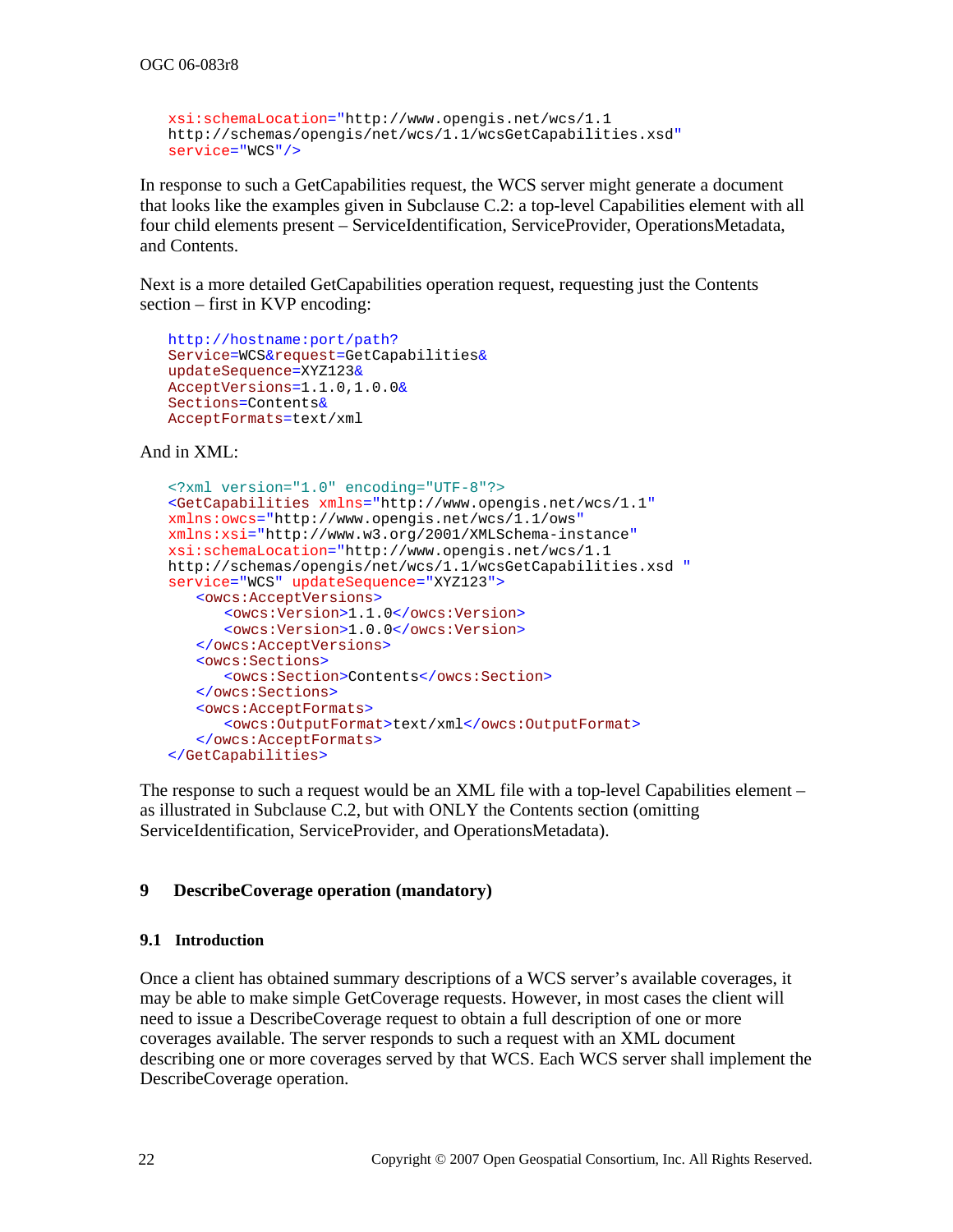### <span id="page-36-0"></span>**9.2 DescribeCoverage operation request**

### **9.2.1 DescribeCoverage request parameters**

A DescribeCoverage operation request lists one or more coverages to be described, each identified by an identifier parameter. A request to perform the DescribeCoverage operation shall use the data structure shown in the UML diagram in [Figure 5](#page-36-0). The attributes of the new class shall include the parameters listed and defined in [Table 9](#page-37-0).



**Figure 5 — DescribeCoverage operation request UML class diagram** 

NOTE 1 To reduce the need for readers to refer to other documents, the first three parameters listed below are largely copied from Table 21 in Subclause 9.2.1 of [OGC 05-008]. The Identifier parameter listed below is largely copied from [Table 7](#page-31-0) above.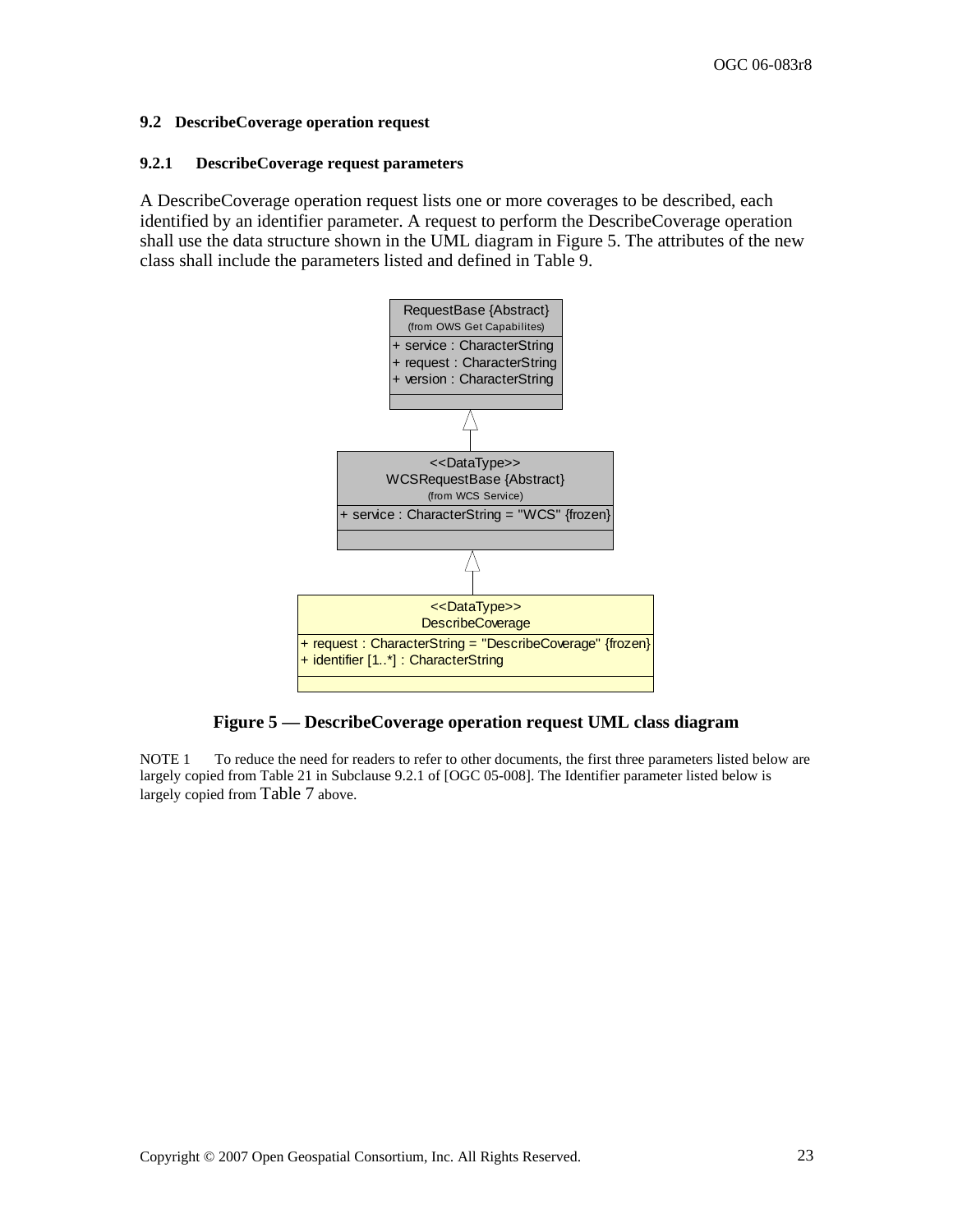<span id="page-37-0"></span>

| Names <sup>a</sup>                                                                                                           | <b>Definition</b>                     | Data type and value                                                                      | <b>Multiplicity and use</b>          |  |  |
|------------------------------------------------------------------------------------------------------------------------------|---------------------------------------|------------------------------------------------------------------------------------------|--------------------------------------|--|--|
| service                                                                                                                      | Service type identifier               | Character String type, not empty                                                         | One (mandatory)                      |  |  |
| service                                                                                                                      |                                       | Value is OWS type abbreviation,<br>namely "WCS"                                          |                                      |  |  |
| request                                                                                                                      | Operation name                        | Character String type, not empty                                                         | One (mandatory)                      |  |  |
| request                                                                                                                      |                                       | Value is operation name, namely<br>"DescribeCoverage"                                    |                                      |  |  |
| version                                                                                                                      | Specification version for             | Character String type, not empty                                                         | One (mandatory)                      |  |  |
| version                                                                                                                      | operation                             | Value is specified by each<br><b>Implementation Specification</b><br>and Schemas version |                                      |  |  |
| identifier                                                                                                                   | Unambiguous identifier                | Character String type, not empty                                                         | One or more (mandatory)              |  |  |
| <b>I</b> dentifier                                                                                                           | of a coverage, unique<br>for this WCS |                                                                                          | Include for each desired<br>coverage |  |  |
| See Table 1 for UML and XML naming conventions.<br>a                                                                         |                                       |                                                                                          |                                      |  |  |
| Velves are identifiers in the Contents section of the CotConshilities operation recognes. When the Conshilities VML decument |                                       |                                                                                          |                                      |  |  |

| Table 9 — Parameters in DescribeCoverage operation request |  |  |  |  |
|------------------------------------------------------------|--|--|--|--|
|------------------------------------------------------------|--|--|--|--|

b Values are identifiers in the Contents section of the GetCapabilities operation response. When the Capabilities XML document does not have a Contents section, clients must obtain a valid coverage identifier from another source, such as from a catalog service. See Subclause [8.3.4.1.](#page-28-0)

The "Multiplicity and use" column in [Table 9](#page-37-0) specifies the optionality of each listed parameter in the DescribeCoverage operation request. All parameters in the operation request are mandatory. That is, WCS clients shall implement all parameters, using the specified values, and WCS servers shall accept all parameters of the DescribeCoverage operation request, checking that each parameter contains the specified value.

# **9.2.2 DescribeCoverage request KVP encoding**

WCS servers may implement KVP encoding for HTTP GET transfer of DescribeCoverage operation requests. Table 10 below specifies the DescribeCoverage request in KVP encoded form.

| URL component <sup>a</sup>                         | <b>Description</b>                                                                                                                  | Optionality |
|----------------------------------------------------|-------------------------------------------------------------------------------------------------------------------------------------|-------------|
| http://server_address/path/script?                 | URL of WCS server.                                                                                                                  | Required    |
| service=WCS                                        | Service name. Must be "WCS".                                                                                                        | Required    |
| request=DescribeCoverage                           | Request name. Must be "DescribeCoverage"                                                                                            | Required    |
| $version=1.1.0$                                    | Request protocol version.                                                                                                           | Required    |
| identifiers=identifier1, identifier2,<br>$\ddotsc$ | A comma-separated list of coverage identifiers to<br>describe (identified by their identifier values in the Capabilities document b | Required    |
| a<br>conventions                                   | All parameter names are here listed using mostly lower case letters. However, see Table 1 for UML and XML naming                    |             |

|  | Table 10 — DescribeCoverage request URL encoding |  |  |  |
|--|--------------------------------------------------|--|--|--|
|--|--------------------------------------------------|--|--|--|

b See footnote b from [Table 9.](#page-37-0)

# **9.2.3 DescribeCoverage request XML encoding**

WCS servers may implement XML encoding for HTTP POST transfer of DescribeCoverage operation requests. The schema fragment that specifies the contents and structure of a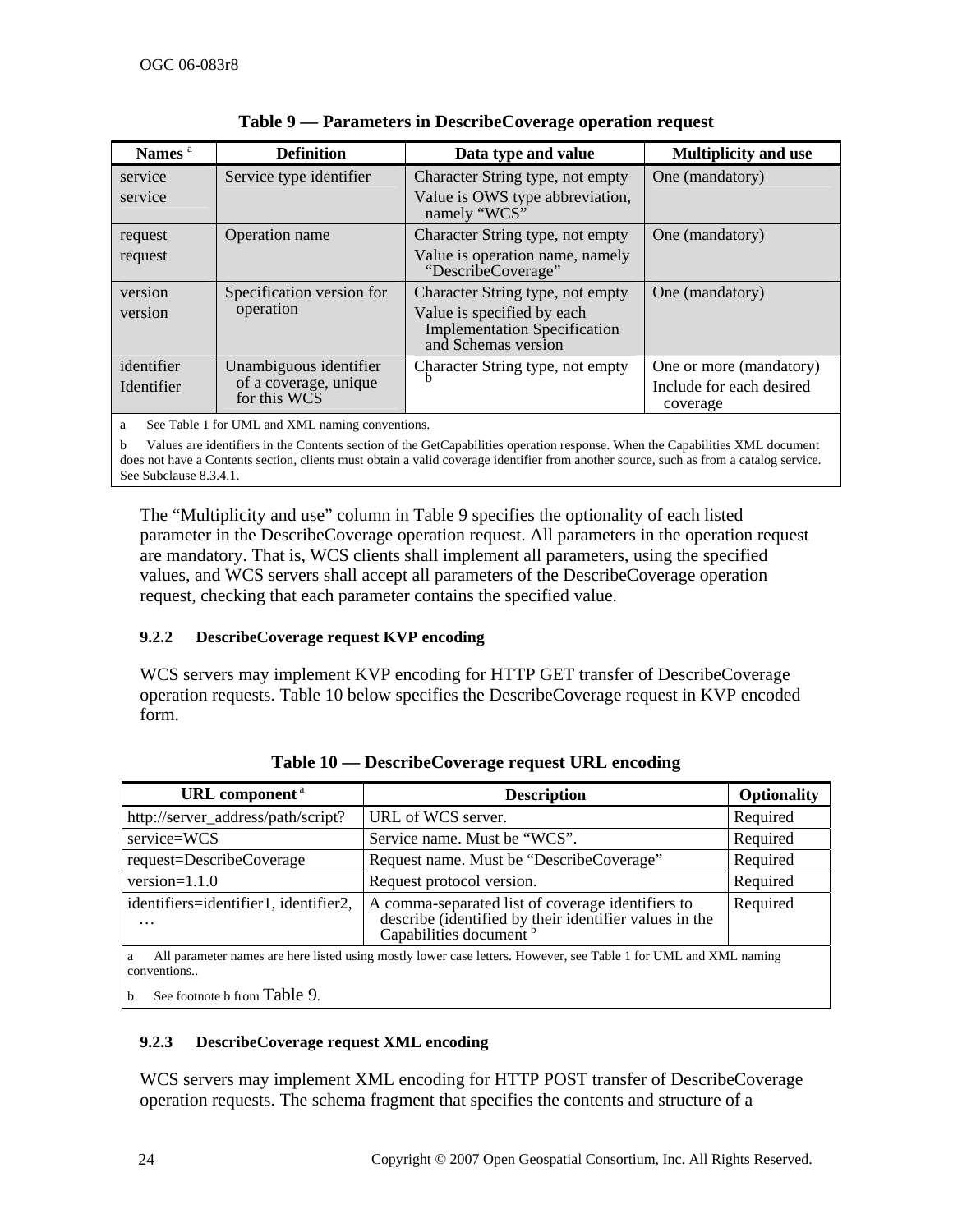<span id="page-38-0"></span>DescribeCoverage operation request encoded in XML shall be as specified in the early part of the attached wcsDescribeCoverage.xsd file

# **9.2.4 DescribeCoverage request SOAP encoding**

WCS servers may implement SOAP version 1.2 transfer of the DescribeCoverage operation request as specified in Annex F, using the XML encoding referenced above.

### **9.3 DescribeCoverage operation response**

#### **9.3.1 Normal response parameters**

### **9.3.1.1 Coverage descriptions**

The normal response to a valid DescribeCoverage operation request shall describe each coverage requested. More precisely, the response from a DescribeCoverage operation shall use the CoverageDescriptions data structure shown in the UML diagram in [Figure 6,](#page-38-0) which uses the Domain and Range data structures shown in the UML diagrams in [Figure 7](#page-40-0) through [Figure 9.](#page-44-0) The attributes and associations of the new classes shall include the parameters and data structures listed and defined in [Table 11](#page-39-0) through [Table 21.](#page-46-0)



**Figure 6 — DescribeCoverage operation response UML class diagram**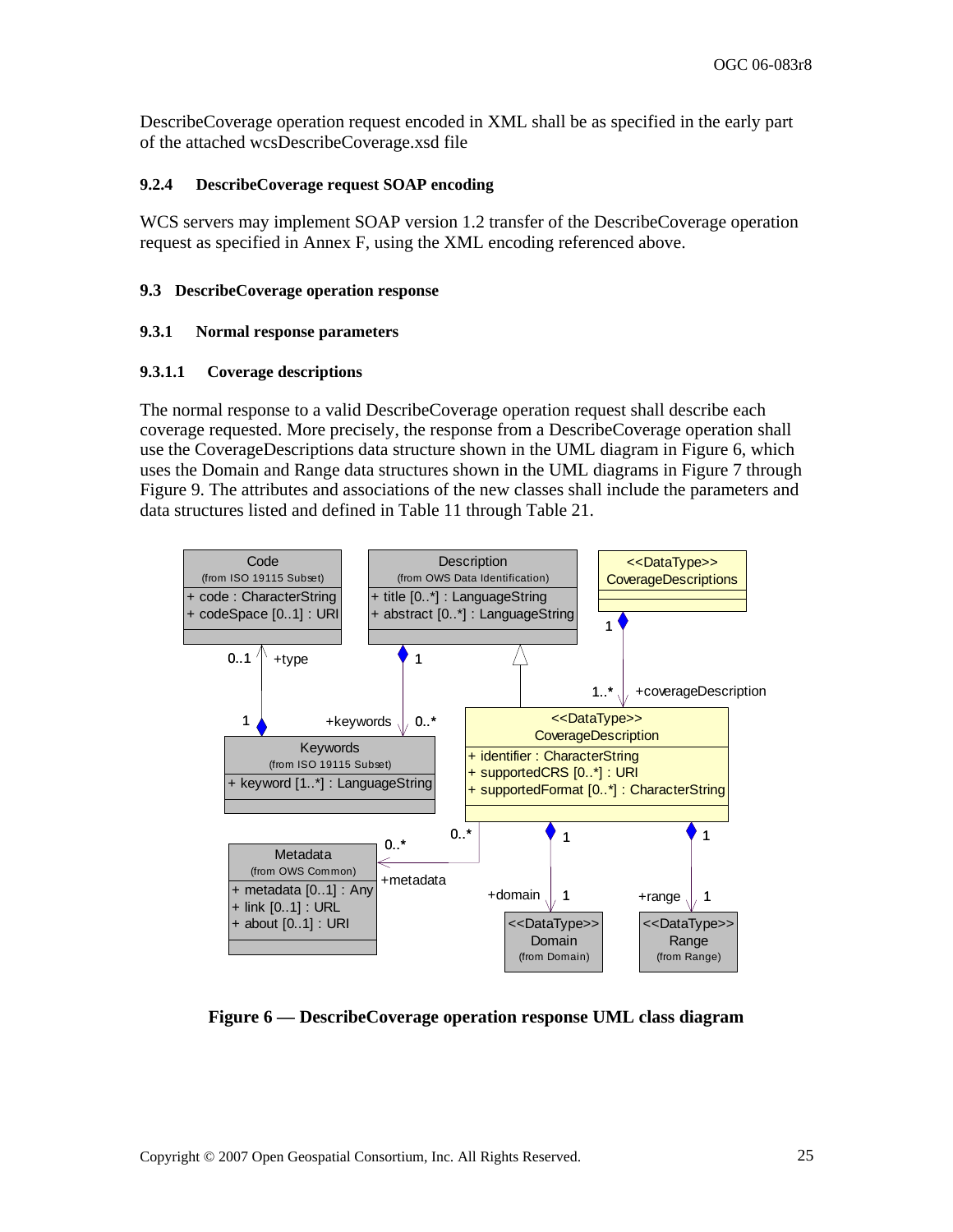<span id="page-39-0"></span>

| Names <sup>a</sup>                              | <b>Definition</b>                                             | Data type                                           | <b>Multiplicity</b>        |  |  |
|-------------------------------------------------|---------------------------------------------------------------|-----------------------------------------------------|----------------------------|--|--|
| coverageDescription<br>CoverageDescription      | Full description of one coverage<br>available from WCS server | CoverageDescription data<br>structure, see Table 12 | One or more<br>(mandatory) |  |  |
| See Table 1 for UML and XML naming conventions. |                                                               |                                                     |                            |  |  |

|  |  |  |  | Table 11 — Parts of CoverageDescriptions data structure |
|--|--|--|--|---------------------------------------------------------|
|--|--|--|--|---------------------------------------------------------|

NOTE 1 To reduce the need for readers to refer to parts of this document, the second parameter listed below is largely copied from [Table 7](#page-31-0) of this document.

| Names <sup>a</sup>                 | <b>Definition</b>                                                                            | Data type                                          | <b>Multiplicity and use</b>                                                      |
|------------------------------------|----------------------------------------------------------------------------------------------|----------------------------------------------------|----------------------------------------------------------------------------------|
| (Description) $b$                  | Description of a coverage                                                                    | Description data<br>structure, see<br>[OGC 05-008] | One (mandatory) $b$                                                              |
| identifier<br>Identifier           | Unambiguous identifier of this<br>coverage, unique for this WCS<br>server                    | <b>Character String</b><br>type, not empty         | One (mandatory)                                                                  |
| metadata<br>Metadata               | More metadata about this<br>coverage                                                         | Metadata data<br>structure, see<br>[OGC 05-008]    | Zero or more (optional)<br>Include when useful                                   |
| domain<br>Domain                   | Available coverage locations in<br>space and/or time                                         | Domain data<br>structure, see<br>Table 13          | One (mandatory)                                                                  |
| range<br>Range                     | Available coverage values                                                                    | Range data<br>structure, see<br>Table 18           | One (mandatory)                                                                  |
| supportedCRS<br>SupportedCRS       | Reference to CRS in which<br>GetCoverage operation<br>response can be expressed <sup>c</sup> | <b>URI</b>                                         | One or more (mandatory)<br>Include one for each CRS<br>supported <sup>d</sup>    |
| supportedFormat<br>SupportedFormat | Identifier of format in which<br>GetCoverage operation<br>response can be encoded            | CharacterString<br>type, not empty                 | One or more (mandatory)<br>Include one for each<br>format supported <sup>a</sup> |

|  |  | Table 12 — Parts of CoverageDescription data structure |
|--|--|--------------------------------------------------------|
|  |  |                                                        |

a See Table 1 for UML and XML naming conventions.

b Contents inherited, not included as a named data structure. Normally includes only one Metadata item, but may include more than one when used here, especially for an unrectified but georeferenced image coverage.

c These SupportedCRSs can be referenced as the baseCRS of a GridCRS specified in the Ouput part of a GetCoverage request. Alternately, the GetCoverage operation response can be expressed in the ImageCRS of the stored coverage. These SupportedCRSs can also be referenced in the BoundingBox in the DomainSubset part of a GetCoverage request.

d There may be a dependency of a SupportedCRS upon a SupportedFormat: see Subclause [10.3.5.](#page-63-0)

# **9.3.1.2 Domain of coverage**

The contents of the Domain data structure shall be as specified in [Figure 7](#page-40-0) and [Table 13](#page-40-0) through [Table 17](#page-42-0).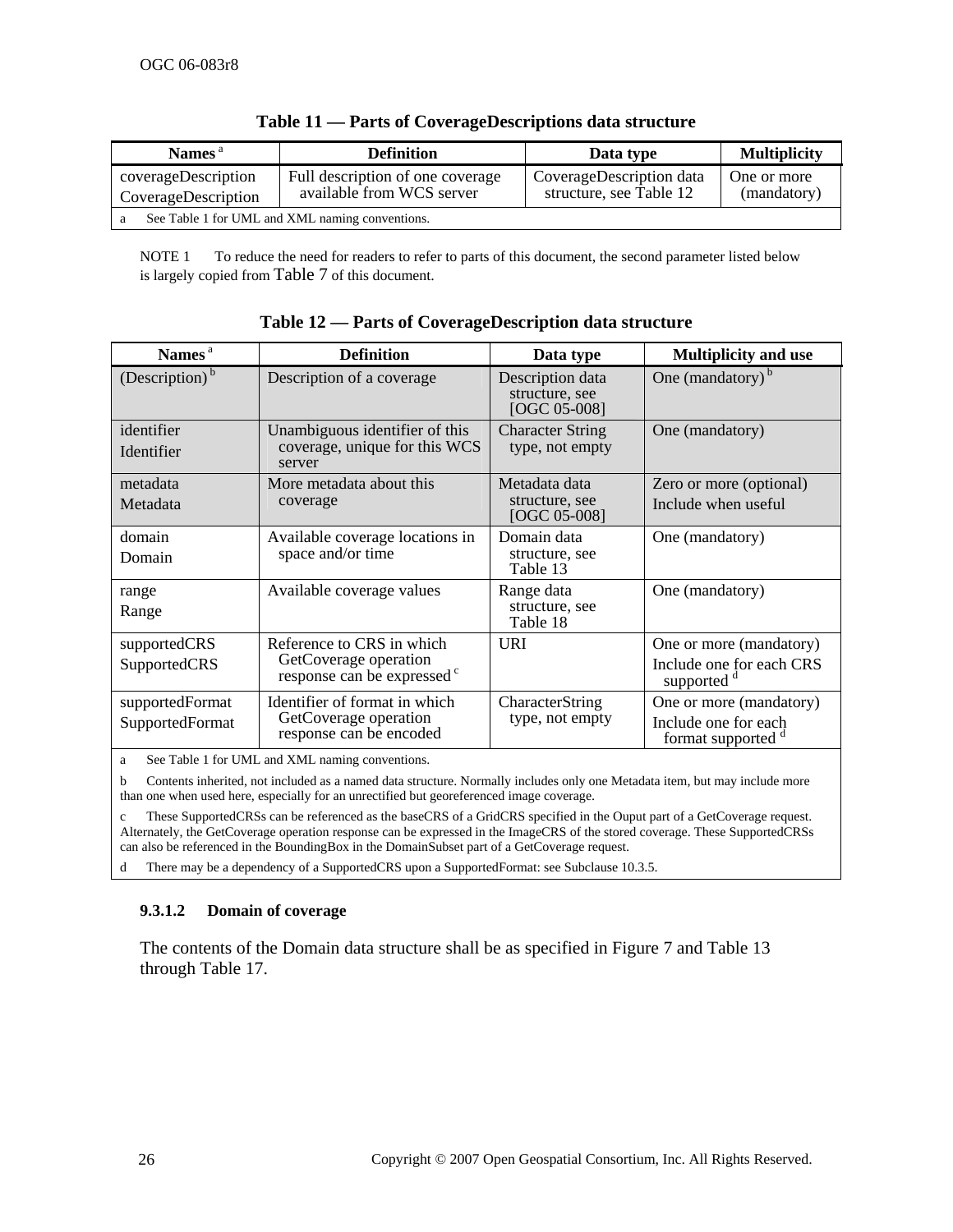<span id="page-40-0"></span>

**Figure 7 — Domain UML class diagram** 

**Table 13 — Parts of Domain data structure** 

| Names <sup>a</sup>                                                                    | <b>Definition</b>                                                                                                     | Data type                                     | <b>Multiplicity and use</b>                      |  |  |  |
|---------------------------------------------------------------------------------------|-----------------------------------------------------------------------------------------------------------------------|-----------------------------------------------|--------------------------------------------------|--|--|--|
| spatialDomain<br>SpatialDomain                                                        | Definition of spatial domain<br>of this coverage                                                                      | SpatialDomain data<br>structure, see Table 14 | One (mandatory)                                  |  |  |  |
| temporalDomain<br>Definition of temporal<br>domain of this coverage<br>TemporalDomain |                                                                                                                       | TimeSequence data<br>structure, see Table 15  | Zero or one (optional)<br>Include when available |  |  |  |
| See Table 1 for UML and XML naming conventions.<br>a                                  |                                                                                                                       |                                               |                                                  |  |  |  |
| b                                                                                     | Although optional, the TemporalDomain should be included whenever a value is known or a useful estimate is available. |                                               |                                                  |  |  |  |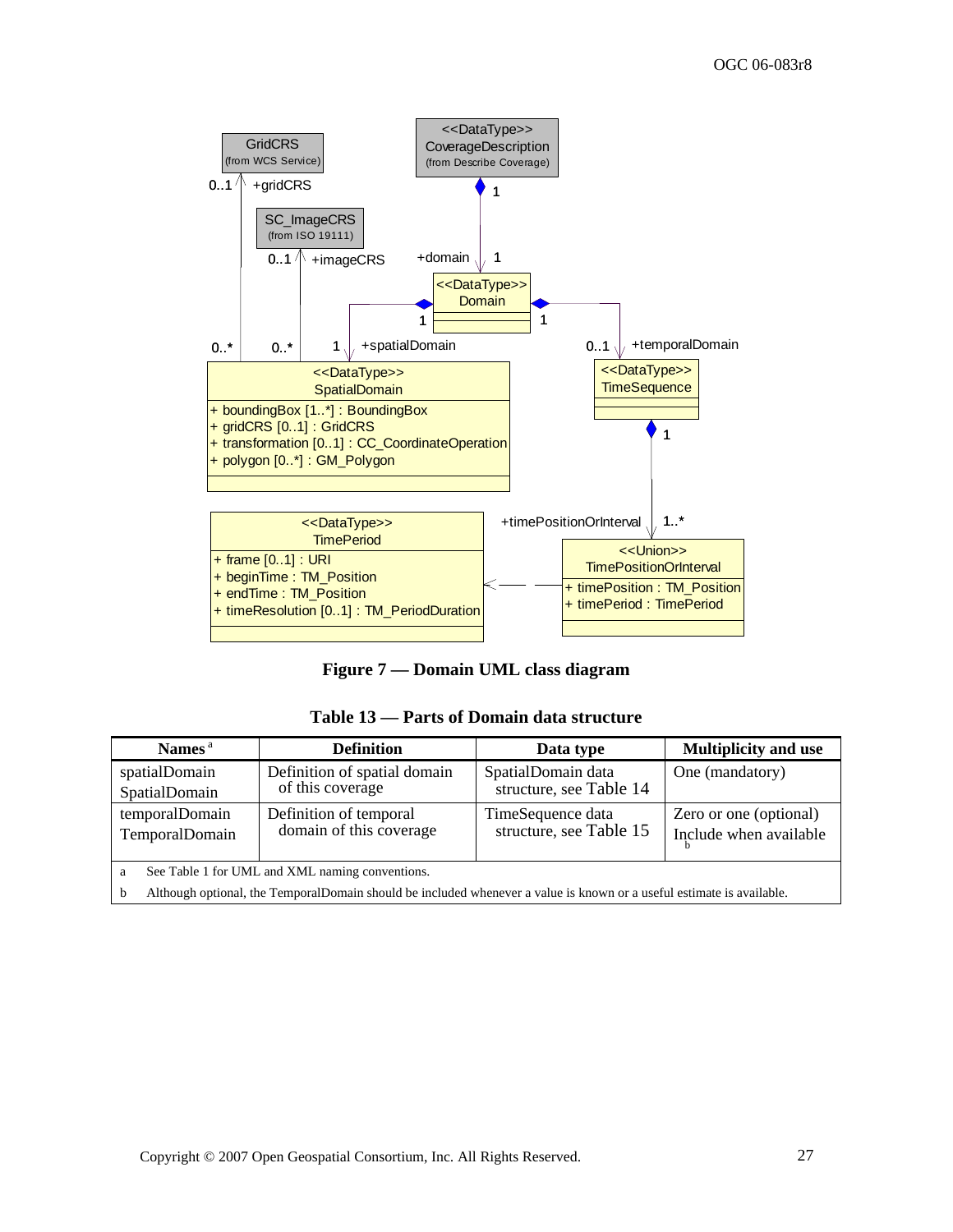<span id="page-41-0"></span>

| Names <sup>a</sup>                      | <b>Definition</b>                                                                                | Data type                                                                 | <b>Multiplicity and use</b>                                                                        |
|-----------------------------------------|--------------------------------------------------------------------------------------------------|---------------------------------------------------------------------------|----------------------------------------------------------------------------------------------------|
| boundingBox<br>BoundingBox              | Unordered list of bounding<br>boxes whose union covers<br>spatial domain of this coverage        | BoundingBox data<br>structure, see<br>Subclause 10.2 in<br>$[OGC 05-008]$ | One or more (mandatory)<br>Include for each bounding<br>box useful for recording<br>spatial domain |
| gridCRS<br>GridCRS                      | Definition of GridCRS of this<br>coverage                                                        | GridCRS data<br>structure, see<br>Annex G                                 | Zero or one (optional)<br>Include when coverage is<br>georectified and thus has<br><b>GridCRS</b>  |
| transformation<br><b>Transformation</b> | Georeferencing coordinate<br>transformation for unrectified<br>coverage                          | CC_CoordinateOpe<br>ration, see ISO<br>$19111$ <sup>c</sup>               | Zero or one (optional)<br>Include when available <sup>d</sup>                                      |
| imageCRS<br>imageCRS                    | Association to ImageCRS of<br>this coverage                                                      | Association to<br><b>ImageCRS</b>                                         | Zero or one (optional)<br>Include when coverage is<br>an image                                     |
| polygon<br>Polygon                      | Unordered list of polygons<br>whose union covers spatial<br>domain of this coverage <sup>e</sup> | GM_Polygon, see<br>ISO 19107                                              | Zero or more (optional)<br>Include one for each<br>polygon needed                                  |

|  |  |  | Table 14 – Parts of SpatialDomain data structure |  |  |
|--|--|--|--------------------------------------------------|--|--|
|--|--|--|--------------------------------------------------|--|--|

a See Table 1 for UML and XML naming conventions.

b One bounding box could simply duplicate the information in the ows:WGS84BoundingBox; but the intent is to describe the spatial domain in more detail (e.g., in several different CRSs, or several rectangular areas instead of one overall bounding box). This bounding box shall use the ImageCRS of the stored coverage when that coverage is not georeferenced and not georectified. WCS use of this BoundingBox is further specified in specification Subclause [7.7](#page-22-0).

c This CoordinateOperation can be a Transformation or a ConcatenatedOperation that includes at least one Transformation.

d To support use cases 4, 5, 9, or 10 specified in Annex H, a WCS server needs to use a georeferencing coordinate transformation for a coverage that is georeferenced but not georectified. However, a WCS server may opt not to support those use cases, or to use other means (such as a linked metadata file) to convey the georeferencing transformation, or not to make that transformation available to clients at all. Conversely, a client may opt to ignore any Transformation and to treat such a coverage as a non-georeferenced coverage (or to obtain the transformation by some other means).

e Polygons are particularly useful for areas that are poorly approximated by an ows:BoundingBox (such as satellite image swaths, island groups, other non-convex areas).

| Names <sup>a</sup>                                   | <b>Definition</b>                                                                        | Data type                    | <b>Multiplicity</b> |  |  |
|------------------------------------------------------|------------------------------------------------------------------------------------------|------------------------------|---------------------|--|--|
| timePositionOrInterval                               | Ordered sequence of time                                                                 | TimePositionOrInterval type, | One or more         |  |  |
| TimePositionOrInterval                               | positions or intervals b                                                                 | see Table 16                 | (mandatory)         |  |  |
| See Table 1 for UML and XML naming conventions.<br>a |                                                                                          |                              |                     |  |  |
|                                                      | The time positions and periods should normally be ordered from the oldest to the newest. |                              |                     |  |  |

# **Table 16 — Parts of TimePositionOrInterval data structure**

| Names <sup>a</sup> | <b>Definition</b> | Data type                                  | <b>Multiplicity</b>              |
|--------------------|-------------------|--------------------------------------------|----------------------------------|
| timePosition       | A specific time   | TM_Position, see ISO 19108 <sup>b, c</sup> | Zero or one (optional) $\degree$ |
| TimePosition       |                   |                                            |                                  |
| timePeriod         | A period of time  | TimePeriod type, see Table 17              | Zero or one (optional) $\degree$ |
| <b>TimePeriod</b>  |                   |                                            |                                  |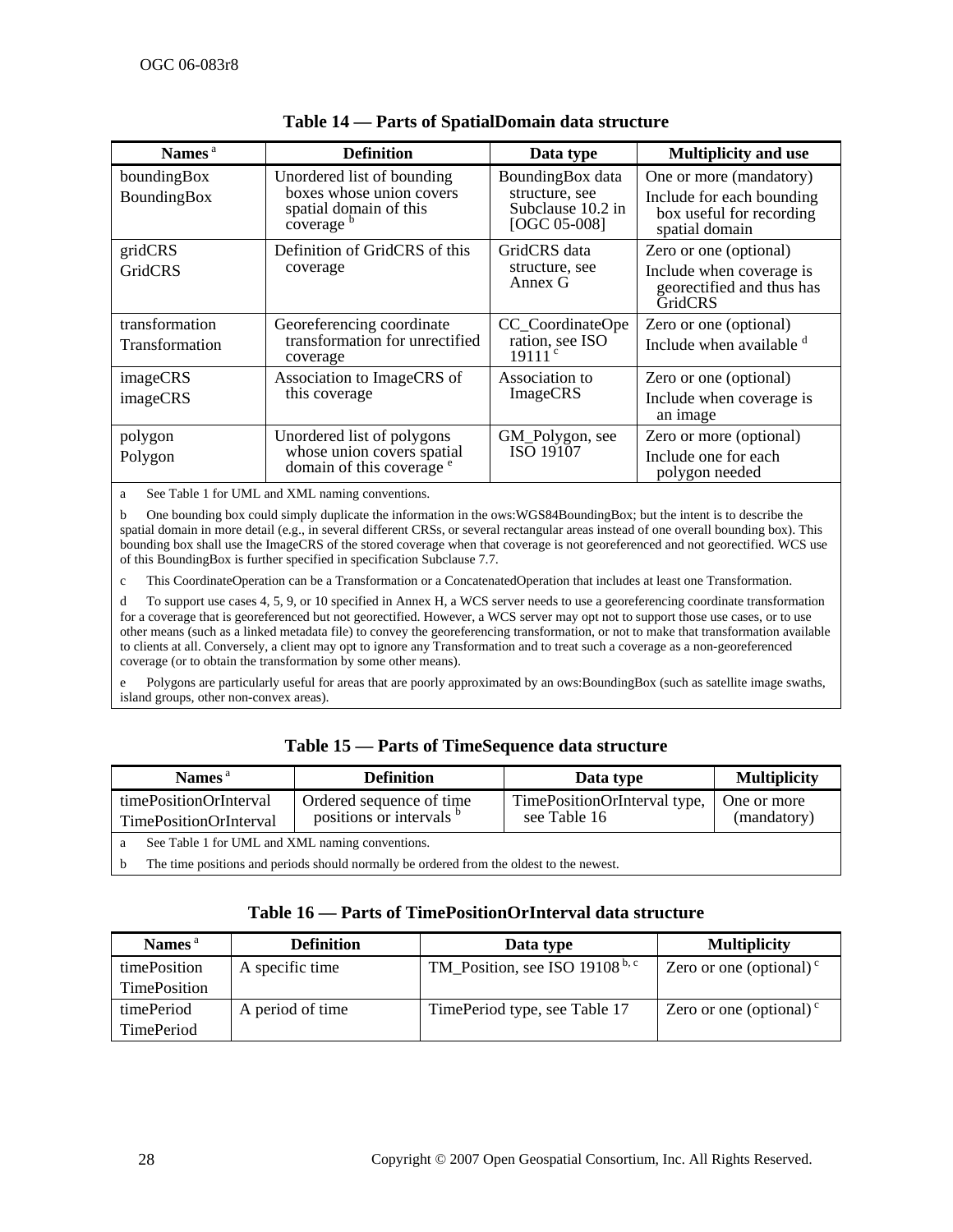- <span id="page-42-0"></span>a See Table 1 for UML and XML naming conventions.
- b Values shall be expressed in the ISO 8601:2000 syntax, summarized in Subclause [9.3.2.4.](#page-49-0)
- c Inclusion of the timePosition or TimePeriod is mutually exclusive.

# **Table 17 — Parts of TimePeriod data structure**

| Names <sup>a</sup>                                                                           | <b>Definition</b>           | Data type                                              | <b>Multiplicity</b>                     |  |  |
|----------------------------------------------------------------------------------------------|-----------------------------|--------------------------------------------------------|-----------------------------------------|--|--|
| beginTime                                                                                    | Start of this time period   | TM_Position, see ISO                                   | One (mandatory)                         |  |  |
| BeginTime                                                                                    |                             | 19108 <sup>b</sup>                                     |                                         |  |  |
| endTime                                                                                      | End of this time period     | TM_Position, see ISO                                   | One (mandatory)                         |  |  |
| EndTime                                                                                      |                             | 19108 <sup>b</sup>                                     |                                         |  |  |
| timeResolution                                                                               | Spacing between valid times | TM_PeriodDuration, see<br>$IS\bar{O}$ 19108 $^{\rm b}$ | Zero or one (optional)                  |  |  |
| <b>TimeResolution</b>                                                                        | within this time period     |                                                        | Include when                            |  |  |
|                                                                                              |                             |                                                        | describing periodic<br>samples in time. |  |  |
| frame                                                                                        | Temporal reference system   | <b>URI</b>                                             | Zero or one (optional)                  |  |  |
| frame                                                                                        |                             |                                                        | Default: "#ISO-8601"                    |  |  |
| See Table 1 for UML and XML naming conventions.<br>a                                         |                             |                                                        |                                         |  |  |
| Values shall be expressed in the ISO 8601:2000 syntax, summarized in Subclause 9.3.2.4.<br>b |                             |                                                        |                                         |  |  |

NOTE 5 The TimePeriod data structure is a variation of the GML TimePeriod, which allows the beginning and end of a time-period to be expressed in short-form inline using the Begin and End Position values.

# **9.3.1.3 Range of coverage**

The contents of the Range data structure shall be as specified in [Figure 8,](#page-43-0) [Figure 9](#page-44-0), and [Table](#page-44-0)  [18](#page-44-0) through [Table 21.](#page-46-0)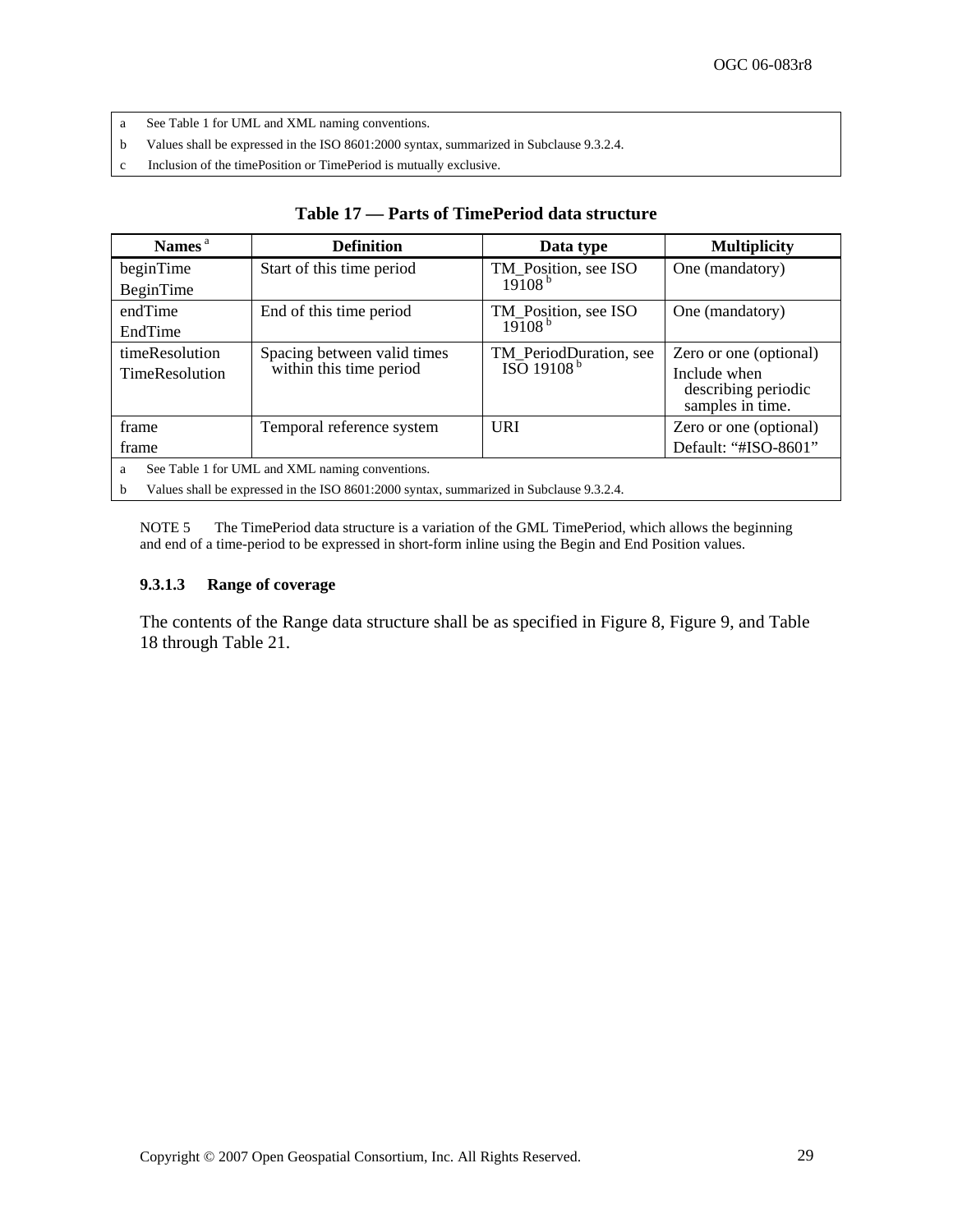<span id="page-43-0"></span>

**Figure 8 — Range UML class diagram, part 1**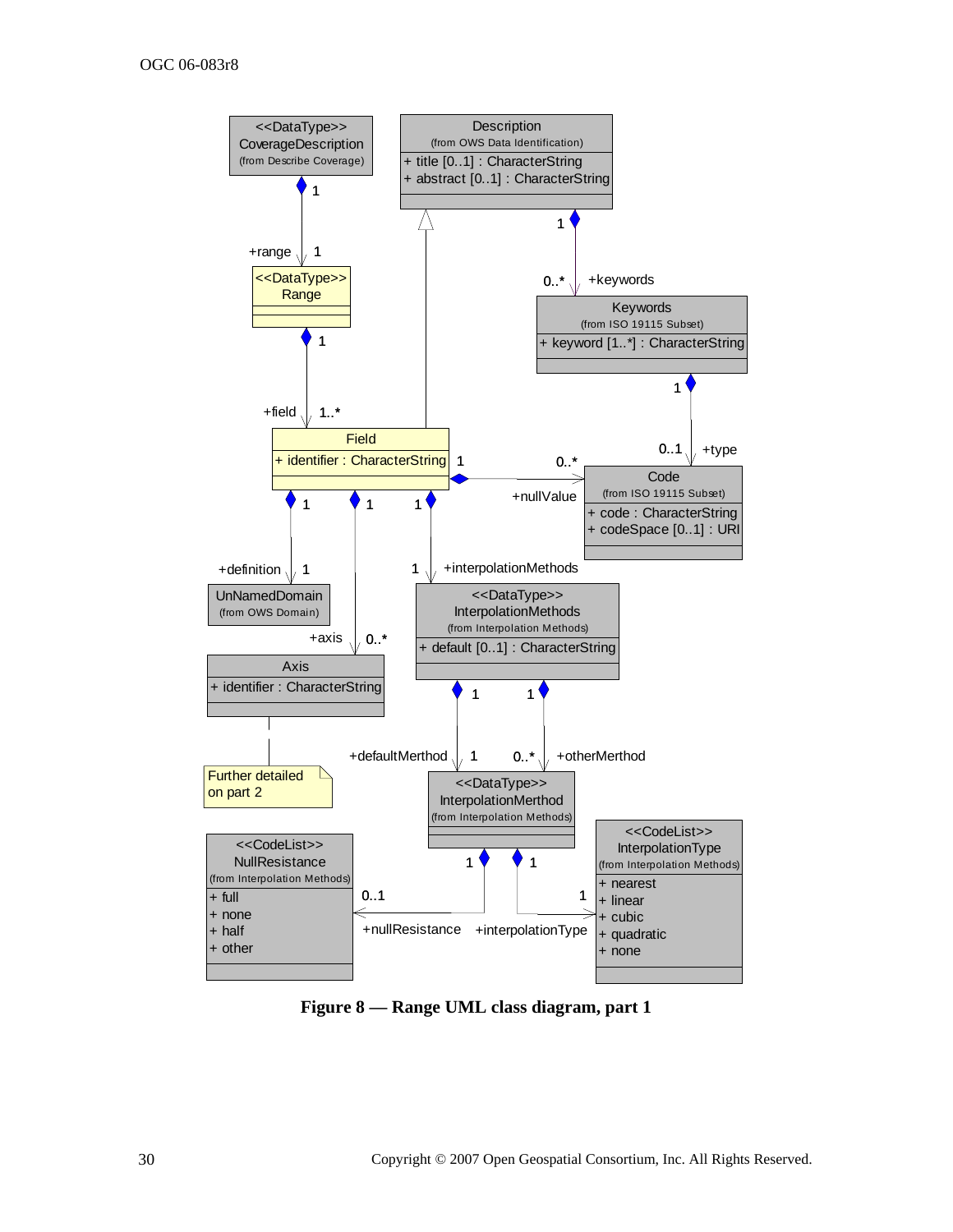<span id="page-44-0"></span>

**Figure 9 — Range UML class diagram, part 2** 

| Table 18 – Parts of Range data structure |  |  |  |  |
|------------------------------------------|--|--|--|--|
|------------------------------------------|--|--|--|--|

| Names <sup>a</sup>                              | <b>Definition</b>                                                                    | Data type                             | <b>Multiplicity and use</b>                                           |  |
|-------------------------------------------------|--------------------------------------------------------------------------------------|---------------------------------------|-----------------------------------------------------------------------|--|
| field<br>Field                                  | Description of a field in range<br>records, either scalar-valued or<br>vector-valued | Field data structure, see<br>Table 19 | One or more (mandatory)<br>One for each field in this<br>Range record |  |
| See Table 1 for UML and XML naming conventions. |                                                                                      |                                       |                                                                       |  |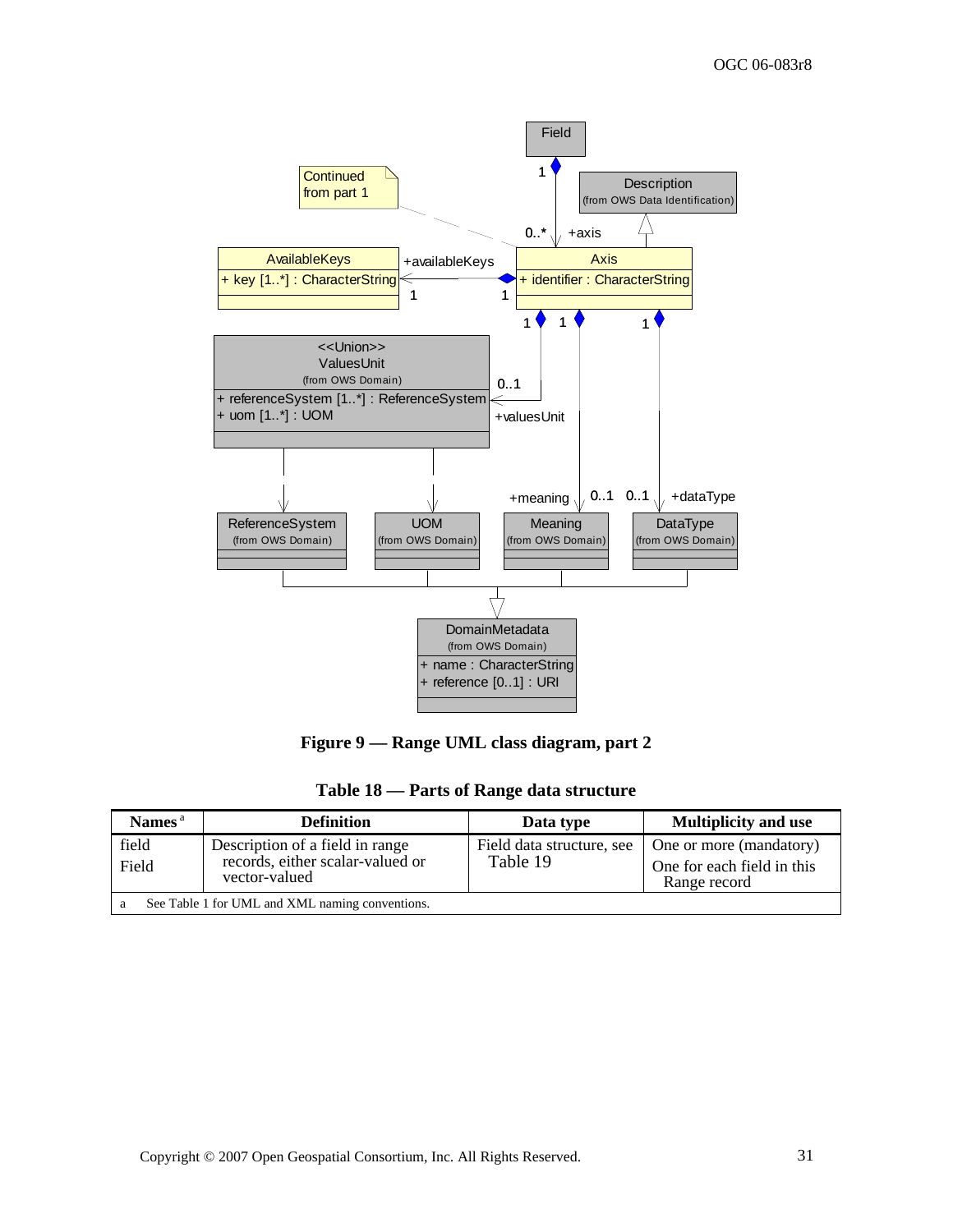<span id="page-45-0"></span>

| Names <sup>a</sup>                           | <b>Definition</b>                                                                        | Data type                                                           | <b>Multiplicity and use</b>                                                                                |
|----------------------------------------------|------------------------------------------------------------------------------------------|---------------------------------------------------------------------|------------------------------------------------------------------------------------------------------------|
| (Description) $b$                            | Description of this field                                                                | Description data<br>structure, see [OGC]<br>05-008]                 | One $(mandatory)^b$                                                                                        |
| identifier<br>Identifier                     | Identifier of this field,<br>unique for this coverage                                    | Character string type,<br>not empty                                 | One (mandatory)                                                                                            |
| definition<br>Definition                     | Further definition of this<br>field, including meaning,<br>units, etc.                   | UnNamedDomain data<br>structure, see Annex E                        | One (mandatory)                                                                                            |
| nullValue<br>NullValue                       | Value used when valid<br>range values are not<br>available <sup>c</sup>                  | Code data structure, see<br>[OGC 05-008]                            | Zero or more (optional)<br>Include when needed <sup>c</sup>                                                |
| interpolationMethods<br>InterpolationMethods | Spatial interpolation<br>$method(s)$ that server can<br>apply to this field <sup>d</sup> | <b>InterpolationMethods</b><br>data structure, see<br>Subclause I.4 | One (mandatory)                                                                                            |
| axis<br>Axis                                 | Axis ("control variable")<br>of vector field for which<br>there are range values         | Axis data structure, see<br>Table 20                                | Zero or one (optional)<br>Include for each axis of<br>a vector field ( <i>i.e.</i> , one<br>that has axes) |

# **Table 19 — Parts of Field data structure**

a See Table 1 for UML and XML naming conventions.

b Contents inherited, not included as a named data structure.

c The coverage encoding itself may specify a fixed value for null (e.g. "–99999" or "N/A"), but often the choice is up to the provider and must be communicated to the client outside of the coverage itself. The optional codeSpace XML attribute can reference a definition of the reason why this value is null.

d One of these interpolation methods shall be used when a GetCoverage operation request requires resampling. When the only interpolation method listed is 'none', clients may only retrieve coverages from this coverage in its native CRS at its native resolution.

e In the Definition, the AllowedValues should be used to encode the extent of possible values for this field or for all subfields, excluding the Null Value(s). If the extent of possible values is not known, AnyValue should be used.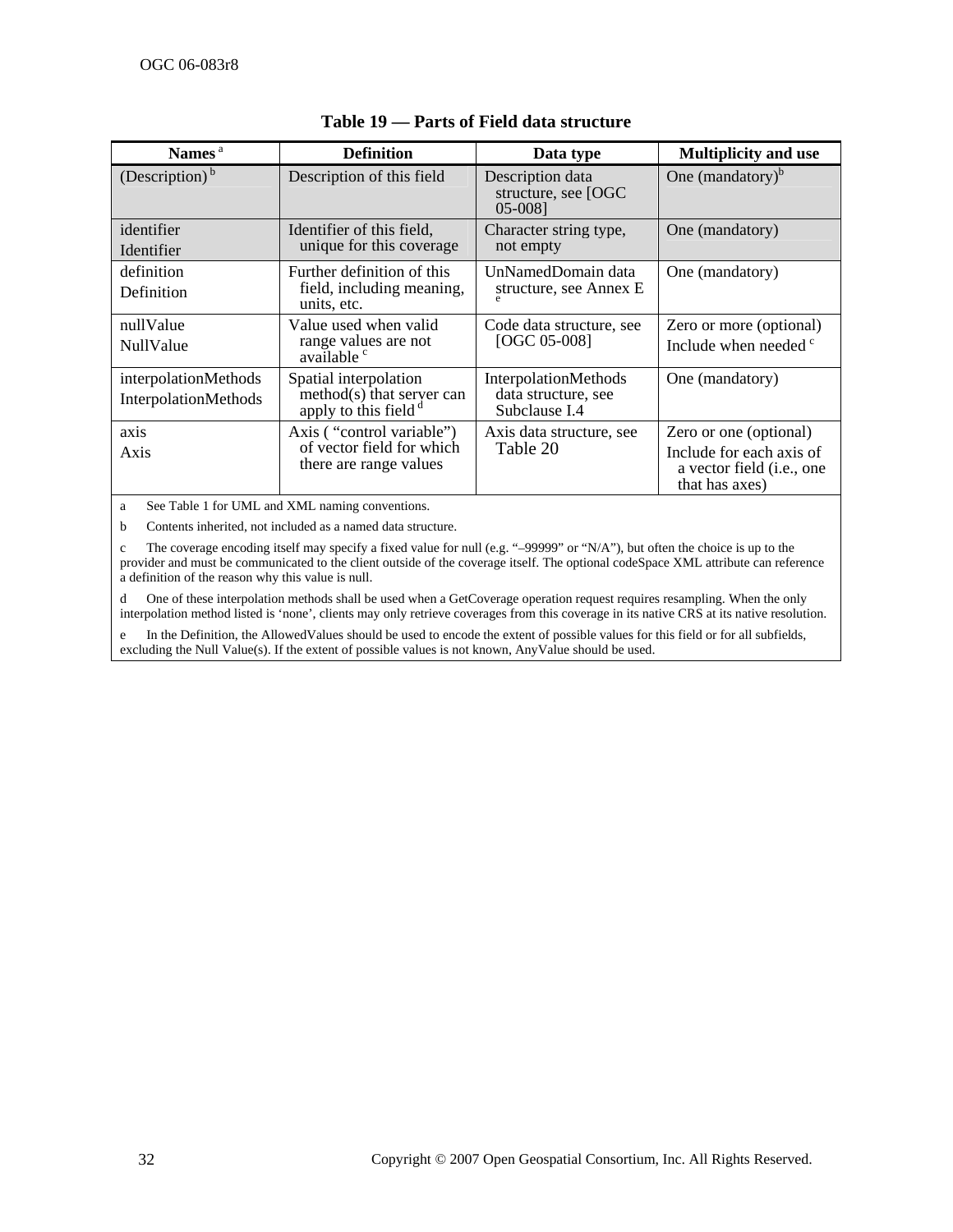<span id="page-46-0"></span>

| Names <sup>a</sup>                                               | <b>Definition</b>                                                                                             | Data type                                       | <b>Multiplicity and use</b>                                                     |  |  |
|------------------------------------------------------------------|---------------------------------------------------------------------------------------------------------------|-------------------------------------------------|---------------------------------------------------------------------------------|--|--|
| (Description) $b$                                                | Description of this field                                                                                     | Description data structure,<br>see [OGC 05-008] | One (mandatory) $b$                                                             |  |  |
| Identifier<br>identifier                                         | Identifier of this axis,<br>unique for this field                                                             | Character string type, not<br>empty             | One (mandatory)                                                                 |  |  |
| availableKeys<br>AvailableKeys                                   | List of values of keys for<br>this axis                                                                       | AvailableKeys data<br>structure, see Table 21   | One (mandatory)                                                                 |  |  |
| meaning<br>Meaning                                               | Reference to meaning or<br>semantics of this value or<br>set of values                                        | DomainMetadata data<br>structure, see Table E.7 | Zero or one (optional)<br>Include when useful                                   |  |  |
| dataType<br>DataType                                             | Reference to the data type<br>of this set of values                                                           | DomainMetadata data<br>structure, see Table E.7 | Zero or one (optional)<br>Include when useful                                   |  |  |
| valuesUnit<br>ValuesUnit                                         | Indicates that this quantity<br>has units or reference<br>system, and provides the<br>value used <sup>c</sup> | ValuesUnit data structure,<br>see Table E.4     | Zero or one (optional)<br>Include when values have<br>units or reference system |  |  |
| metadata<br>Metadata                                             | Additional metadata about<br>domain of this quantity                                                          | ows:Metadata, see Table<br>23 of OGC 05-008     | Zero or more (optional)<br>One for each such metadata<br>object <sup>d</sup>    |  |  |
| See Table 1 for UML and XML naming conventions.<br>a             |                                                                                                               |                                                 |                                                                                 |  |  |
| Contents inherited, not included as a named data structure.<br>b |                                                                                                               |                                                 |                                                                                 |  |  |

| Table 20 — Parts of Axis data structure |  |
|-----------------------------------------|--|
|-----------------------------------------|--|

c Provides the identifier of the units or reference system used by the AllowedValues or ValuesListReference.

d These metadata objects can be included in any order. A list of the required and/or optional metadata objects for each quantity can be specified in a WCS Application profile.

|  |  |  | Table 21 — Parts of AvailableKeys data structure |
|--|--|--|--------------------------------------------------|
|  |  |  |                                                  |

|     | Names <sup>a</sup>                                                                            | <b>Definition</b>             | Data type              |                                     |  |
|-----|-----------------------------------------------------------------------------------------------|-------------------------------|------------------------|-------------------------------------|--|
| key |                                                                                               | Value for a key for this axis | Character string type, | One or more (mandatory) $\degree$   |  |
| Key |                                                                                               | not empty <sup>b</sup>        |                        | One for each key value <sup>d</sup> |  |
|     | See Table 1 for UML and XML naming conventions.                                               |                               |                        |                                     |  |
| b   | Value shall be string encoding of any value of another data type.                             |                               |                        |                                     |  |
| c   | There will normally be more than one key value for an axis.                                   |                               |                        |                                     |  |
|     | For numeric keys, signed values shall be ordered from negative infinity to positive infinity. |                               |                        |                                     |  |

# **9.3.1.4 Implementation requirements**

The "Multiplicity and use" columns in [Table 11](#page-39-0) through [Table 21](#page-46-0) specify the optionality of each listed parameter and data structure in the DescribeCoverage operation response. All the "mandatory" parameters and data structures shall be implemented by all WCS servers, using a specified value(s).

All the "optional" parameters and data structures in the DescribeCoverage operation response should be implemented by all WCS servers using specified values, whenever and wherever each is considered useful metadata for that coverage.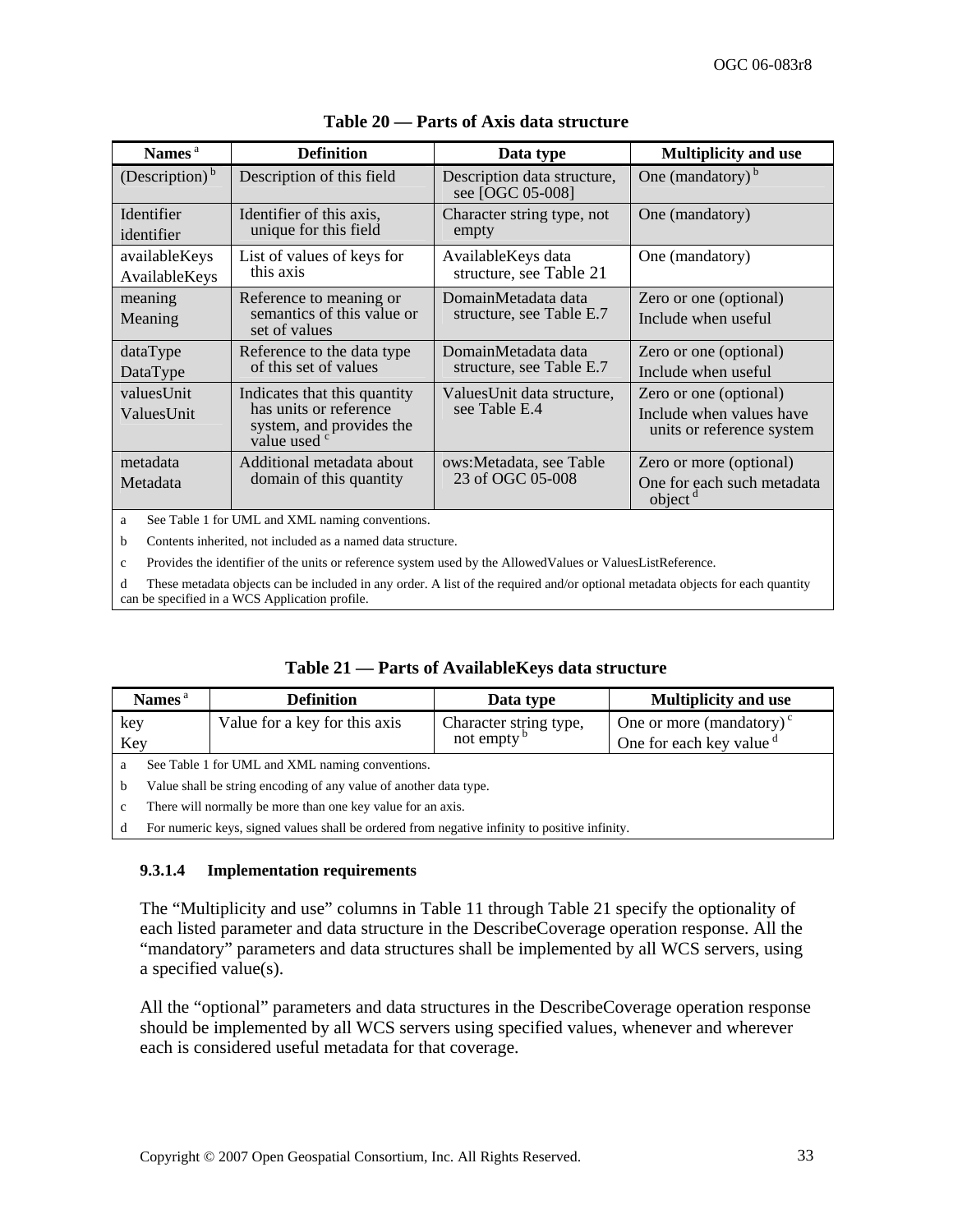# <span id="page-47-0"></span>**9.3.2 Supporting information**

# **9.3.2.1 Scalar and vector fields**

The fields in a coverage range record may be scalar-valued or vector-valued. A scalar-valued field associates a single number (or other "atomic" value) to each location in the domain.

EXAMPLE 1 A scalar-valued field would be useful for terrain elevation or panchromatic (full-spectrum) brightness of a landscape.

A vector-valued field in a coverage range conveys multiple identically defined observations (measuring the same phenomenon and expressing it in same reference system) at each location, recorded for different values ("keys") of one or more control variables ("axes"). Clients may request subsets of such a field by selecting a subset of these keys.

EXAMPLE 2 The range of a hyperspectral image coverage would usually have a single vector-valued field, representing brightness values at different points along the electromagnetic spectrum. The axis of such a field would be the set of spectral bands, or the wavelengths, for which a sensor has recorded brightness values. A client might retrieve the near-infrared portions of a hyperspectral image by requesting only certain keys on an axis named "wavelength."

For a vector field, the **Axis** data structure describes the nature of each control variable, and indicates (as **Keys**) the constraint values available for selecting field subsets. The Key values shall be textual names, which can be numbers encoded as character strings. The axes of a field span a multi-dimensional array of values, as depicted in [Figure 10](#page-47-0) below.



**Figure 10 — Example vector fields** 

[Figure 10](#page-47-0) shows two example vector fields, one with two axes, and the other with one axis. These define rectangular arrays: that is, for all Keys along each Axis, the corresponding "slices" through the array have the same size.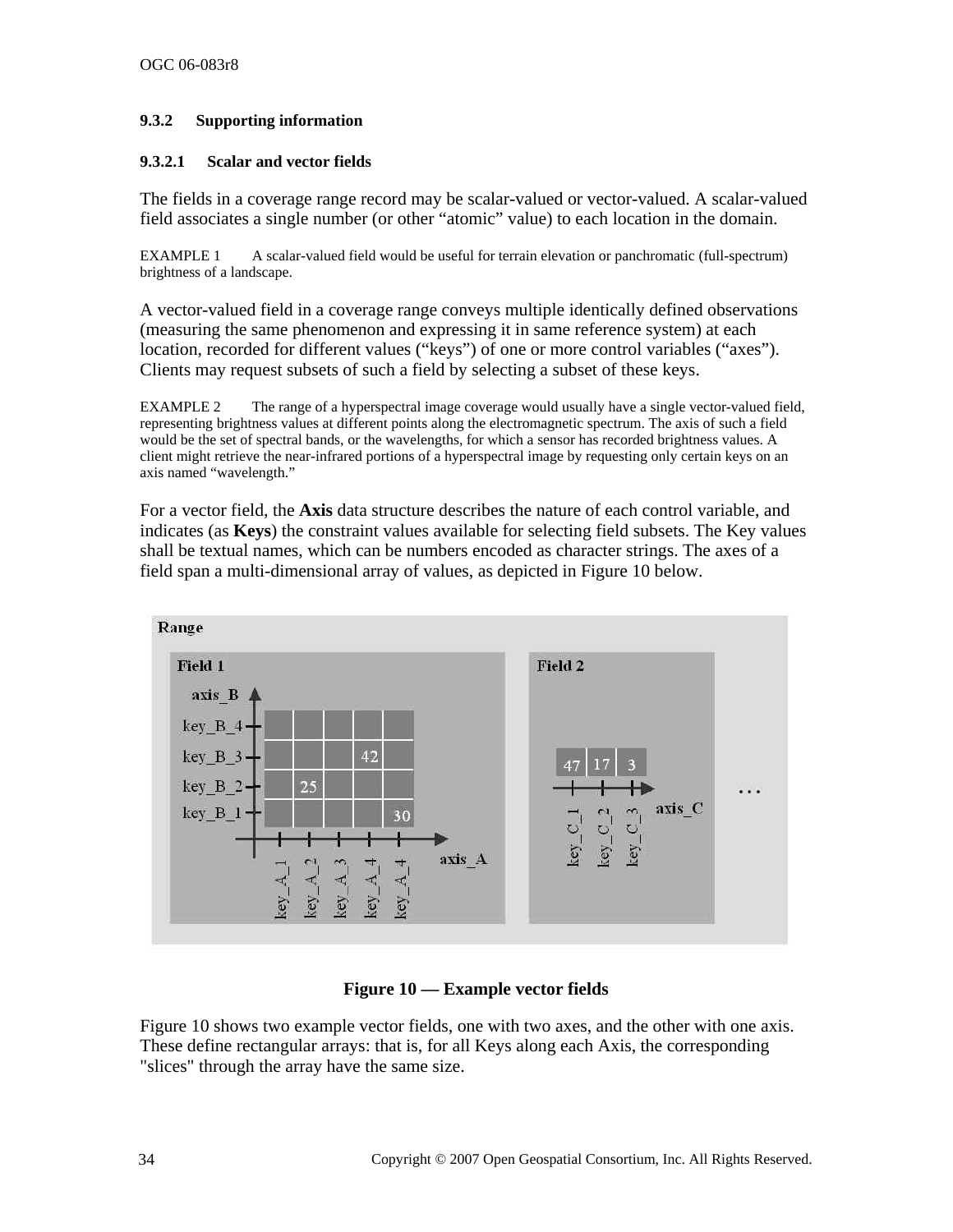<span id="page-48-0"></span>NOTE 1 If a set of recorded observations has any semantic variation (including any differences in the measurement process or the reference system in which quantities are expressed), then the different observations belong in different fields or possibly different coverages. For instance, atmospheric pressure, water temperature, and land ownership would require distinct fields in a coverage range. Distinct fields would also be needed for a multispectral image in which some bands represent emissive radiance, and others reflective radiance.

NOTE 2 When a WCS service offers two sets of data for one area but with different spatial resolutions, then they need to be described as two separate coverages because they cannot share a common domain description.

### **9.3.2.2 SupportedFormat**

The *required* **SupportedFormat** element(s) advertises an output format in which coverage may be requested from a WCS server. Formats are identified by a MIME type string. Any coverage format that can adequately convey the domain and range of the requested coverage is acceptable. The following formats have been used to convey certain kinds of coverages:

- GeoTIFF [<http://www.remotesensing.org/geotiff/geotiff.html>](http://www.remotesensing.org/geotiff/geotiff.html)
- HDF-EOS <[http://www.hdfeos.org>](http://www.hdfeos.org/)
- NITF  $\langle \frac{http://www.ismc.nga.mil/ntb/baseline/1999.html}{$  $\langle \frac{http://www.ismc.nga.mil/ntb/baseline/1999.html}{$  $\langle \frac{http://www.ismc.nga.mil/ntb/baseline/1999.html}{$
- CF-NetCDF [<http://www.cgd.ucar.edu/cms/eaton/cf-metadata>](http://www.cgd.ucar.edu/cms/eaton/cf-metadata/)

NOTE This specification deprecates the privileged status given to some of the above formats in WCS 1.0. The above formats are cited merely as examples, with no normative intent.

However, for improved interoperability, clients and servers should use formats defined in WCS encoding profiles adopted by the OGC. These encoding profiles shall contain the following information:

- a) MIME type(s) and brief description: a concise overview of the encoding format, including the MIME type string(s) used to refer to it, the files required (e.g. header, dictionary, georeferencing, etc.), and the "role" values in the Xlink references in the GetCoverage response (see Subclauses [10.3.11.2](#page-66-0) and I.3.2).
- b) Pointers to documentation for the encoding format. This documentation shall clarify how the encoding convention represents locations, times, and physical quantities represented in the dataset.
- c) Data model mapping to the Coverage Abstract Specification. This should include conventions for representing the spatio-temporal domain, and for representing the dimensions in the range. It should also describe limitations of the format for encoding complex coverages, and limitations of the coverage model for representing complex data structures encoded in the format.
- d) Examples: A set of examples of the encoding format, and of corresponding Coverages XML response documents (see Subclauses [10.3.11.2](#page-66-0) and I.3).
- e) Pointers to implementing software for the encoding format. Providers of this software may license it in source code or executable form.
- f) Compliance Testing: Pointers to mechanisms for testing whether resulting WCS coverages conform to the encoding format.

The titles of these encoding profiles shall follow the following pattern: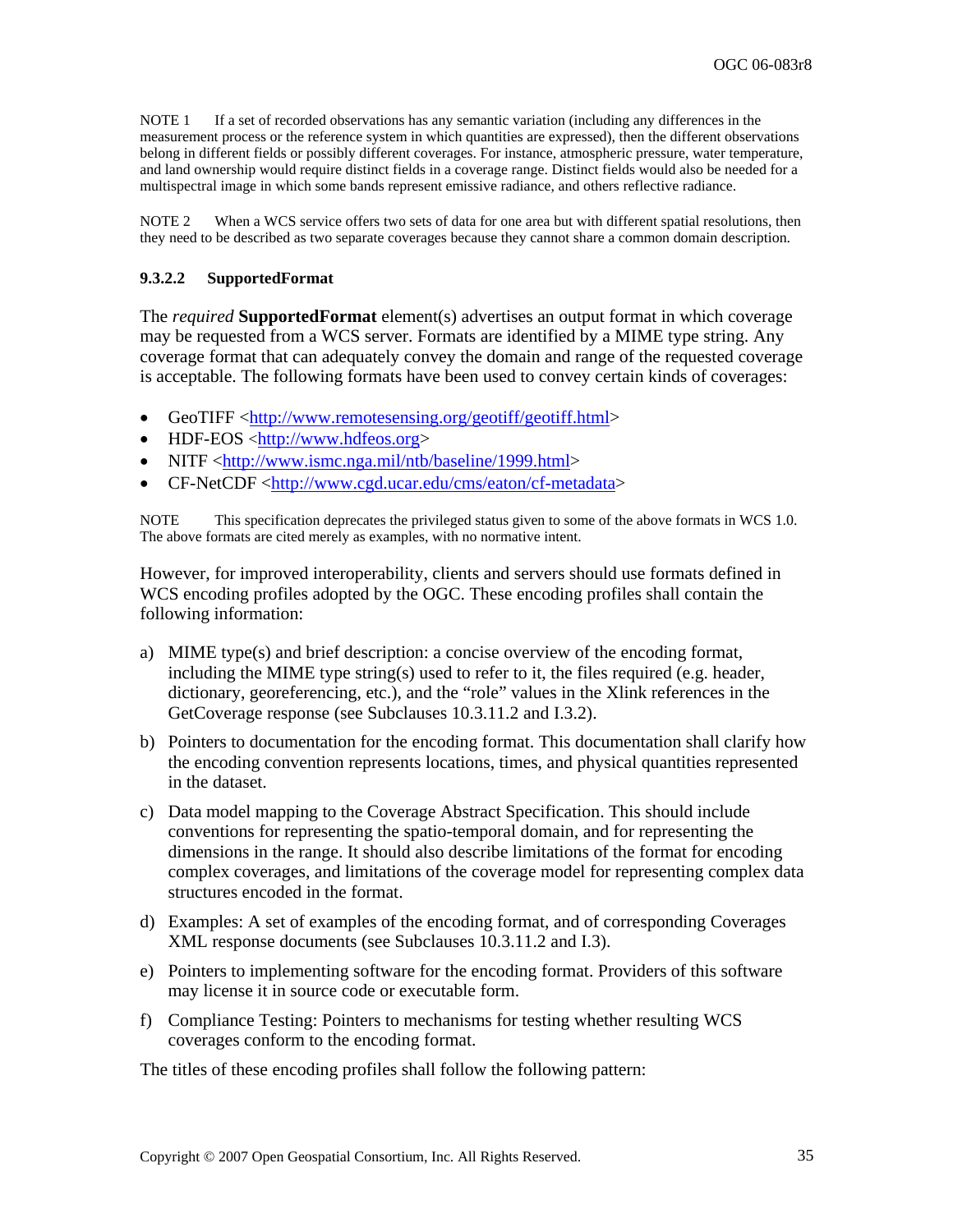```
WCS 1.1 Application Profile for [Format] [formatVersion] encoding, 
[profileVersion]
```
EXAMPLE WCS 1.1 Application Profile for GeoTIFF 6.0 encoding, 0.9

# **9.3.2.3 Reserved characters in CoverageDescription parameter values**

The following CoverageDescription parameter values shall be usable literally ("as-is") in subsequent GetCoverage operation requests to the originating server, encoded in KVP or XML:

- a) "Identifier" parameter in CoverageDescription
- b) "SupportedFormat" parameter in CoverageDescription
- c) "Identifier" parameter in Field
- d) "InterpolationMethod" parameters in InterpolationMethods in Field
- e) "Identifier" parameter in Axis
- f) "Key" parameters in AvailableKeys in Axis

In stating values for these parameters, servers shall avoid, encode, or escapecertain special characters, as detailed in Subclause [7.5,](#page-20-0) to avoid misinterpreting them as part of the XML or KVP syntax of subsequent requests.

In addition, when the WCS server supports KVP GetCoverage requests, the identifiers for Field, Axis, Key, and InterpolationMethod shall be usable literally within a RangeSubset parameter (see [10.2.2.2 below\)](#page-61-0). This requires avoiding, encoding, or escaping any characters ('[' ']' ':' ';' ',') that are meaningful to the RangeSubset syntax. Servers may use any scheme for encoding or escaping these characters.

NOTE The method for encoding or escaping special characters for RangeSubset is not specified. This is because clients will present the resulting identifier strings only to the originating server.

# **9.3.2.4 Summary of ISO 8601 syntax for time positions and time periods**

The [ISO 8601:2000] syntax for dates and times may be summarized by the following template (see Annex D of the OGC Web Map Service [OGC 04-024]):

ccyy-mm-ddThh:mm:ss.sssZ

Where

"ccyy-mm-dd" is the date (a four-digit year, and a two-digit month and day);

"T" is a separator between the data and time strings;

"hh:mm:ss.sss" is the time (a two-digit hour and minute, and fractional seconds);

"Z" represents the Coordinated Universal Time (UTC or "zulu") time zone.

ISO 8601:2000 allows *(i)* up to a 14-digit year, with a negative sign, to denote the distant past; *(ii)* omitting less-significant numbers in the template to reduce the precision of the date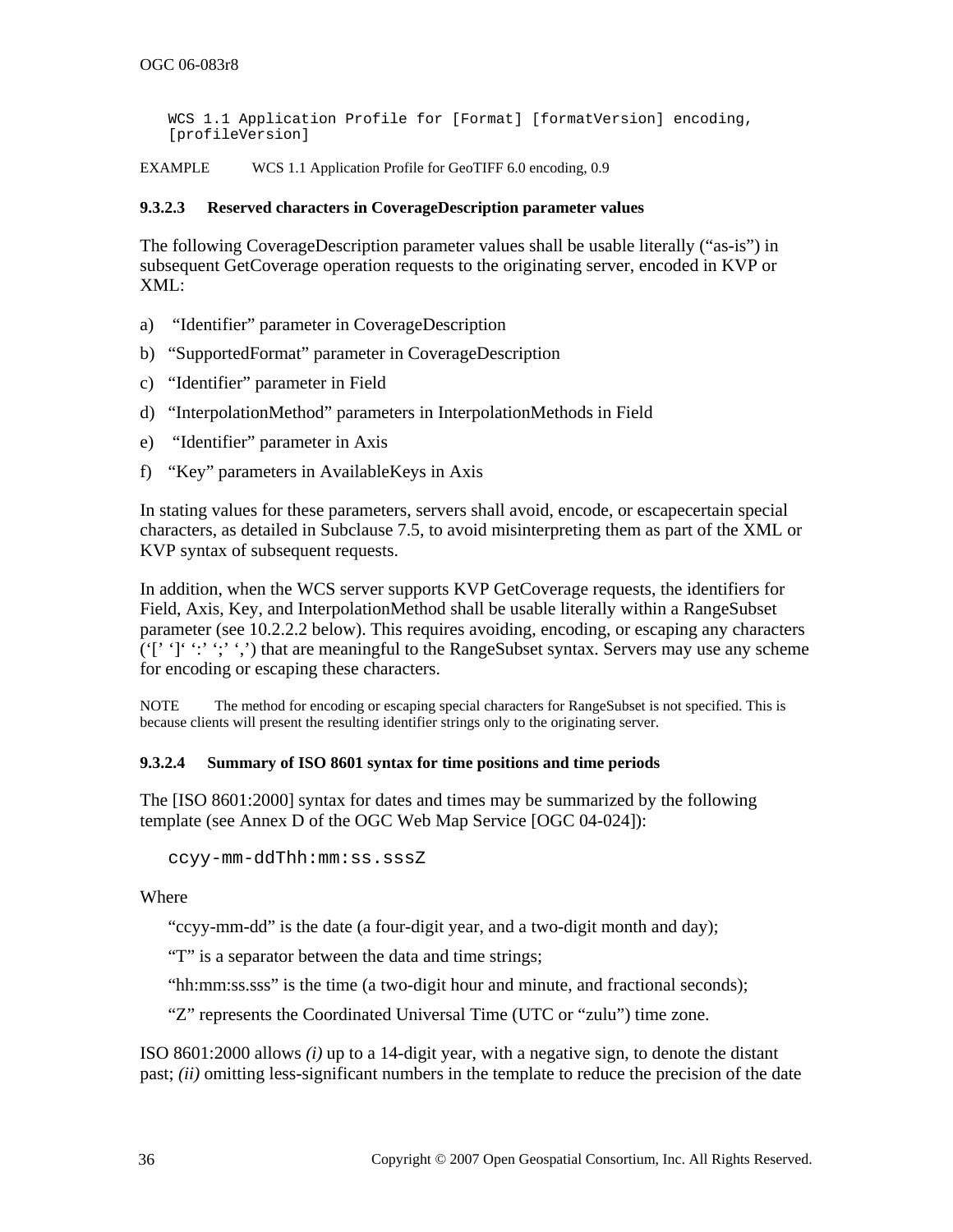and time; and *(iii)* use of other time zones, denoted as in Subclause 5.3.4.1 of ISO 8601:2000. Here a few examples:

| EXAMPLE 1 | 2006              | The year 2006                                     |
|-----------|-------------------|---------------------------------------------------|
| EXAMPLE 2 | 2006-09           | September 2006                                    |
| EXAMPLE 3 | 2006-09-27T10:00Z | 10 o'clock (Universal Time) on 27 September, 2006 |

ISO 8601:2000 also provides a syntax for expressing time periods: the designator P, followed by a number of years Y, months M, days D, a time designator T, number of hours H, minutes M, and seconds S. Unneeded elements may be omitted. Here are a few examples:

| EXAMPLE 4 | P1Y.              | 1 year                        |
|-----------|-------------------|-------------------------------|
| EXAMPLE 5 |                   | $P1M10D$ 1 month plus 10 days |
| EXAMPLE 6 | PT <sub>2</sub> H | 2 hours                       |

The WCS GetCoverage KVP syntax (defined in [10.2.2](#page-59-0)) extends ISO 8601:2000 with a syntax for time lists and ranges, as specified in Annex D of [OGC 04-024]. Some examples follow:

| EXAMPLE 7 | 2000-06-23T20:07:48.11Z (A single moment)                                                                                |
|-----------|--------------------------------------------------------------------------------------------------------------------------|
| EXAMPLE 8 | 1999-01-01,1999-04-01,1999-07-01,1999-10-01 (A list of four dates)                                                       |
| EXAMPLE 9 | 1995-04-22T12:00Z/2000-06-21T12:00Z/P1D<br>(Daily ("P1D") between 12 noon on April 22 1995 and 12 noon on June 21, 2000) |

#### **9.3.3 Normal response XML encoding**

The XML Schema fragment that specifies the contents and structure of a DescribeCoverage operation response shall be as specified in the latter part of the attached wcsDescribeCoverage.xsd file.

#### **9.3.4 Normal response SOAP encoding**

WCS servers that implement SOAP version 1.2 transfer of DescribeCoverage operation requests shall also implement SOAP transfer of the corresponding GetCoverage operation responses. These operation responses shall be encoded as specified in Annex F, using the XML encoding referenced above.

# **9.4 DescribeCoverage exceptions**

When a WCS server encounters an error while performing a DescribeCoverage operation, it shall return an exception report message as specified in Subclause 7.4 of [OGC 05-008]. The allowed standard exception codes shall include those listed in Table 10. For each listed exceptionCode, the contents of the "locator" parameter value shall be as specified in the right column of [Table 22](#page-51-0).

NOTE To reduce the need for readers to refer to other documents, all four values listed below are copied from Table 20 in Subclause 8.3 of [OGC 05-008].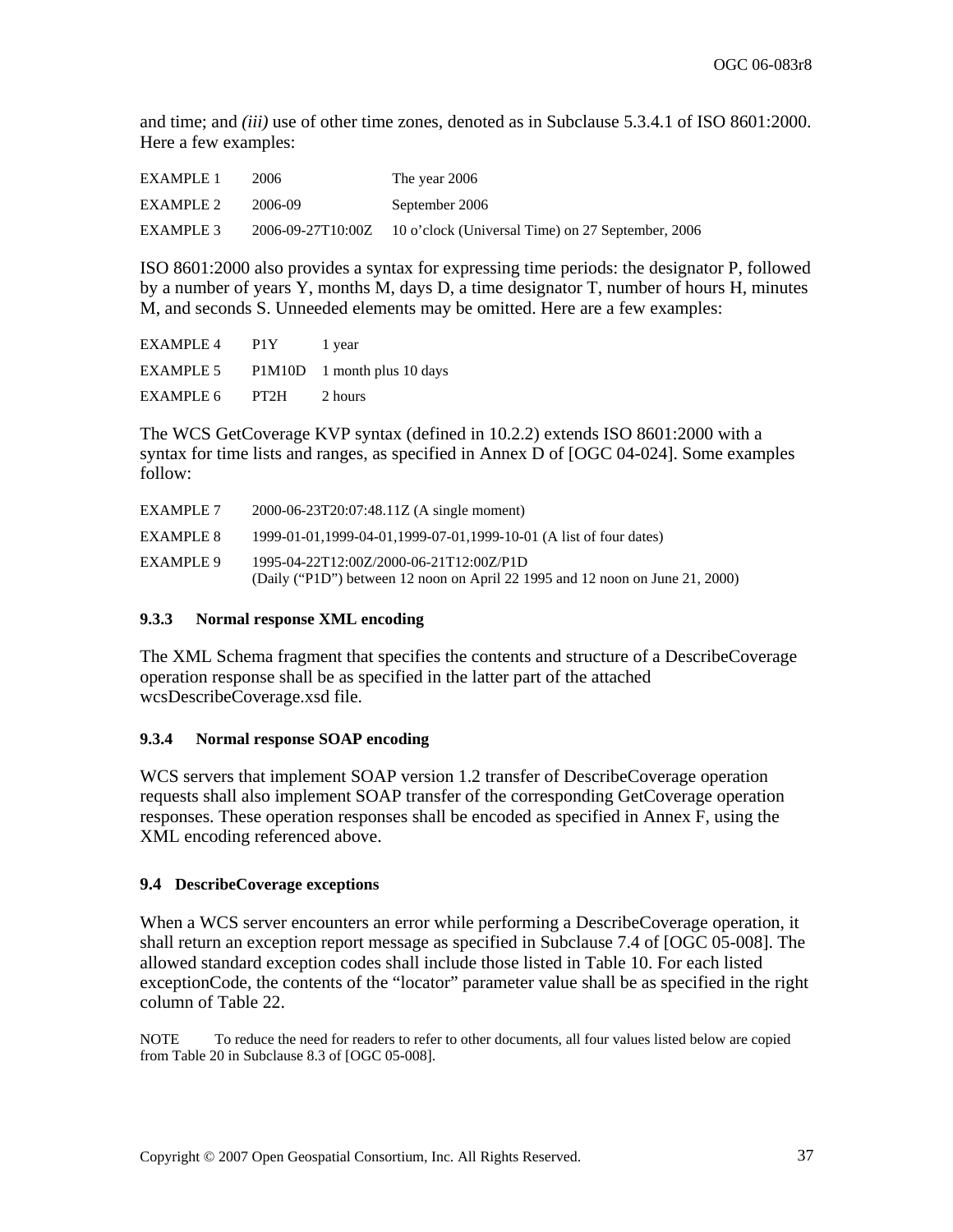<span id="page-51-0"></span>

| exceptionCode value                                                                                              | <b>Meaning of code</b>                                                                                                         | "locator" value                                      |  |
|------------------------------------------------------------------------------------------------------------------|--------------------------------------------------------------------------------------------------------------------------------|------------------------------------------------------|--|
| <b>OperationNotSupported</b>                                                                                     | Request is for an operation that is not supported by<br>this server                                                            | Name of operation not<br>supported                   |  |
| MissingParameterValue                                                                                            | Operation request does not include a parameter<br>value, and this server did not declare a default<br>value for that parameter | Name of missing<br>parameter                         |  |
| InvalidParameterValue                                                                                            | Operation request contains an invalid parameter<br>value                                                                       | Name of parameter<br>with invalid value <sup>a</sup> |  |
| NoApplicableCode                                                                                                 | No other exception Code specified by this service and<br>server applies to this exception                                      | None, omit "locator"<br>parameter                    |  |
| When the Coverage parameter is invalid, operation request identifies a Coverage not offered by this server.<br>а |                                                                                                                                |                                                      |  |

**Table 22 — Exception codes for DescribeCoverage operation** 

#### **9.5 DescribeCoverage operation examples**

The following example requests a description of a single coverage – first in KVP:

```
http://server_address/path/script?service=WCS
&request=DescribeCoverage&version=1.1.0
&identifiers=SPVIEW_530_274
```
# And in XML:

```
<?xml version="1.0" encoding="UTF-8"?> 
<DescribeCoverage xmlns="http://www.opengis.net/wcs/1.1"
xmlns:xsi="http://www.w3.org/2001/XMLSchema-instance"
xsi:schemaLocation="http://www.opengis.net/wcs/1.1 
http://schemas.opengis.net/wcs/1.1.0/DescribeCoverage.xsd" 
service="WCS" version="1.1.0">
   <Identifier>SPVIEW_530_274</Identifier>
</DescribeCoverage>
```
In response to such a request, the WCS server might generate a document like the following:

```
<?xml version="1.0" encoding="UTF-8"?>
<CoverageDescriptions xmlns="http://www.opengis.net/wcs/1.1"
xmlns:ows="http://www.opengis.net/ows"
xmlns:owcs="http://www.opengis.net/wcs/1.1/ows"
xmlns:xlink="http://www.w3.org/1999/xlink"
xmlns:gml="http://www.opengis.net/gml"
xmlns:xsi="http://www.w3.org/2001/XMLSchema-instance"
xsi:schemaLocation="http://www.opengis.net/wcs/1.1 
../wcsDescribeCoverage.xsd http://www.opengis.net/wcs/1.1/ows 
../owsDataIdentification.xsd">
 <CoverageDescription>
   <ows:Title>Coverage File: 
SPVIEW_530_274_0_020809_5_1_J_3.TIF</ows:Title>
   <ows:Abstract>Image 530_274_0_020809_5_1_J_3 Image, SAN FRANCISCO 
UNITED STATES, Cnes 1986-2002, Distribution Spot Image</ows:Abstract>
   <ows:Keywords>
   <ows:Keyword>SPOT5</ows:Keyword>
   <ows:Keyword>HRG1</ows:Keyword>
    <ows:Keyword>SPOT</ows:Keyword>
   </ows:Keywords>
   <Identifier>SPVIEW_530_274</Identifier>
   <Domain>
    <SpatialDomain>
```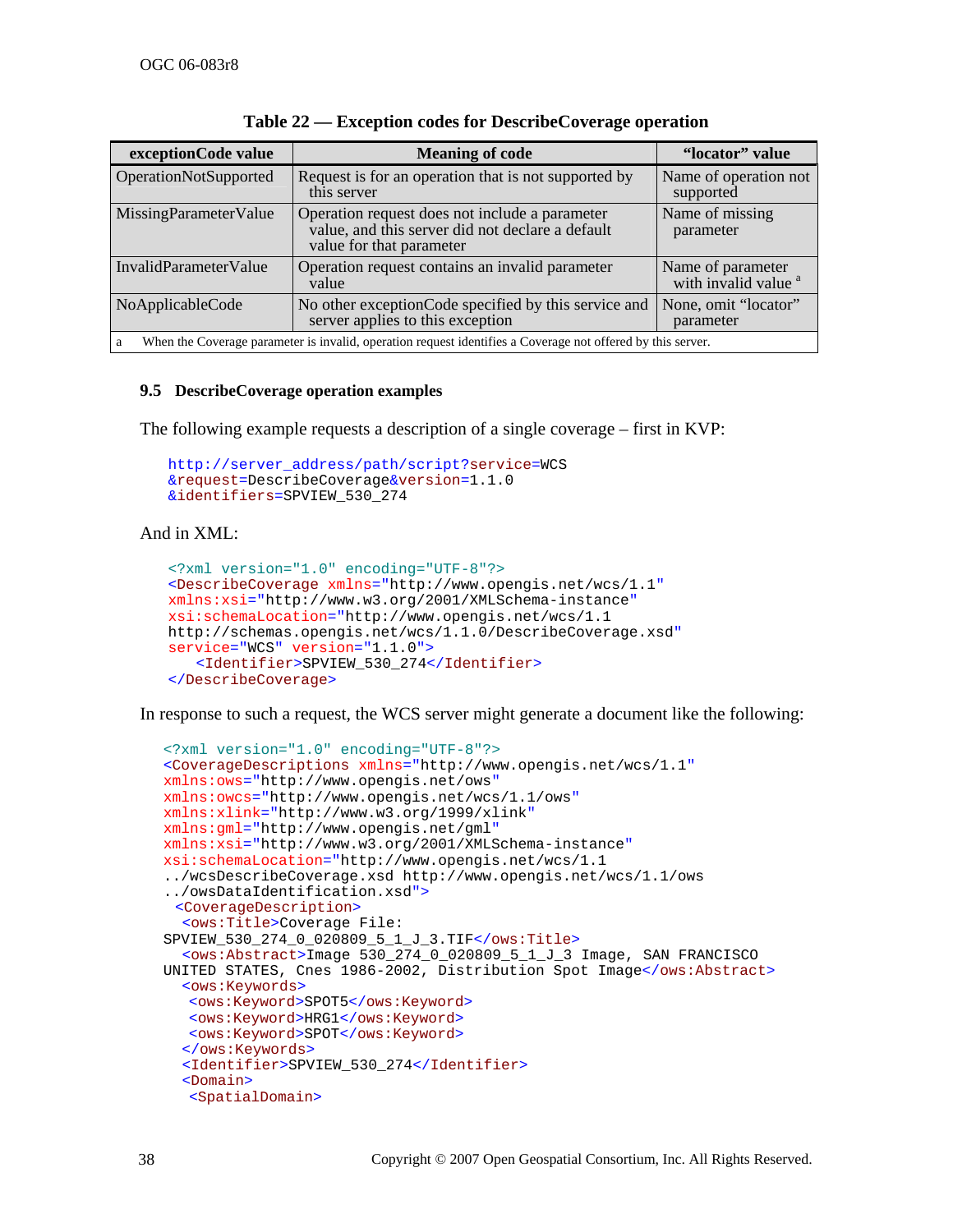```
 <ows:BoundingBox crs="urn:ogc:def:crs:EPSG::26910">
     <ows:LowerCorner>516430.13 4151612.83</ows:LowerCorner>
     <ows:UpperCorner>589060.13 4224332.83</ows:UpperCorner>
    </ows:BoundingBox>
    <GridCRS>
     <GridBaseCRS>urn:ogc:def:crs:EPSG::26910</GridBaseCRS>
     <GridType>urn:ogc:def:method:WCS:1.1:grid2dIn2dMethod</GridType>
     <GridOrigin>516430.13 4224332.83</GridOrigin>
     <GridOffsets>10.0 0 0 -10.0</GridOffsets>
     <GridCS>urn:ogc:def:cs:OGC:0.0:Grid2dSquareCS</GridCS>
    </GridCRS>
   </SpatialDomain>
   <TemporalDomain>
    <gml:timePosition>2002-08-09T19:08:46Z</gml:timePosition>
   </TemporalDomain>
   </Domain>
   <Range>
   <Field>
    <ows:Title>Sensor Wavelength</ows:Title>
    <ows:Abstract>Wavelength Selection, 4 Channels</ows:Abstract>
    <Identifier>Wavelength</Identifier>
    <Definition>
     <owcs:AnyValue/>
    </Definition>
    <NullValue>0.0</NullValue>
    <owcs:InterpolationMethods>
     <owcs:DefaultMethod>nearest</owcs:DefaultMethod>
     <owcs:OtherMethod>linear</owcs:OtherMethod>
    </owcs:InterpolationMethods>
    <Axis identifier="Band">
     <AvailableKeys>
         <Key>band1</Key>
         <Key>band2</Key>
         <Key>band3</Key>
         <Key>band4</Key>
     </AvailableKeys>
    </Axis>
   </Field>
   </Range>
   <SupportedCRS>urn:ogc:def:crs:EPSG:6.6:63266405</SupportedCRS>
   <SupportedCRS>urn:ogc:def:crs:EPSG::26910</SupportedCRS>
   <SupportedFormat>image/GeoTIFF</SupportedFormat>
   <SupportedFormat>image/ECW</SupportedFormat>
   <SupportedFormat>image/DTED</SupportedFormat>
   <SupportedFormat>image/JPEG2000</SupportedFormat>
  <SupportedFormat>image/NITF</SupportedFormat>
 </CoverageDescription>
</CoverageDescriptions>
```
Clients may request descriptions of several coverages at once, in KVP:

```
http://server_address/path/script?service=WCS
&request=DescribeCoverage&version=1.1.0
&identifiers=Cov1,Cov2,Cov3
```
Or equivalently, in XML:

```
<?xml version="1.0" encoding="UTF-8"?> 
<DescribeCoverage xmlns="http://www.opengis.net/wcs/1.1"
xmlns:xsi="http://www.w3.org/2001/XMLSchema-instance"
xsi:schemaLocation="http://www.opengis.net/wcs/1.1 
http://schemas.opengis.net/wcs/1.1.0/DescribeCoverage.xsd"
```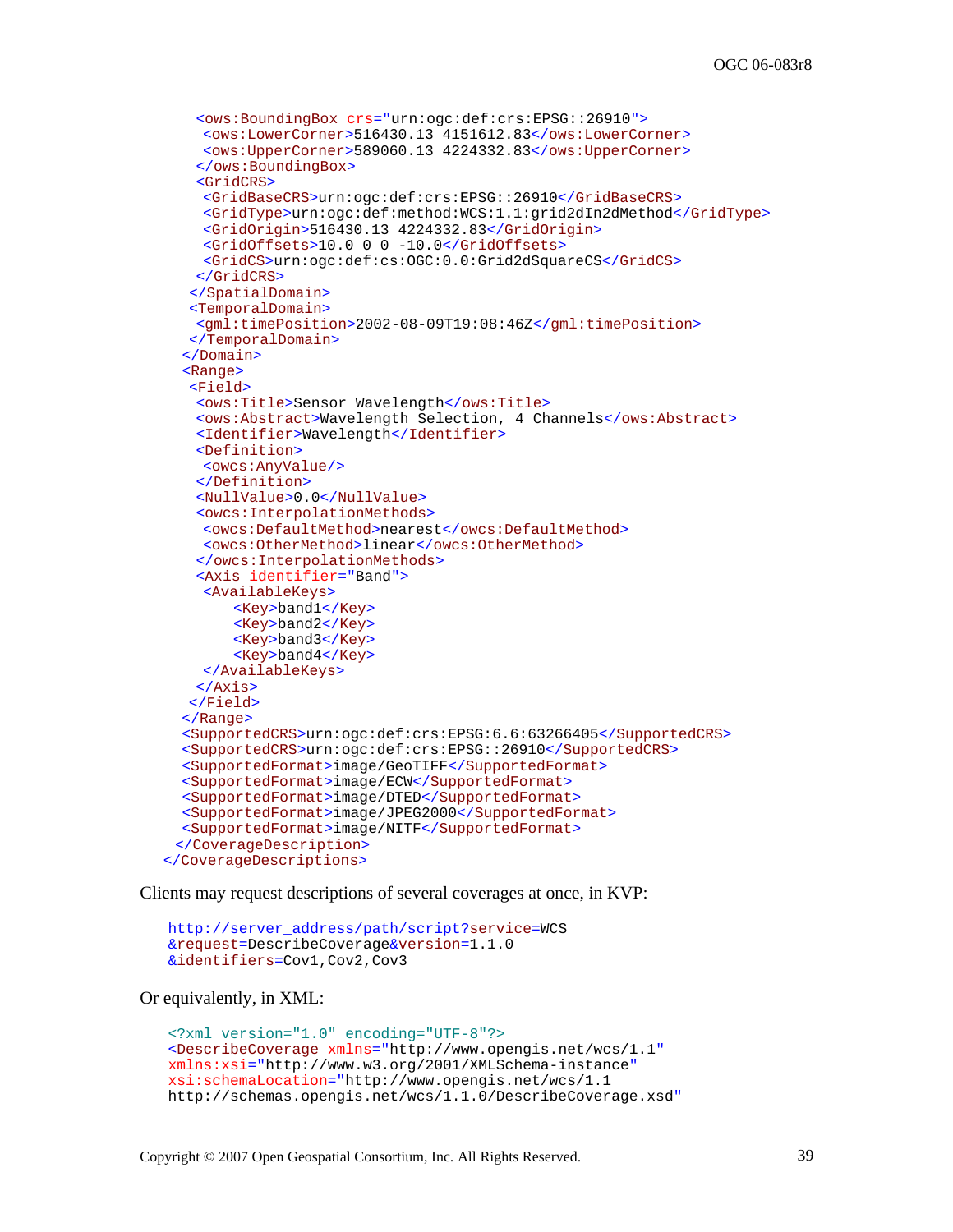```
service="WCS" version="1.1.0">
   <Identifier>Cov1</Identifier>
   <Identifier>Cov2</Identifier>
   <Identifier>Cov3</Identifier>
</DescribeCoverage>
```
The corresponding response would have multiple CoverageDescription elements under the top-level CoverageDescriptions.

# **10 GetCoverage operation (mandatory)**

# **10.1 Introduction**

The mandatory GetCoverage operation allows retrieval of subsets of coverages. A WCS server processes a GetCoverage operation request and returns a response to the client that either contains or references the requested coverage(s). The GetCoverage operation shall be implemented by all WCS servers and clients.

### **10.2 GetCoverage operation request**

### **10.2.1 GetCoverage request parameters**

# **10.2.1.1 Overview**

A request to perform the GetCoverage operation shall use the data structure shown in the UML diagram in [Figure 11](#page-54-0). The RangeSubset data structure is shown in the UML diagram in [Figure 12](#page-57-0). The attributes and associations of the new classes shall include the parameters and data structures listed and defined in [Table 23](#page-55-0) through [Table 28.](#page-58-0)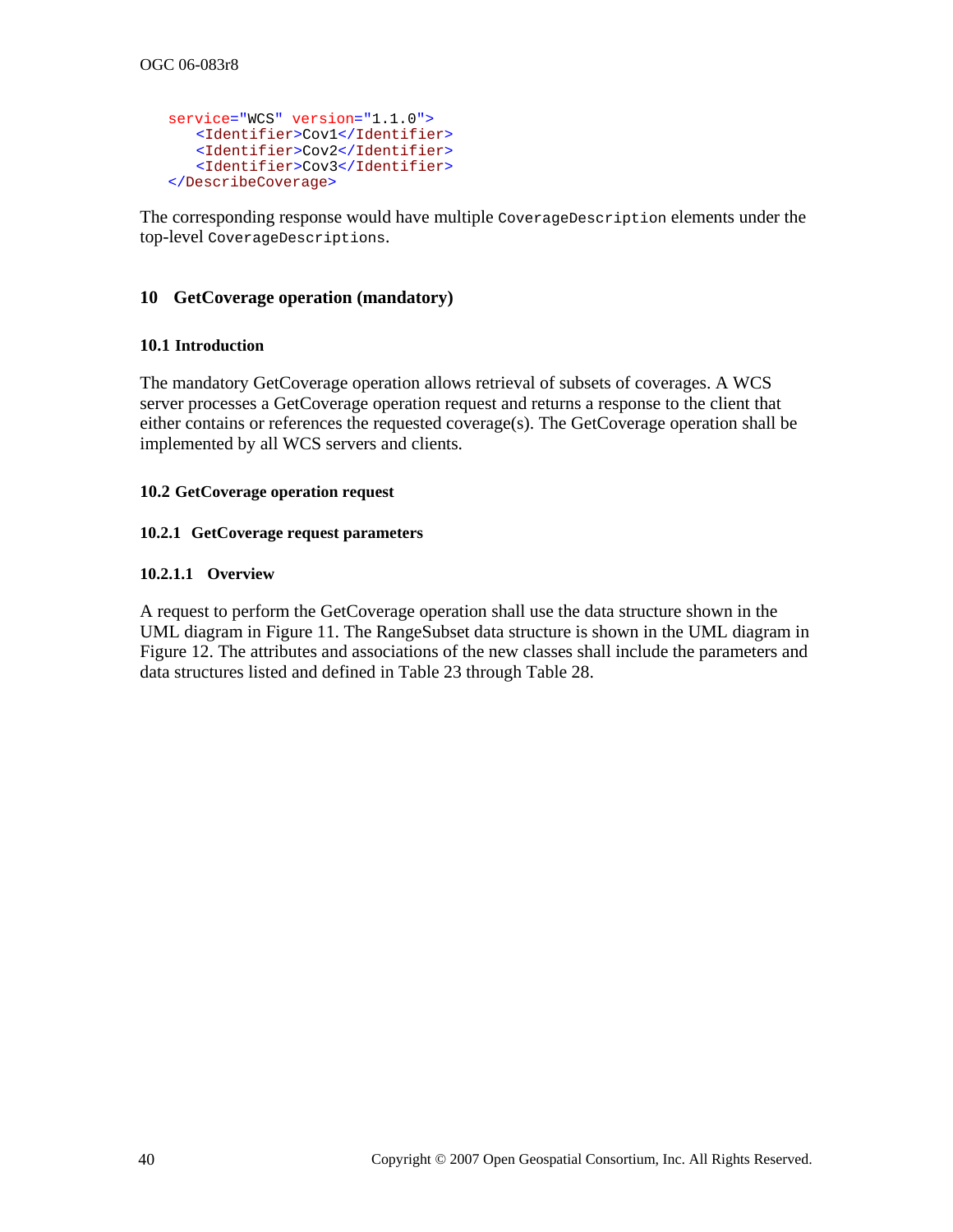<span id="page-54-0"></span>

**Figure 11 — GetCoverage request UML class diagram**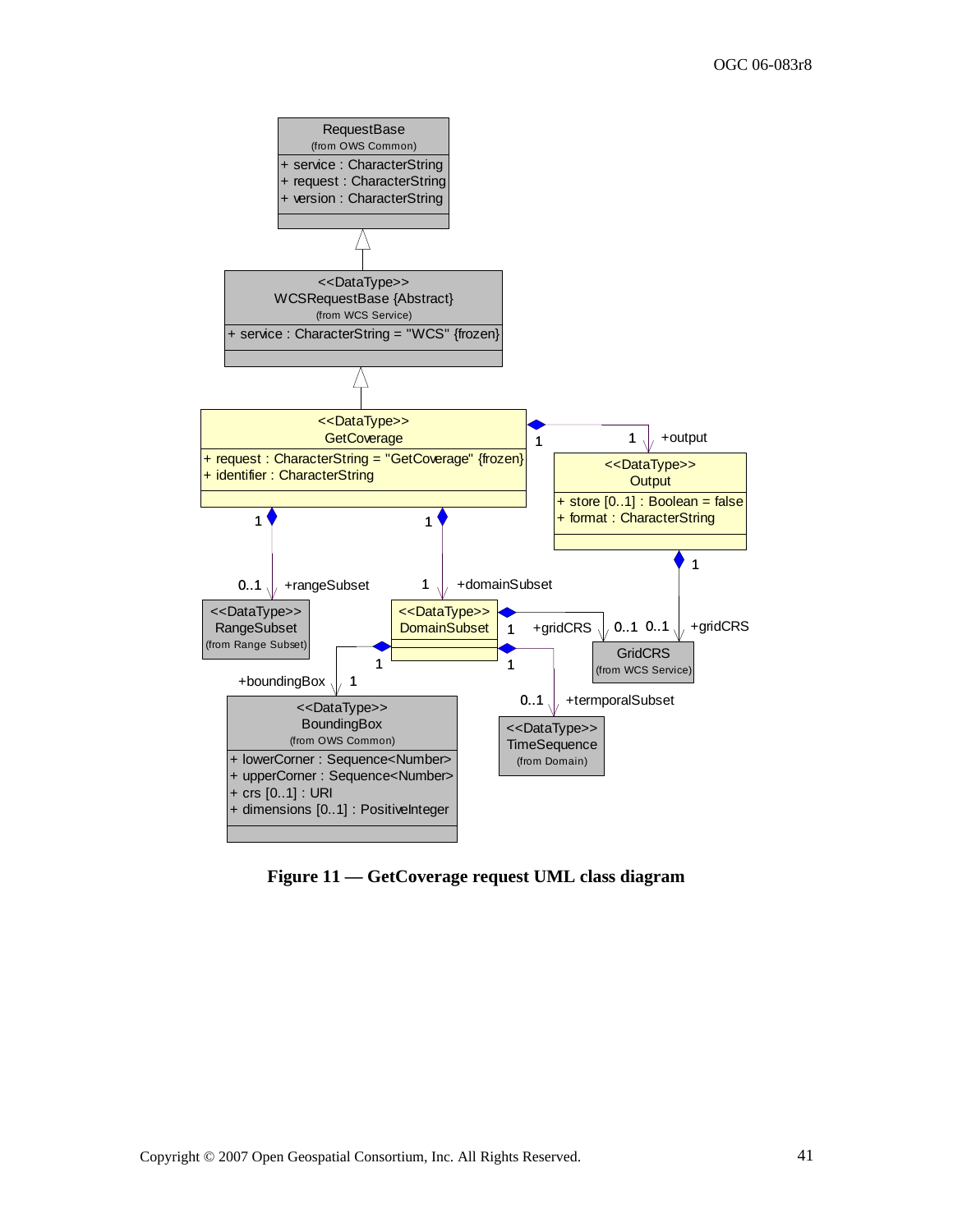<span id="page-55-0"></span>NOTE 1 To reduce the need for readers to refer to other documents, the first three parameters listed below are largely copied from Table 21 in Subclause 9.2.1 of [OGC 05-008]. The fourth parameter listed below is largely copied from [Table 7](#page-31-0) above.

| Names <sup>a</sup>           | <b>Definition</b>                                                    | Data type and value                                                                                                         | <b>Multiplicity and use</b> |
|------------------------------|----------------------------------------------------------------------|-----------------------------------------------------------------------------------------------------------------------------|-----------------------------|
| service<br>service           | Service type<br>identifier                                           | CharacterString type, not empty<br>Value is OWS type abbreviation,<br>namely "WCS"                                          | One (mandatory)             |
| request<br>request           | Operation name                                                       | CharacterString type, not empty<br>Value is operation name, namely<br>GetCoverage                                           | One (mandatory)             |
| version<br>version           | Specification version<br>for operation                               | CharacterString type, not empty<br>Value is specified by each<br><b>Implementation Specification and</b><br>Schemas version | One (mandatory)             |
| identifier<br>Identifier     | Unambiguous<br>identifier of<br>coverage to draw<br>from             | CharacterString type, not empty<br>$\mathbf{h}$                                                                             | One (mandatory)             |
| domainSubset<br>DomainSubset | Defines desired<br>subset of domain<br>set of identified<br>coverage | DomainSubset data structure, see<br>Table 24                                                                                | One (mandatory)             |
| rangeSubset<br>RangeSubset   | Defines desired<br>subset of range(s)<br>of identified<br>coverage   | RangeSubset data structure, see<br>Table 27                                                                                 | Zero or one (optional)      |
| output<br>Output             | Specifies desired<br>output options                                  | Output data structure, see Table 25                                                                                         | One (mandatory)             |

**Table 23 — Parts of GetCoverage operation request** 

a See Table 1 for UML and XML naming conventions.

b Values are identifiers in Contents section of GetCapabilities operation response. When this information is not in the Contents section of the Capabilities XML document, clients shall obtain a valid coverage identifier from another source, such as a catalog service.

c Providing a RangeSubset specifies a selection of range components and/or selects spatial interpolation methods for selected range components. Omitting a RangeSubset shall result in all range fields being delivered in their entirety, using the default spatial interpolation methods specified for each field.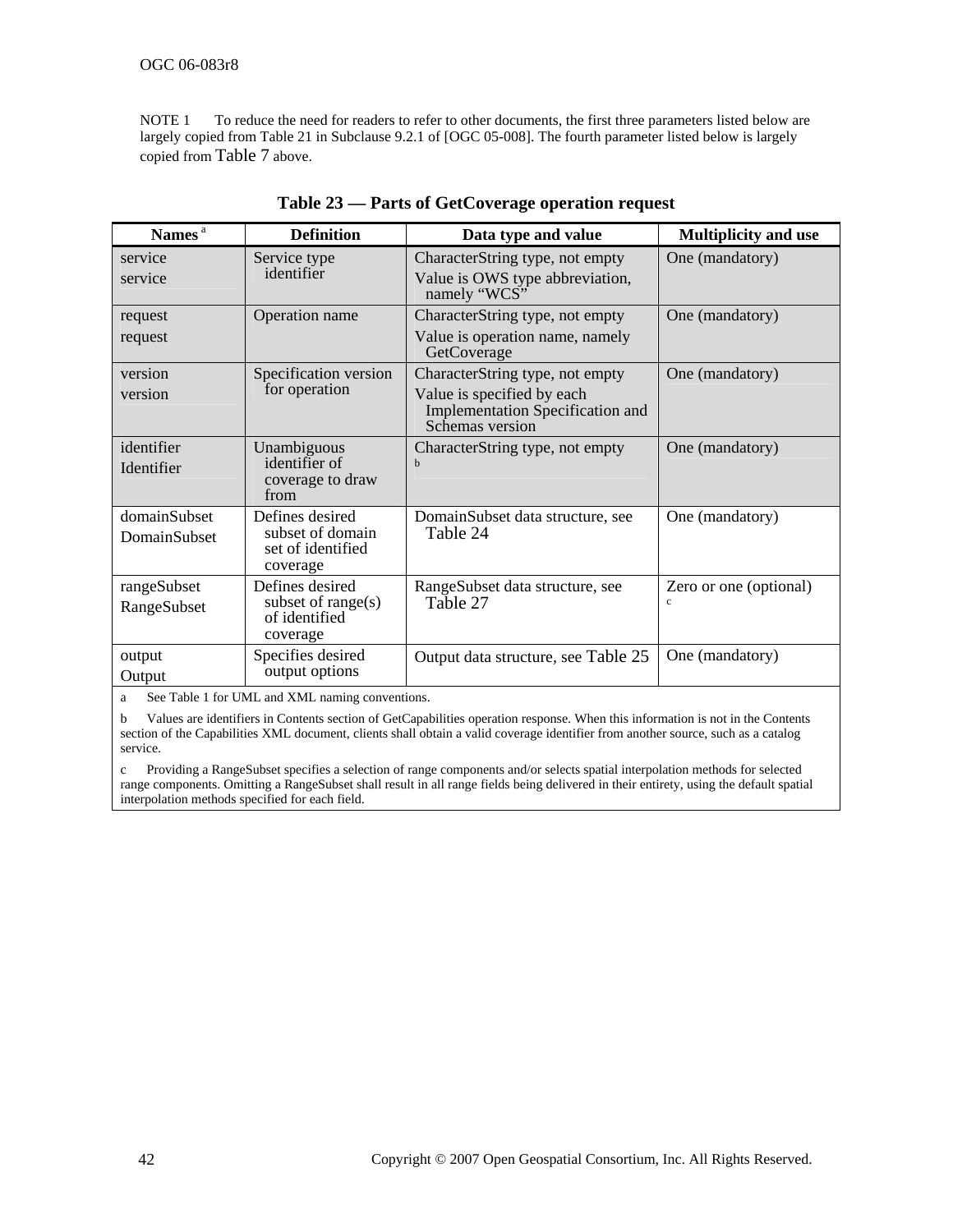<span id="page-56-0"></span>

| Names <sup>a</sup>               | <b>Definition</b>                                            | Data type                                                            | <b>Multiplicity and use</b>                                                                                 |
|----------------------------------|--------------------------------------------------------------|----------------------------------------------------------------------|-------------------------------------------------------------------------------------------------------------|
| boundingBox<br>BoundingBox       | Desired spatial subset of<br>coverage, in any CRS            | BoundingBox data<br>structure, see Subclause<br>10.2 of [OGC 05-008] | One (mandatory)<br>Include when requesting<br>spatial subset. <sup>b</sup>                                  |
| gridCRS<br><b>GridCRS</b>        | Definition of GridCRS<br>referenced by bounding<br>box above | GridCRS data structure,<br>see Annex G                               | Zero or one (optional)<br>Include when bounding<br>box references a not-<br>well-known GridCRS <sup>c</sup> |
| temporalSubset<br>TemporalSubset | Desired temporal subset of<br>coverage                       | TimeSequence data<br>structure, see Table 15                         | Zero or one (optional)<br>Include when requesting<br>temporal subset. <sup>d</sup>                          |

| Table 24 — Parts of DomainSubset data structure |
|-------------------------------------------------|
|-------------------------------------------------|

a See Table 1 for UML and XML naming conventions.

b To request coverage values at all available spatial locations, use a BoundingBox supplied in the CoverageDescription for the chosen coverage. WCS use of this BoundingBox is further specified in Subclause [7.7.](#page-22-0)

d This GridCRS definition may be omitted when it is the GridCRS of the stored georectified coverage. The baseCRS of this GridCRS can be any SupportedCRS, the stored coverage ImageCRS, or the stored coverage GridCRS listed in the CoverageDescription for this coverage.

d Omit the TemporalSubset to request coverage values for all available times.

|  |  | Table 25 — Parts of Output data structure |  |
|--|--|-------------------------------------------|--|
|--|--|-------------------------------------------|--|

| Names <sup>a</sup> | <b>Definition</b>                                                                                                                                                  | Data type                                 | <b>Multiplicity and use</b>                                                                    |
|--------------------|--------------------------------------------------------------------------------------------------------------------------------------------------------------------|-------------------------------------------|------------------------------------------------------------------------------------------------|
| gridCRS<br>GridCRS | Definition of Coordinate Reference System in<br>which GetCoverage operation response shall<br>be expressed                                                         | GridCRS data<br>structure, see<br>Annex G | Zero or one (optional)<br>Include unless desire<br>ImageCRS of stored<br>coverage <sup>c</sup> |
| format<br>Format   | Identifier of format in which GetCoverage<br>operation response shall be encoded                                                                                   | CharacterString<br>type $b$               | One (mandatory)                                                                                |
| store<br>store     | "True" value asks server to store all components<br>of the response coverage in a Web-accessible<br>location, referenced by URL(s) in the<br>GetCoverage response. | Boolean type                              | Zero or one (optional)<br>Default is false <sup>c</sup>                                        |
|                    | "False" value asks server to return all<br>components of the response coverage<br>synchronously, bundled with the GetCoverage<br>response.                         |                                           |                                                                                                |

a See Table 1 for UML and XML naming conventions.

b The format identifier value shall be among those listed under supportedFormats in the DescribeCoverage XML response.

c This parameter should be included only when this parameter is supported by this server, as encoded in the OperationsMetadata section of the Capabilities document.

d When this GridCRS is not included, the output coverage shall use the gml:ImageCRS or wcs:GridCRS of the stored coverage, normally with the origin at a different grid point. When included, this wcs:GridCRS specifies the desired grid for the output coverage, including the desired grid spacings, one of many possible origin locations, optional rotation, and optional skewing (angle between the axes) in a base CRS. This wcs:GridCRS is NOT required or expected to specify the actual position of the origin in the GetCoverage operation output, so it shall not be interpreted as being different than the origin directly or indirectly specified by the BoundingBox in the DomainSubset.

# **10.2.1.2 RangeSubset**

The contents of the RangeSubset data structure shall be as specified in [Figure 7](#page-40-0) and [Table 26](#page-57-0) through [Table 28](#page-58-0).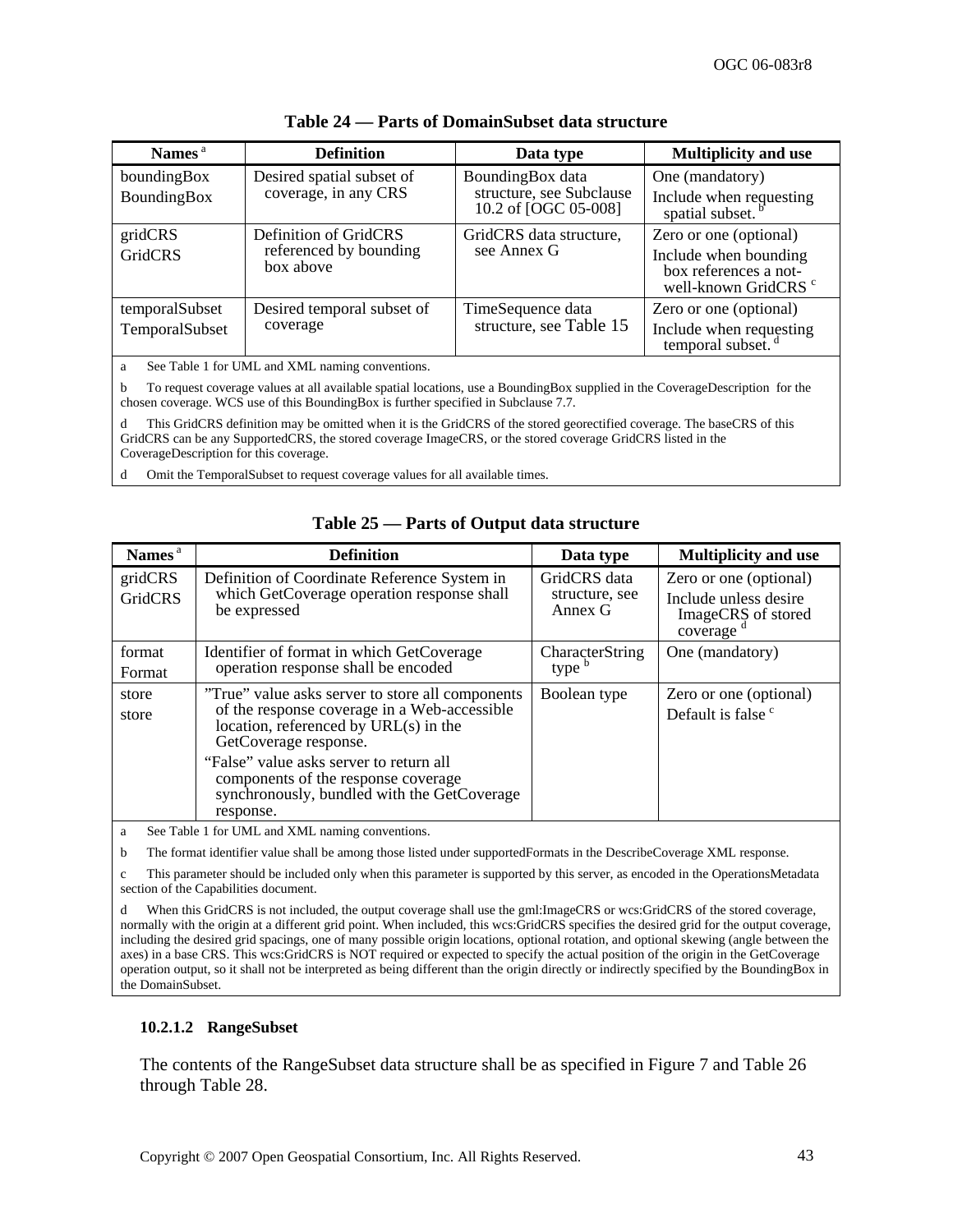<span id="page-57-0"></span>

**Figure 12 — RangeSubset UML class diagram** 

|  |  | Table 26 – Parts of RangeSubset data structure |  |  |
|--|--|------------------------------------------------|--|--|
|--|--|------------------------------------------------|--|--|

| Names <sup>a</sup>                                                                                         | <b>Definition</b>                                         | Data type                                         | <b>Multiplicity and use</b>                                          |  |
|------------------------------------------------------------------------------------------------------------|-----------------------------------------------------------|---------------------------------------------------|----------------------------------------------------------------------|--|
| fieldSubset<br>FieldSubset                                                                                 | Requested field defined in range<br>of requested coverage | FieldSubset data structure,<br>see Table 27 below | One or more (mandatory)<br>Include one for each<br>requested field b |  |
| See Table 1 for UML and XML naming conventions.<br>a                                                       |                                                           |                                                   |                                                                      |  |
| To request all values in all fields, with their default spatial interpolations, omit the RangeSubset.<br>h |                                                           |                                                   |                                                                      |  |

**Table 27 — Parts of FieldSubset data structure** 

| Names <sup>a</sup> | <b>Definition</b>                                        | Data type and value        | <b>Multiplicity and use</b>                                                                            |
|--------------------|----------------------------------------------------------|----------------------------|--------------------------------------------------------------------------------------------------------|
| identifier         | Name of requested                                        | Character string, not      | One (mandatory)                                                                                        |
| Identifier         | field                                                    | empty $b$                  |                                                                                                        |
| interpolationType  | Spatial interpolation                                    | InterpolationMethodT       | Zero or one (optional)                                                                                 |
| InterpolationType  | method to be used to<br>resample values in<br>this field | vpe <sup>c</sup>           | Include to request interpolation<br>method other than default for<br>this field                        |
| axisSubset         | Desired keys in one                                      | AxisSubset data            | Zero or more (optional)                                                                                |
| AxisSubset         | Axis for one (vector)<br>field                           | structure, see Table<br>28 | Include to request coverage values<br>for only some of keys in an Axis<br>defined for a (vector) field |

a See Table 1 for UML and XML naming conventions.

b This identifier shall be for a Field specified in the CoverageDescription, and shall be unique for this Coverage.

c This interpolation type shall be one that is identified for this Field in the CoverageDescription. When this parameter is omitted, the interpolation type used shall be the default interpolation method specified for this Field, if any.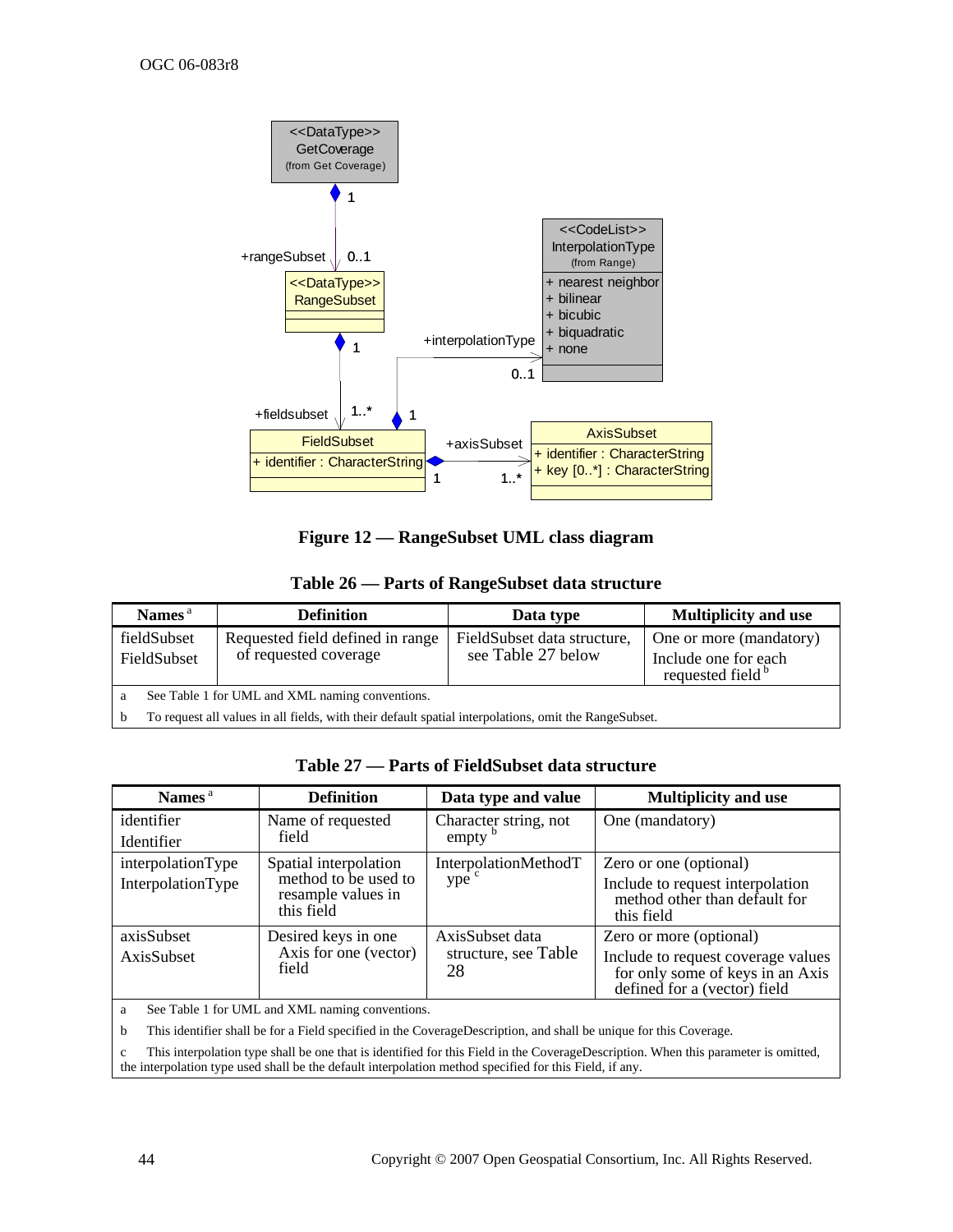<span id="page-58-0"></span>

| Names <sup>a</sup>       | <b>Definition</b>                                                                                                    | Data type and value                      | <b>Multiplicity and use</b>                                                                                 |  |  |
|--------------------------|----------------------------------------------------------------------------------------------------------------------|------------------------------------------|-------------------------------------------------------------------------------------------------------------|--|--|
| identifier<br>Identifier | Name of<br>requested Axis                                                                                            | Character string, not empty <sup>b</sup> | One (mandatory)                                                                                             |  |  |
| key<br>Key               | Desired key in<br>this Axis                                                                                          | Character string, not empty <sup>c</sup> | One or more (mandatory) $d$<br>Include to request coverage values for<br>only some of the keys in this Axis |  |  |
| a                        | See Table 1 for UML and XML naming conventions.                                                                      |                                          |                                                                                                             |  |  |
| b                        | Axis identifier shall be an Axis listed for the requested coverage field in the DescribeCoverage operation response. |                                          |                                                                                                             |  |  |
| c                        | Keys shall be ones listed for this Axis of this Field in the CoverageDescription.                                    |                                          |                                                                                                             |  |  |

**Table 28 — Parts of AxisSubset data structure** 

d To request field values for all keys on an Axis, omit the Axis from the FieldSubset.

The range subset of the output coverage shall be a set of fields taken from the range fields of the requested coverage. Each range field shall occur at most once in the RangeSubset list of Fields. Each Field data structure selects a field from the original coverage, optionally selects components of this field, and optionally chooses an interpolation method to be used for this field (and all of its components, if any).

The InterpolationType parameter selects, for each range field, the interpolation method to be applied (if needed) in resampling operations. The InterpolationType value shall be one of those listed for the requested coverage Field in the DescribeCoverage operation response. One and the same interpolation method shall be used by a server for all values in a given (scalar or vector) Field. However, different Fields may employ different interpolation methods. When the GetCoverage request specifies no interpolation method for a Field, then the server shall apply the default interpolation method listed in the coverage's CoverageDescription.

For a vector field, each AxisSubset data structure shall consist of a nonempty subset of the Keys defined for this Axis. Each AxisSubset selects subsets of this field constrained by the given set of Keys. When an Axis Subset is absent, the Field Subset shall be unconstrained along that Axis, with its values delivered in the Axis and Key sequence given in the CoverageDescription. Thus, when no AxisSubset is present for a vector field, the entire field shall be delivered.

NOTE 2 Subclause 10.3.6 details the effect of the RangeSubset parameter on the result coverage.

# **10.2.1.3 Implementation requirements**

The "Multiplicity and use" columns in [Table 23](#page-55-0) through [Table 28](#page-58-0) specify the optionality of each listed parameter and data structure in the GetCoverage operation request. All the "mandatory" parameters and data structures shall be implemented by all WCS clients, using a specified value(s). Similarly, all the "mandatory" parameters and data structures shall be implemented by all WCS servers, checking that each request parameter or data structure is received with any specified value(s).

Implementation of the "store" parameter in the GetCoverage operation request is optional for both clients and servers. When a WCS server that does not implement the "store" parameter receives the "store" parameter with the "False" value, it shall not send an exception report message and shall not store the result coverage. When a WCS server that does not implement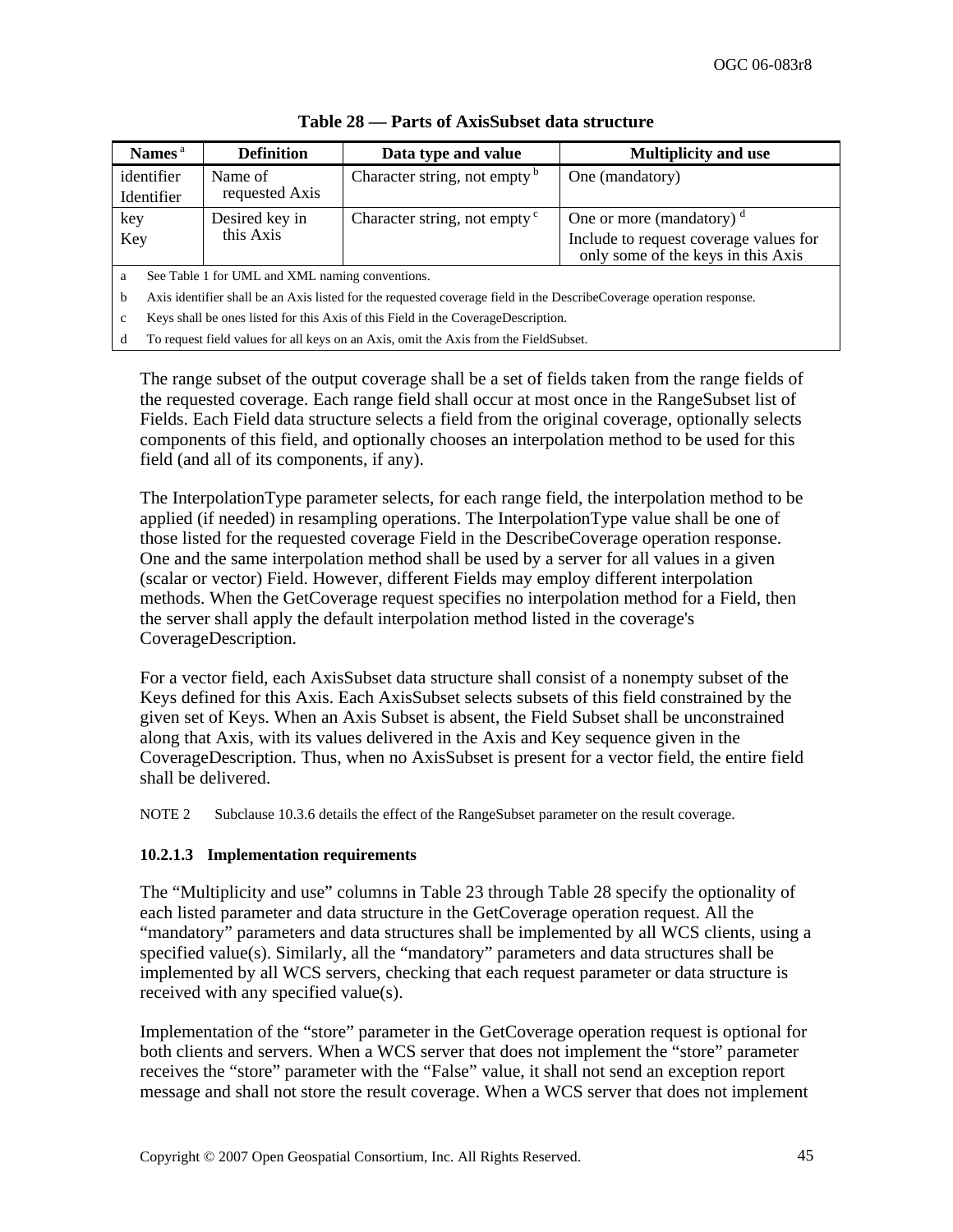<span id="page-59-0"></span>the "store" parameter receives the "store" parameter with the "True" value, it shall return an exception report message with the InvalidParameterValue value of the exceptionCode and "store" as the value of the "locator". Whether or not a WCS server implements the "store" parameter shall be specified in the OperationsMetadata section of the Capabilities document, as specified in Subclause [8.3.3 above.](#page-27-0)

All WCS servers shall, and all WCS clients should, implement the other "optional" parameters and data structures in the GetCoverage operation request, where appropriate.

# **10.2.2 GetCoverage request KVP encoding**

# **10.2.2.1 Overview**

WCS servers may use KVP encoding for HTTP GET transfer of GetCoverage operation requests. The KVP encoding of the GetCoverage operation request shall be as specified in [Table 29.](#page-60-0) The parameters listed in [Table 29](#page-60-0) shall be as specified in [Table 23](#page-55-0) through [Table](#page-58-0)  [28](#page-58-0) above.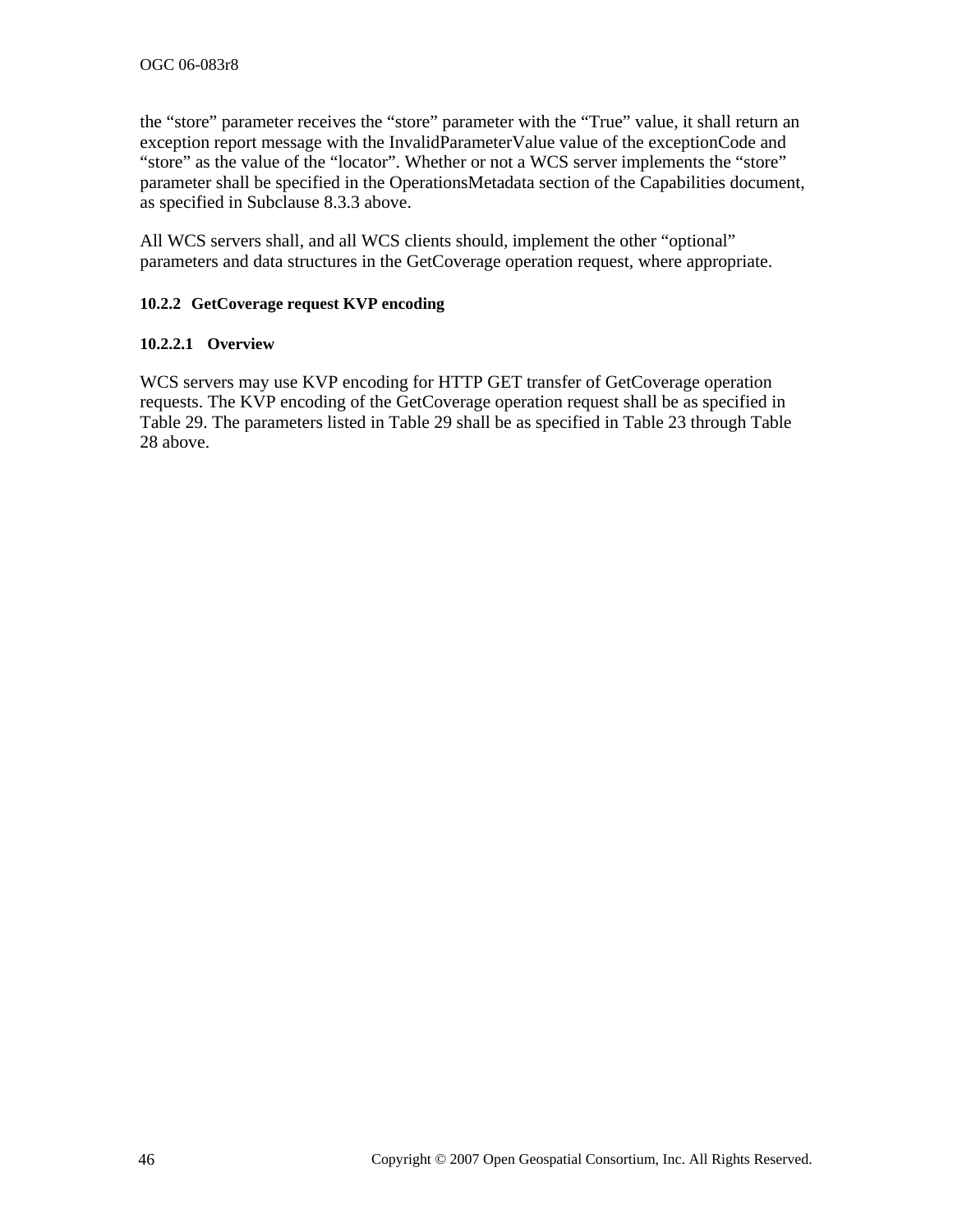<span id="page-60-0"></span>

| Name and example <sup>a</sup>                                                                       | <b>Optionality &amp; use</b>                                                                                                                                  | <b>Definition and format</b>                                                                                                                                                         |
|-----------------------------------------------------------------------------------------------------|---------------------------------------------------------------------------------------------------------------------------------------------------------------|--------------------------------------------------------------------------------------------------------------------------------------------------------------------------------------|
| http://server_address/path/script?                                                                  | Mandatory                                                                                                                                                     | URL of WCS server GetCoverage operation                                                                                                                                              |
| service=WCS                                                                                         | Mandatory                                                                                                                                                     | Service name, shall be "WCS"                                                                                                                                                         |
| $version=1.1.0$                                                                                     | Mandatory                                                                                                                                                     | Request protocol version                                                                                                                                                             |
| request=GetCoverage                                                                                 | Mandatory                                                                                                                                                     | Name of the operation, shall be<br>"GetCoverage"                                                                                                                                     |
| identifier=identifier                                                                               | Mandatory                                                                                                                                                     | Unique identifier of an available coverage                                                                                                                                           |
| BoundingBox=47,-71, - 51,66,<br>urn:ogc:def:crs:EPSG:6.6:6326<br>6405                               | Optional, include when<br>spatial subset desired <sup>b</sup>                                                                                                 | Request a coverage subset defined by the<br>specified bounding box in the referenced<br>coordinate reference system                                                                  |
| TimeSequence=20060801,<br>$20060811, \ldots$<br>OR TimeSequence = $20060801/$<br>$2006-0901$ / P1D, | Optional, include when<br>temporal subset desired<br>other than default <sup>b</sup>                                                                          | Request a subset corresponding to the<br>specified time instants or intervals,<br>expressed in the extended ISO 8601 syntax<br>defined in Annex D of [OGC 04-024].<br>(See 9.3.2.4.) |
| RangeSubset=temp:nearest;<br>radiance [band $[1,2,5]$ ]<br>(see syntax below)                       | Optional; include when<br>requesting values for<br>only some of the<br>available fields or field<br>keys; or non-default<br>interpolation types on<br>fields. | Request only some fields OR subsets of<br>some fields (OR list fields to request non-<br>default interpolation on them).<br>(see syntax below)                                       |
| format=image/netcdf                                                                                 | Mandatory                                                                                                                                                     | Requested output format of Coverage. Shall<br>be one of those listed in the description of<br>the selected coverage                                                                  |
| store=true                                                                                          | Optional, include when<br>supported and not false                                                                                                             | Specifies whether response coverage should<br>be stored, remotely from client at network<br>URL, a boolean value                                                                     |
| GridBaseCRS=urn:ogc:def:crs:EP<br>SG:6.6:32618                                                      | Optional, include all of<br>five GridCRS                                                                                                                      | Reference to baseCRS of desired output<br>GridCRS, a URN <sup>c</sup>                                                                                                                |
| GridType=urn:ogc:def:method:W<br>CS:1.1:2dGridIn2dCrs                                               | parameters, except for<br>defaulted parameters, to<br>request output in a CRS                                                                                 | Reference to grid type of desired output<br>GridCRS, a URN                                                                                                                           |
| GridCS=urn:ogc:def:cs:OGC:0.0:<br>Grid2dSquareCS                                                    | other than the<br>ImageCRS of stored                                                                                                                          | Reference to coordinate system of desired<br>output GridCRS, a URN <sup>c, e</sup>                                                                                                   |
| GridOrigin=0,0                                                                                      | coverage                                                                                                                                                      | Position coordinates of one possible grid<br>origin, in baseCRS of desired output<br>GridCRS <sup>c, f</sup>                                                                         |
| GridOffsets=0.0707,<br>$-0.0707, 0.1414, 0.1414 \&$                                                 |                                                                                                                                                               | Offsets between adjacent grid points, in<br>baseCRS of desired output GridCRS <sup>c, g</sup>                                                                                        |

**Table 29 — GetCoverage request expressed as Key Value Pairs** 

a All parameter names are here listed using mostly lower case letters. However, any parameter name capitalization shall be allowed in KVP encoding, see Subclause 11.5.2 of [OGC 05-008].

b At least one of BoundingBox and TimeSequence shall be included. WCS use of this BoundingBox is further specified in Subclause [7.7.](#page-22-0)

c The GridType parameter shall reference the known definition of a grid type for a GridCRS, as specified in Annex G. That GridType definition shall specify the meanings of the other "Grid…" parameters listed, including the number of dimensions in each other "Grid…" parameter.

d This GridType may be omitted when the GridBaseCRS is 2D, in which case the default value "urn:ogc:def:method:WCS:1.1:2dSimpleGrid" shall be used.

e This GridCS may be omitted when the GridBaseCRS is 2D, in which case the default value shall be "urn:ogc:def:cs:OGC:0.0:Grid2dSquareCS".

f This GridOrigin may be omitted when the GridBaseCRS is 2D, in which case the default value shall be "0.0 0.0".

g When the GridType is "urn:ogc:def:method:WCS:1.1:2dGridIn2dCrs", there shall be four values in this GridOffsets. The center two of these offsets will be zero when the GridCRS is not rotated or skewed in the GridBaseCRS.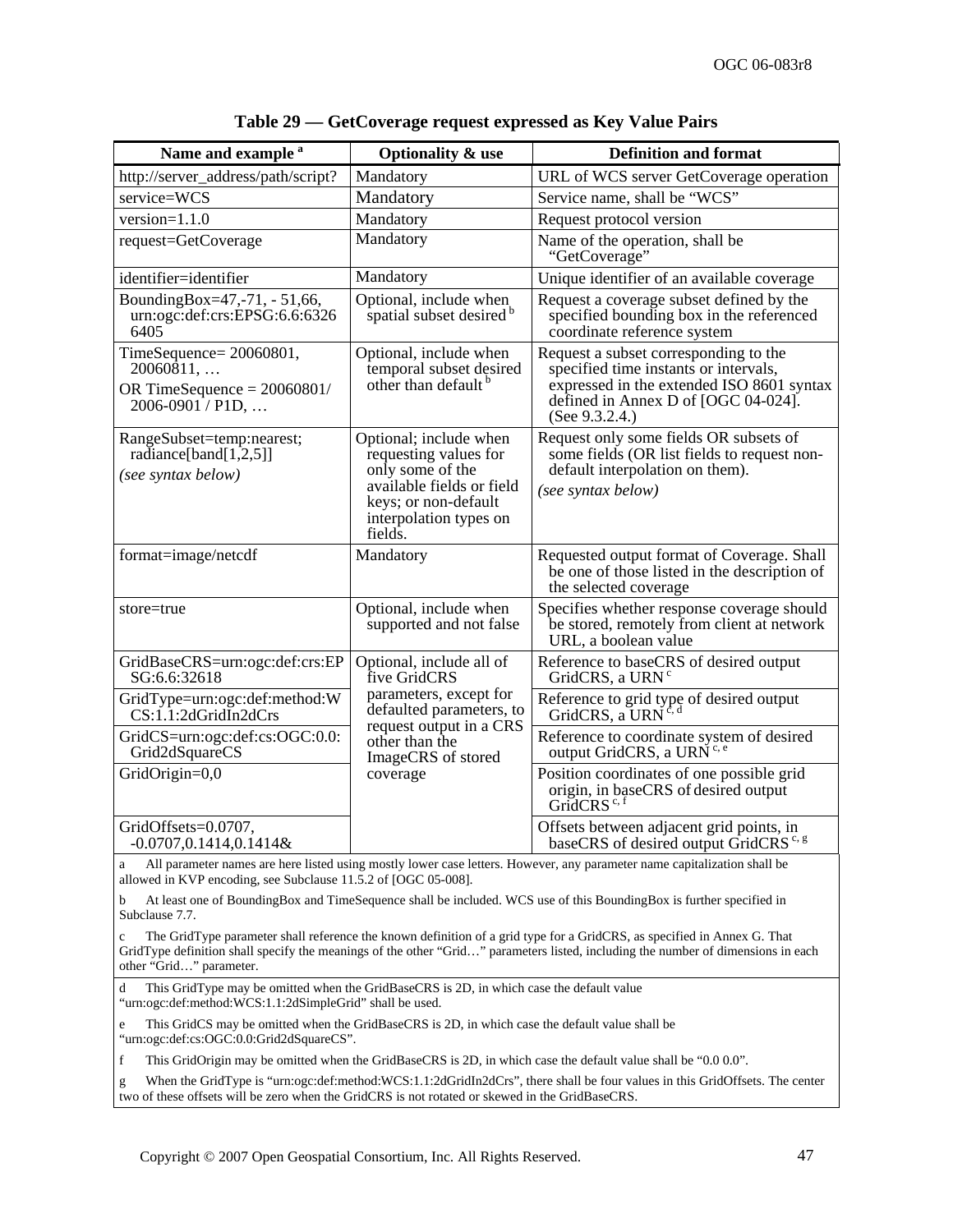# <span id="page-61-0"></span>**10.2.2.2 RangeSubset KVP syntax**

The syntax of the KVP RangeSubset parameter shall conform to the following grammar (using EBNF (Extended Backus-Naur Form) notation [IETF RFC 2396]):

```
 RangeSubset = FieldSubset *( ";" FieldSubset ) 
 FieldSubset = FieldId [ ":" Interpolation ] [ "[" AxisSubsets "]" ] 
 AxisSubsets = AxisSubset *( "," AxisSubset ) 
 AxisSubset = AxisId "[" Keys "]" 
Keys = Key * ( " , " Key ) FieldId = <field identifier, as defined in Subclause 9.3.1.3 and Table 19>
AxisId = \langle9.3.1.3 and Table 20>Key = <key9.3.1.3 Table 21>
 Interpolation = <interpolation type identifier, as defined in Table I.7>
```
NOTE No extra whitespace is allowed in a RangeSubset string – any whitespace is always considered part of an adjacent identifier.

### EXAMPLES

```
 rangeSubset=radiance;temperature 
 rangeSubset=radiance:linear;temperature:nearest 
 rangeSubset=radiance:linear[wavelengths[L1,L2],forecastTimes[T1];
   temperature:nearest[forecastTimes[T1]]
```
When the WCS server supports KVP GetCoverage requests, the identifiers for FieldID, AxisID, Key, and InterpolationMethod given in the CoverageDescription shall be used literally ("as-is") in the RangeSubset parameter, with no additional character encoding or escaping. (See [9.3.2.3](#page-49-0) above.)

# **10.2.3 GetCoverage request XML encoding**

WCS servers may implement XML encoding for HTTP Post transfer of GetCoverage operation requests. The XML Schema fragment for the GetCoverage operation request shall be as specified in the attached wcsGetCoverage,xsd file.

# **10.2.4 GetCoverage request SOAP encoding**

WCS servers may implement SOAP version 1.2 transfer of the GetCoverage operation request as specified in Annex F, using the XML encoding referenced above.

#### **10.3 GetCoverage operation response**

#### **10.3.1 Introduction**

The normal response to a valid GetCoverage operation request shall be a single coverage extracted from the coverage requested, with the specified spatial reference system, bounding box, size, format, and range subset.

# **10.3.2 GetCoverage exceptions**

When a WCS server encounters an error while performing a GetCoverage operation, it shall return an exception report message as specified in Subclause 7.4 of [OGC 05-008]. The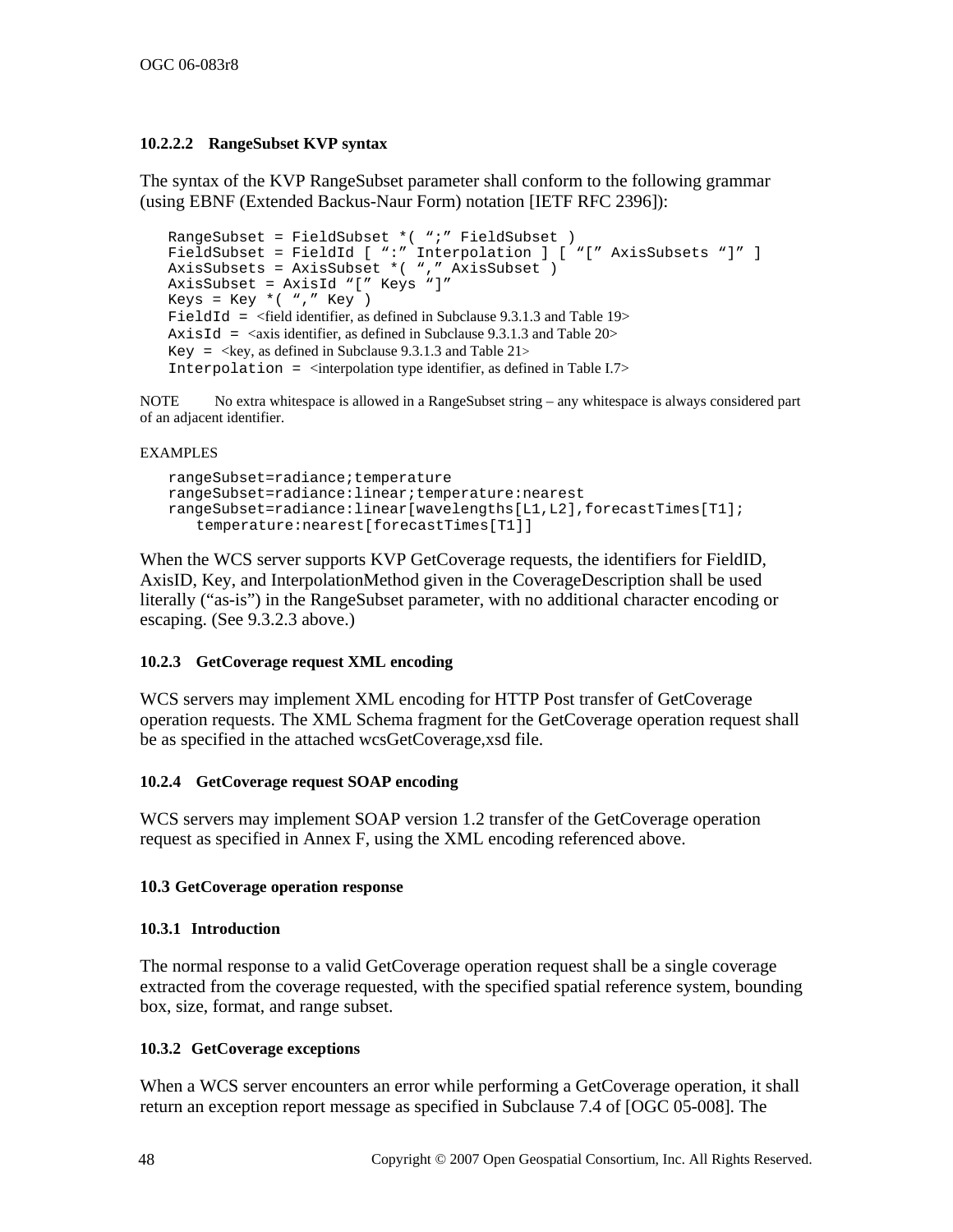<span id="page-62-0"></span>allowed standard exception codes shall include those listed in [Table 30.](#page-62-0) For each listed exceptionCode, the contents of the "locator" parameter value shall be as specified in the right column of [Table 30](#page-62-0).

NOTE To reduce the need for readers to refer to other documents, the first three values listed below are copied from Table 20 in Subclause 8.3 of [OGC 05-008].

| exceptionCode value                                                                                                                                                                                                                                             | <b>Meaning of code</b>                                                                                                         | "locator" value                                      |  |
|-----------------------------------------------------------------------------------------------------------------------------------------------------------------------------------------------------------------------------------------------------------------|--------------------------------------------------------------------------------------------------------------------------------|------------------------------------------------------|--|
| MissingParameterValue                                                                                                                                                                                                                                           | Operation request does not include a parameter<br>value, and this server did not declare a default<br>value for that parameter | Name of missing<br>parameter                         |  |
| <b>InvalidParameterValue</b>                                                                                                                                                                                                                                    | Operation request contains an invalid parameter<br>value                                                                       | Name of parameter<br>with invalid value <sup>a</sup> |  |
| NoApplicableCode                                                                                                                                                                                                                                                | No other exception Code specified by this service<br>and server applies to this exception                                      | None, omit "locator"<br>parameter                    |  |
| UnsupportedCombination                                                                                                                                                                                                                                          | Operation request contains an output CRS that can<br>not be used within the output format.                                     | Name of Format or<br>name of CRS                     |  |
| NotEnoughStorage                                                                                                                                                                                                                                                | Operation request specifies "store" the result, but<br>not enough storage is available to do this.                             | None, omit "locator"<br>parameter                    |  |
| The Coverage parameter is not valid when the operation request identifies a Coverage that is not offered by this server. The<br>a<br>Format parameter is not valid when the operation request identifies a Format not offered for this coverage by this server. |                                                                                                                                |                                                      |  |

### **10.3.3 Coverage processing**

The WCS GetCoverage request invokes some or all of a set of six basic operations:

- a) domain subsetting
- b) range subsetting
- c) resampling
- d) data format encoding
- e) result file delivery

Processing a GetCoverage request can conceptually be understood as executing the operation sequence shown in [Figure 13](#page-63-0). Depending on the particular request, some steps may be skipped. While a concrete implementation may choose a different evaluation strategy it shall ensure that the result is identical to the one achieved by the sequence depicted in [Figure 13.](#page-63-0)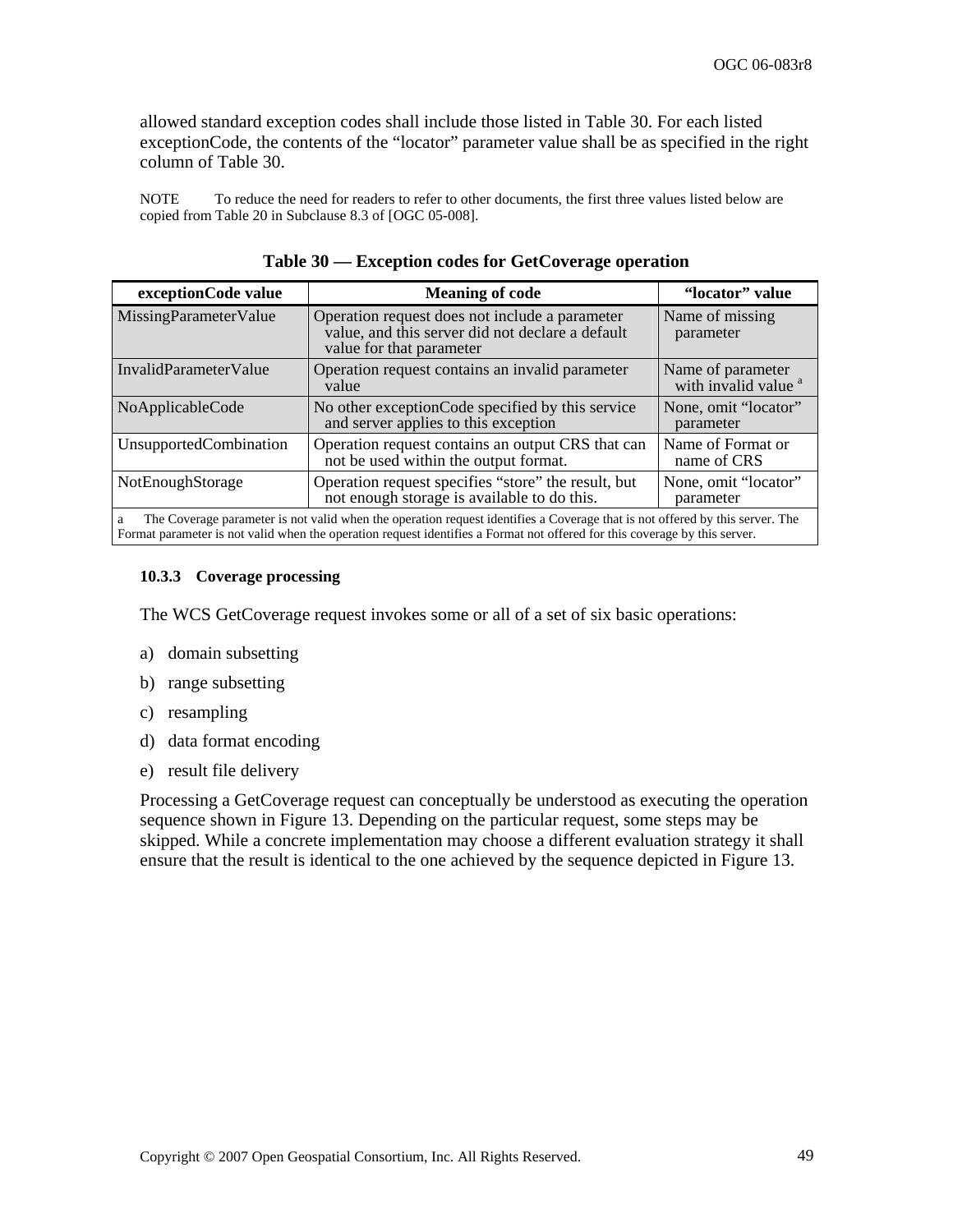<span id="page-63-0"></span>perform coordinate transformation, including needed spatial scaling, into target CRS using resampling (using spatial interpolation as specified) ↓ perform spatial subsetting ↓ perform temporal subsetting ↓ perform range subsetting ↓ perform data format encoding (may involve implicit range interpolation and, hence, accuracy loss, depending on the format chosen) ↓ output resulting coverage samples

# **Figure 13 — Conceptual GetCoverage request evaluation sequence**

# **10.3.4 Output coverage CRS**

Each output coverage from a GetCoverage operation shall be in the GridCRS that is specified in the Output data structure within the GetCoverage operation request, when such a GridCRS is specified there. When no GridCRS is included, the output coverage shall use the ImageCRS or GridCRS of the stored coverage, normally with the origin at a different grid point. The stored coverage will use a GridCRS when it is georectified, or an ImageCRS when it is an image that has not been georectified. An image that has not been georectified may be georeferenced or not.

When included, this GridCRS specifies the desired grid for the output coverage, including the desired grid spacings, one of many possible origin locations, optional rotation, and optional skewing (angle between the axes) in a base CRS. However, this GridCRS is NOT required or expected to specify the actual position of the origin in the GetCoverage operation output. The position of the origin in the GetCoverage operation output shall be as directly or indirectly specified by the BoundingBox in the DomainSubset in the GetCoverage operation request.

# **10.3.5 SupportedFormat and SupportedCRS dependencies**

Some formats require that the data be stored in a specific CRS, or the CRS must be chosen from a small list of CRSes. The dependency between CRSes and formats can not be expressed in this specification. When a WCS server receives a request where the requested output format and the requested output CRS are incompatible then the server shall return an UnsupportedCombination exception, see [Table 30](#page-62-0).

# **10.3.6 Output coverage spatial extent**

The spatial extent of each output coverage shall be a rectangle in the CRS of that output coverage, using null values for any grid points whose values cannot be interpolated (when allowed) from grid point values included in the stored coverage. The BoundingBox of this spatial extent shall be computed, in the CRS of that output coverage, from the DomainSubset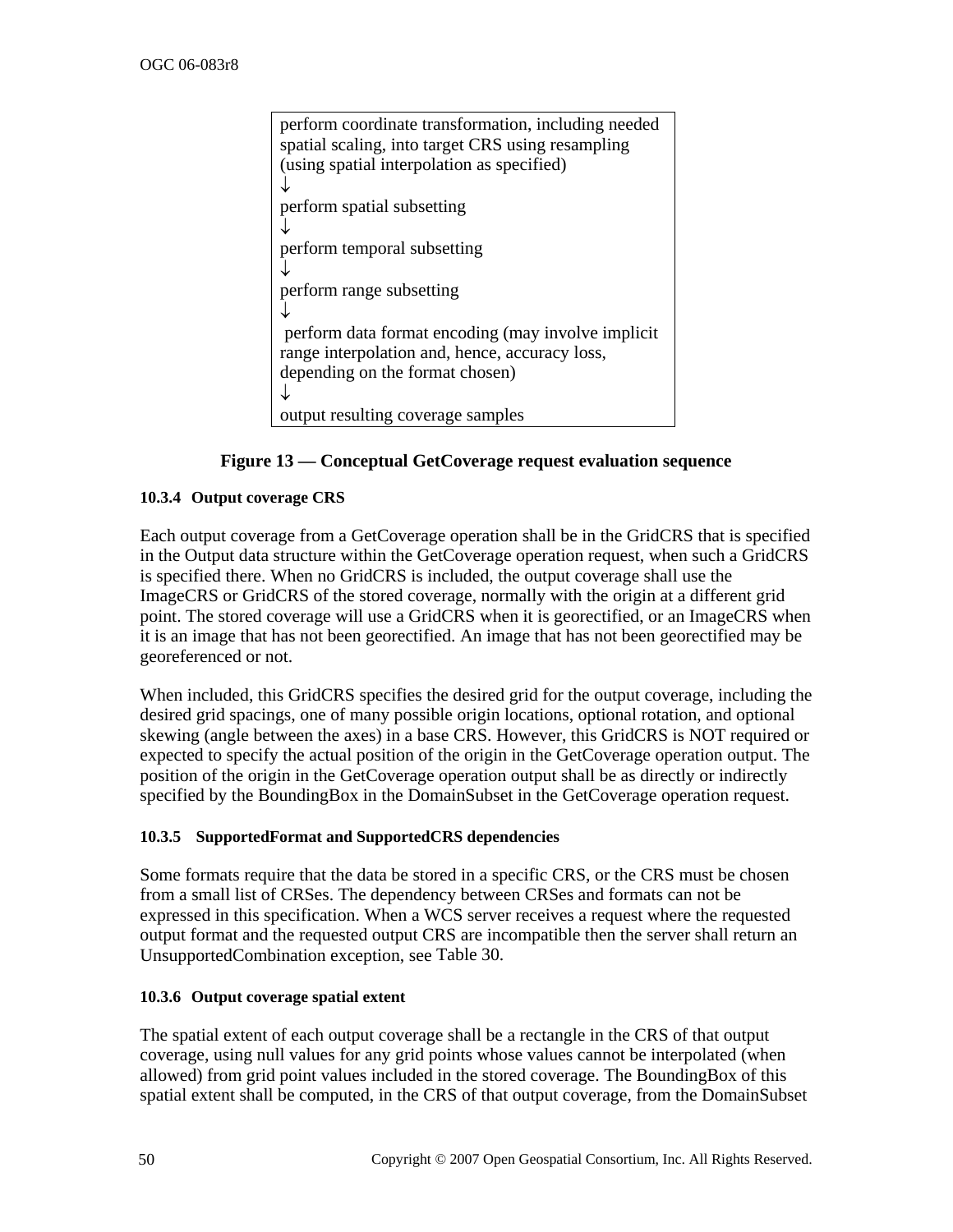BoundingBox in the GetCoverage operation request. The specified extent may be skewed with curved edges in the desired output coverage CRS, although it is rectangular in the CRS of the DomainSubset BoundingBox. This will usually occur when a GridCRS is defined as the output coverage CRS, and this GridCRS (not the baseCRS of this GridCRS) is different from the CRS used in the DomainSubset BoundingBox. Such a skewed and curved extent in the desired resampled output coverage shall be interpreted as the minimum extent desired.

NOTE 1 WCS use of BoundingBoxes is further specified in specification Subclause [7.7.](#page-22-0)

When the specified extent is skewed/curved in the desired output coverage CRS, the server shall extend this extent to the minimum rectangle surrounding that skewed/curved extent. And the server shall extend this minimum rectangle to the next grid point rows and columns in the output coverage GridCRS or ImageCRS.

NOTE 2 Computing the minimum surrounding rectangle may be done by considering a polygon with vertices at the four corner points of the specified bounding box and at least the center points in each side of that bounding box. The positions of these eight or more polygon vertices may be transformed from the CRS of the DomainSubset BoundingBox to the desired output coverage GridCRS (not the baseCRS of this GridCRS). The minimum rectangle surrounding all these polygon vertex positions can then be computed, followed by extending each side to the next row of column of grid point positions.

The transformed and squared-off extent will often be skewed with curved edges in the stored georectified coverage, although it is rectangular in the output coverage CRS. When the transformed skewed/curved extent does not lie wholly within the stored coverage, padding with null values shall be applied to all output grid points falling outside the stored coverage.

# **10.3.7 Output coverage temporal extent**

The temporal extent of the output coverage shall be the time instance(s) or period(s) requested in the GetCoverage request. For a particular time instance or interval, when the server cannot supply coverage values, it shall substitute null values. When the GetCoverage request specifies no temporal subset, then the returned coverage shall return values for all times in the domain of the requested Coverage.

NOTE The WCS currently does not allow interpolation of coverage values along the time dimension.

#### **10.3.8 Output coverage range**

The range of a result coverage is controlled by the RangeSubset data structure. The output coverage range shall consist of all and only the fields specified in the RangeSubset of the GetCoverage request, ordered as they appear there. When the GetCoverage request has no RangeSubset data structure, the result coverage range shall contain all fields of the original coverage, in the sequence defined in the CoverageDescription, and with the default interpolation method(s) applied whenever interpolation is required.

In the case of a vector field, the output coverage field shall be limited to the values corresponding to keys in the AxisSubset structure in the GetCoverage FieldSubset. The absence of an AxisSubset on a FieldSubset shall be equivalent to requesting field values for all keys of that Axis. (Thus, the absence of any AxisSubset at all for a field shall be equivalent to requesting the field in its entirety.)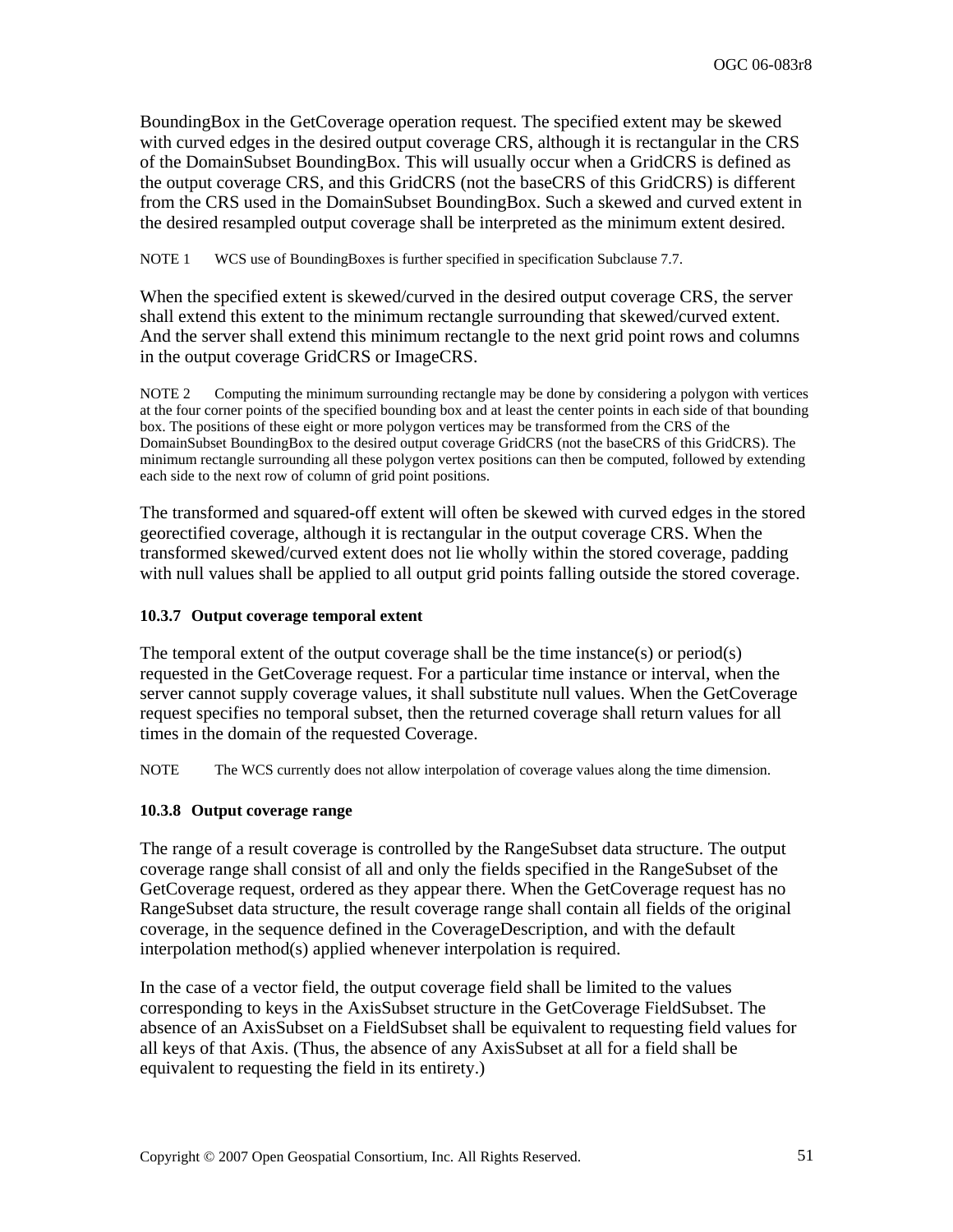<span id="page-65-0"></span>The InterpolationType parameter selects, for each range field, the interpolation method to be applied whenever spatial interpolation is used during resampling. A server shall use the same interpolation method for all values in a field. However, it may use different interpolation methods for different fields. When the getCoverage request does not specify an interpolation method for a field, then the server shall apply the default interpolation method listed for that field in the CoverageDescription.

EXAMPLE 1 Assume a coverage with two fields, *radiance* and *temperature*. *radiance* has two Axes, "waveLength" with three keys("0.6", "0.7", and "0.9") and "forecastTime" with four keys ("08:00", "14:00", "20:00", "02:00"). The field *temperature* has the Axis "forecastTimes", with keys "06:00", "12:00", "18:00", "00:00". Both fields are assumed to support interpolation methods "linear" and "cubic". Then, the following RangeSubset clause selects radiance at waveLength keys 0.6 and 0.9 and forecastTime keys 08:00 and 14:00, and temperature at all forecast times. When spatial interpolation is needed, it requests linear interpolation for radiance and the (server-defined) default interpolation method for temperature.

```
RangeSubset=radiance:linear[waveLength[0.6,0.9],forecastTime[08:00,14:00]];
     temperature
```
# **10.3.9 Output coverage metadata**

The metadata listed in [Table 31](#page-65-0), or the equivalent information, shall be included with each WCS output coverage. Such equivalent metadata may be encoded with the coverage in some of the possible coverage formats.

| Names <sup>a</sup>                                   | <b>Definition</b>                                               | Data type                                          | <b>Multiplicity and use</b>                                                                                 |  |
|------------------------------------------------------|-----------------------------------------------------------------|----------------------------------------------------|-------------------------------------------------------------------------------------------------------------|--|
| boundingBox<br>BoundingBox                           | Bounding box that<br>specifies extent of<br>output coverage     | ows:BoundingBoxType in<br>CRS of output coverage   | One (mandatory)                                                                                             |  |
| gridCRS<br>GridCRS                                   | Definition of GridCRS<br>used by output<br>coverage             | wcs:GridCRSType                                    | Zero or one (conditional)<br>Include when GridCRS<br>used by BoundingBox                                    |  |
| transformation<br>Transformation                     | Definition of<br>georeferencing<br>coordinate<br>transformation | gml:Transformation or<br>gml:ConcatenatedOperation | Zero or one (conditional)<br>Include when output<br>coverage is not<br>georectified but is<br>georeferenced |  |
| See Table 1 for UML and XML naming conventions.<br>a |                                                                 |                                                    |                                                                                                             |  |

# **Table 31 — Required output coverage metadata**

b The Coordinate Reference System (CRS) of an output coverage may be either a GridCRS or an ImageCRS.

#### **10.3.10Output coverage formats**

A WCS server shall serve coverages in any of the formats listed as a SupportedFormat for the requested coverage (see [9.3.2.2 above\)](#page-48-0). For most possible formats, more information is required to specify how a WCS output coverage shall (or can) be encoded using that format. That specific information should be specified in a WCS Application Profile document (see [9.3.2.2 above](#page-48-0)).

NOTE Encoding may reduce the coverage's range accuracy when the format chosen does not support the coverage's accuracy in terms of range types. For example, GIF can only represent 256 color values, hence a GIF converter will approximate colors while determining a best-match color map. Encoding a result coverage in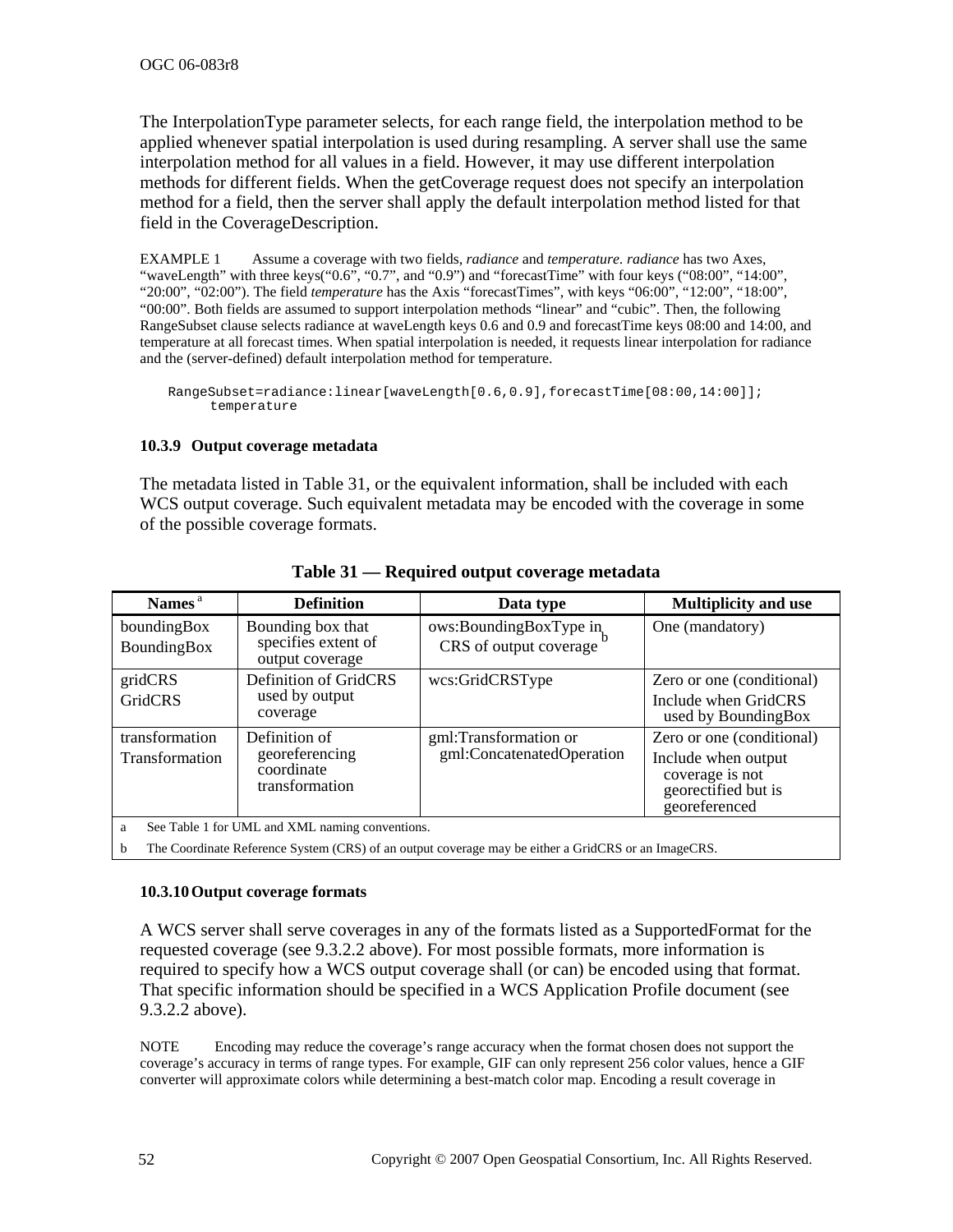<span id="page-66-0"></span>JPEG (with quality less than 1.0) will incur range value approximation. In all of these cases the pixels' radiometry will be inaccurate.

Regardless of the coverage format, the GetCoverage response shall be encoded as a Coverages XML document that references one or more files, which may be bundled with it or accessible separately via URL(s), as detailed in [10.3.11](#page-66-0) below.

### **10.3.11Response encodings**

### **10.3.11.1 Overview**

The encoding of the GetCoverage response consists of a Coverages XML document (see [10.3.11.2](#page-66-0) below), packaged and bundled according to the request encoding and the value of the "store" parameter (see [Table 23](#page-55-0)). WCS servers shall implement response encodings according to [Table 32.](#page-66-0)

| Request<br>encoding                                                                       | store=true $a$                                        | store=false ( <i>default</i> )                                         |  |  |
|-------------------------------------------------------------------------------------------|-------------------------------------------------------|------------------------------------------------------------------------|--|--|
| KVP or<br><b>XML</b>                                                                      | Coverages alone<br>(see $10.3.11.2$ )                 | Coverages in a MIME Multipart<br>message<br>(see $10.3.11.3$ )         |  |  |
| SOAP                                                                                      | Coverages in a SOAP<br>envelope<br>(see $10.3.11.4$ ) | Coverages in a SOAP envelope<br>with Attachments<br>(see $10.3.11.5$ ) |  |  |
| Applies only when the server supports the "store" parameter (see Subclause 8.3.3.3).<br>a |                                                       |                                                                        |  |  |

**Table 32 — GetCoverage response encodings** 

If the "store" parameter has the value "true", the server shall store the result file(s) at URLaddressable location(s) of its choosing, and return only the Coverages data structure (within a SOAP envelope in the case of a SOAP request) with references to the other files as indicated in [10.3.11.2](#page-66-0) and [10.3.11.4](#page-67-0) below.

When the "store" parameter is absent or has the value "false", the server shall transfer the complete GetCoverage response to the client, either as a MIME multipart message (for KVP or XML requests) or as a SOAP message with attachments (for SOAP requests). The Coverages shall reference the other parts of the MIME multi-part message (or SOAP attachments) as indicated in [10.3.11.3](#page-67-0) below.

# **10.3.11.2 Coverages data structure**

The GetCoverage operation response shall be XML encoded using the Coverages data structure specified in Annex I.3. This Coverages data structure allows the response to reference multiple files, and shall be output even when the GetCoverage operation response would otherwise contain only one file.

As shown in the UML diagram in Figure I.2, this Coverages object contains one or more Coverage reference group objects, each of which includes one or more Reference elements. A Coverages class in a GetCoverage operation response shall reference all the data files for one output coverage, including the coverage values and any associated metadata.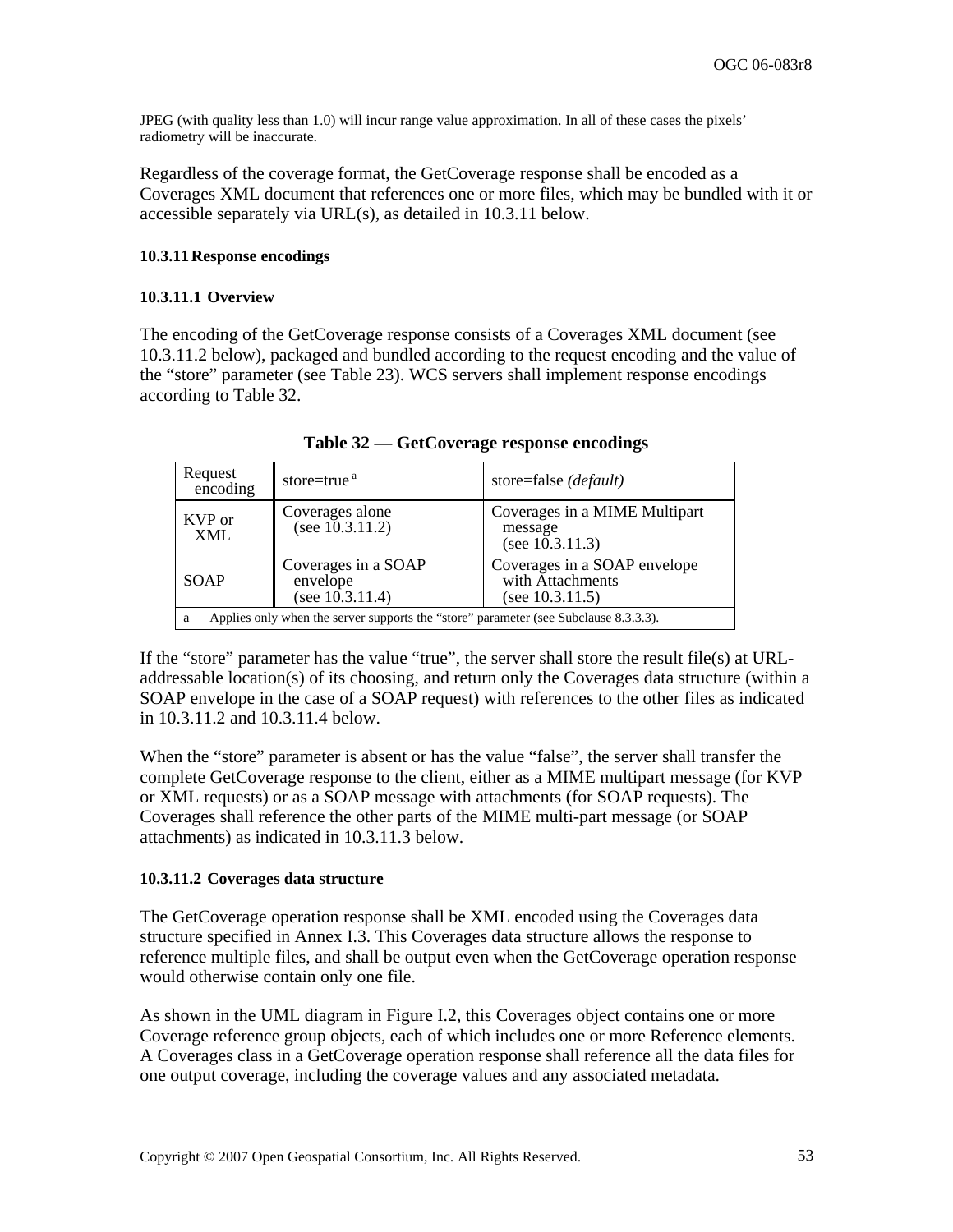#### <span id="page-67-0"></span>EXAMPLE An example XML document using the Coverages element is:

```
<?xml version="1.0" encoding="UTF-8"?> 
<Coverages xmlns="http://www.opengis.net/wcs/1.1/ows" 
    xmlns:ows="http://www.opengis.net/ows" 
    xmlns:xlink="http://www.w3.org/1999/xlink" 
    xmlns:xsi="http://www.w3.org/2001/XMLSchema-instance" 
    xmlns:schemaLocation="http://www.opengis.net/wcs/1.1/ows ../owsCoverages.xsd 
http://www.opengis.net/ows ../../../ows/1.0.0/ows19115subset.xsd">
   <Coverage>
        <ows:Title>TBD</ows:Title>
        <ows:Abstract>Coverage created from GetCoverage operation request to a 
WCS</ows:Abstract>
        <Identifier>TBD</Identifier>
        <Reference xlink:href="http://my.server.com/coverage/image.tiff"
xlink:role="urn:ogc:def:role:WCS:1.1:coverage"/>
        <Reference xlink:href="http://my.server.com/coverage/metadata.xml"
xlink:role="urn:ogc:def:role:WCS:1.1:metadata"/>
   </Coverage>
</Coverages>
```
NOTE The URN values used for Reference "role" attributes are to be specified in encoding profiles.

#### **10.3.11.3 MIME multipart response**

GetCoverage responses transferred using MIME multipart shall be encoded according to [IETF RFC 2387], with the first part containing an XML encoded Coverages element. Every part of the multipart message shall have a content-id. The part containing the Coverages element shall have a content-id equal to "**urn:ogc:wcs:1.1:coverages**"; other parts may have any content-id values. The Coverages element shall reference other parts of the multipart message by their content-id values, prefixed by "**cid:**".

EXAMPLE 1 If a multipart message contains a part with "content-id:ottawa\_temp.tiff", then the Coverage element would reference that part with the following XML fragment:

<Reference xlink:href="cid:ottawa\_temp.tiff"/>

NOTE Using prefixes other than "cid:", the Coverages element can (but normally should not) reference resources external to the MIME multipart message.

#### **10.3.11.4 SOAP response**

WCS servers that implement SOAP transfer of GetCoverage operation requests shall also implement SOAP version 1.2 transfer of the corresponding GetCoverage operation responses. These operation responses shall be encoded as specified in Annex F. When the "store" parameter has the value "true", the body of the SOAP envelope shall contain one XML encoded Coverages element with one or more references to URLs of files containing coverage content and metadata.

#### **10.3.11.5 SOAP with Attachments response**

When the "store" parameter is absent or has the value "false", responses to GetCoverage SOAP requests shall be encoded as SOAP with Attachments as defined in [W3C Note] (but using SOAP 1.2 rather than SOAP 1.1). These responses shall consist of MIME multipart messages, as specified in [10.3.11.3](#page-67-0), with the Coverages element contained within a SOAP 1.2 envelope, encoded as specified in Annex F.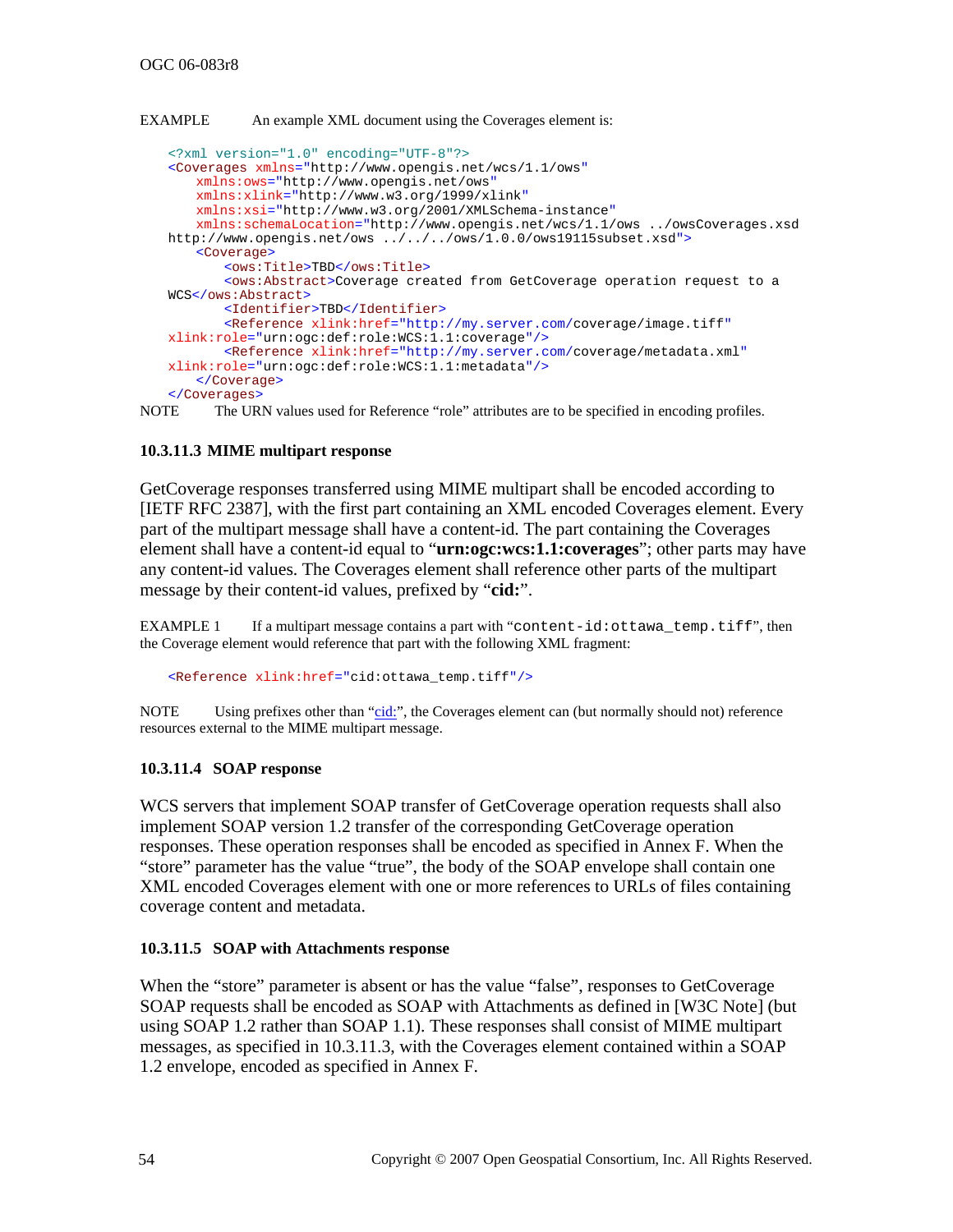### **10.3.12Coverages XML encoding**

Application Profiles should be written for all formats, as specified in Subclause 9.3.2.2. These Profiles shall specify how any of the coverage metadata specified in Subclause 10.3.9 shall be included in the same file as the coverage grid values. XML encoding is not expected to be used for the coverage grid values part of that file.

For each coverage, XML encoding should be used for the required coverage metadata specified in Subclause 10.3.9, when not included in the same file as the coverage grid values. It is also possible for an Application Profile to specify use of XML encoding for some of the metadata that is included in the same file as the coverage grid values. When XML encoding is used, the XML encoding referenced in Subclause 10.3.9 shall be used.

EXAMPLE The GML in JPEG 2000 encoding specification [OGC 05-047r3] could be adapted to encode both coverage grid values and associated metadata.

### **10.4 GetCoverage operation examples**

#### **10.4.1 A minimal GetCoverage request**

A client might issue the following GetCoverage operation request with minimum contents – encoded in KVP:

```
http://my.service.org/path/script? 
service=WCS 
&version=1.1.0 
&request=GetCoverage 
&identifier=Cov123 
&BoundingBox=-71,47,-66,51,urn:ogc:def:crs:OGC:2:84 
&format=image/netcdf
```
This corresponds to the following minimum request encoded in XML:

```
<?xml version="1.0" encoding="UTF-8"?> 
<GetCoverage xmlns="http://www.opengis.net/wcs/1.1"
xmlns:ows="http://www.opengis.net/ows"
xmlns:xsi="http://www.w3.org/2001/XMLSchema-instance"
xsi:schemaLocation="http://www.opengis.net/wcs/1.1 
http://schemas.opengis.net/wcs/1.1.0/wcsGetCoverage.xsd" 
service="WCS" version="1.1.0">
   <Identifier>Cov123</Identifier>
   <DomainSubset>
       <ows:BoundingBox crs="urn:ogc:def:crs:OGC:2:84">
           <ows:LowerCorner>-71 47</ows:LowerCorner>
           <ows:UpperCorner>-66 51</ows:UpperCorner>
       </ows:BoundingBox>
   </DomainSubset>
   <Output format="image/netcdf"/>
</GetCoverage>
```
This would request the portion of coverage "Cov123" falling within the given longitude and latitude bounds, with output encoded according to the "image/netcdf" convention for WCS (as specified in a separate profile). This request omits the following parameters:

a) TimeSequence (thus requesting coverage values for all available times)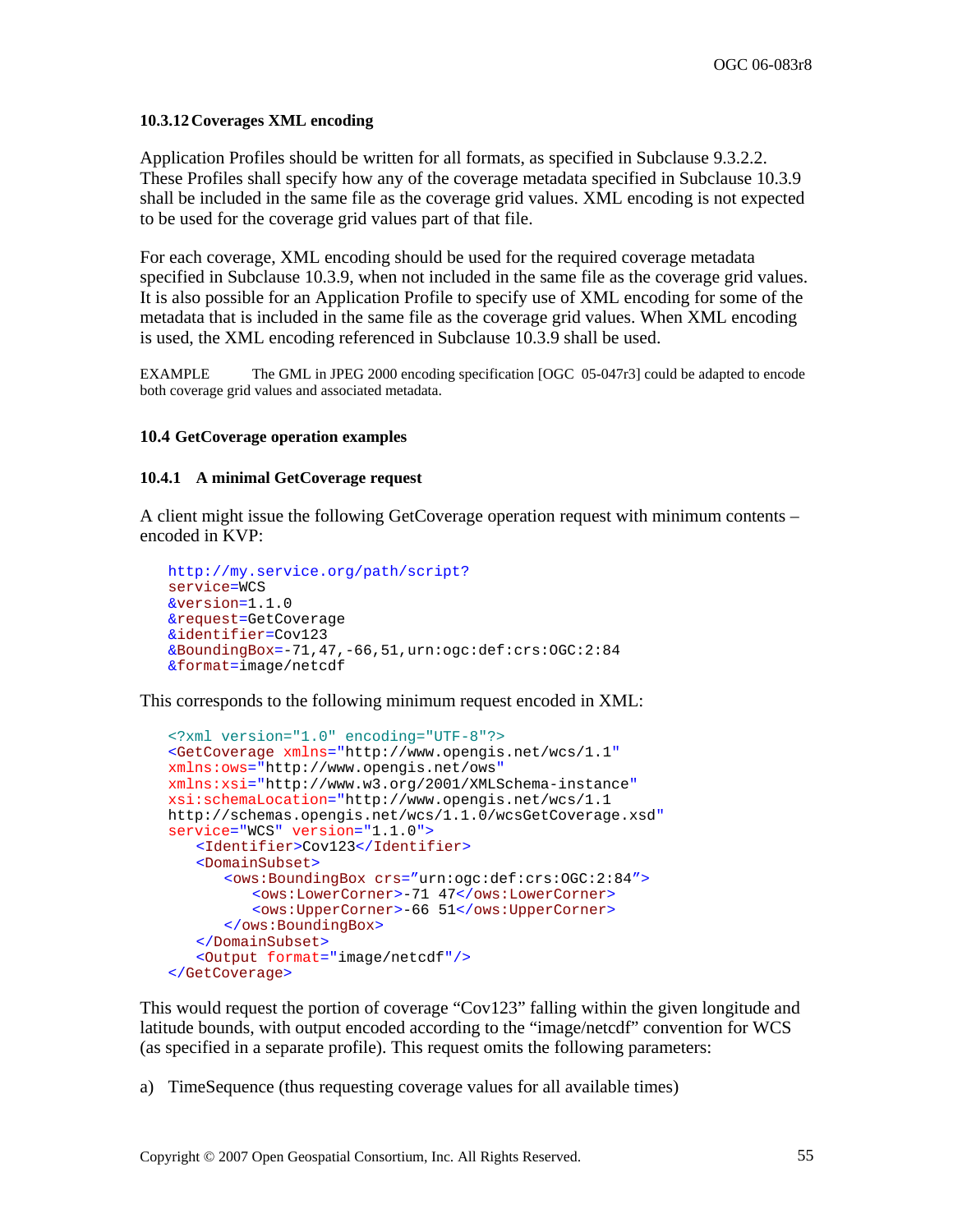- b) RangeSubset (thus requesting all fields of "Cov123" in their entirety);
- c) Output CRS parameters: GridBaseCRS, GridType, GridCS, GridOrigin, GridOffsets. This requests output expressed in the native CRS of the coverage "Cov123".
- d) Store (thus requesting the coverage in-line rather than posted to a URL)

#### **10.4.2 A longer GetCoverage request**

The following adds a simple range subset and a simple 2D output GridCRS to the previous example. It also asks the server to store the result rather than deliver it inline:

```
http://my.service.org/path/script? 
service=WCS&version=1.1.0&request=GetCoverage 
&identifier=Cov123&format=image/netcdf 
&BoundingBox=-71,47,-66,51,urn:ogc:def:crs:OGC:2:84 
&RangeSubset=radiance[waveLength[0.6,0.9]];temperature:cubic 
&GridBaseCRS=urn:ogc:def:crs:EPSG:6.6:32618 
&GridOffsets=10,10 
&store=true
```
The above KVP request is identical to the previous one except that it requests

- a) a subset of the coverage range (only radiance for wavelength values 0.6 and 0.9, with the default spatial interpolation for this field; and temperature with bicubic interpolation);
- b) an output grid with 10x10 meter pixels aligned with the northing/easting axes of WGS 84 UTM meters, Zone 18 north (EPSG 32618).

This corresponds to the following XML request:

```
<?xml version="1.0" encoding="UTF-8"?> 
<GetCoverage xmlns="http://www.opengis.net/wcs/1.1"
xmlns:ows="http://www.opengis.net/ows"
xmlns:owcs="http://www.opengis.net/wcs/1.1/ows"
xmlns:xsi="http://www.w3.org/2001/XMLSchema-instance"
xsi:schemaLocation="http://www.opengis.net/wcs/1.1 
http://schemas.opengis.net/wcs/1.1.0/wcsGetCoverage.xsd" 
service="WCS" version="1.1.0">
   <Identifier>Cov123</Identifier>
   <DomainSubset>
        <ows:BoundingBox crs="urn:ogc:def:crs:OGC:2:84">
           <ows:LowerCorner>-71 47</ows:LowerCorner>
           <ows:UpperCorner>-66 51</ows:UpperCorner>
        </ows:BoundingBox>
   </DomainSubset> 
  <RangeSubset>
      <FieldSubset>
        <owcs:Identifier>Radiance</owcs:Identifier>
        <AxisSubset>
           <Identifier>waveLength</Identifier>
           <Key>0.6</Key>
           <Key>0.9</Key>
        </AxisSubset>
      </FieldSubset>
      <FieldSubset>
        <owcs:Identifier>Temperature</owcs:Identifier>
        <InterpolationType>cubic</InterpolationType>
      </FieldSubset>
  </RangeSubset>
```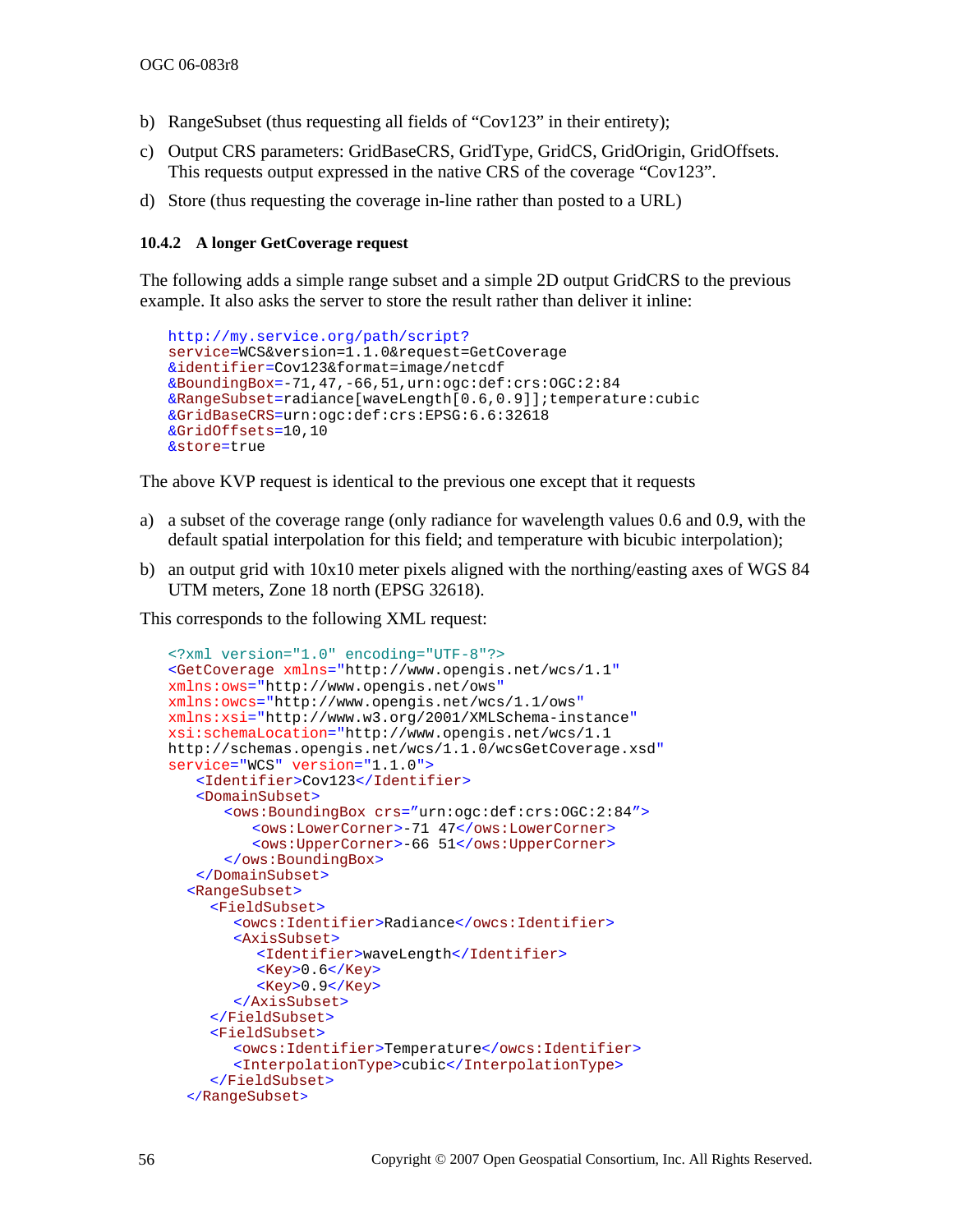```
<Output format="image/netcdf" store="true"> 
      <GridCRS>
        <GridBaseCRS>urn:ogc:def:crs:EPSG:6.6:32618</GridBaseCRS>
        <GridOffsets>10 10</GridOffsets>
     </GridCRS>
  </Output>
</GetCoverage>
```
The request (whether in KVP or XML) implicitly uses default values for the following GridCRS parameters:

- a) GridType: default is "urn:ogc:def:method:WCS:1.1:2dSimpleGrid" (This GridType disallows rotation or skew relative to the GridBaseCRS – therefore GridOffsets has only two numbers.)
- b) GridCS: default is "urn:ogc:def:cs:OGC:0.0:Grid2dSquareCS"
- c) GridOrigin: default is " $0,0$ " (KVP) or " $0.0$ " (XML).

#### **10.4.3 Another GetCoverage request**

The following request adds a time constraint and non-default gridCRS parameters for the output coverage.

```
http://my.service.org/path/script? 
service=WCS&version=1.1.0&request=GetCoverage 
&identifier=Cov123&format=image/netcdf 
&TimeSequence=2006-08-01/2006-09-01/P1D
&GridBaseCRS=urn:ogc:def:crs:EPSG:6.6:32618 
&GridType=urn:ogc:def:method:WCS:1.1:2dGridin2dCrs
&GridCS=urn:ogc:def:cs:OGC:0.0:Grid2dSquareCS
&GridOrigin=3000,4000
&GridOffsets=8.0,6.0,-6.0,8.0
```
The TimeSequence KVP parameter provides the time constraint: daily ("P1D") between Aug. 1 and Sept. 1, 2006, inclusive. As before, the requested output grid is defined relative to WGS 84 UTM meters, Zone 18 North (EPSG 32618) – but rotated relative to the northing/easting lines: the two pairs of offsets in GridOffsets form 3-4-5 right triangles, for a 10x10 meter grid spacing and a counter-clockwise rotation of about 37 degrees. The output grid has its origin at  $(3000, 4000)$  rather than  $(0,0)$ .

This corresponds to the following XML request:

```
<?xml version="1.0" encoding="UTF-8"?> 
<GetCoverage xmlns="http://www.opengis.net/wcs/1.1"
xmlns:ows="http://www.opengis.net/ows"
xmlns:xsi="http://www.w3.org/2001/XMLSchema-instance"
xsi:schemaLocation="http://www.opengis.net/wcs/1.1 
http://schemas.opengis.net/wcs/1.1.0/wcsGetCoverage.xsd" 
service="WCS" version="1.1.0">
 <Identifier>Cov123</Identifier>
 <DomainSubset>
      <ows:BoundingBox crs="urn:ogc:def:crs:OGC:2:84">
        <ows:LowerCorner>-71 47</ows:LowerCorner>
        <ows:UpperCorner>-66 51</ows:UpperCorner>
      </ows:BoundingBox>
      <TemporalSubset>
        <TimePeriod>
```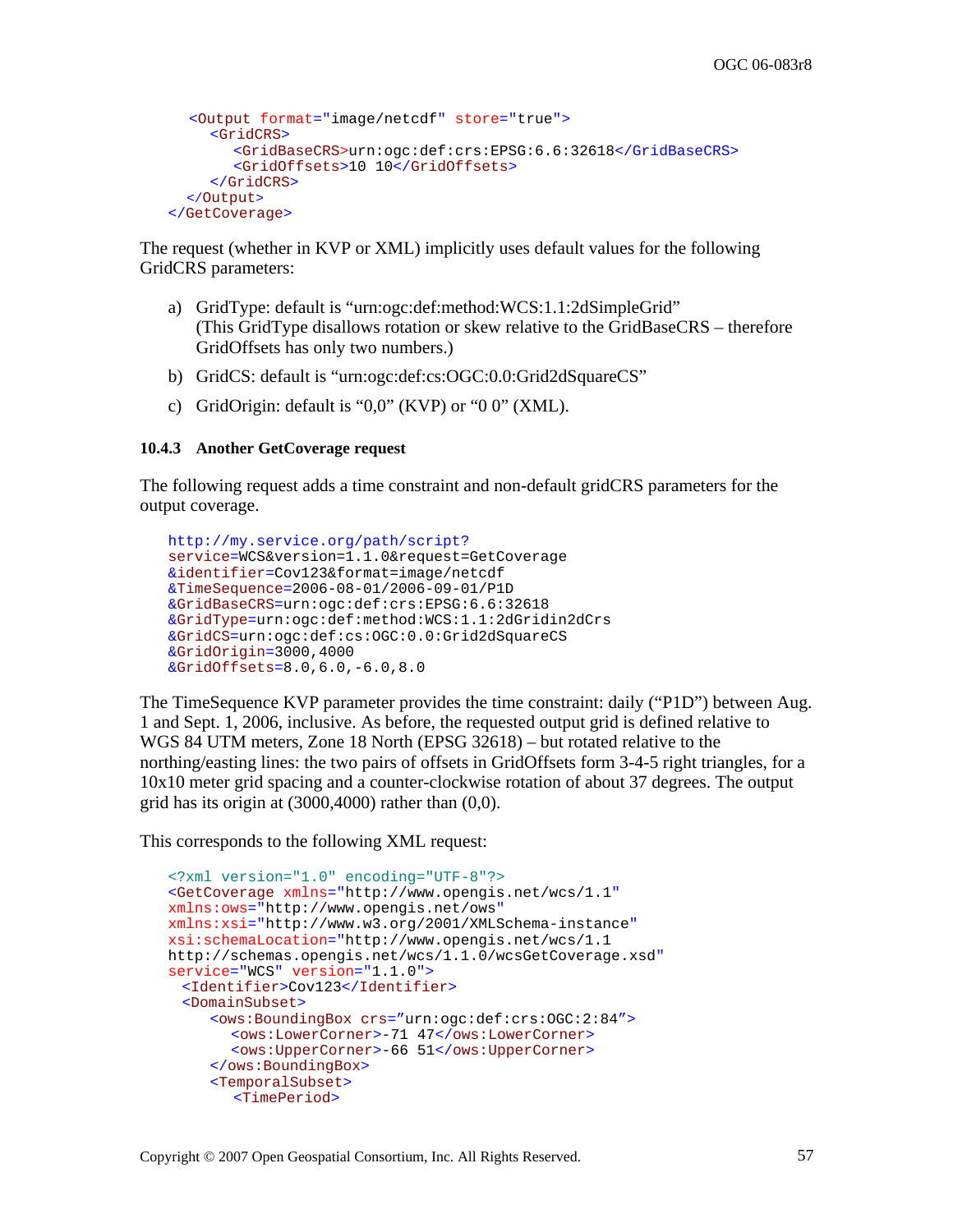```
 <BeginPosition>2006-08-01</BeginPosition>
           <EndPosition>2006-09-01</EndPosition>
           <TimeResolution>P1D</TimeResolution>
        </TimePeriod>
     </TemporalSubset>
 </DomainSubset> 
 <Output format="image/netcdf"> 
     <GridCRS>
        <GridBaseCRS>urn:ogc:def:crs:EPSG:6.6:32618</GridBaseCRS>
        <GridType>urn:ogc:def:method:WCS:1.1:2dGridin2dCrs</GridType>
        <GridCS>urn:ogc:def:cs:OGC:0.0:Grid2dSquareCS</GridCS>
        <GridOrigin>3000 4000</GridOrigin>
        <GridOffsets>6.0 8.0 -8.0 6.0</GridOffsets>
     </GridCRS>
  </Output>
</GetCoverage>
```
### **10.4.4 Example responses**

In response to such a request, the WCS server might generate a document that looks like:

```
<?xml version="1.0" encoding="UTF-8"?>
<Coverages xmlns="http://www.opengis.net/ows/1.1" 
xmlns:xlink="http://www.w3.org/1999/xlink" 
xmlns:xsi="http://www.w3.org/2001/XMLSchema-instance" 
xsi:schemaLocation="http://www.opengis.net/ows/1.1 ../owsCoverages.xsd">
  <Coverage>
      <Abstract>Coverage created from GetCoverage operation request to a 
     WCS</Abstract>
      <Reference xlink:href="coverage/image.tiff"
     xlink:role="urn:ogc:def:role:WCS:1.1:coverage"/>
      <Reference xlink:href="coverage/metadata.xml"
     xlink:role="urn:ogc:def:role:WCS:1.1:metadata"/>
  </Coverage>
</Coverages>
```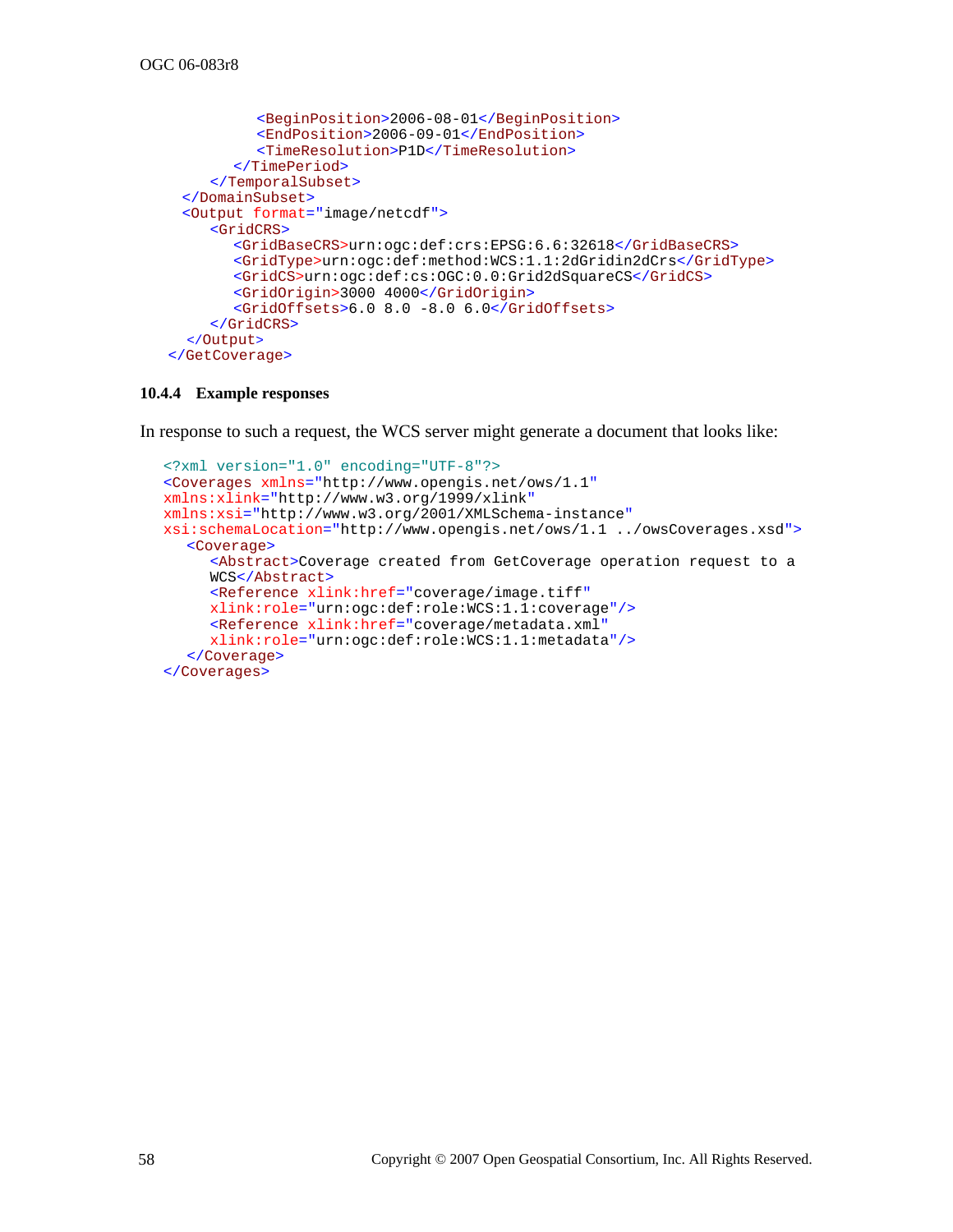## **Annex A (normative)**

# **Conformance**

Specific conformance tests for a Web Coverage Service will be added in a future revision of this specification. At the moment, a WCS implementation must satisfy the following system characteristics to be minimally conformant with this specification:

- a) *WCS Clients and servers* must support the *GetCapabilities*, *DescribeCoverage***,** and *GetCoverage* operations.
- b) *WCS clients* must issue *GetCapabilities* requests in Key-Value Pair (KVP), XML, or SOAP form. *GetCapabilities* KVP requests must conform to Subclause **8.2.2**. *GetCapabilities* XML requests must conform to Subclause **8.2.3**, and must be valid against the XML Schema definition in wcsGetCapabilities.xsd. *GetCapabilities* SOAP requests must conform to Subclause **8.2.4**.
- c) *WCS servers* must respond to a *GetCapabilities* KVP or XML request with an XML document that conforms to Subclause **8.3**, and is valid against the XML Schema definition in wcsGetCapabilities.xsd and wcsContents.xsd. The response to a *GetCapabilities* SOAP request shall encapsulate this XML document in the body of a SOAP envelope, as specified in Annex F.
- d) *WCS clients* must issue *DescribeCoverage* requests in Key-Value Pair (KVP) or XML form. *DescribeCoverage* KVP requests must conform to Subclause **9.2.2**. *DescribeCoverage* XML requests must conform to Subclause **9.2.3**, and must be valid against the XML Schema definition in wcsDescribeCoverage.xsd. *DescribeCoverage* SOAP requests must conform to Subclause **9.2.4**.
- e) *WCS servers* must respond to a *DescribeCoverage* KVP or XML request with an XML document that conforms to Subclause **9.3**, and is valid against the XML Schema definition in wcsDescribeCoverage.xsd. The response to a *DescribeCoverage* SOAP request shall encapsulate this XML document in the body of a SOAP envelope, as specified in Annex F.
- f) *WCS clients* must issue *GetCoverage* requests in Key-Value Pair (KVP) or XML form. *GetCoverage* KVP requests must conform to Subclause **10.2.2**. *GetCoverage* XML requests must conform to Subclause **10.2.3**, and must be valid against the XML Schema definition in wcsGetCoverage.xsd. *GetCoverage* SOAP requests must conform to Subclause **10.2.4**.
- g) *WCS servers* must be able to respond to a *GetCoverage* KVP or XML operation with an XML document that conforms to Subclause **10.3.11**. The response to a *GetCoverage* SOAP request shall encapsulate this XML document in the body of a SOAP envelope, as specified in Subclause **10.3.11** and Annex F.
- h) All paragraphs in the normative clauses of this specification that use the keywords "required", "shall", and "shall not" must be satisfied.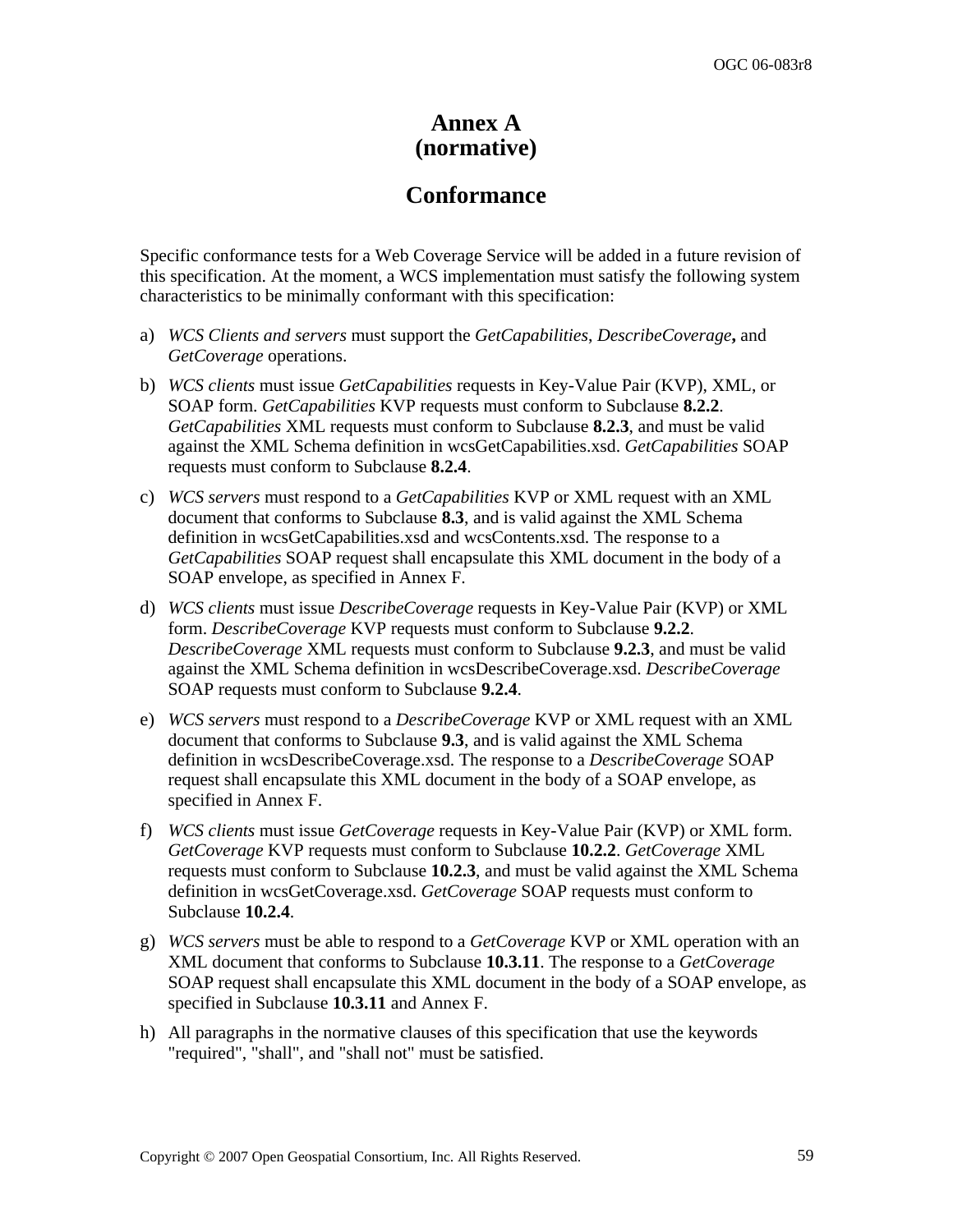# **Annex B (informative)**

# **WCS XML Schemas**

In addition to this document, this specification includes normative XML Schema Document files. The WCS-specific XML Schema Documents are posted online at the URL <http://schemas.opengis.net/wcs/1.1.0>. These XML Schema Documents are also bundled with the present document. In the event of a discrepancy between the bundled and online versions of the XML Schema files, the online files shall be considered authoritative.

The WCS abilities specified in this document use eleven specified XML Schema Documents included in the zip file with this document, which are named:

- a) wcsGetCapabilities.xsd
- b) wcsDescribeCoverage.xsd
- c) wcsGetCoverage.xsd
- d) wcsContents.xsd
- e) wcsCommon.xsd
- f) wcsAll.xsd
- g) wcs:GridCRS.xsd (specified in Annex G)
- h) owsDomainType.xsd (specified in Annex E)
- i) owsManifest.xsd (specified in Subclause I.2)
- j) owsCoverages.xsd (specified in Subclause I.3)
- k) owsInterpolationMethod.xsd (specified in Subclause I.4)

The last four XML Schema Documents listed above are likely to be useful in multiple OWS interface specifications, and are thus specified in the (temporary) namespace ["http://www.opengis.net/wcs/1.1/ows"](http://www.opengis.net/wcs/1.1/ows), identified by the the prefix "owcs".

The owsInterpolationMethod.xsd XML Schema Document references an XML document that specifies some values and meanings of the InterpolationType specified inSubclause I.4. That XML document is named interpolationMethods.xml, and is referenced at http://schemas.opengis.net/wcs/1.1.0/interpolationMethods.xml.

These XML Schema Documents use and build on the OWS common XML Schema Documents listed in Annex A of [OGC 05-008], specified in the "ows" namespace and named:

- a) ows19115subset.xsd
- b) owsCommon.xsd
- c) owsExceptionReport.xsd
- d) owsServiceProvider.xsd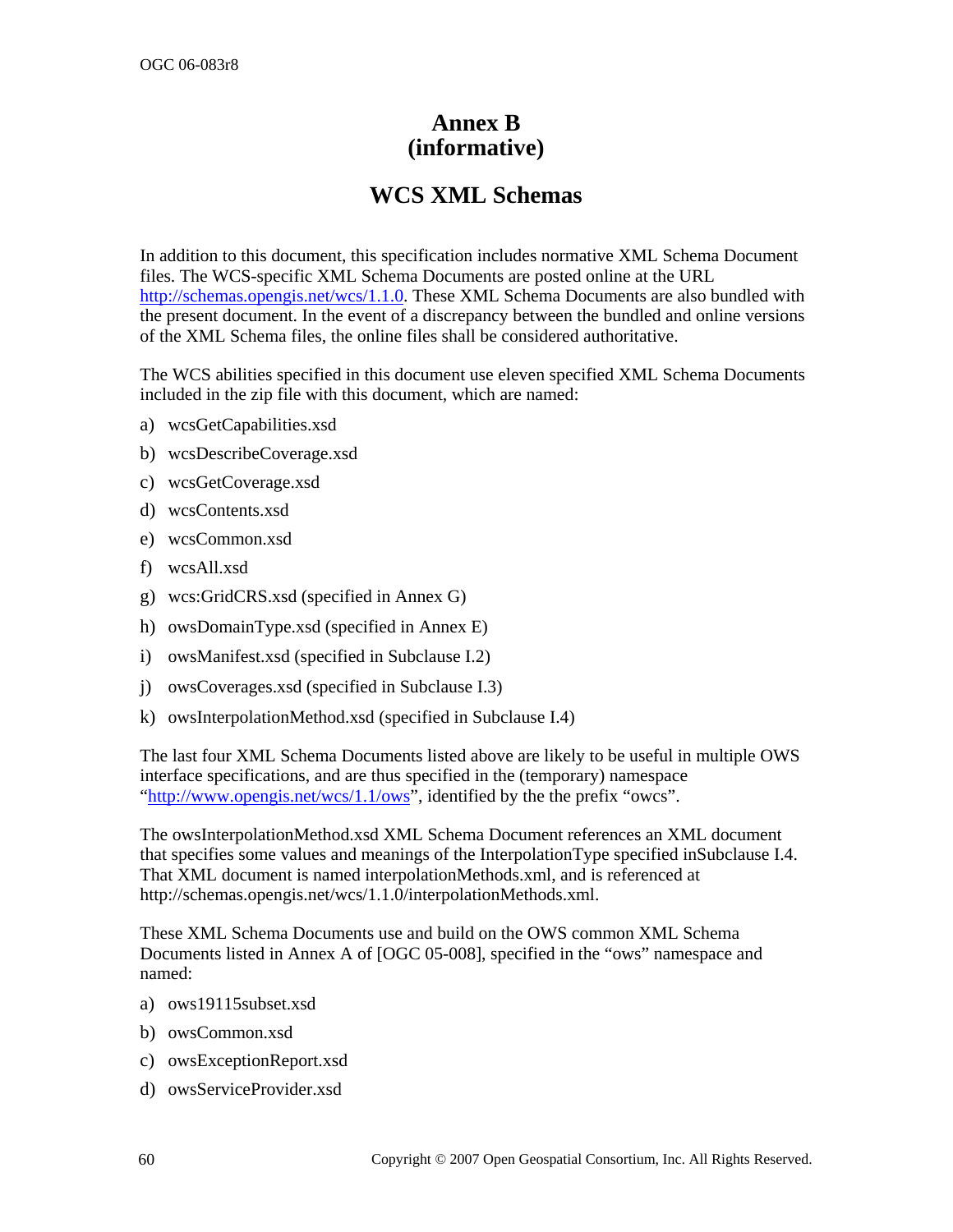- e) owsGetCapabilities.xsd (slightly modified, in temporary owcs namespace)
- f) owsOperationsMetadata.xsd (slightly modified, in temporary owcs namespace)
- g) owsServiceIdentification.xsd (slightly modified, in owcs namespace)

All these XML Schemas contain documentation of the meaning of each element and attribute, and this documentation is considered normative as specified in Subclause 11.6.3 of [OGC 05-008].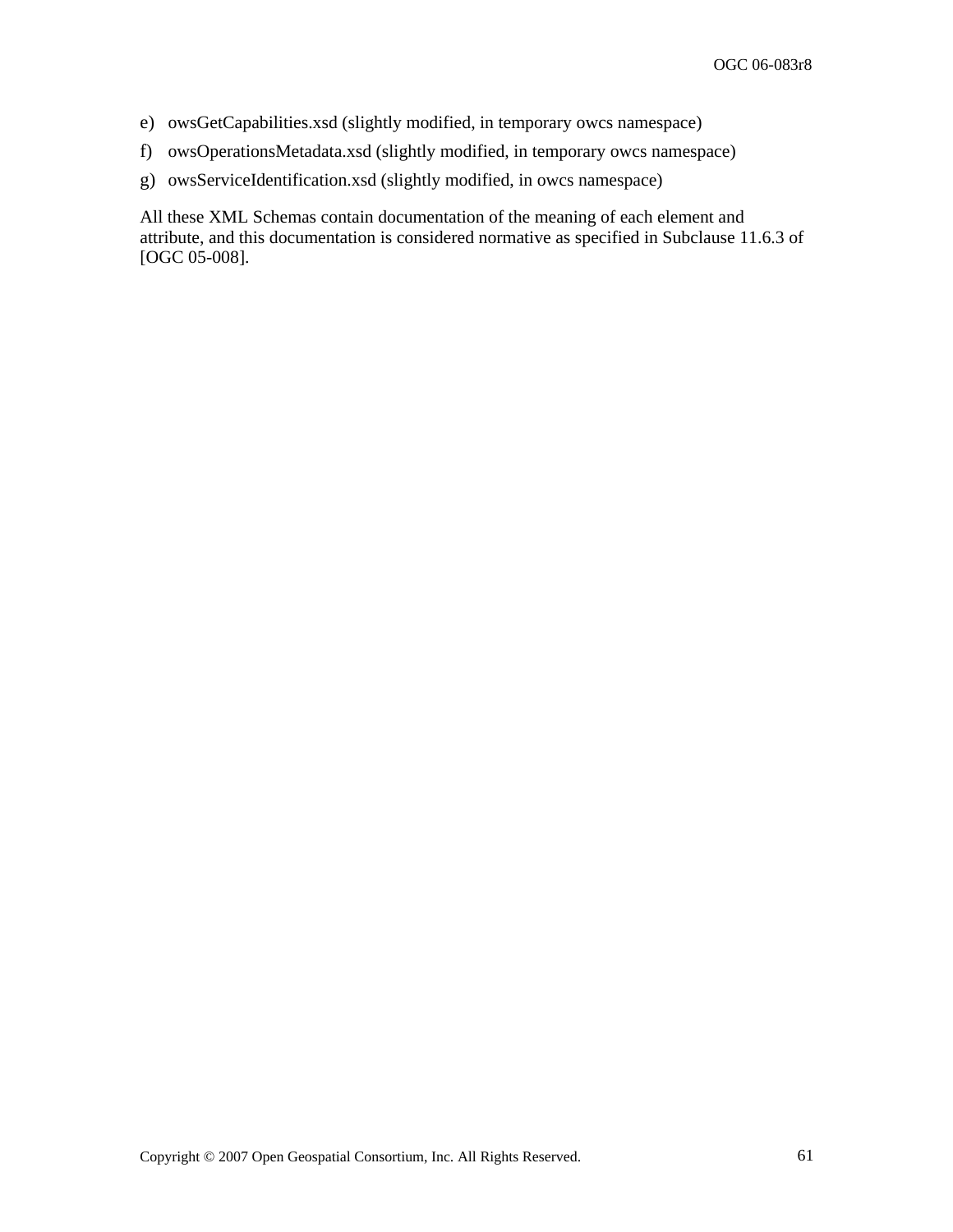# **Annex C (informative)**

# **XML document examples**

### **C.1 Introduction**

As an aid to understanding and a guide for implementation, this annex contains more example XML documents which are valid according to the XML schemas referenced in Annex B.

### **C.2 GetCapabilities operation XML encoding examples**

To request a Capabilities document, a client could issue the following GetCapabilities minimal operation request encoded as KVP:

http://hostname:port/path&service=WCS&request=GetCapabilities

The corresponding minimum request encoded in XML is:

```
<?xml version="1.0" encoding="UTF-8"?> 
<GetCapabilities xmlns="http://www.opengis.net/wcs/1.1"
xmlns:xsi="http://www.w3.org/2001/XMLSchema-instance"
xsi:schemaLocation="http://www.opengis.net/wcs/1.1 
http://schemas/opengis/net/wcs/1.1/wcsGetCapabilities.xsd"
service="WCS"/>
```
In response to such a GetCapabilities operation request, a WCS server might generate a document that looks like the following:

```
<?xml version="1.0" encoding="UTF-8"?> 
<Capabilities xmlns="http://www.opengis.net/wcs/1.1"
xmlns:ows="http://www.opengis.net/ows"
xmlns:owcs="http://www.opengis.net/wcs/1.1/ows"
xmlns:xlink="http://www.w3.org/1999/xlink"
xmlns:xsi="http://www.w3.org/2001/XMLSchema-instance"
xsi:schemaLocation="http://www.opengis.net/wcs/1.1 
http://schemas/opengis/net/wcs/1.1/wcsGetCapabilities.xsd 
http://www.opengis.net/wcs/1.1/ows 
http://schemas/opengis/net/ows/1.0/owsDataIdentification.xsd"
version="1.1.0" updateSequence="ABC123">
   <owcs:ServiceIdentification>
       <ows:Title>Acme Corp. Coverage Server</ows:Title>
       <ows:Abstract>Web Coverage Server maintained by Acme Corporation. 
</ows:Abstract>
       <ows:Keywords>
           <ows:Keyword>USA</ows:Keyword>
       </ows:Keywords>
       <owcs:ServiceType>OGC WCS</owcs:ServiceType>
       <owcs:ServiceTypeVersion>1.0.0</owcs:ServiceTypeVersion>
       <owcs:ServiceTypeVersion>0.8.3</owcs:ServiceTypeVersion>
       <owcs:Fees>NONE</owcs:Fees>
       <owcs:AccessConstraints>NONE</owcs:AccessConstraints>
   </owcs:ServiceIdentification>
   <ows:ServiceProvider>
```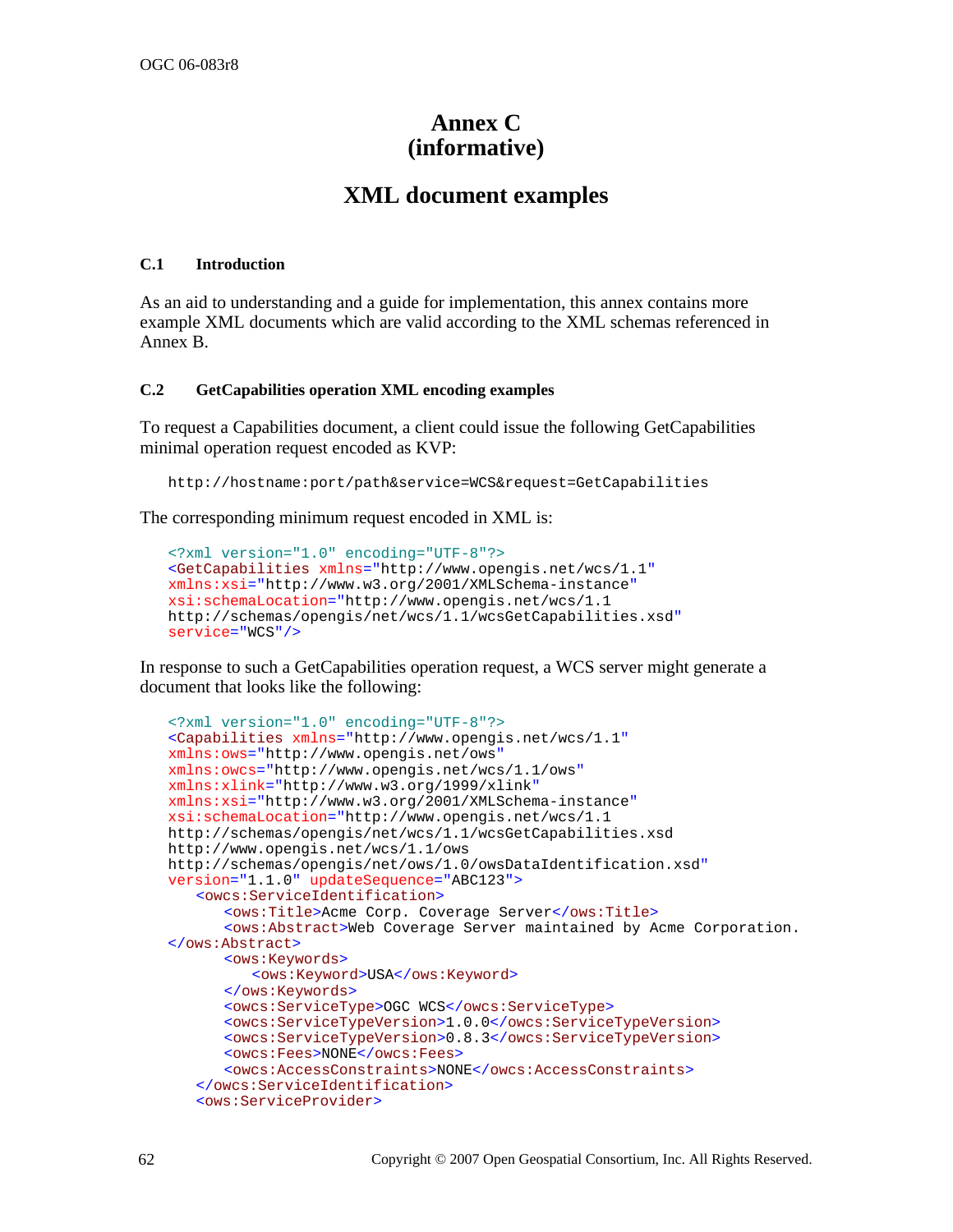```
 <ows:ProviderName>Acme Corporation</ows:ProviderName>
       <ows:ProviderSite xlink:href="http://hostname/"/>
       <ows:ServiceContact>
           <ows:IndividualName>Jeff Smith, Server 
Administrator</ows:IndividualName>
           <ows:PositionName>Computer Scientist</ows:PositionName>
           <ows:ContactInfo>
              <ows:Phone>
                 <ows:Voice>+1 301 555-1212</ows:Voice>
                 <ows:Facsimile>+1 301 555-1212</ows:Facsimile>
              </ows:Phone>
              <ows:Address>
                 <ows:DeliveryPoint>NASA Goddard Space Flight 
Center</ows:DeliveryPoint>
                 <ows:City>Greenbelt</ows:City>
                 <ows:AdministrativeArea>MD</ows:AdministrativeArea>
                 <ows:PostalCode>20771</ows:PostalCode>
                 <ows:Country>USA</ows:Country>
   <ows:ElectronicMailAddress>user@host.com</ows:ElectronicMailAddress>
              </ows:Address>
           </ows:ContactInfo>
           <ows:Role>TBD</ows:Role>
       </ows:ServiceContact>
   </ows:ServiceProvider>
   <owcs:OperationsMetadata>
       <owcs:Operation name="GetCapabilities">
           <owcs:DCP>
              <owcs:HTTP>
                 <owcs:Get xlink:href="http://hostname:port/path?"/>
                 <owcs:Post xlink:href="http://hostname:port/path?"/>
              </owcs:HTTP>
           </owcs:DCP>
       </owcs:Operation>
       <owcs:Operation name="GetCoverage">
           <owcs:DCP>
              <owcs:HTTP>
                 <owcs:Post xlink:href="http://hostname:port/path?"/>
              </owcs:HTTP>
           </owcs:DCP>
           <owcs:Parameter name="Format">
              <owcs:AllowedValues>
                 <owcs:Value>image/gif</owcs:Value>
                 <owcs:Value>image/png</owcs:Value>
                 <owcs:Value>image/jpeg</owcs:Value>
              </owcs:AllowedValues>
           </owcs:Parameter>
       </owcs:Operation>
       <owcs:Operation name="DescribeCoverage">
           <owcs:DCP>
              <owcs:HTTP>
                 <owcs:Get xlink:href="http://hostname:port/path?"/>
              </owcs:HTTP>
           </owcs:DCP>
           <owcs:Parameter name="Format">
              <owcs:AllowedValues>
                 <owcs:Value>text/xml</owcs:Value>
              </owcs:AllowedValues>
           </owcs:Parameter>
       </owcs:Operation>
   </owcs:OperationsMetadata>
   <Contents>
       <CoverageSummary>
```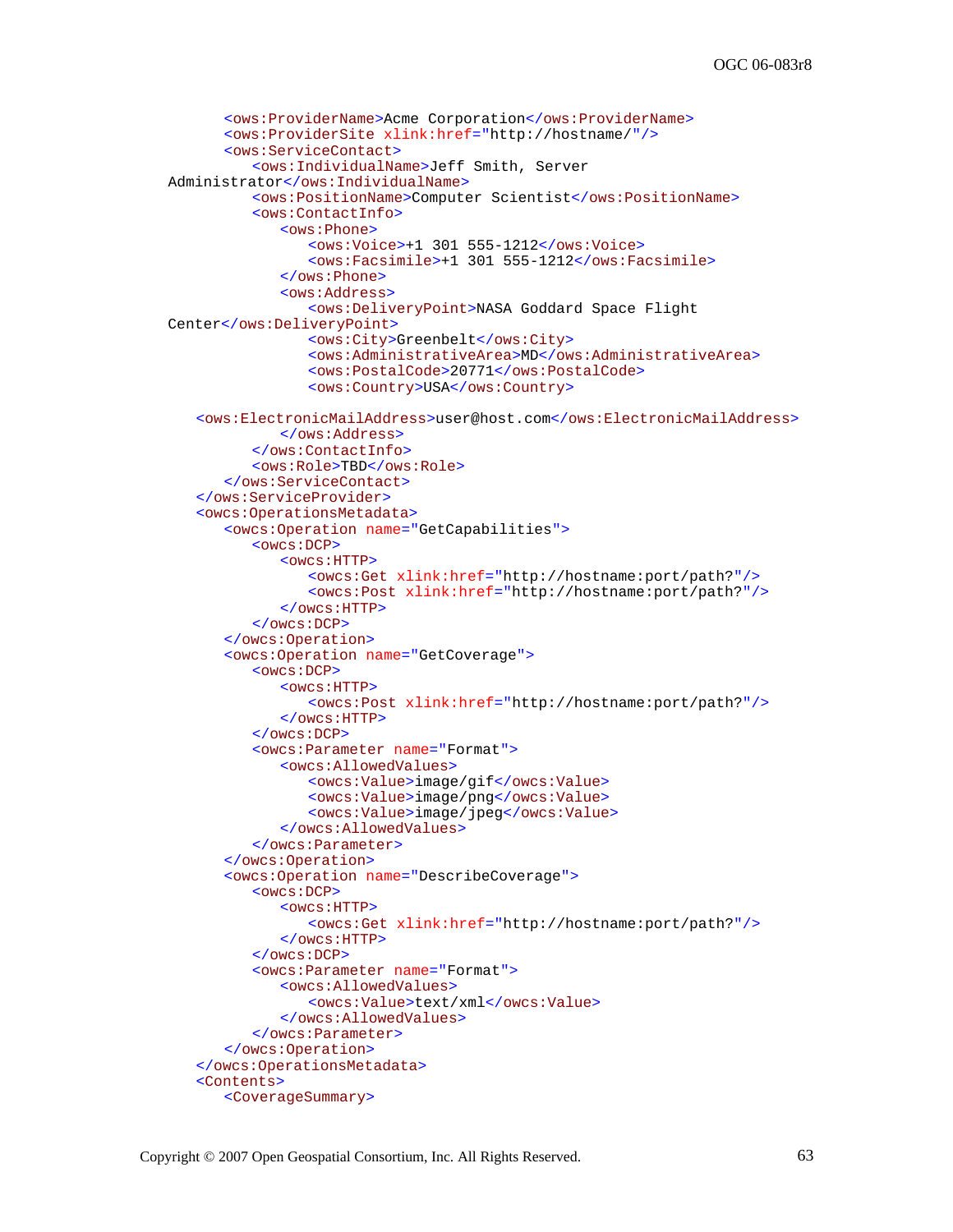```
 <ows:Title>TBD</ows:Title>
          <ows:Abstract>TBD</ows:Abstract>
          <ows:WGS84BoundingBox>
              <ows:LowerCorner>-180 -90</ows:LowerCorner>
              <ows:UpperCorner>180 90</ows:UpperCorner>
          </ows:WGS84BoundingBox>
           <Identifier>TBD</Identifier>
       </CoverageSummary>
   </Contents>
</Capabilities>
```
Here is another longer example response to a GetCapabilities operation request. It features fully detailed service metadata – Service Identification, Service Provider, OperationsMetadata, and Contents sections – the latter showing hierarchical descriptions afforded by CoverageSummary.

```
<?xml version="1.0" encoding="UTF-8"?> 
<Capabilities xmlns="http://www.opengis.net/wcs/1.1" 
xmlns:ows="http://www.opengis.net/ows" 
xmlns:owcs="http://www.opengis.net/wcs/1.1/ows" 
xmlns:xlink="http://www.w3.org/1999/xlink" 
xmlns:xsi="http://www.w3.org/2001/XMLSchema-instance" 
xsi:schemaLocation="http://www.opengis.net/wcs/1.1 
../wcsGetCapabilities.xsd http://www.opengis.net/wcs/1.1/ows 
../owsDataIdentification.xsd" version="1.1.0" updateSequence="1.0">
   <!-- ***************************************************** -->
   \leftarrow :-- * SERVICE IDENTIFICATION SECTION
   <!-- ***************************************************** -->
   <owcs:ServiceIdentification>
       <ows:Title>CubeWerx Demonstation WCS</ows:Title>
       <ows:Abstract>A demonstration server used to illustrate CubeWerx's 
compilance with the Web Coverage Service 1.1.0 implementation 
specification</ows:Abstract>
       <ows:Keywords>
          <ows:Keyword>Web Coverage Service</ows:Keyword>
          <ows:Keyword>06-083</ows:Keyword>
          <ows:Keyword>CubeWerx</ows:Keyword>
          <ows:Keyword>GeoTIFF</ows:Keyword>
          <ows:Keyword>Imagery</ows:Keyword>
       </ows:Keywords>
       <owcs:ServiceType>WCS</owcs:ServiceType>
       <owcs:ServiceTypeVersion>1.0.0</owcs:ServiceTypeVersion>
       <owcs:ServiceTypeVersion>1.1.0</owcs:ServiceTypeVersion>
       <owcs:Fees>NONE</owcs:Fees>
       <owcs:AccessConstraints>NONE</owcs:AccessConstraints>
   </owcs:ServiceIdentification>
   <!-- ***************************************************** -->
   <!-- * SERVICE PROVIDER SECTION * -->
   <!-- ***************************************************** -->
   <ows:ServiceProvider>
       <ows:ProviderName>CubeWerx Inc.</ows:ProviderName>
       <ows:ProviderSite xlink:href="http://www.cubewerx.com"/>
       <ows:ServiceContact>
          <ows:IndividualName>Panagiotis (Peter) A. 
Vretanos</ows:IndividualName>
          <ows:PositionName>Senior Developer</ows:PositionName>
          <ows:ContactInfo>
          <ows:Phone>
             <ows:Voice>123-456-7890</ows:Voice>
              <ows:Facsimile>234-567-8901</ows:Facsimile>
          </ows:Phone>
          <ows:Address>
```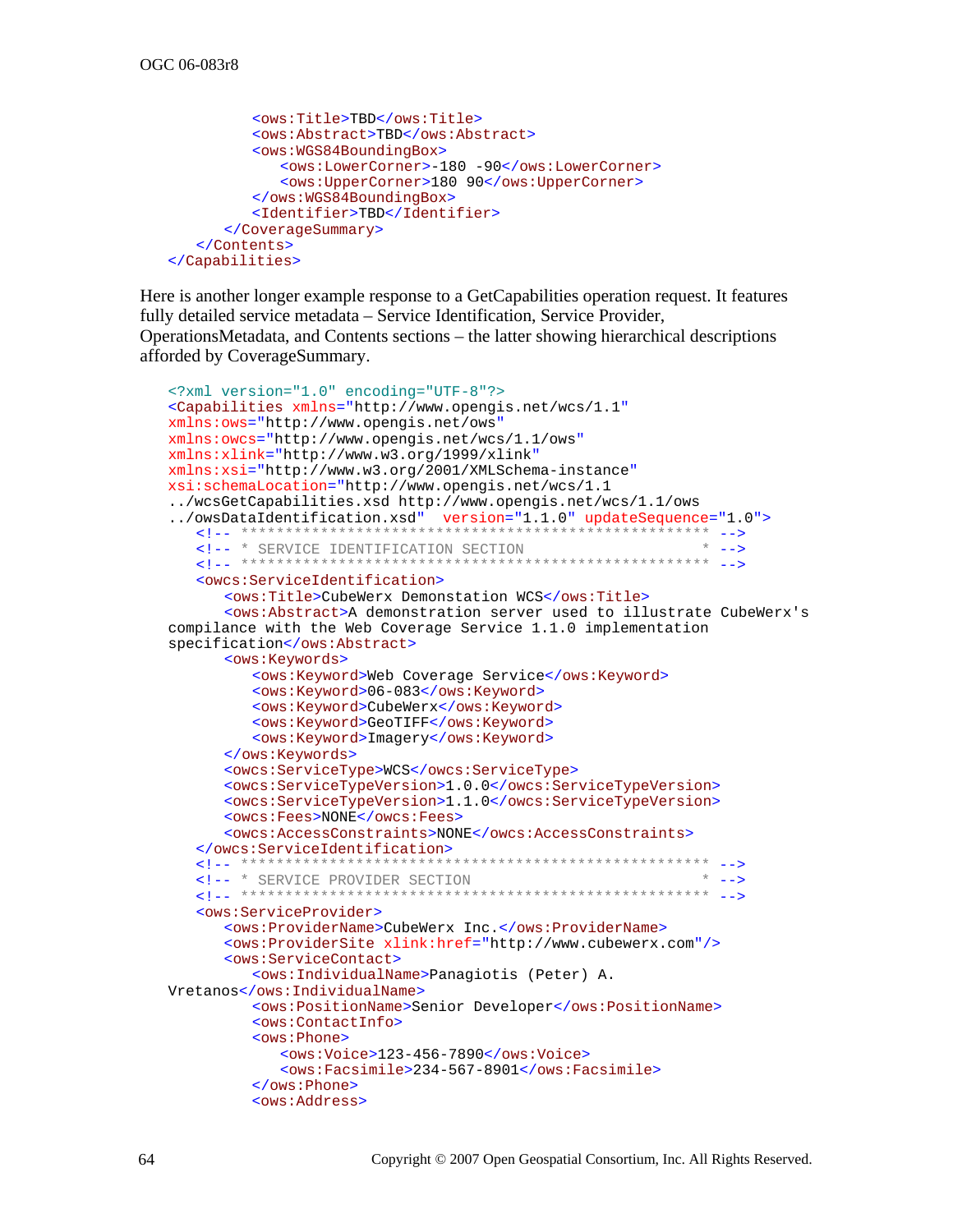```
 <ows:DeliveryPoint>15 rue Gamelin</ows:DeliveryPoint>
              <ows:DeliveryPoint>Suite 506</ows:DeliveryPoint>
              <ows:City>Gatineau</ows:City>
              <ows:AdministrativeArea>Quebec</ows:AdministrativeArea>
              <ows:PostalCode>J8Y 6N5</ows:PostalCode>
              <ows:Country>Canada</ows:Country>
   <ows:ElectronicMailAddress>pvretano[at]cubewerx[dot]com</ows:Electron
icMailAddress>
          </ows:Address>
          <ows:OnlineResource
xlink:href="http://www.cubewerx.com/~pvretano"/>
          <ows:HoursOfService>24x7x365</ows:HoursOfService>
          <ows:ContactInstructions>email</ows:ContactInstructions>
          </ows:ContactInfo>
          <ows:Role>Developer</ows:Role>
       </ows:ServiceContact>
   </ows:ServiceProvider>
   <!-- ***************************************************** -->
   <!-- * OPERATIONS METADATA * -->
   <!-- ***************************************************** -->
   <owcs:OperationsMetadata>
       <owcs:Operation name="GetCapabilities">
          <owcs:DCP>
              <owcs:HTTP>
                 <owcs:Get
xlink:href="http://demo.cubewerx.com/demo/cubeserv/cubeserv.cgi? "/>
              </owcs:HTTP>
          </owcs:DCP>
          <owcs:Parameter name="service">
              <owcs:AllowedValues>
                 <owcs:Value>WCS</owcs:Value>
              </owcs:AllowedValues>
           </owcs:Parameter>
          <owcs:Parameter name="version">
              <owcs:AllowedValues>
                 <owcs:Value>1.0.0</owcs:Value>
                 <owcs:Value>1.1.0</owcs:Value>
              </owcs:AllowedValues>
          </owcs:Parameter>
          <owcs:Parameter name="AcceptVersions">
              <owcs:AllowedValues>
                 <owcs:Value>1.0.0</owcs:Value>
                 <owcs:Value>1.1.0</owcs:Value>
              </owcs:AllowedValues>
           </owcs:Parameter>
       </owcs:Operation>
       <owcs:Operation name="DescribeCoverage">
          <owcs:DCP>
              <owcs:HTTP>
                 <owcs:Get
xlink:href="http://demo.cubewerx.com/demo/cubeserv/cubeserv.cgi? "/>
              </owcs:HTTP>
          </owcs:DCP>
          <owcs:Parameter name="service">
              <owcs:AllowedValues>
                 <owcs:Value>WCS</owcs:Value>
              </owcs:AllowedValues>
          </owcs:Parameter>
           <owcs:Parameter name="version">
              <owcs:AllowedValues>
                 <owcs:Value>1.0.0</owcs:Value>
                 <owcs:Value>1.1.0</owcs:Value>
```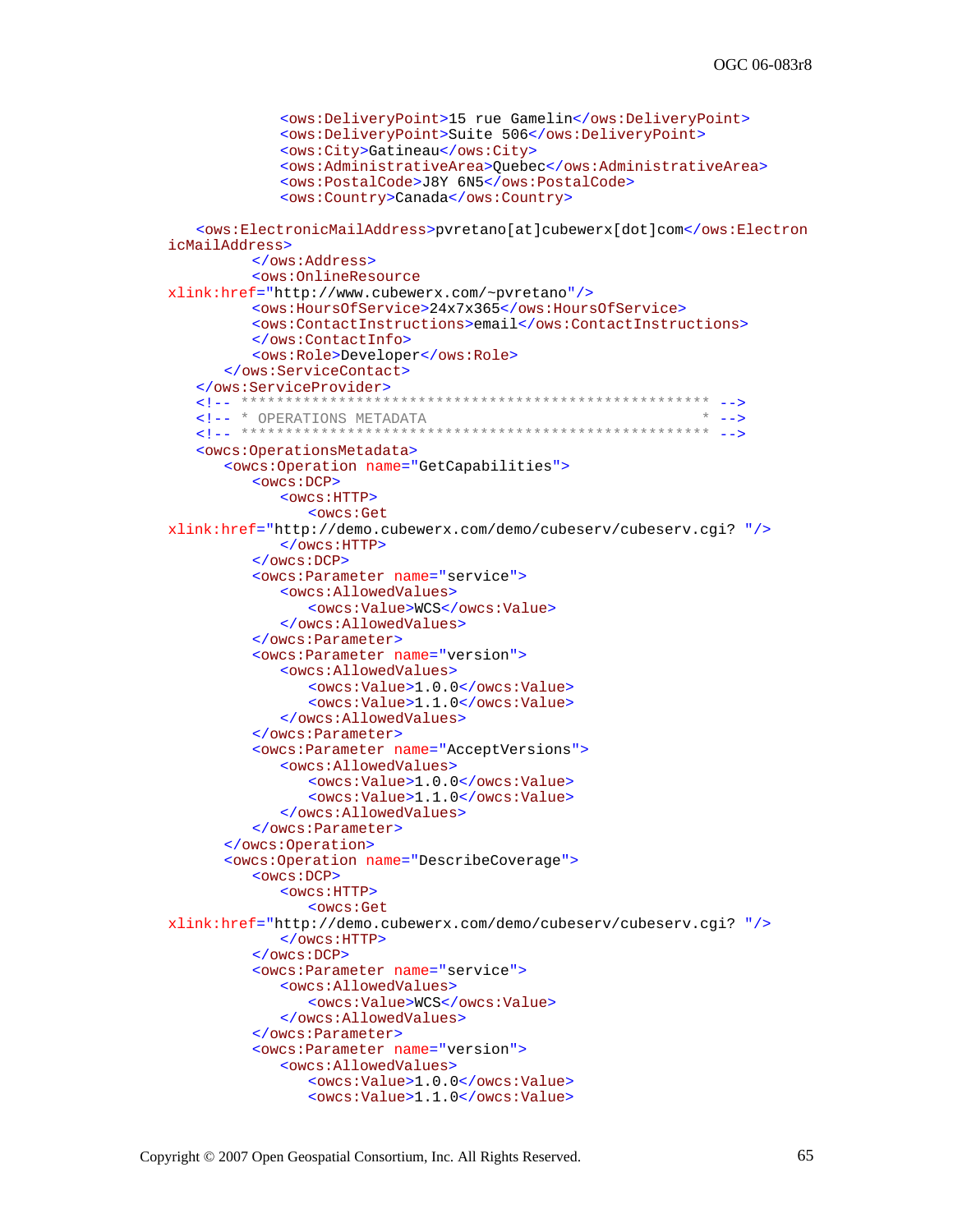```
 </owcs:AllowedValues>
           </owcs:Parameter>
           <owcs:Parameter name="Identifier">
              <owcs:AllowedValues>
                 <owcs:Value>ETOPO2</owcs:Value>
                 <owcs:Value>GTOPO30</owcs:Value>
                 <owcs:Value>RELIEF</owcs:Value>
              </owcs:AllowedValues>
           </owcs:Parameter>
       </owcs:Operation>
       <owcs:Operation name="GetCoverage">
           <owcs:DCP>
              <owcs:HTTP>
                 <owcs:Get
xlink:href="http://demo.cubewerx.com/demo/cubeserv/cubeserv.cgi? "/>
              </owcs:HTTP>
           </owcs:DCP>
           <owcs:Parameter name="service">
              <owcs:AllowedValues>
                 <owcs:Value>WCS</owcs:Value>
              </owcs:AllowedValues>
           </owcs:Parameter>
           <owcs:Parameter name="version">
              <owcs:AllowedValues>
                 <owcs:Value>1.0.0</owcs:Value>
                 <owcs:Value>1.1.0</owcs:Value>
              </owcs:AllowedValues>
           </owcs:Parameter>
           <owcs:Parameter name="Identifier">
              <owcs:AllowedValues>
                 <owcs:Value>ETOPO2</owcs:Value>
                 <owcs:Value>GTOPO30</owcs:Value>
                 <owcs:Value>RELIEF</owcs:Value>
              </owcs:AllowedValues>
           </owcs:Parameter>
           <owcs:Parameter name="InterpolationType">
              <owcs:AllowedValues>
                 <owcs:Value>nearest</owcs:Value>
                 <owcs:Value>linear</owcs:Value>
              </owcs:AllowedValues>
           </owcs:Parameter>
           <owcs:Parameter name="format">
              <owcs:AllowedValues>
                 <owcs:Value>image/tiff</owcs:Value>
                 <owcs:Value>image/tiff; 
PhotometricInterpretation=RGB</owcs:Value>
                 <owcs:Value>image/png</owcs:Value>
                 <owcs:Value>image/png; 
PhotometricInterpretation=PaletteColor</owcs:Value>
                 <owcs:Value>image/png; 
PhotometricInterpretation=RGB</owcs:Value>
                 <owcs:Value>image/gif</owcs:Value>
                 <owcs:Value>image/jpeg</owcs:Value>
                 <owcs:Value>image/ppm</owcs:Value>
              </owcs:AllowedValues>
           </owcs:Parameter>
       </owcs:Operation>
   </owcs:OperationsMetadata>
   <!-- ***************************************************** -->
   <!-- * CONTENTS SECTION * -->
   <!-- ***************************************************** -->
   <Contents>
       <CoverageSummary>
```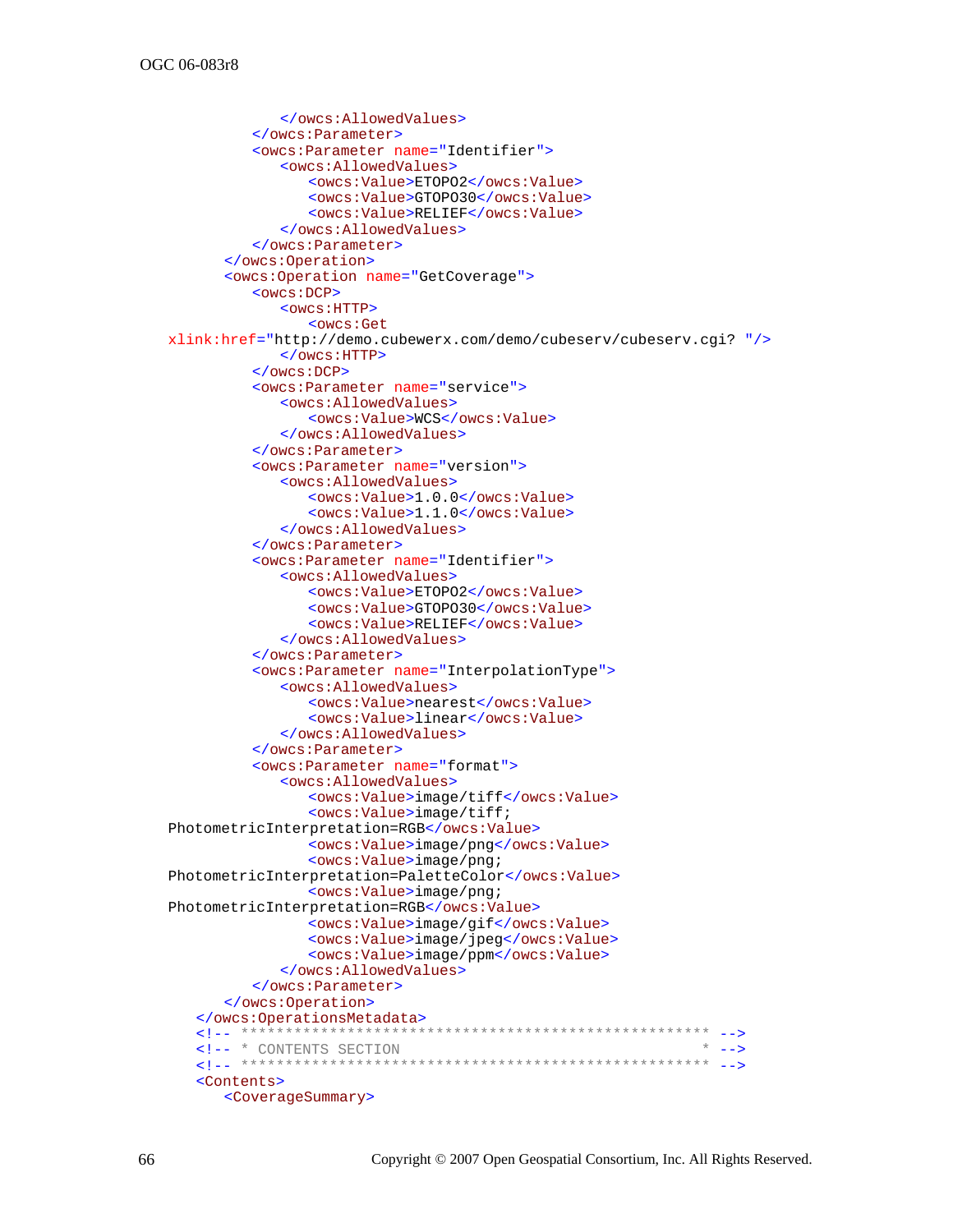```
 <ows:Title>Coverage 123</ows:Title>
          <ows:Abstract>Use at your own risk</ows:Abstract>
          <ows:Keywords>
              <ows:Keyword>images</ows:Keyword>
              <ows:Keyword>scenes</ows:Keyword>
              <ows:Keyword>photo</ows:Keyword>
          </ows:Keywords>
          <ows:WGS84BoundingBox crs="urn:ogc:def:crs:OGC:2:84"
dimensions="2">
              <ows:LowerCorner>-60 -130</ows:LowerCorner>
              <ows:UpperCorner>45 90</ows:UpperCorner>
          </ows:WGS84BoundingBox>
          <SupportedCRS>urn:ogc:def:crs:EPSG:6.6:63266405</SupportedCRS>
           <SupportedCRS>urn:ogc:def:crs:EPSG:6.6:32618</SupportedCRS>
          <SupportedFormat>image/netcdf; cf=1.0</SupportedFormat>
          <SupportedFormat>image/tiff; geo=true</SupportedFormat>
          <SupportedFormat>image/hdfeos; type=grid</SupportedFormat>
          <Identifier>Cov123</Identifier>
       </CoverageSummary>
       <CoverageSummary>
           <ows:Title>Landsat 7 collection</ows:Title>
          <ows:Abstract>Comprehensive global Landsat imagery: 2001-
present. Provided as a global mosaic; also as regional subsets and a few 
individual scenes. Other scenes are described in an external CSW 
catalog.</ows:Abstract>
          <ows:Keywords>
              <ows:Keyword>Land</ows:Keyword>
              <ows:Keyword>Multispectral</ows:Keyword>
          </ows:Keywords>
          <ows:WGS84BoundingBox>
              <ows:LowerCorner>-180 -90</ows:LowerCorner>
              <ows:UpperCorner>180 90</ows:UpperCorner>
          </ows:WGS84BoundingBox>
           <SupportedCRS>urn:ogc:def:crs:EPSG:6.6:63266405</SupportedCRS>
           <SupportedCRS>urn:ogc:def:crs:EPSG:6.6:32619</SupportedCRS>
          <SupportedCRS>urn:ogc:def:crs:EPSG:6.6:32618</SupportedCRS>
          <SupportedCRS>urn:ogc:def:crs:EPSG:6.6:32617</SupportedCRS>
          <SupportedCRS>urn:ogc:def:crs:EPSG:6.6:32616</SupportedCRS>
          <SupportedFormat>image/tiff; geo=true</SupportedFormat>
          <CoverageSummary>
              <ows:Title>N. America Landsat: 2001</ows:Title>
              <ows:WGS84BoundingBox>
                 <ows:LowerCorner>-120 25</ows:LowerCorner>
                 <ows:UpperCorner>-40 75</ows:UpperCorner>
              </ows:WGS84BoundingBox>
              <CoverageSummary>
                 <ows:Title>Scene XYZ.1232456789.ABC</ows:Title>
                 <ows:WGS84BoundingBox>
                    <ows:LowerCorner>-76.15 47.9</ows:LowerCorner>
                    <ows:UpperCorner>-75.9 48.15</ows:UpperCorner>
                 </ows:WGS84BoundingBox>
                 <Identifier>XYZ.1232456789.ABC</Identifier>
              </CoverageSummary>
              <Identifier>NorthAmerica_Landsat</Identifier>
          </CoverageSummary>
          <Identifier>TopLevelLandsatMosaic</Identifier>
       </CoverageSummary>
       <OtherSource xlink:href="http://www.myservice.com/csw?"/>
   </Contents>
</Capabilities>
```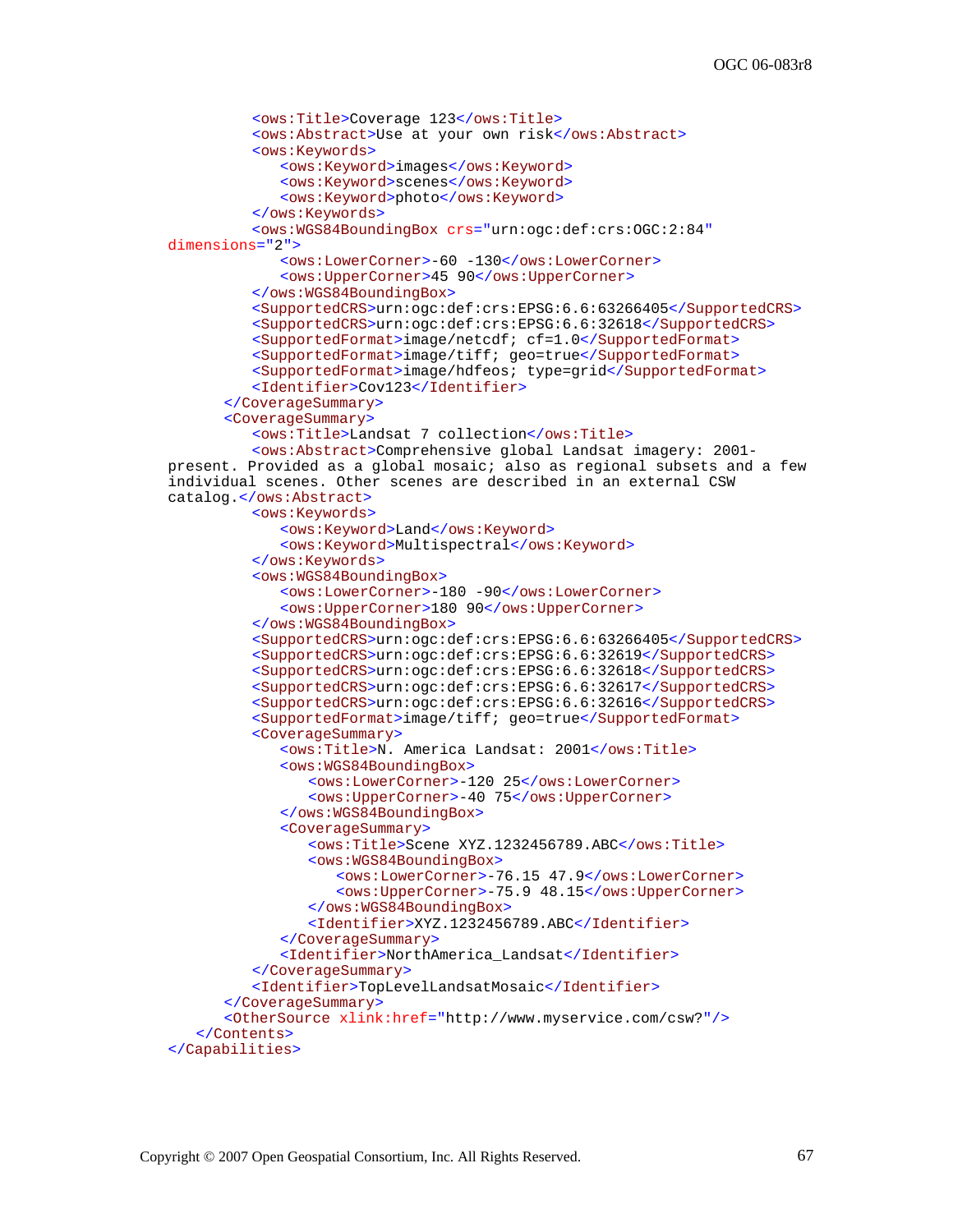## **C.3 DescribeCoverage operation XML encoding examples**

These examples are provided in Subclause [9.5](#page-51-0).

## **C.4 GetCoverage XML operation XML encoding examples**

These examples are provided in Subclause [10.4.](#page-68-0)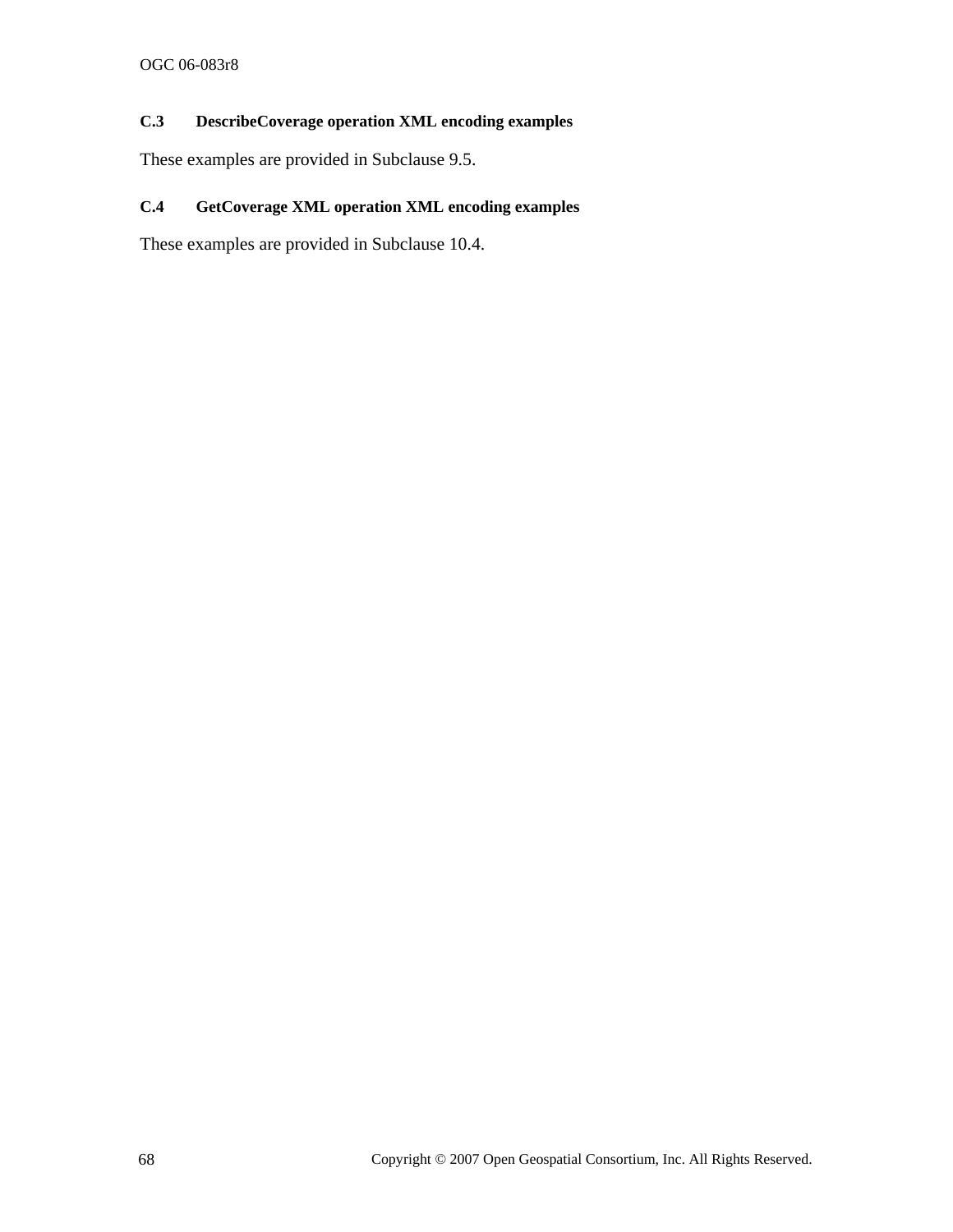# **Annex D (informative)**

# **UML model**

### **D.1 Introduction**

This annex provides a UML model of the WCS interface, using the OGC/ISO profile of UML summarized in Subclause 5.2 of the OWS Common [OGC 05-008].

Figure D.1 is a UML diagram summarizing the WCS interface. This class diagram shows that the WebCoverageService class inherits the getCapabilities operation from the abstract OGCWebService class, which is common to all OGC Web Services. The WebCoverageService class adds the getCoverage and describeCoverage operations. (The capitalization of class, operation, and data type names uses the OGC/ISO profile of UML.)



**Figure D.1 — WCS interface UML class diagram** 

Each of the three operations uses a request and a response data type, each of which is defined by one or more additional UML classes. The following subclauses provide a more complete UML model of the WCS interface, adding UML classes defining the operation request and response data types.

### **D.2 UML packages**

The WCS interface UML model is organized in eight packages, as shown in the package diagram in Figure D.2. These eight WCS-specific packages make use of most OGC Web Service Common (OWS Common) packages, some ISO 19111 packages and the ISO 19108 package. Only the packages used directly are shown, without listing the classes in the OWS Common packages. This package diagram shows the dependencies among the various packages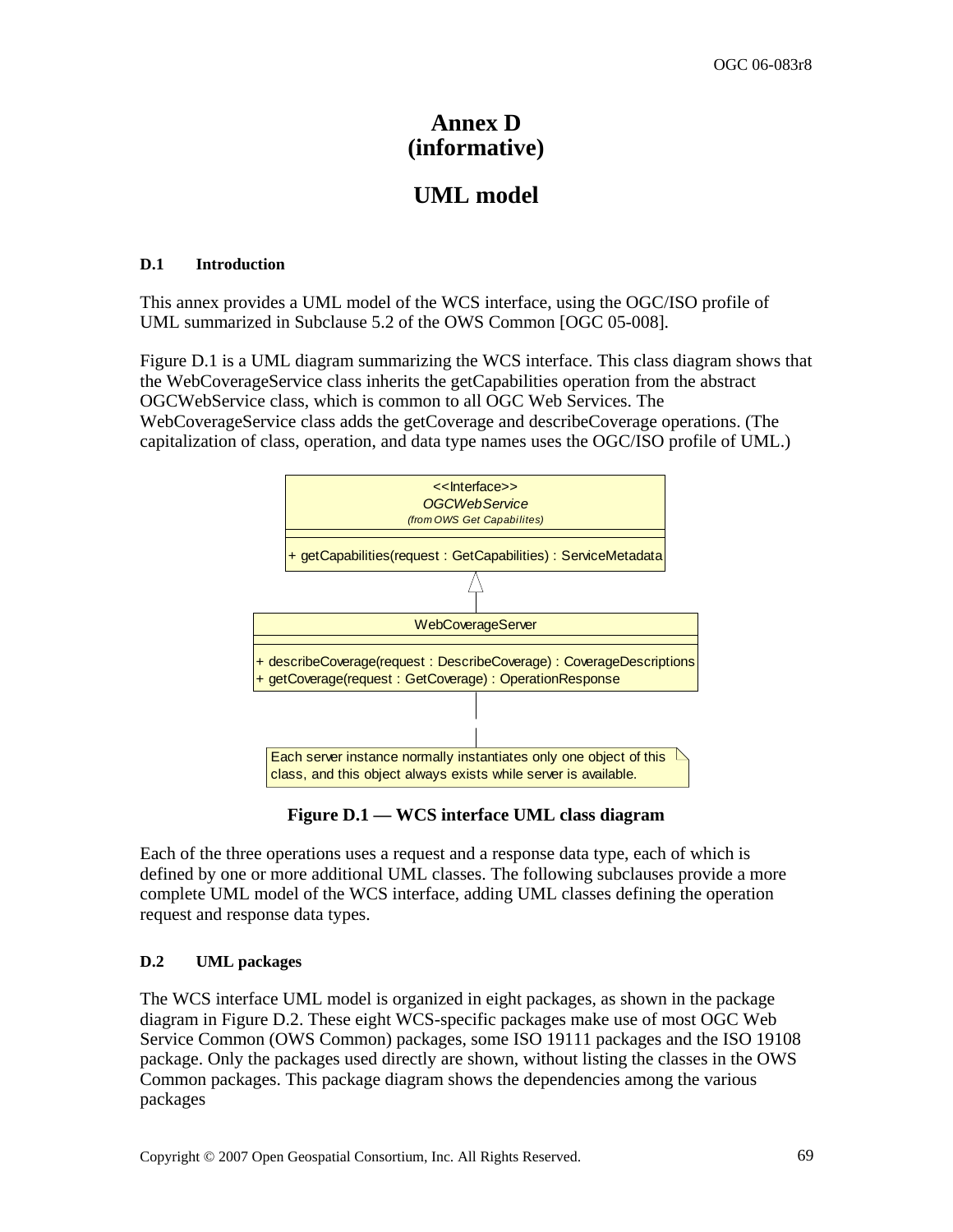

**Figure D.2 — WCS interface package diagram** 

Each of the eight WCS-specific packages shown in Figure D.2 is described in the following subclauses.

### **D.3 WCS Service package**

The WCS Service package is shown in the class diagram in Figure D.3. This diagram does not show the classes used by the three operation requests and responses, which are shown (with part of this package) in the Get Coverage, Describe Coverage, and WCS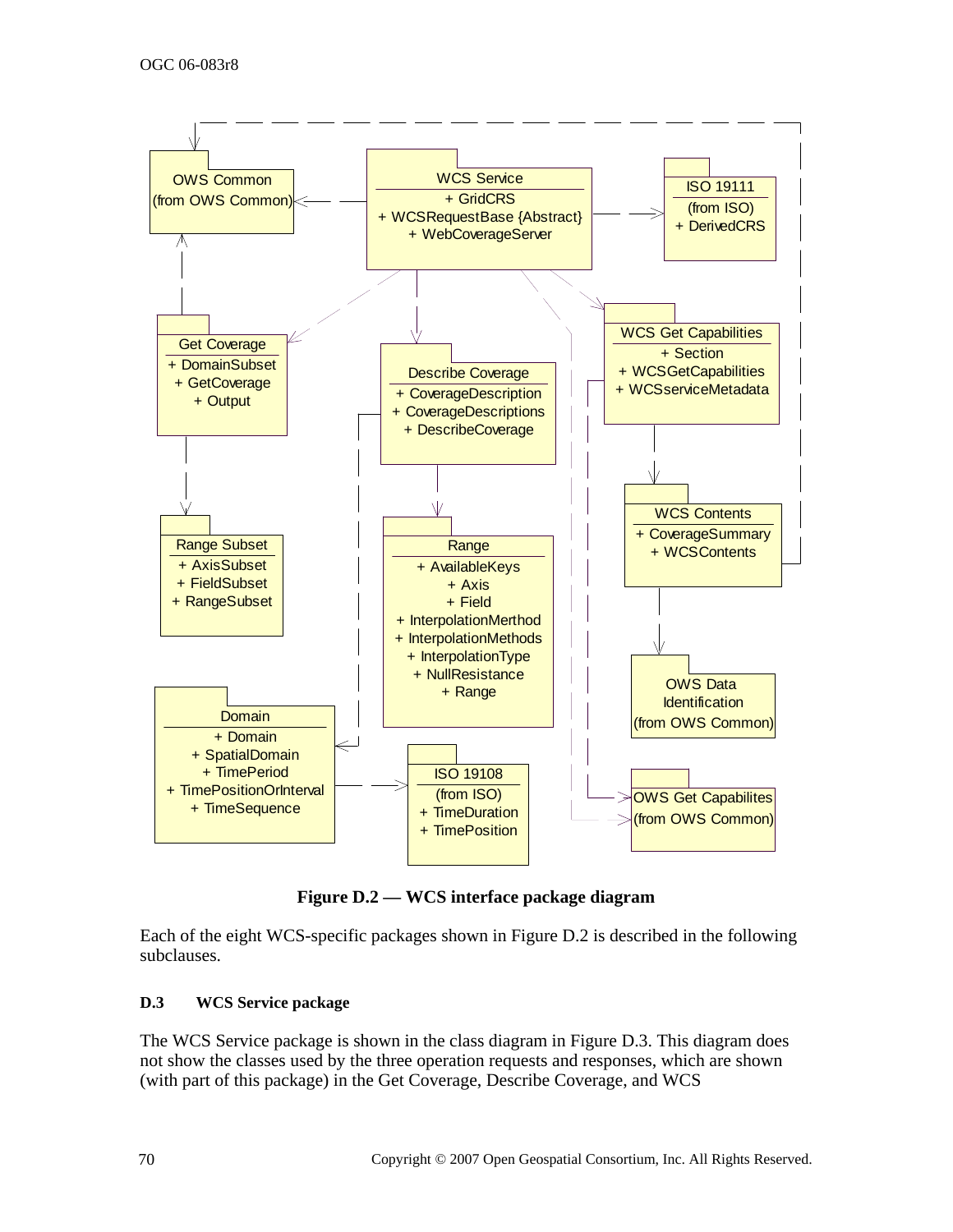GetCapabilities packages. This diagram also shows three used classes from the OGC GetCapabilities, OGC Common, and ISO 19111 packages.



**Figure D.3 — WCS Service package class diagram** 

### **D.4 Get Coverage package**

The Get Coverage package is shown in the class diagram in Figure D.4. This diagram does not show details of the RangeSubset class, which is in the Range Subset package that is detailed in the following subclause. This diagram also shows several used classes from other packages. The three classes introduced by this package are further defined by [Table 23](#page-55-0)  through [Table 25](#page-56-0) in this document.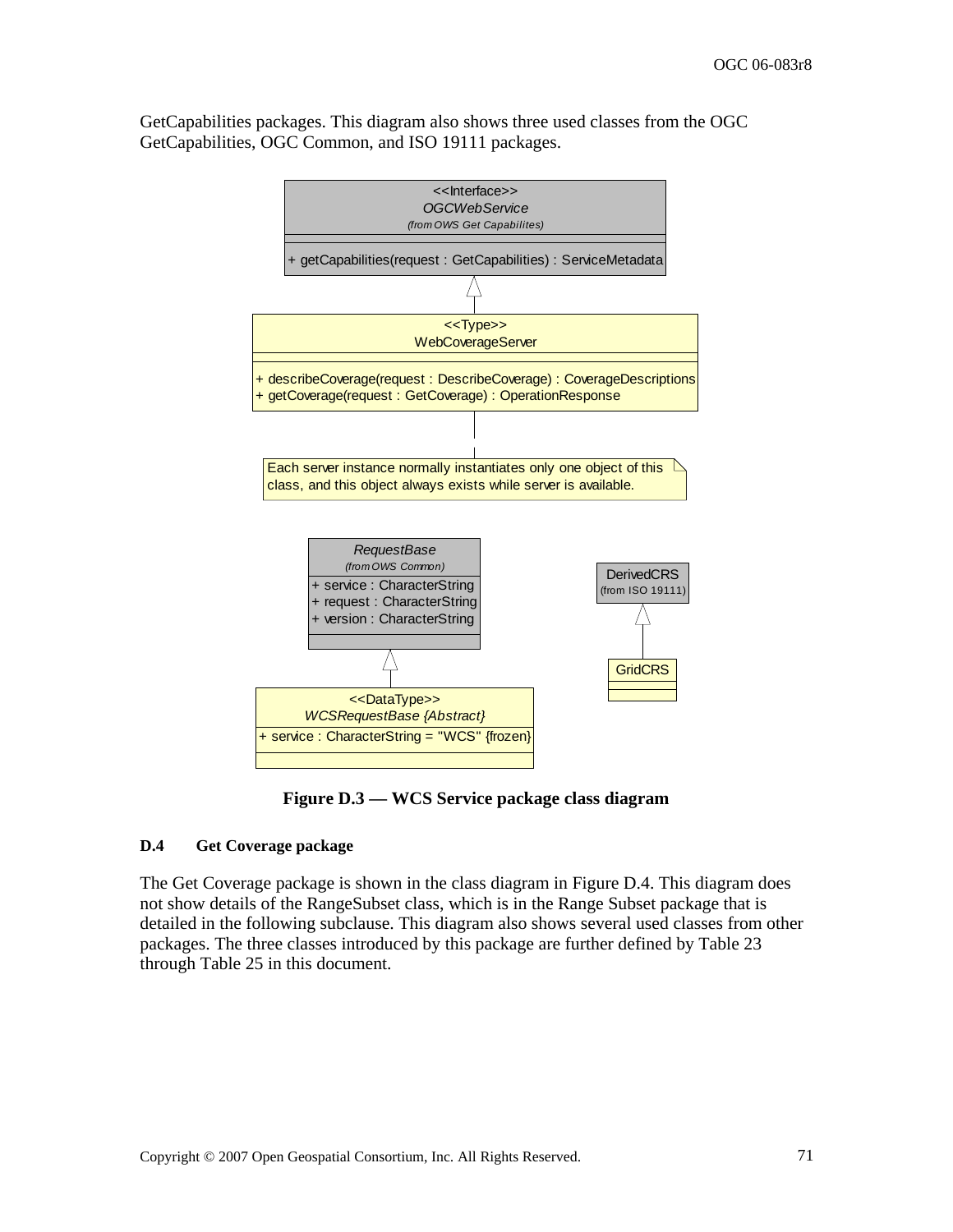

**Figure D.4 — Get Coverage package class diagram**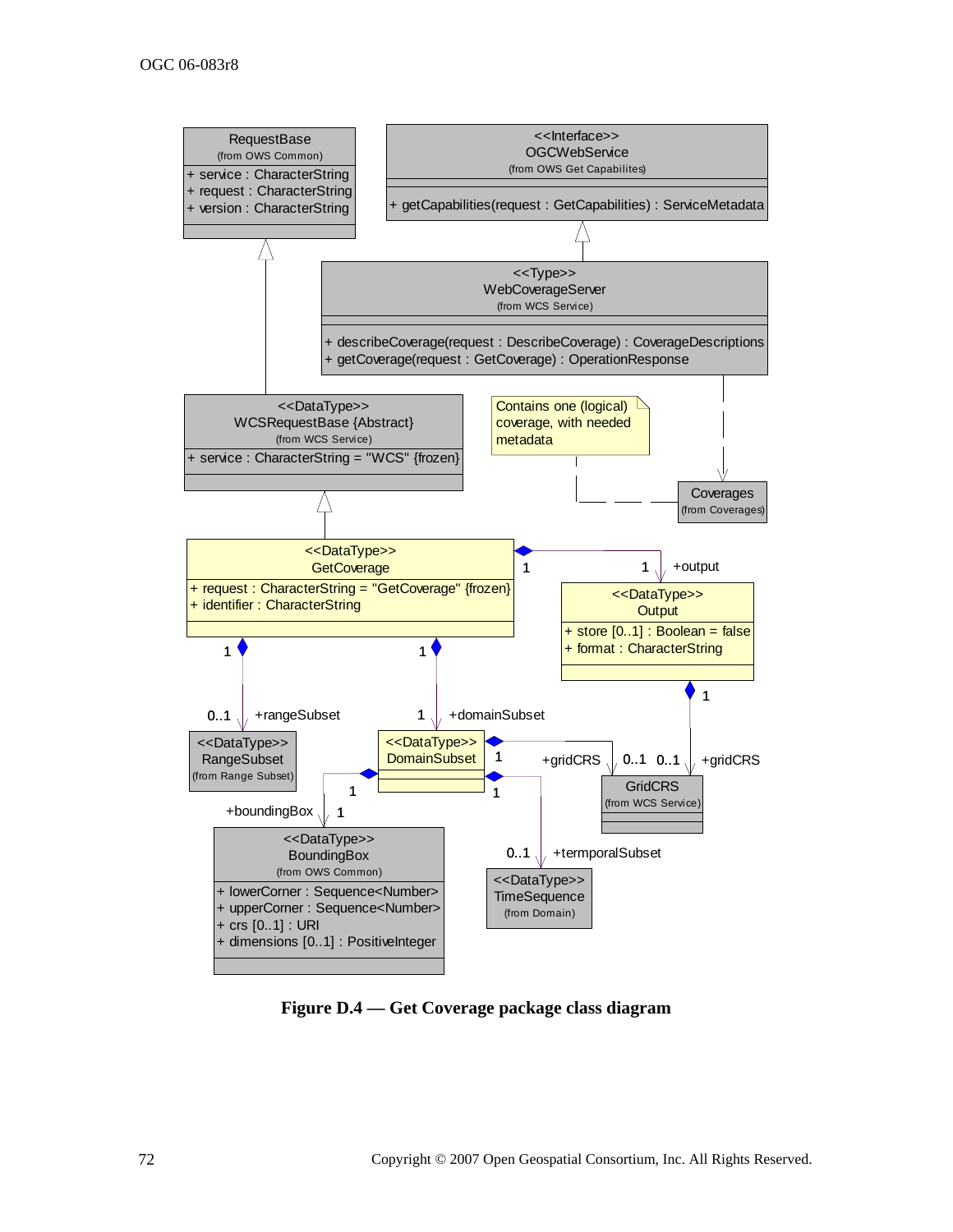### **D.5 Range Subset package**

The Range Subset package is shown in the class diagram in Figure D.6. This diagram also shows two used classes from other packages. The three classes introduced by this package are further defined by [Table 26](#page-57-0) through [Table 28](#page-58-0) in this document.



**Figure D.5 — Range Subset package class diagram** 

### **D.6 Describe Coverage package**

The Describe Coverage package is shown in the class diagram in Figure D.6. This diagram does not show details of the Domain and Range classes, which are in the Domain and Range packages that are detailed in following subclauses. This diagram also shows the some used classes from other packages. The three classes introduced by this package are further defined by [Table 9](#page-37-0) through [Table 12](#page-39-0) in this document.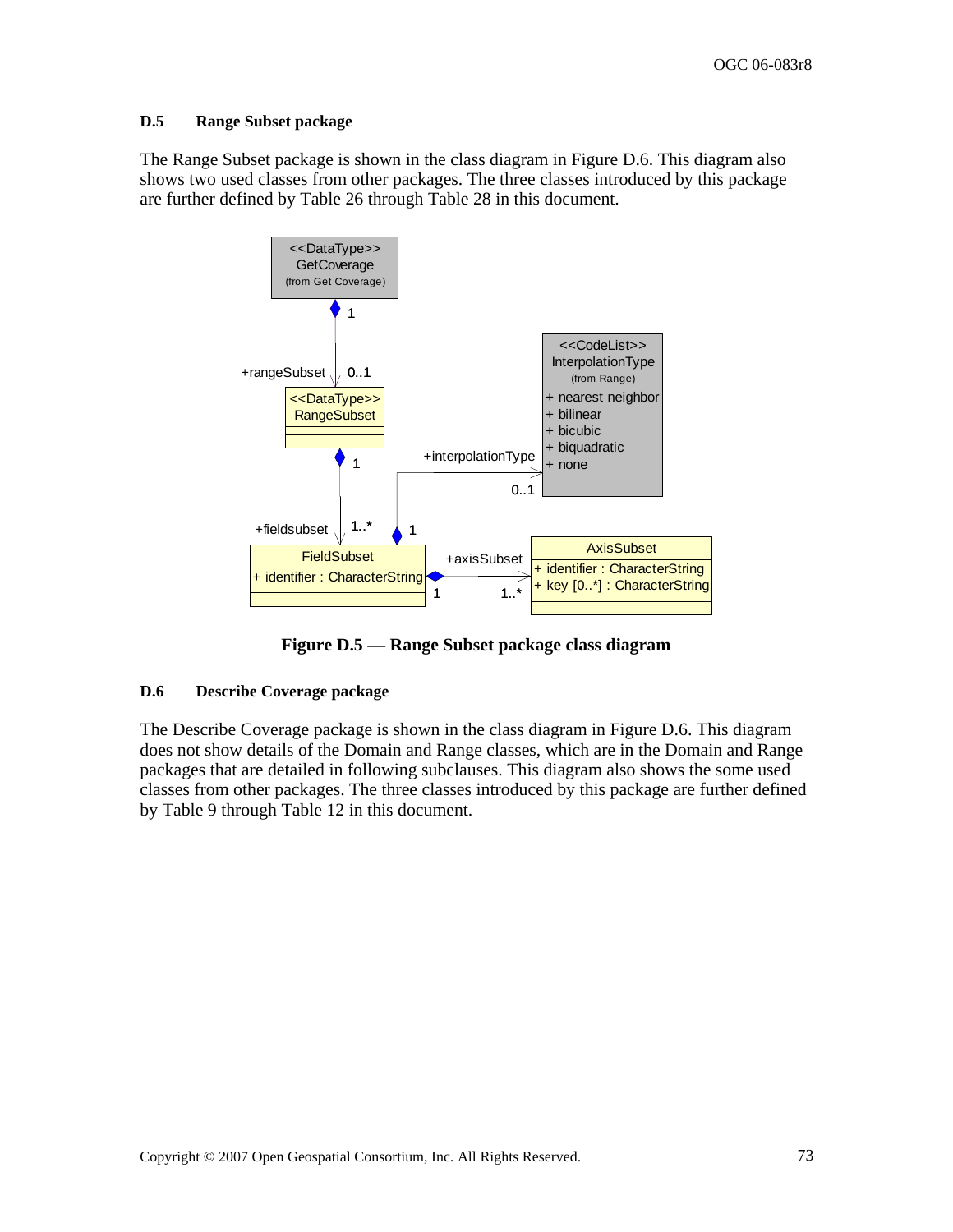

**Figure D.6 — Describe Coverage package class diagram**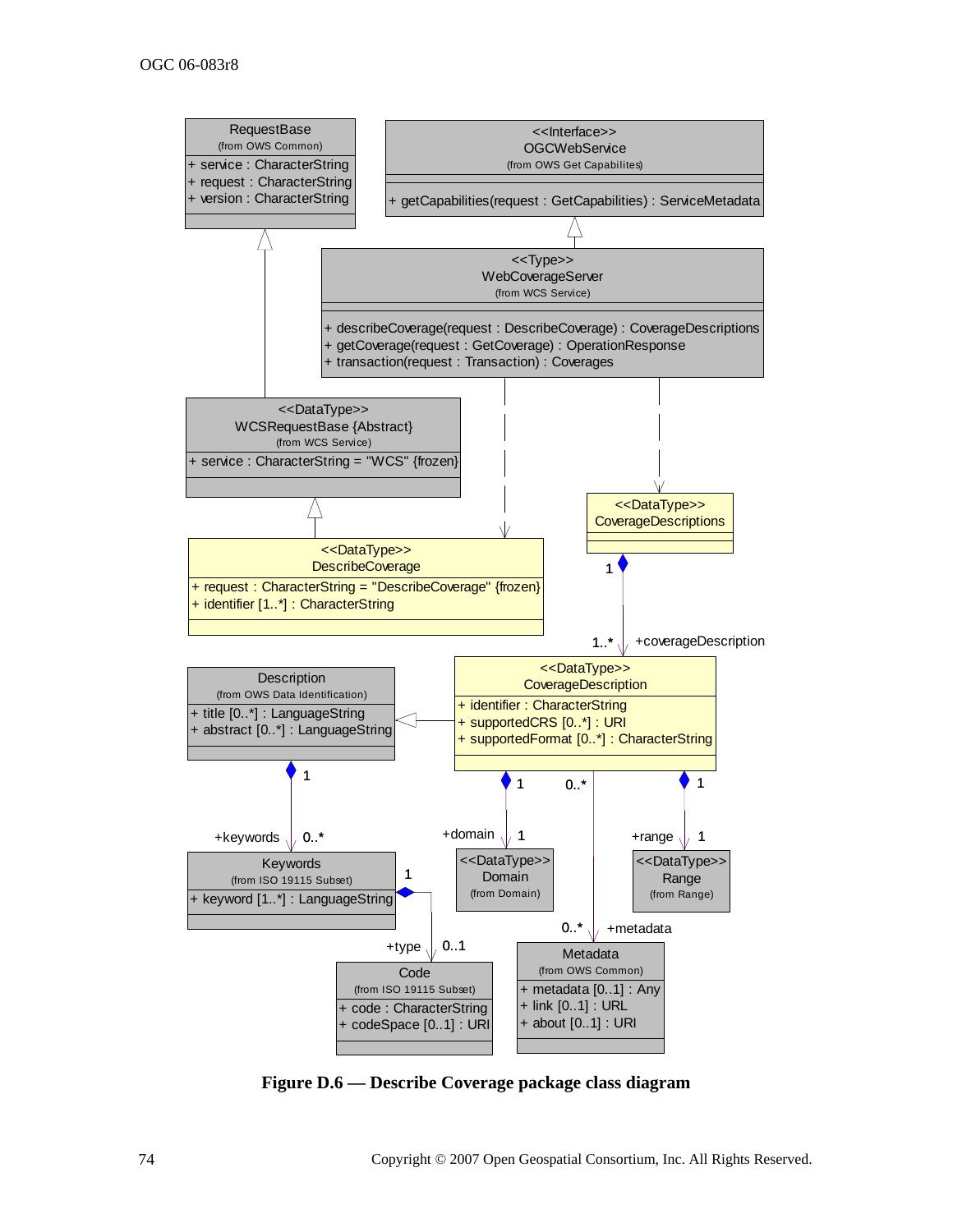### **D.7 Domain package**

The Domain package is shown in the class diagram in Figure D.7. This diagram also shows one class from the Describe Coverage Package. The five classes introduced by this package are further defined by [Table 13](#page-40-0) through [Table 17](#page-42-0) in this document.



**Figure D.7 — Domain package class diagram** 

### **D.8 Range package**

The Range package is shown in the class diagram in Figures D.8 and D.9. This diagram also shows several used classes from other packages. The seven classes introduced by this package are further defined by [Table 18](#page-44-0) through [Table 21](#page-46-0) in this document.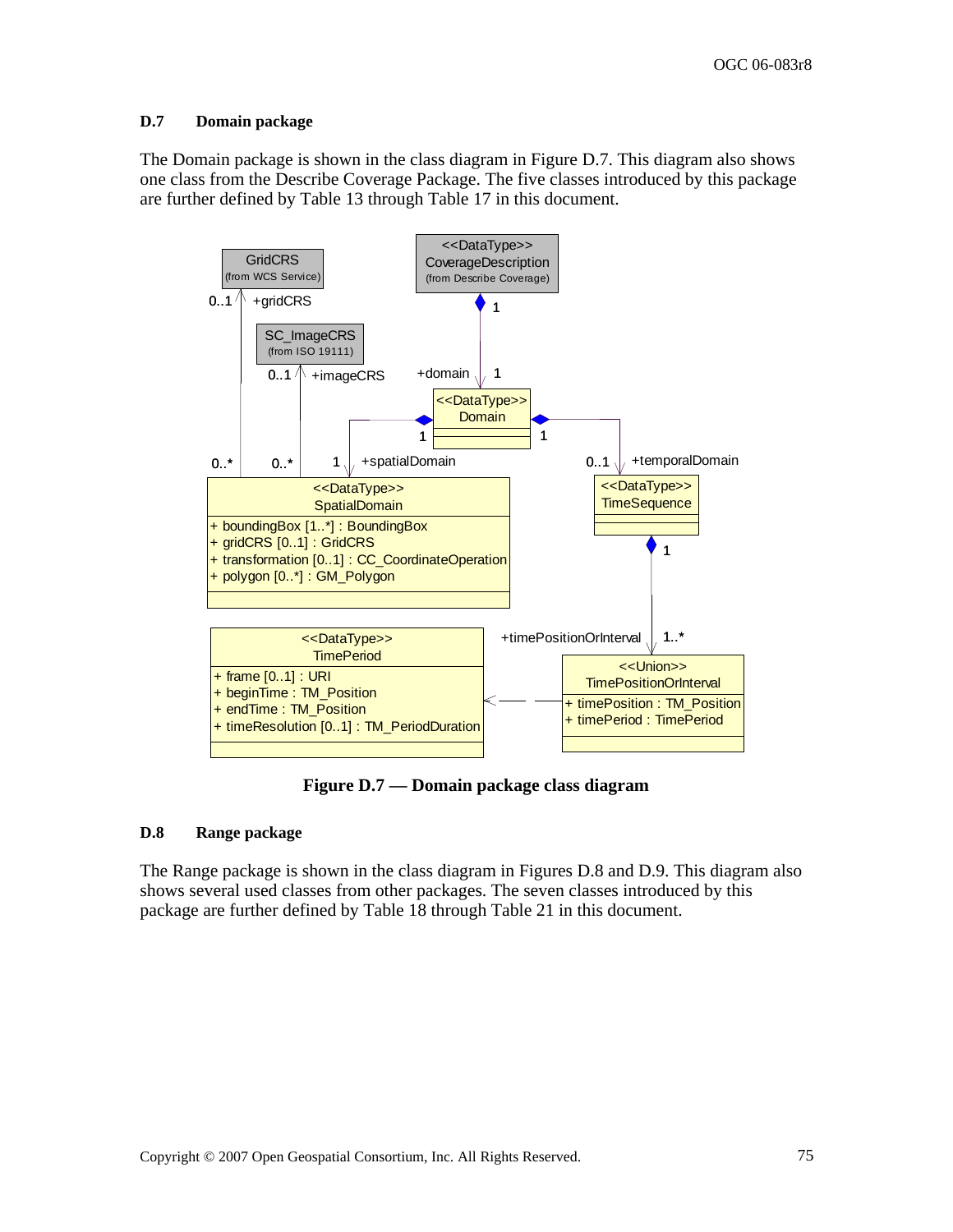

**Figure D.8 — Range package class diagram, part 1**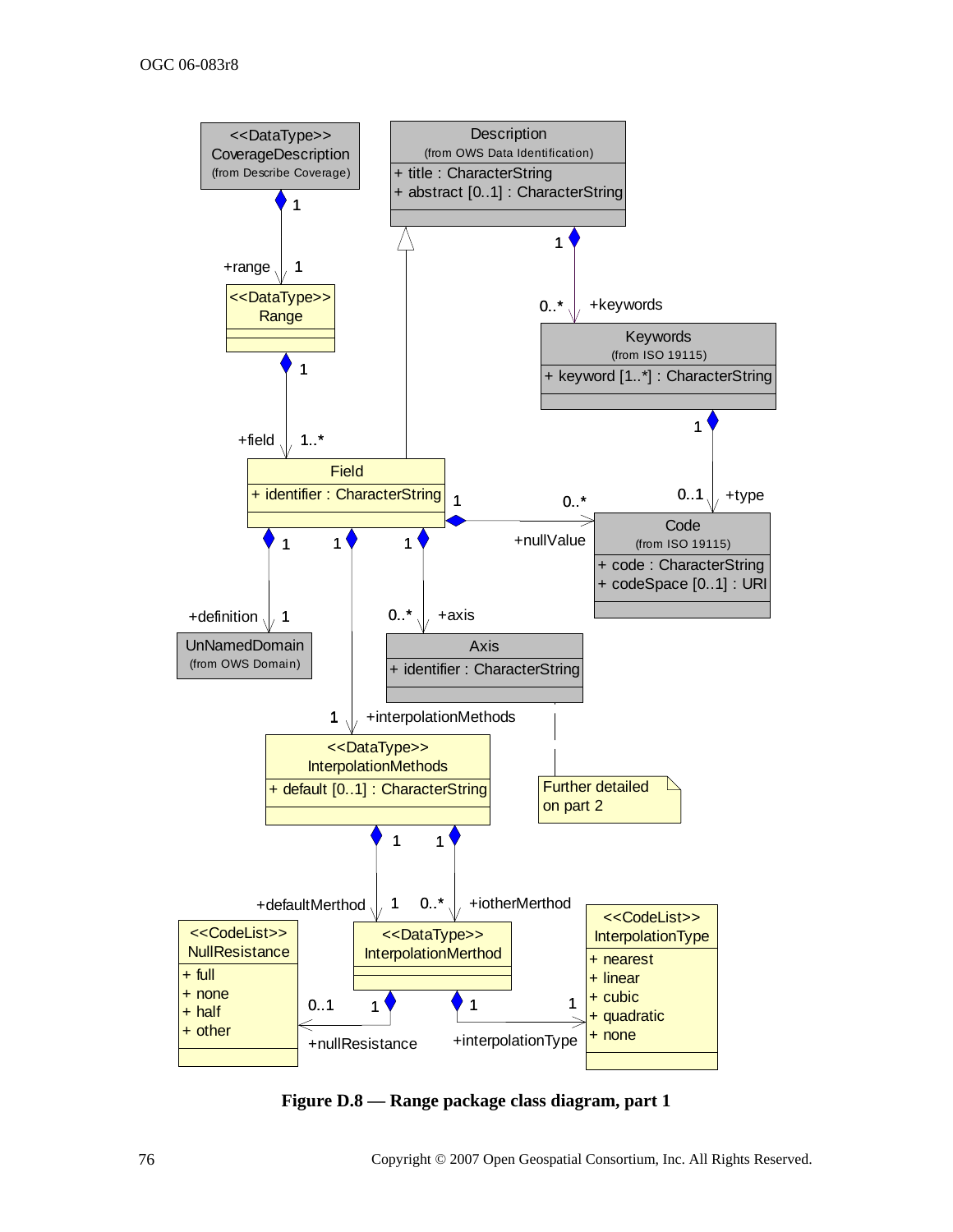

**Figure D.9 — Range package class diagram, part 2**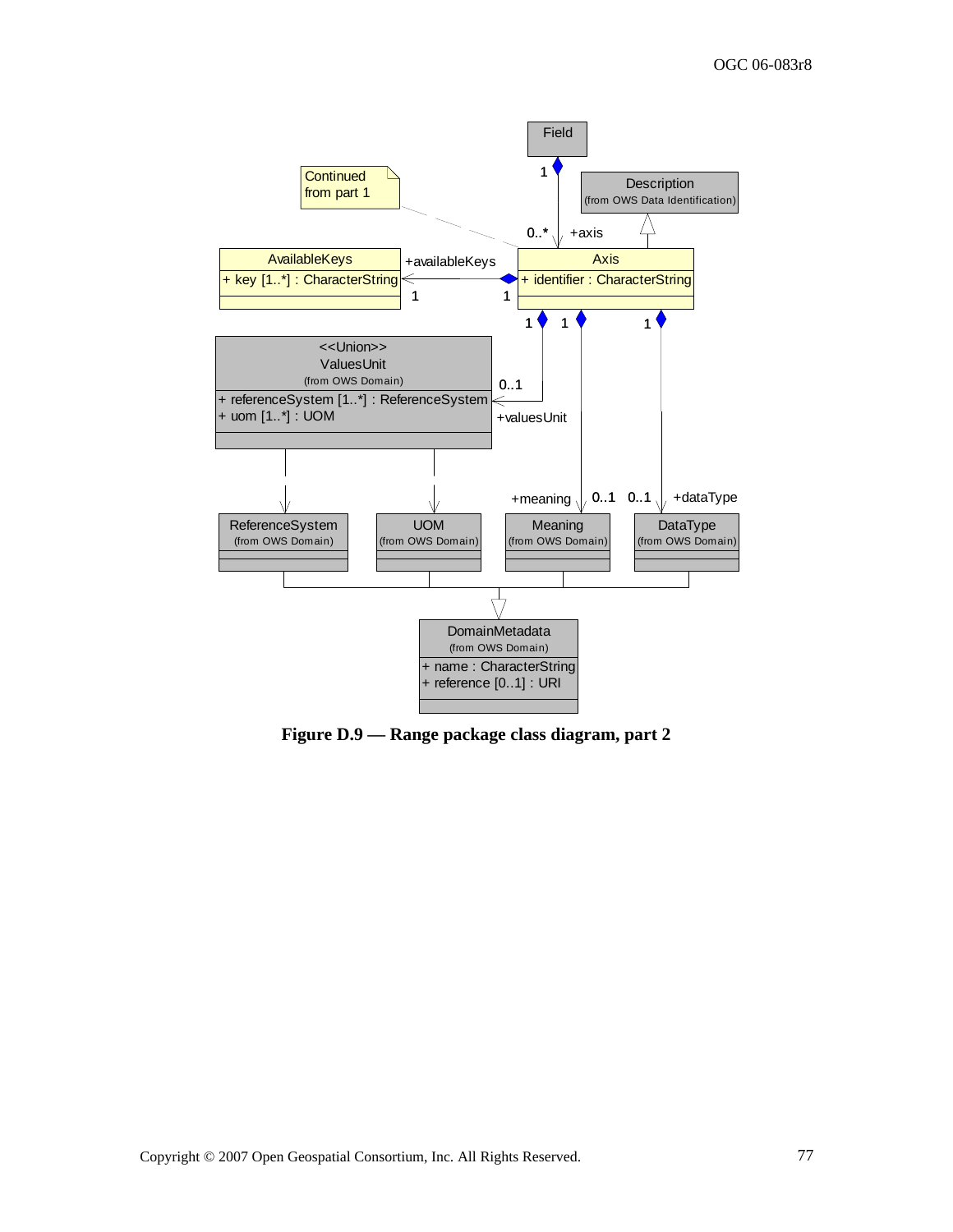### **D.9 WCS Get Capabilities package**

The WCS Get Capabilities package is shown in the class diagram in Figure D.10. This diagram does not show details of the WCSContents class, which is in the WCS contents package that is detailed in the following subclause. This diagram also shows several used classes from other packages.



**Figure D.10 — WCS Get Capabilities package class diagram**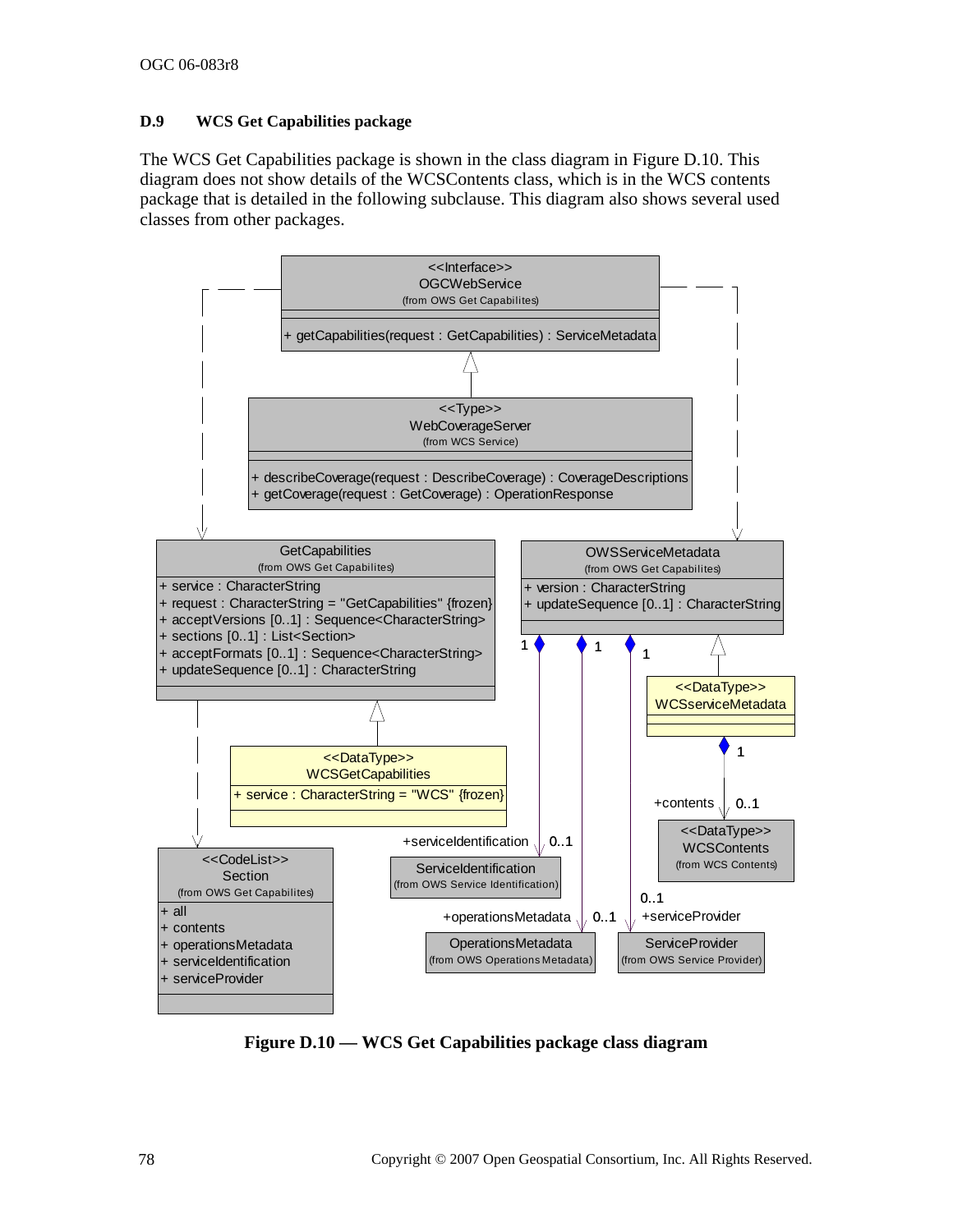### **D.10 WCS Contents package**

The WCS Contents package is shown in the class diagram in Figure D.11. This diagram also shows several used classes from other packages. The two classes introduced by this package are further defined by [Table 6](#page-30-0) and [Table 7](#page-31-0) in this document.



**Figure D.11 — WCS Contents package class diagram**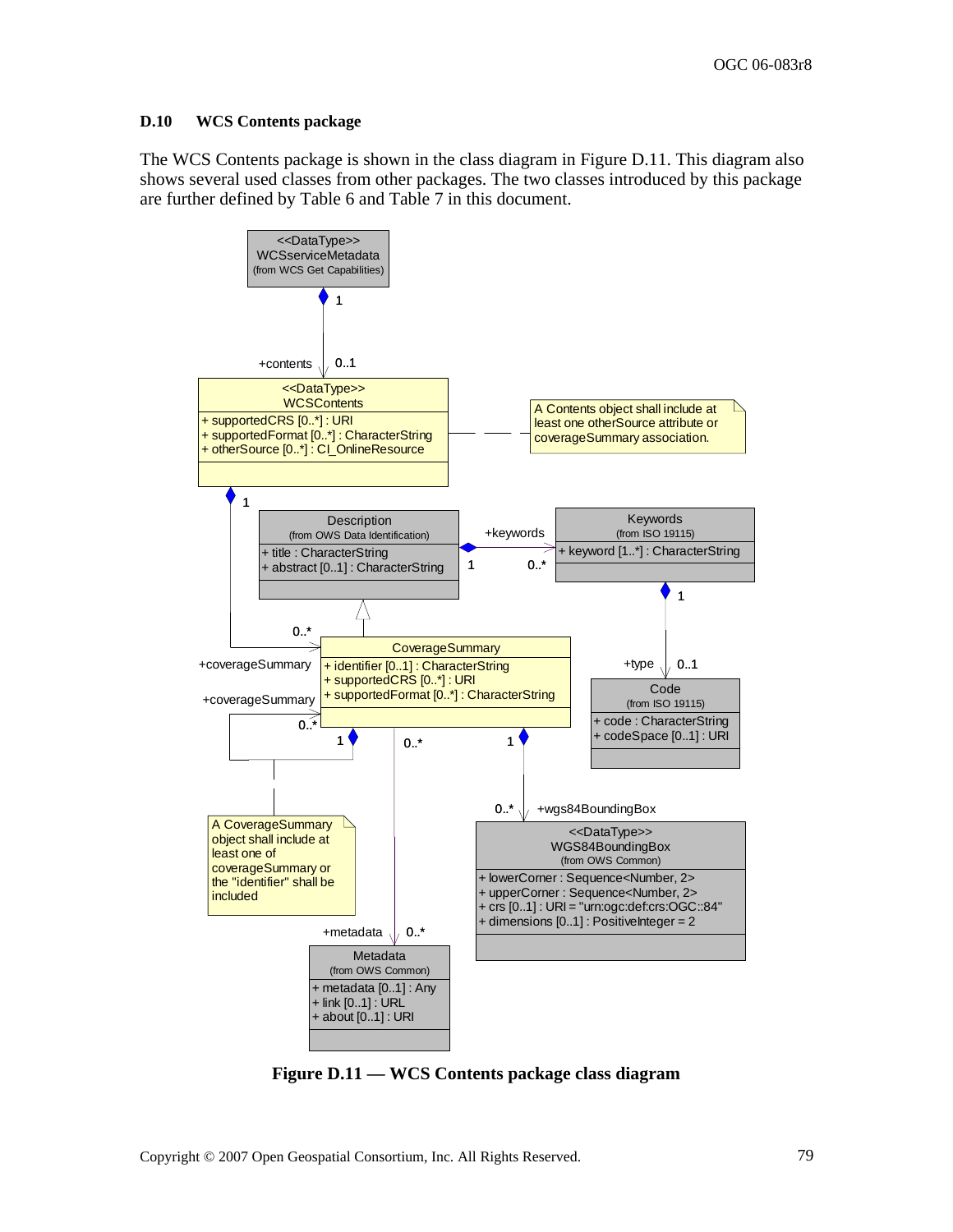# **Annex E (normative)**

# **DomainType data structure**

### **E.1 Overview**

This annex specifies the DomainType data structure that is used by WCS 1.1.

NOTE The owsDomainType.xsd is a proposed addition to OWS common [OGC 05-008], and is thus in the "ows" XML namespace. The draft expanded version of OWS Common OGC 05-008r1 included a draft owsDomainType.xsd. However that draft owsDomainType.xsd has been simplified for use here.

Some data structures can specify the allowed values and metadata for a parameter or other quantity. For all such quantities, the DomainType data structure specified in Figure E.1 and Table E.1 through Table E.8 is used.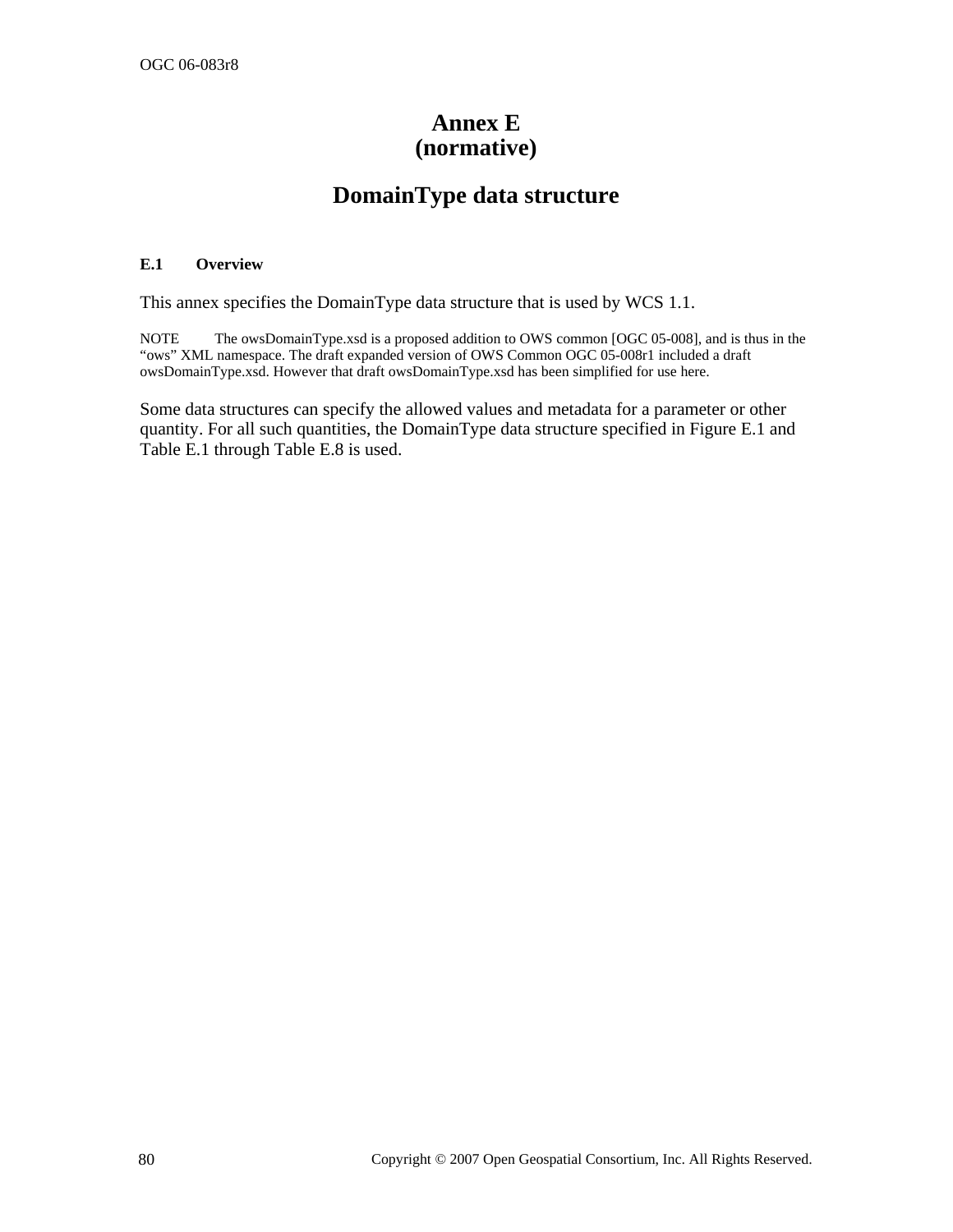

**Figure E.1 — Domain package class diagram**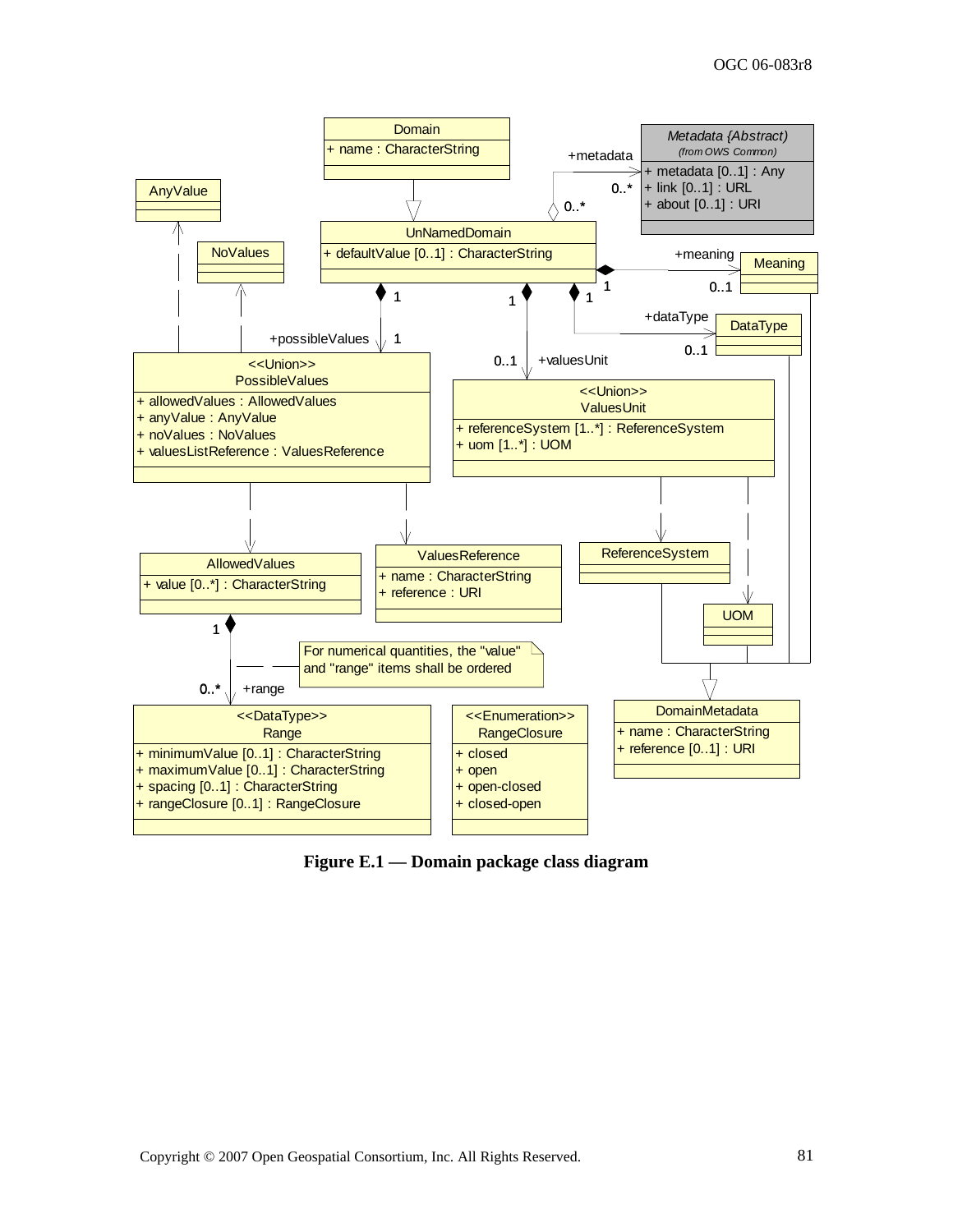The first 6 parameters listed below (with partially grey background) are copied from Table E.2 NOTE 1<br>below.

| Names <sup>a</sup>                                   | <b>Definition</b>                 | Data type                           | <b>Multiplicity</b>     |
|------------------------------------------------------|-----------------------------------|-------------------------------------|-------------------------|
| possibleValues                                       | Inherited from                    | Possible Values data structure      | One (mandatory)         |
| PossibleValues                                       | UnNamed-                          |                                     |                         |
| defaultValue                                         | DomainType data<br>structure, see | Character string type, not empty    | Zero or one (optional)  |
| DefaultValue                                         | Table E.2                         |                                     |                         |
| meaning                                              |                                   | ows:DomainMetadata data structure   | Zero or one (optional)  |
| Meaning                                              |                                   |                                     |                         |
| dataType                                             |                                   | ows:DomainMetadata data structure   | Zero or one (optional)  |
| DataType                                             |                                   |                                     |                         |
| valuesUnit                                           |                                   | ValuesUnit data structure           | Zero or one (optional)  |
| ValuesUnit                                           |                                   |                                     |                         |
| metadata                                             |                                   | ows: Domain Metadata data structure | Zero or more (optional) |
| Metadata                                             |                                   |                                     |                         |
| name                                                 | Name or identifier                | Character string type, not empty    | One (mandatory)         |
| name                                                 | of this quantity                  |                                     |                         |
| See Table 1 for UML and XML naming conventions.<br>a |                                   |                                     |                         |

**Table E.1 — Parts of DomainType data structure**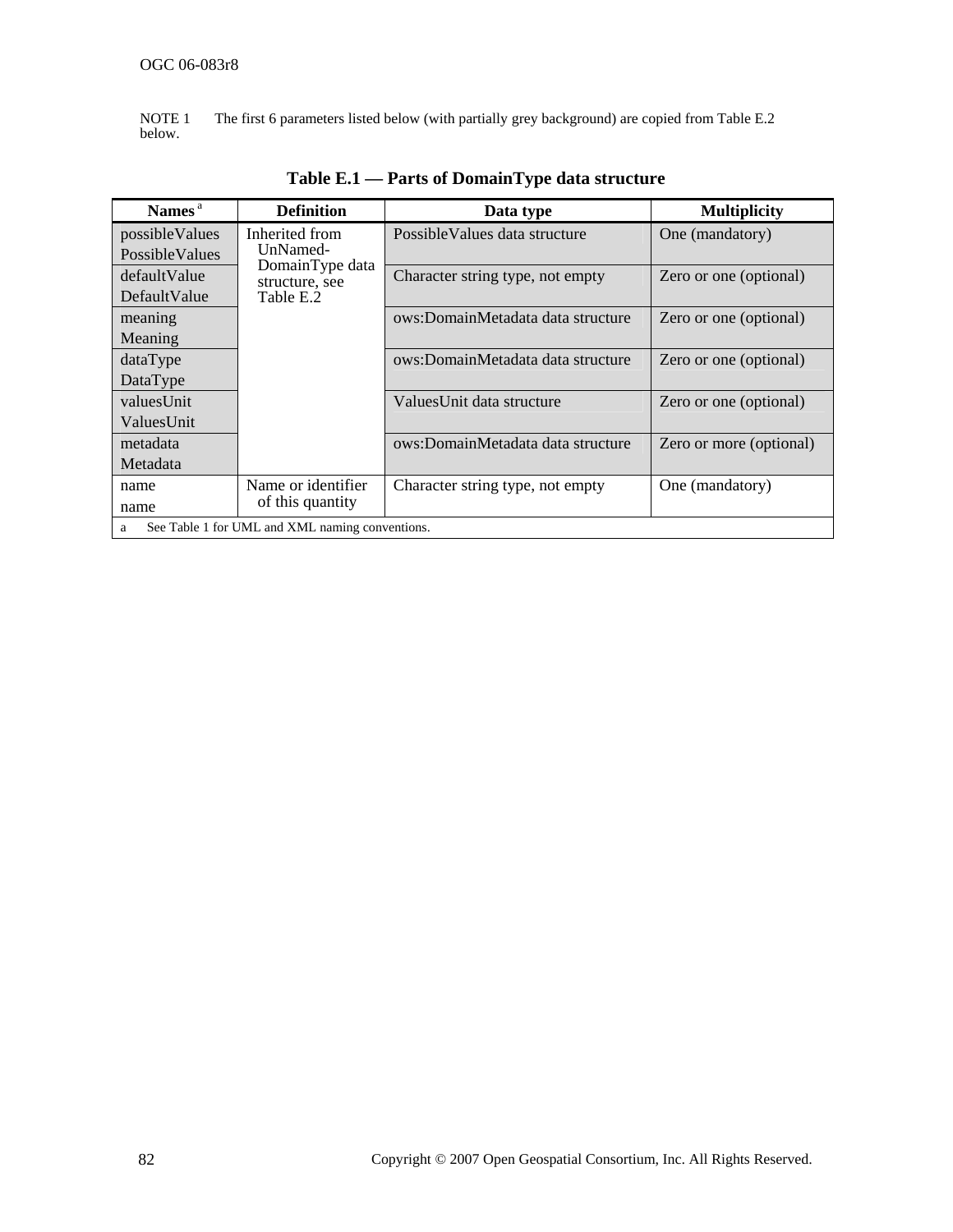| Names <sup>a</sup>               | <b>Definition</b>                                                                              | Data type                                                  | <b>Multiplicity and use</b>                                                     |
|----------------------------------|------------------------------------------------------------------------------------------------|------------------------------------------------------------|---------------------------------------------------------------------------------|
| possibleValues<br>PossibleValues | Specifies the possible values of this quantity $\frac{b}{c}$                                   | Possible Values data<br>structure, see Table E.3           | One (mandatory)                                                                 |
| defaultValue<br>DefaultValue     | Default value for this<br>quantity                                                             | Character string type, not<br>$empty^c$                    | Zero or one (optional)<br>Include when is a default                             |
| meaning<br>Meaning               | Reference to meaning or<br>semantics of this value or<br>set of values <sup>d</sup>            | DomainMetadata data<br>structure, see Table E.7            | Zero or one (optional)<br>Include when useful                                   |
| dataType<br>DataType             | Reference to the data type<br>of this set of values                                            | DomainMetadata data<br>structure, see Table E.7            | Zero or one (optional)<br>Include when useful <sup>e</sup>                      |
| valuesUnit<br>ValuesUnit         | Indicates that this quantity<br>has units or reference<br>system, and provides<br>value used f | Values Unit data structure,<br>see Table E.4               | Zero or one (optional)<br>Include when values have<br>units or reference system |
| metadata<br>Metadata             | Additional metadata about<br>domain of this quantity                                           | Metadata data structure,<br>see Table 23 of OGC 05-<br>008 | Zero or more (optional)<br>One for each such metadata<br>object <sup>g</sup>    |

a See Table 1 for UML and XML naming conventions.

b For quantities that contain a list or sequence of values, these values shall be for individual values in the list.

c Default value shall be string encoding of any value of another data type.

d This Meaning can provide more specific, complete, precise, machine accessible, and machine understandable semantics about this quantity, relative to other available semantic information. For example, other semantic information is often provided in <documentation> elements in XML Schemas or <description> elements in GML objects.

e This metadata should be referenced or included unless this information is clearly specified elsewhere.

f Provides the identifier of the units or reference system used by the AllowedValues or ValuesListReference.

g These metadata objects can be included in any order. A list of the required and/or optional metadata objects for each quantity should be specified in the Implementation Specification for a specific OWS service.

| Names <sup>a</sup>                                   | <b>Definition</b>                                       | Data type                | <b>Multiplicity</b>        |
|------------------------------------------------------|---------------------------------------------------------|--------------------------|----------------------------|
| allowedValues                                        | List of all valid values and/or ranges                  | Allowed Values data      | Zero or one                |
| <b>AllowedValues</b>                                 | of values for this quantity                             | structure, see Table E.5 | (conditional) <sup>b</sup> |
| anyValue                                             | Specifies that any value is allowed                     | Empty data structure     | Zero or one                |
| AnyValue                                             | for this quantity                                       |                          | (conditional) $b$          |
| noValues                                             | Specifies that no values are allowed                    | Empty data structure     | Zero or one                |
| <b>NoValues</b>                                      | for this quantity                                       |                          | (conditional) <sup>b</sup> |
| valuesReference                                      | Reference to list of all valid values                   | ValuesReference data     | Zero or one                |
| ValuesReference                                      | and/or ranges of values for this<br>quantity            | structure, see Table E.8 | (conditional) $b$          |
| See Table 1 for UML and XML naming conventions.<br>a |                                                         |                          |                            |
| b.                                                   | One and only one of these four items shall be included. |                          |                            |

**Table E.3 — Parts of PossibleValues data structure**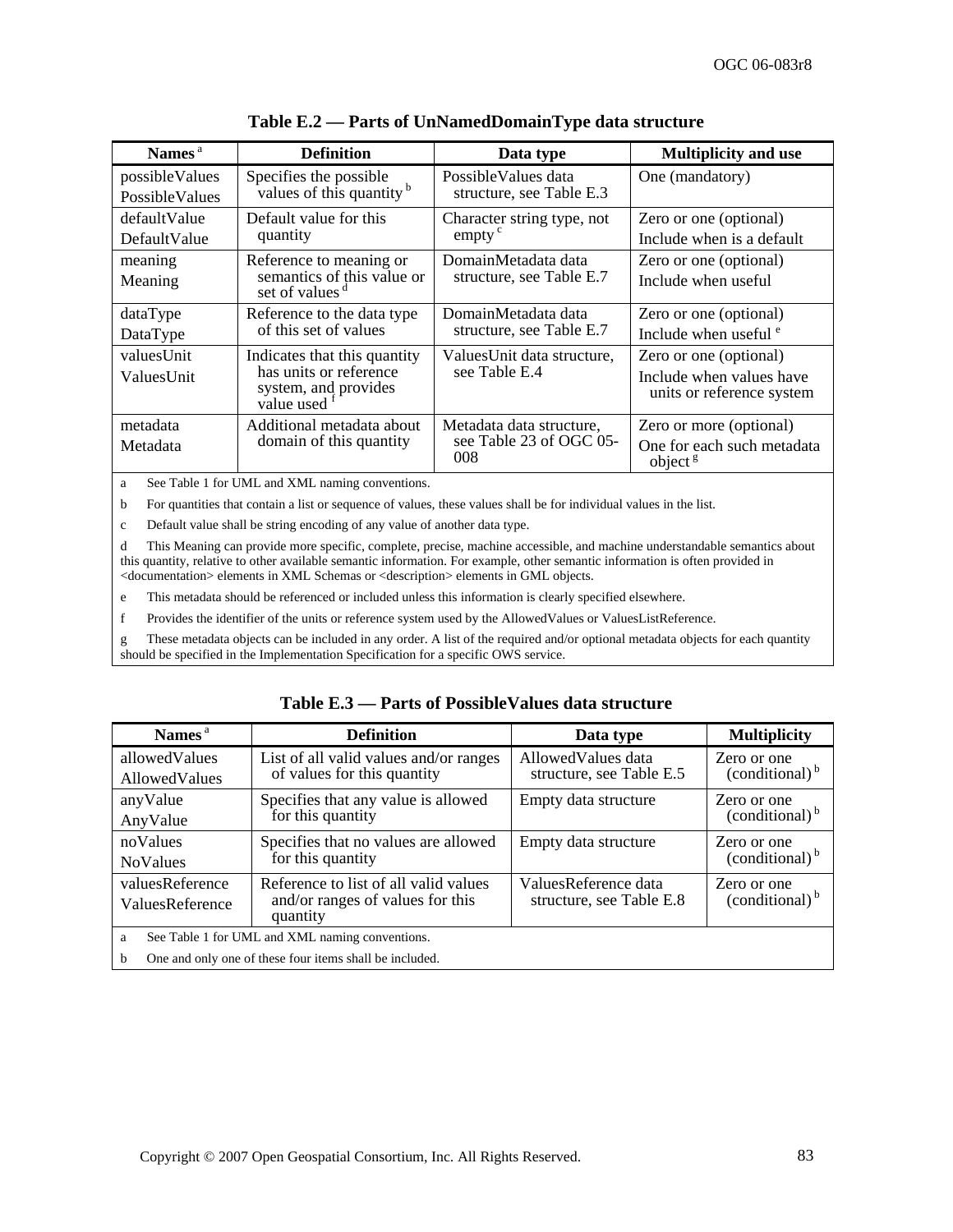| Names <sup>a</sup>                                      | <b>Definition</b>                                                                                               | Data type                                       |                                  |
|---------------------------------------------------------|-----------------------------------------------------------------------------------------------------------------|-------------------------------------------------|----------------------------------|
| uom<br><b>UOM</b>                                       | Identifier of unit of measure of this<br>set of values                                                          | DomainMetadata data<br>structure, see Table E.7 | Zero or one<br>(conditional) $b$ |
| referenceSystem<br>ReferenceSystem                      | DomainMetadata data<br>Identifier of reference system used<br>by this set of values<br>structure, see Table E.7 |                                                 | Zero or one<br>(conditional) $b$ |
| See Table 1 for UML and XML naming conventions.<br>a    |                                                                                                                 |                                                 |                                  |
| One and only one of these items shall be included.<br>b |                                                                                                                 |                                                 |                                  |

**Table E.4 — Parts of ValuesUnit data structure** 

## **Table E.5 — Parts of AllowedValues data structure**

| Zero or more (optional)                  |
|------------------------------------------|
| One for each separate value <sup>c</sup> |
| Zero or more (optional)                  |
| One for each separate range <sup>c</sup> |
|                                          |

a See Table 1 for UML and XML naming conventions.

b Value shall be string encoding of any value of another data type.

c For numeric parameters, signed values shall be ordered from negative infinity to positive infinity.

d This range can be continuous or discrete, defined by a fixed spacing between adjacent valid values. Inclusion of the specified minimum and maximum values in the range shall be defined by the rangeClosure.

| Names <sup>a</sup>                                   | <b>Definition</b>                                                                      | Data type and values                                                              | <b>Multiplicity and use</b>                                       |
|------------------------------------------------------|----------------------------------------------------------------------------------------|-----------------------------------------------------------------------------------|-------------------------------------------------------------------|
| minimumValue<br>MinimumValue                         | Minimum value of this<br>range of this numeric<br>parameter                            | Character String, not empty <sup>b</sup><br>Default is negative infinity          | Zero or one (optional)<br>Include when not default                |
| maximumValue<br>MaximumValue                         | Maximum value of this<br>range of this numeric<br>parameter                            | Character String, not empty <sup>b</sup><br>Default is positive infinity          | Zero or one (optional)<br>Include when not default                |
| spacing<br>Spacing                                   | Regular distance or<br>spacing between<br>allowed values in this<br>range <sup>c</sup> | Character String, not empty <sup>b</sup>                                          | Zero or one (optional)<br>Include when range is not<br>continuous |
| rangeClosure<br>rangeClosure                         | Specifies which of<br>minimum and<br>maximum values are<br>included in this range      | Enumeration type, either:<br>"closed"<br>"open"<br>"open-closed"<br>"closed-open" | Zero or one (optional)<br>Include when not default<br>of "closed" |
| See Table 1 for UML and XML naming conventions.<br>a |                                                                                        |                                                                                   |                                                                   |

b Parameter value shall be string encoding of any value of another data type.

c This range may be continuous or discrete, defined by this fixed spacing between adjacent valid values.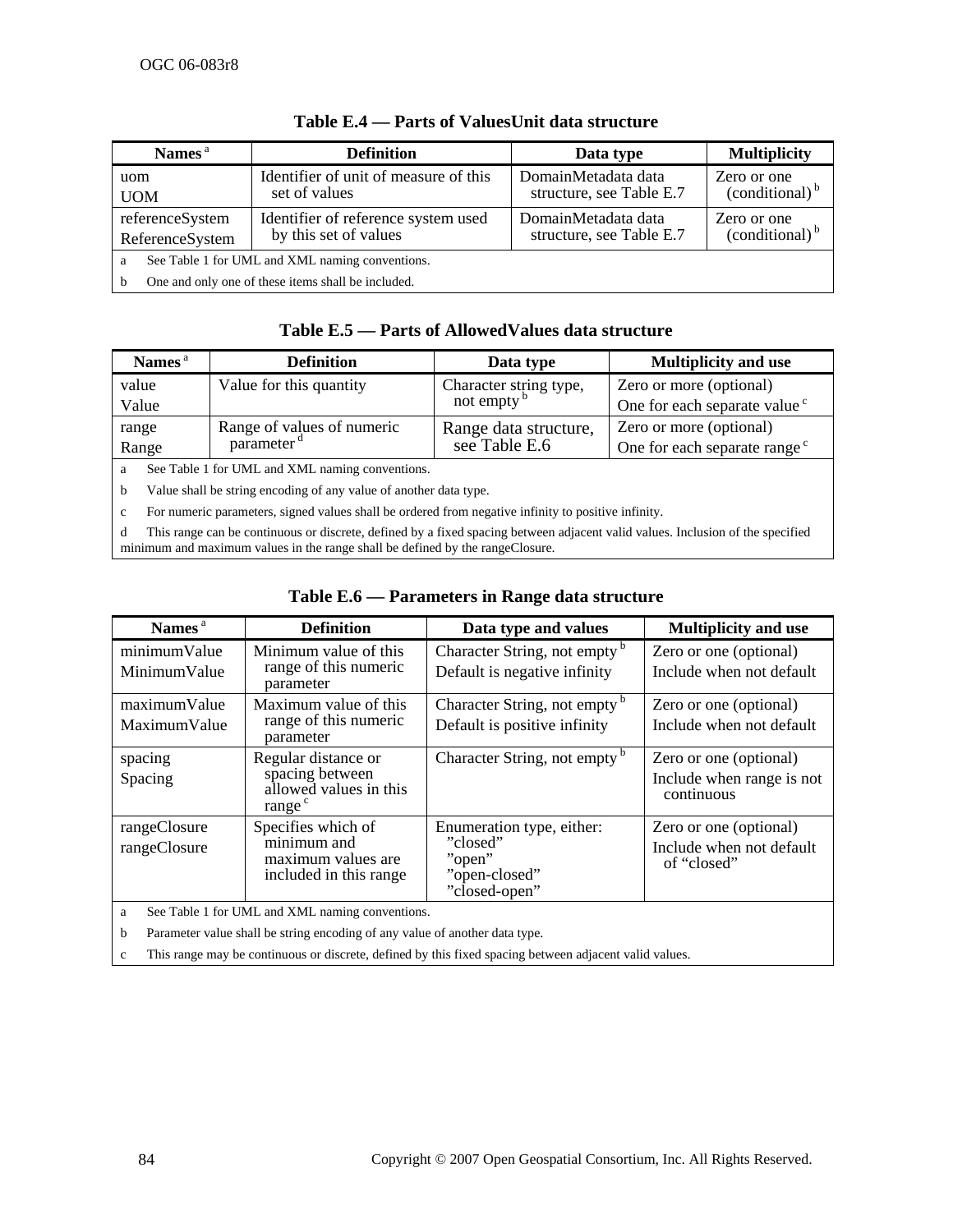| Names <sup>a</sup>                                                                                                                   | <b>Definition</b>                                                   | Data type                                   | <b>Multiplicity and use</b> |
|--------------------------------------------------------------------------------------------------------------------------------------|---------------------------------------------------------------------|---------------------------------------------|-----------------------------|
| name<br>(anonymous)                                                                                                                  | Human-readable name of metadata<br>described by referenced document | Character String,<br>not empty <sup>b</sup> | One (mandatory)             |
| reference                                                                                                                            | Reference to metadata about this domain                             | <b>URI</b>                                  | Zero or one (optional)      |
| reference                                                                                                                            |                                                                     |                                             | Include when available      |
| See Table 1 for UML and XML naming conventions.<br>a                                                                                 |                                                                     |                                             |                             |
| Reference to metadata recorded elsewhere, either external to this XML document or within it. Whenever practical, this attribute<br>b |                                                                     |                                             |                             |

| Table E.7 — Parameters in DomainMetadata data structure |  |  |
|---------------------------------------------------------|--|--|
|---------------------------------------------------------|--|--|

with type anyURI should be a URL from which this metadata can be electronically retrieved. Alternately, this attribute can reference a definition URN for well-known metadata. For example, such a URN could be a URN defined in the "ogc" URN namespace.

NOTE 2 Possible definition URNs in the "ogc" URN namespace for data types are specified in Best Practices Paper OGC 06-023r1.

| Names <sup>a</sup>                                                                                                                                                                            | <b>Definition</b>                                                                     | Data type                      | <b>Multiplicity and use</b>                      |
|-----------------------------------------------------------------------------------------------------------------------------------------------------------------------------------------------|---------------------------------------------------------------------------------------|--------------------------------|--------------------------------------------------|
| name<br>(anonymous)                                                                                                                                                                           | Human-readable name of metadata<br>described by referenced document                   | Character String,<br>not empty | One (mandatory)                                  |
| reference<br>reference                                                                                                                                                                        | Reference to list of all valid values<br>and/or ranges of values for this<br>quantity | URI <sup>b</sup>               | Zero or one (optional)<br>Include when available |
| See Table 1 for UML and XML naming conventions.<br>a                                                                                                                                          |                                                                                       |                                |                                                  |
| Reference to metadata recorded elsewhere, either external to this XML document or within it. Whenever practical, this attribute<br>b<br>TIME 1 111 TIME A  111  1  1  1  1  1  1   1        . |                                                                                       |                                |                                                  |

## **Table E.8 — Parameters in ValuesReference data structure**

with type anyURI should be a URL from which this metadata can be electronically retrieved. Alternately, this attribute can reference a URN for well-known metadata. For example, such a URN could be a URN defined in the "ogc" URN namespace.

### **E.2 Domain typed parameter encoding**

NOTE No KVP encoding of domain typed parameters is now specified, since KVP encoding is probably impractical.

The XML Schema for encoding domain type metadata shall be as specified in the attached file owsDomainType.xsd. That Schema uses the owsCommon.xsd schema, also attached.

EXAMPLE A XML document fragment using the ows:DomainType in the ows:Parameter element specified in Subclause 7.4.5 of [OGC 05-008] is:

```
<Parameter name="Length">
  <AllowedValues>
      <Value>1.0</Value>
      <Range>
         <MinimumValue>4.0</MinimumValue>
         <MaximumValue>7.0</MaximumValue>
      </Range>
      <Value>10.0</Value>
      <Range>
         <MinimumValue>15.0</MinimumValue>
         <MaximumValue>17.0</MaximumValue>
      </Range>
  </AllowedValues>
  <Meaning>TBD definition of parameter.</Meaning>
  <DataType
ows:reference="urn:ogc:def:dataType:OGC:0.0:Double">Double</DataType>
  <UOM ows:reference="urn:ogc:def:uom:OGC:1.0:metre">metre</UOM>
```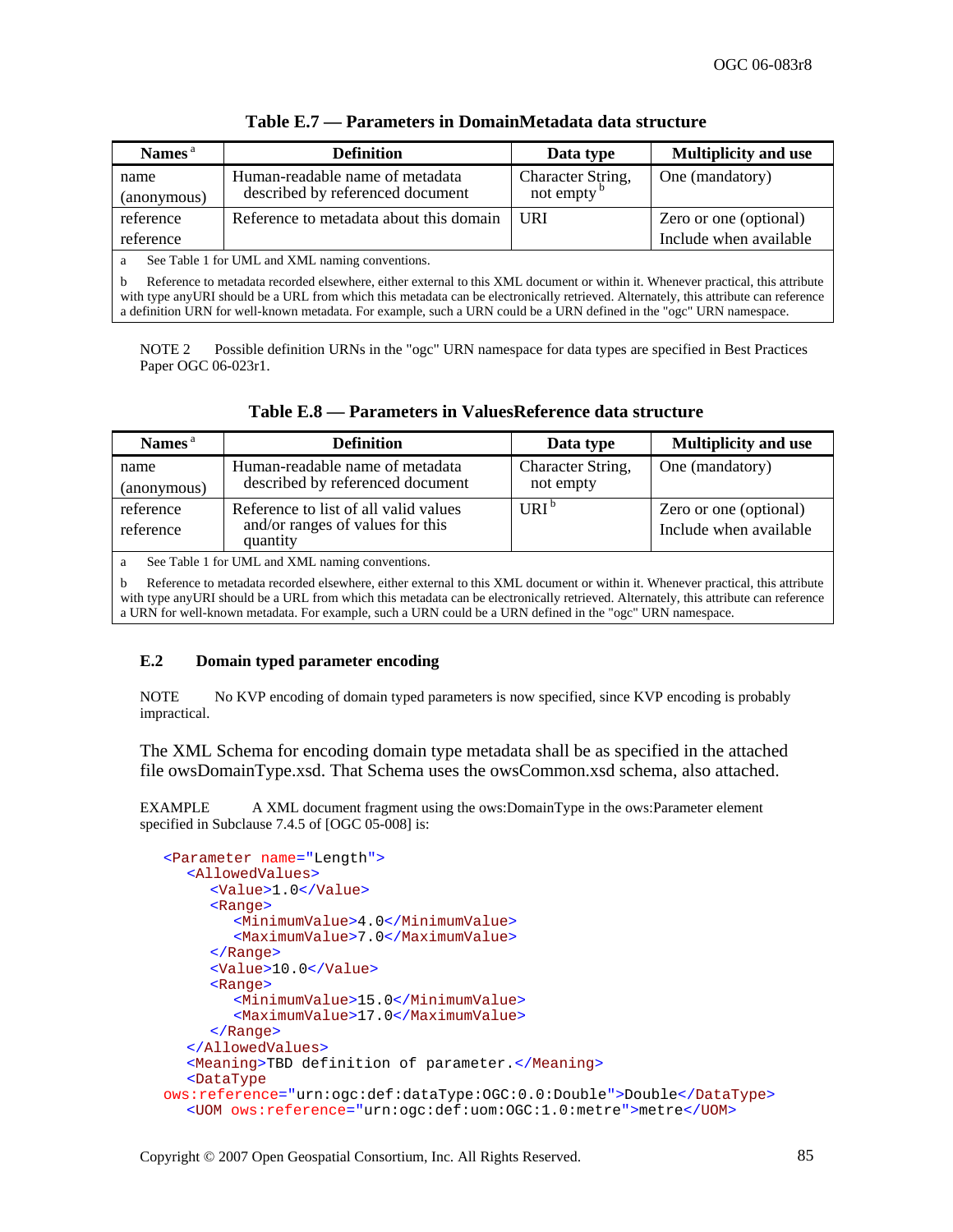<Metadata xlink:href="http://my.service.net/metadata?123456"/> </Parameter>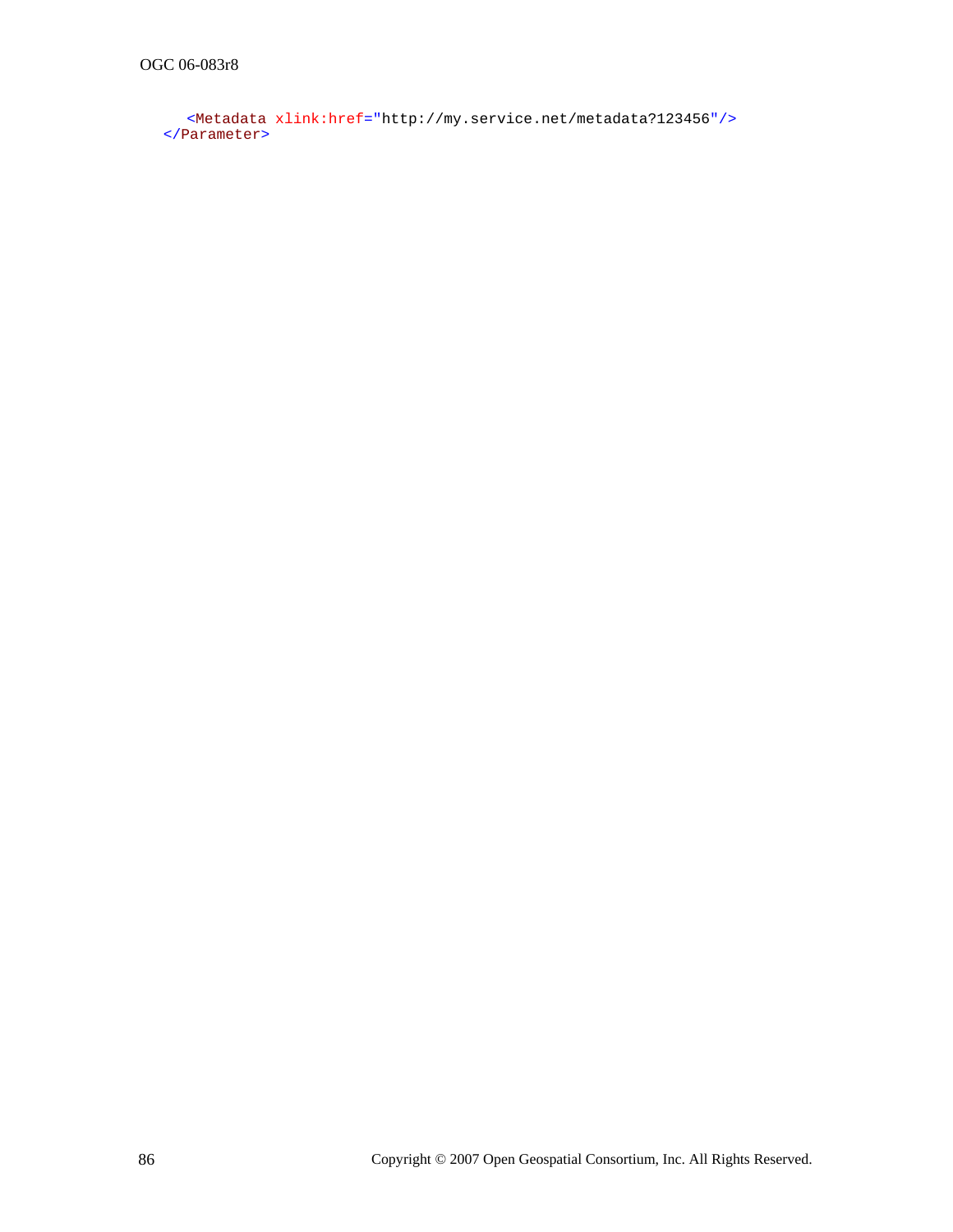## **Annex F (normative)**

## **SOAP transfer**

All compliant WCS servers may implement SOAP 1.2 transfer of all WCS operation requests and responses, using the XML encodings specified in the body of this document. When SOAP is implemented, the SOAP Request-Response message exchange pattern shall be used with the HTTP POST binding.

For SOAP transfer, each XML-encoded operation request shall be encapsulated in the body of a SOAP envelope, which shall contain only a body and only this request in that body. Similarly, each XML-encoded operation response shall be encapsulated in the body of a SOAP envelope, which shall contain only a body and only this response in that body. A WCS server shall return operation responses and error messages using only SOAP transfer when the operation request is sent using SOAP.

All compliant WCS servers shall specify the URLs to which SOAP operation requests may be sent, within the OperationsMetadata section of a service metadata (Capabilities) XML document, as specified in Subclause 8.3.2.

When an error is detected while processing an operation request encoded in a SOAP envelope, the WCS server shall generate a SOAP response message where the content of the Body element is a Fault element containing an ExceptionReport element. This shall be done using the following XML fragment:

```
<soap:Envelope xmlns:soap="http://www.w3.org/2003/05/soap-envelope">
  <soap:Body>
      <soap:Fault>
         <soap:Code>
            <soap:Value>soap:Server</soap:Value>
         </soap:Code>
         <soap:Reason>
            <soap:Text>A server exception was encountered.<soap:Text>
         </soap:Reason>
         <soap:Detail>
            <ows:ExceptionReport>
               ... 
            </ows:ExceptionReport>
         </soap:Detail>
      </soap:Fault>
  </soap:Body>
</soap:Envelope>
```
The Code element shall have the Value "soap:server" indicating that this is a server exception. The Reason element shall have the Text "Server exception was encountered." This fixed string is used since the details of the exception shall be specified in the Detail element using an ows:ExceptionReport element as specified in OWS Common [OGC 05-008].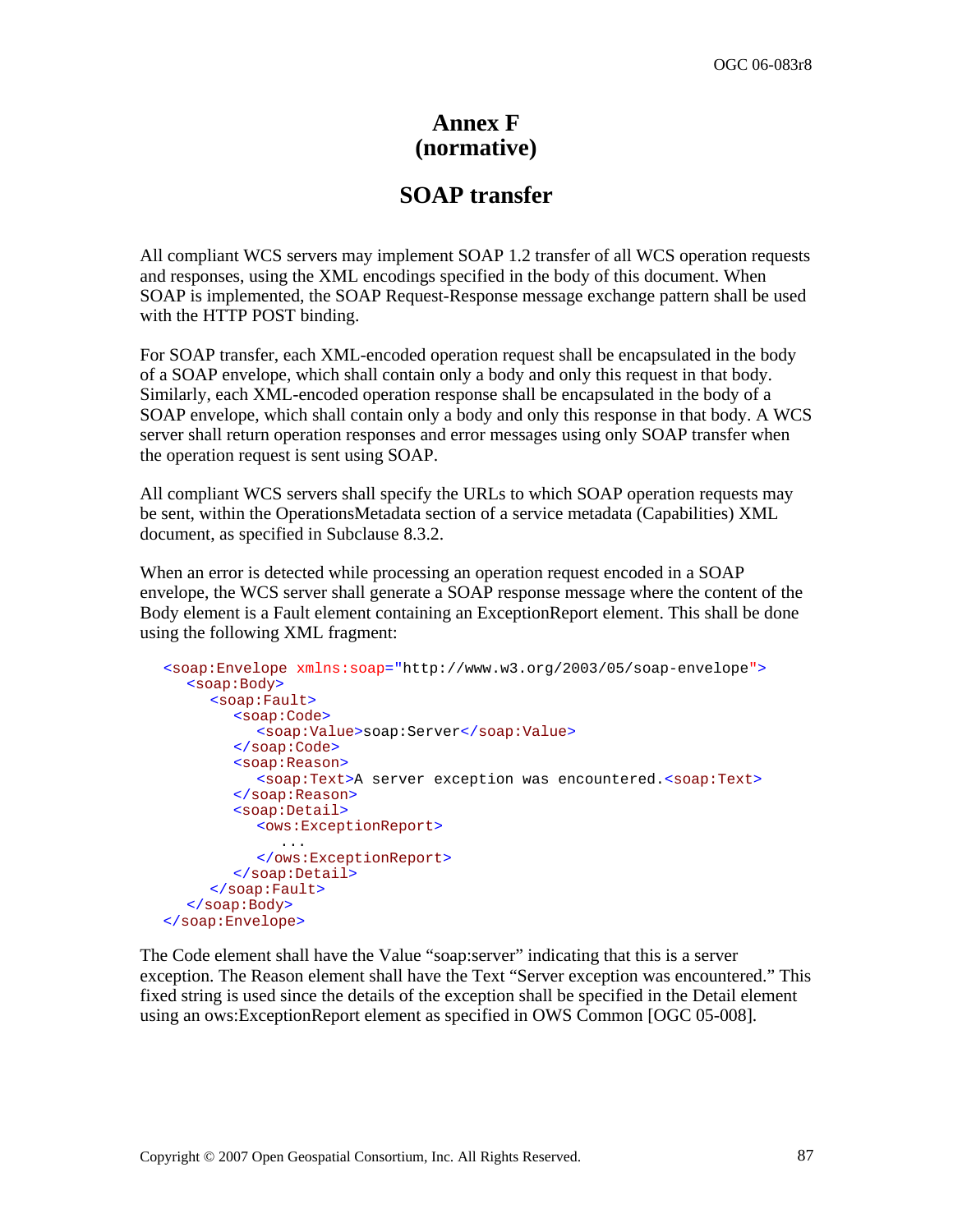# **Annex G (normative)**

# **GridCRS**

### **G.1 Introduction**

This annex specifies a GridCRS data structure for encoding the definitions of rectangular grids defined within another CRS. This annex also specifies three instances of the gml:OperationMethod element that specify rectangular grids (more precisely, parallelogram grids in the other CRS). Such a gml:OperationMethod is referenced by the GridType that is included in the specified GridCRS data structure.

NOTE This GridCRS data structure isspecified here because it is now only used in WCS. However, this GridCRS is likely to be useful in other OWS specifications as well, such as the draft Web Coordinate Transformation Service (WCTS) [OGC 05-013]. When or before this GridCRS is used elsewhere, the GridCRS specification in this Annex should be moved into a separate OGC Implementation Specification.

### **G.2 GridCRS**

### **G.2.1 GridCRS contents**

This subclause specifies a GridCRS data structure for encoding the definition of a rectangular grid that is specified within another CRS, called the GridBaseCRS. This GridCRS data structure is simplified from the DerivedCRS element that is defined in GML 3.1.1, to define such a rectangular grid in the GridBaseCRS.

NOTE 1 The GridCRS XML element can be referenced remotely as the source or target CRS of a CoordinateOperation element. However, it is NOT defined by a GML Application Schema, because such a definition would be too complex for use in WCS. This GridCRS element is thus NOT in the gml:\_CRS substitutionGroup, and so it cannot be included as the baseCRS of a DerivedCRS, or included in a GML dictionary. However, this GridCRS element does use a few parts of GML, which are included in the approved GML 3.1.1 CRS support profile [OGC 05-094r1].

The parameters contained in the GridCRS data structure are described in Figure G.1 and specified in Table G.1.

| <b>GridCRS</b>                                                        |
|-----------------------------------------------------------------------|
| + srsName [01] : CharacterString                                      |
| + gridBaseCRS : URI                                                   |
| + gridType [01] : URI = "urn:ogc:def:method: WCS:1.1:2dSimpleGrid"    |
| + gridOrigin $[01]$ : Sequence <double> = <math>"0 0"</math></double> |
| + gridOffsets : Sequence <double></double>                            |
| + gridCS [01] : URI = "urn:ogc:def:cs:OGC:0.0:Grid2dSquareCS          |
|                                                                       |

**Figure G.1 — GridCRS class diagram**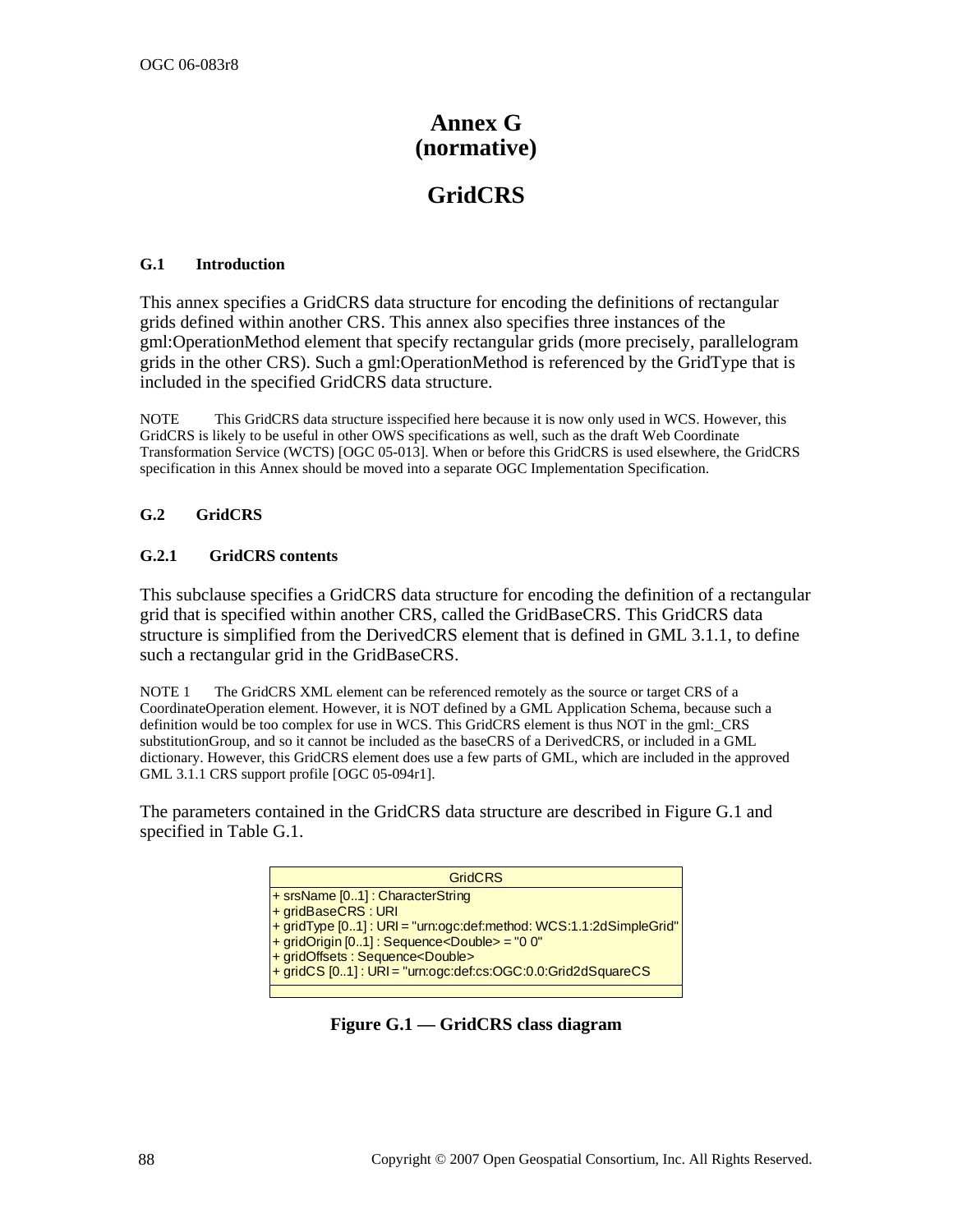| Names <sup>a</sup>                | <b>Definition</b>                                                                                                                   | Data type and value                                                            | <b>Multiplicity and use</b>                                                           |
|-----------------------------------|-------------------------------------------------------------------------------------------------------------------------------------|--------------------------------------------------------------------------------|---------------------------------------------------------------------------------------|
| srsName<br>srsName                | Name or identifier of this GridCRS                                                                                                  | Character string type,<br>not empty                                            | Zero or one (optional)<br>Include when needed so<br>this GridCRS can be<br>referenced |
| gridBaseCRS<br><b>GridBaseCRS</b> | Reference to definition of base CRS<br>used by this GridCRS                                                                         | URI $^{\rm b}$                                                                 | One (mandatory)                                                                       |
| gridType<br>GridType              | Reference to definition of operation<br>method that specifies quadrilateral<br>grid in GridBaseCRS                                  | <b>URI</b><br>Default is<br>"urn:ogc:def:metho<br>d: WCS:1.1:2dSimp<br>leGrid" | Zero or one (optional)<br>Include when not<br>default GridType                        |
| gridOrigin<br>GridOrigin          | Position coordinates of origin of this<br>GridCRS in the GridBaseCRS                                                                | Sequence <double><br/>Default is "<math>0.0</math> <math>0.0</math>"</double>  | Zero or one (optional)<br>Include when not<br>default origin                          |
| gridOffsets<br>GridOffsets        | Position offsets between adjacent<br>points in rectangular grid, in each<br>dimension of GridCS in each<br>dimension of GridBaseCRS | Sequence <double></double>                                                     | One (mandatory)                                                                       |
| gridCS<br>GridCS                  | Reference to definition of 2D or 3D<br>CartesianCS used by this GridCRS                                                             | <b>URI</b><br>Default is<br>"urn:ogc:def:cs:OG<br>C:0.0:Grid2dSquar<br>$eCS$ " | Zero or one (optional)<br>Include when not<br>default GridCS                          |

**Table G.1 — Parameters in GridCRS data structure** 

a See Table 1 for UML and XML naming conventions.

b The referenced GridBaseCRS can be a 2D or 3D spatial CRS, most frequently 2D. This baseCRS can be a 2D gml:ProjectedCRS, a 2D or 3D gml:GeographicCRS, or a gml:CompoundCRS that combines a 2D gml:ProjectedCRS with a 1D gml:VerticalCRS, as specified in the GML 3.1.1 common CRSs profile [OGC 05-095r1]. This GridBaseCRS can alternately be a 2D or 3D gml:ImageCRS or another wcs:GridCRS. The two axes of a gml:GeographicCRS are usually named geodetic latitude and geodetic longitude, with coordinates listed in that order and with both latitude and longitude values given in decimal degrees. The two axes of a gml:ProjectedCRS are often named Easting and Northing, not always in that order, with values often given in metres.

In this GridCRS, the GridType remotely references one of several fixed XML documents that each specifies an OperationMethod object. There are many OperationMethod objects that might be referenced, three of which are specified in Subclause G.3.

### **G.2.2 Default values**

As indicated above, the definition of a GridCRS contains five primary parts. However, two of these parts will often have the same values. Those same values will be the values needed for the most common case, namely a 2D grid defined in a 2D CRS, without grid rotation or skewing. Furthermore, when included in the output part of a GetCoverage operation request, a third part will often have the same value, namely a "0.0 0.0" origin position. Default values are thus specified for these three parts, to allow omission of specific values for these parts in the most common cases. These default values are as specified in Table G.2.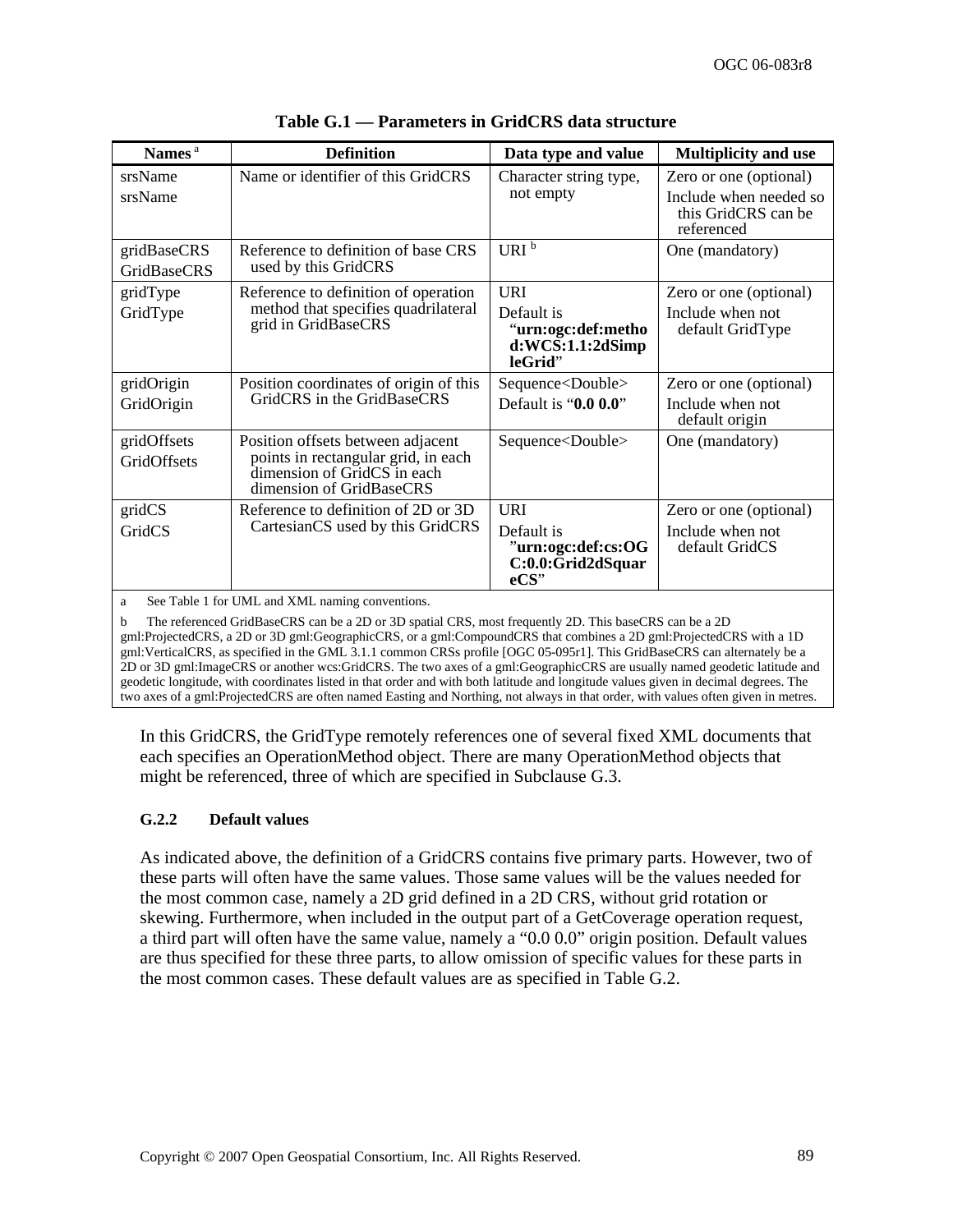| <b>GridCRS</b> part                                                                                       | Default value (XML encoded)                                               |  |
|-----------------------------------------------------------------------------------------------------------|---------------------------------------------------------------------------|--|
| GridType                                                                                                  | <gridtype>urn:ogc:def:method:WCS:1.1:2dSimpleGrid</gridtype> <sup>a</sup> |  |
| GridOrigin<br><gridorigin>0.0 0.0</gridorigin>                                                            |                                                                           |  |
| <gridcs>urn:ogc:def:cs:OGC:0.0:Grid2dSquareCS</gridcs> b<br>GridCS                                        |                                                                           |  |
| This URN and its meaning are specified in Subclause G.3.4.<br>a                                           |                                                                           |  |
| This URN and its meaning are specified in Subclause 10.4 of OGC Best Practices Paper [OGC 05-096r1].<br>b |                                                                           |  |

### **Table G.2 — GridCRS default values**

### **G.2.3 XML encoding**

The definition of a GridCRS will often be encoded in XML. This XML encoding shall use the XML Schema fragment specified in wcs:GridCRS.xsd.

EXAMPLE 1 An example XML fragment defining a 2D GridCRS without grid rotation or skewing is:

```
<GridCRS>
  <gml:srsName>2D Grid CRS Example 1</gml:srsName>
  <GridBaseCRS>urn:ogc:def:crs:EPSG:6.6:63266405</GridBaseCRS>
  <GridType>urn:ogc:def:method:WCS:1.1:2dGridIn2dCrs</GridType >
  <GridOrigin>1.0 2.0</GridOrigin>
  <GridOffsets>0.1 0 0 0.2</GridOffsets>
  <GridCS>urn:ogc:def:cs:OGC:0.0:Grid2dSquareCS</GridCS >
</GridCRS>
```
NOTE 1 In the above example, the center two Offsets values are zero because there is no grid rotation or skewing relative to the underlying CRS axes (meridians and parallels). These offset values define a grid with a point spacing of 0.1 x 0.2 degree (latitude x longitude, as defined by EPSG 63266405)

EXAMPLE 2 An example XML fragment defining a 2D GridCRS with rotation (but no skewing) in the baseCRS is:

```
<GridCRS>
   <gml:srsName>2D Grid CRS Example 2</gml:srsName>
   <GridBaseCRS>urn:ogc:def:crs:EPSG:6.6:32618</GridBaseCRS >
   <GridType>urn:ogc:def:method:WCS:1.1:2dGridIn2dCrs</GridType>
   <GridOrigin>1.0 2.0</GridOrigin>
   <GridOffsets>0.0707 -0.0707 0.1414 0.1414</GridOffsets>
   <GridCS>urn:ogc:def:cs:OGC:0.0:Grid2dSquareCS</GridCS>
</GridCRS>
```
NOTE 2 In the above example, the center two Offsets values are non-zero because there is 45 degrees grid rotation clockwise relative to the easting/northing axes of the GridBaseCRS (WGS84 UTM meters, Zone 18N – denoted EPSG 32618). The grid defined by these offsets has a point spacing of 0.1x0.2 meter.

NOTE 3 These two example XML fragments reference the fixed XML document that specifies the 2dGridIn2dCrs given in Subclause G.3.2.

### **G.2.4 KVP encoding**

This GridCRS may be KVP encoded in a GetCoverage operation request. That KVP encoding shall be as specified in Table G.3.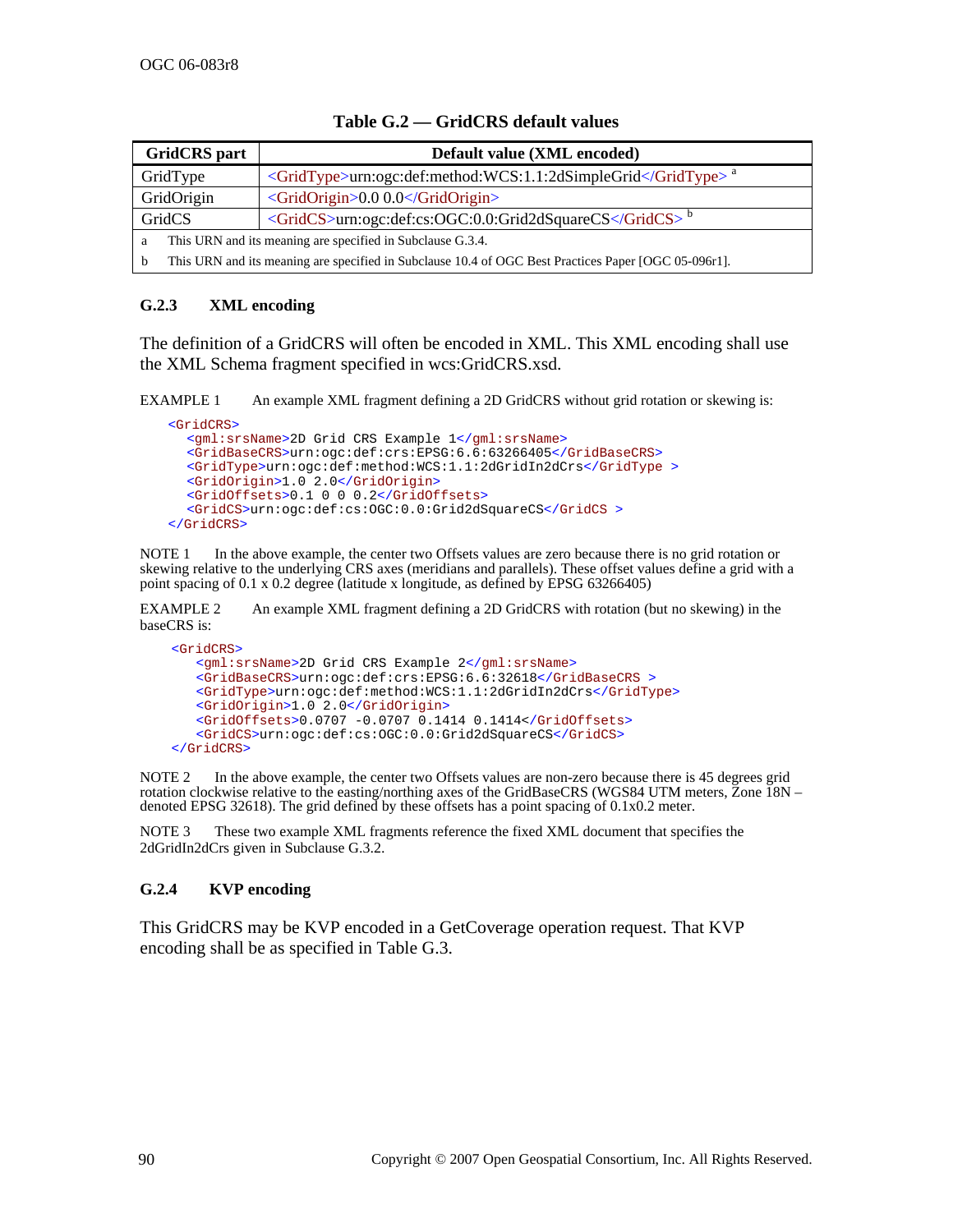| Name and example                                      | <b>Optionality</b><br>& use                                                                                                                                  | <b>Definition and format</b>                                                                                 |  |
|-------------------------------------------------------|--------------------------------------------------------------------------------------------------------------------------------------------------------------|--------------------------------------------------------------------------------------------------------------|--|
| GridBaseCRS=urn:ogc:def:crs:<br>EPSG:6.6:32618        | Optional,<br>include all five                                                                                                                                | Reference to baseCRS of desired output<br>GridCRS, a URN or URL <sup>a</sup>                                 |  |
| GridType=urn:ogc:def:method:<br>WCS:1.1:2dGridIn2dCrs | <b>GridCRS</b><br>parameters,<br>except for<br>defaulted<br>parameters, to<br>request output in<br>a CRS other than<br>the ImageCRS<br>of stored<br>coverage | Reference to grid type of desired output<br>GridCRS, a URN or URL <sup>a, b</sup>                            |  |
| GridCS=urn:ogc:def:cs:OGC:0.<br>0:Grid2dSquareCS      |                                                                                                                                                              | Reference to coordinate system of desired<br>output GridCRS, a URN or URL <sup>a, c</sup>                    |  |
| GridOrigin= $1.0,2.0$                                 |                                                                                                                                                              | Position coordinates of one possible grid<br>origin, in baseCRS of desired output<br>GridCRS <sup>a, d</sup> |  |
| GridOffsets=0.0707,<br>$-0.0707, 0.1414, 0.1414 \&$   |                                                                                                                                                              | Offsets between adjacent grid points, in<br>baseCRS of desired output GridCRS <sup>a, e</sup>                |  |

| Table G.3 – GridCRS encoded as Key Value Pairs |  |  |  |  |  |
|------------------------------------------------|--|--|--|--|--|
|------------------------------------------------|--|--|--|--|--|

a The GridType parameter shall reference the known definition of a coordinate OperationMethod that defines a grid in the referenced GridBaseCRS. That GridType definition shall specify the meanings of the other "Grid…" parameters listed, including the number of dimensions in each other "Grid…" parameter.

b This GridType may be omitted when the GridBaseCRS is 2D and the grid is not rotated or skewed in the GridBaseCRS, in which case the default value shall be "urn:ogc:def:method:WCS:1.1:2dSimpleGrid".

c This GridCS may be omitted when the GridBaseCRS is 2D (in a 2D or 3D GridBaseCRS), in which case the default value shall be "urn:ogc:def:cs:OGC:0.0:Grid2dSquareCS".

d This GridOrigin may be omitted when the GridBaseCRS is 2D, in which case the default value shall be "0.0 0.0".

e When the GridType is "urn:ogc:def:method:WCS:1.1:2dGridIn2dCrs", there shall be four values in this GridOffsets. The center two of these offsets will be zero when the GridCRS is not rotated or skewed in the GridBaseCRS.

NOTE 1 This KVP encoding does not include the srsName of the GridCRS, since KVP encoding is only used in the Output part of a GetCoverage operation request, and any GridCRS defined there is never referenced.

EXAMPLE 1 Here is an example 2D GridCRS definition without grid rotation or skewing, defined using KVP encoding:

GridBaseCRS=urn:ogc:def:crs:EPSG:6.6:63266405& GridType=urn:ogc:def:method:WCS:1.1:2dSimpleGrid& GridCS=urn:ogc:def:cs:OGC:0.0:Grid2dSquareCS& GridOrigin=0,0& GridOffsets=0.1,0.2&

NOTE 2 This example and the next define a grid in the EPSG:63266405 CRS, that is, WGS84 latitude and longitude expressed in decimal degrees. The grid spacing is 0.1 degree of latitude and 0.2 degree of longitude.

EXAMPLE 2 Here is the same example GridCRS definition, taking advantage of all three applicable defaults:

GridBaseCRS=urn:ogc:def:crs:EPSG:6.6:63266405& GridOffsets=0.1,0.2&

EXAMPLE 3 Here is an example 2D GridCRS with 45 degrees clockwise rotation (but no skewing) in the GridBaseCRS, defined using KVP encoding:

GridBaseCRS=urn:ogc:def:crs:EPSG:6.6:32618& GridType=urn:ogc:def:method:WCS:1.1:2dGridIn2dCrs& GridCS=urn:ogc:def:cs:OGC:0.0:Grid2dSquareCS& GridOrigin=0,0 GridOffsets=0.0707,-0.0707,0.1414,0.1414&

NOTE 3 This example and the next define a grid in the EPSG:32618 CRS, that is, WGS84 UTM Zone 18 North easting and northing expressed in meters. The grid spacing is 0.1m (NW-SE) and 0.2m (SW-NE)

EXAMPLE 4 Here is the same GridCRS definition, taking advantage of the two applicable defaults: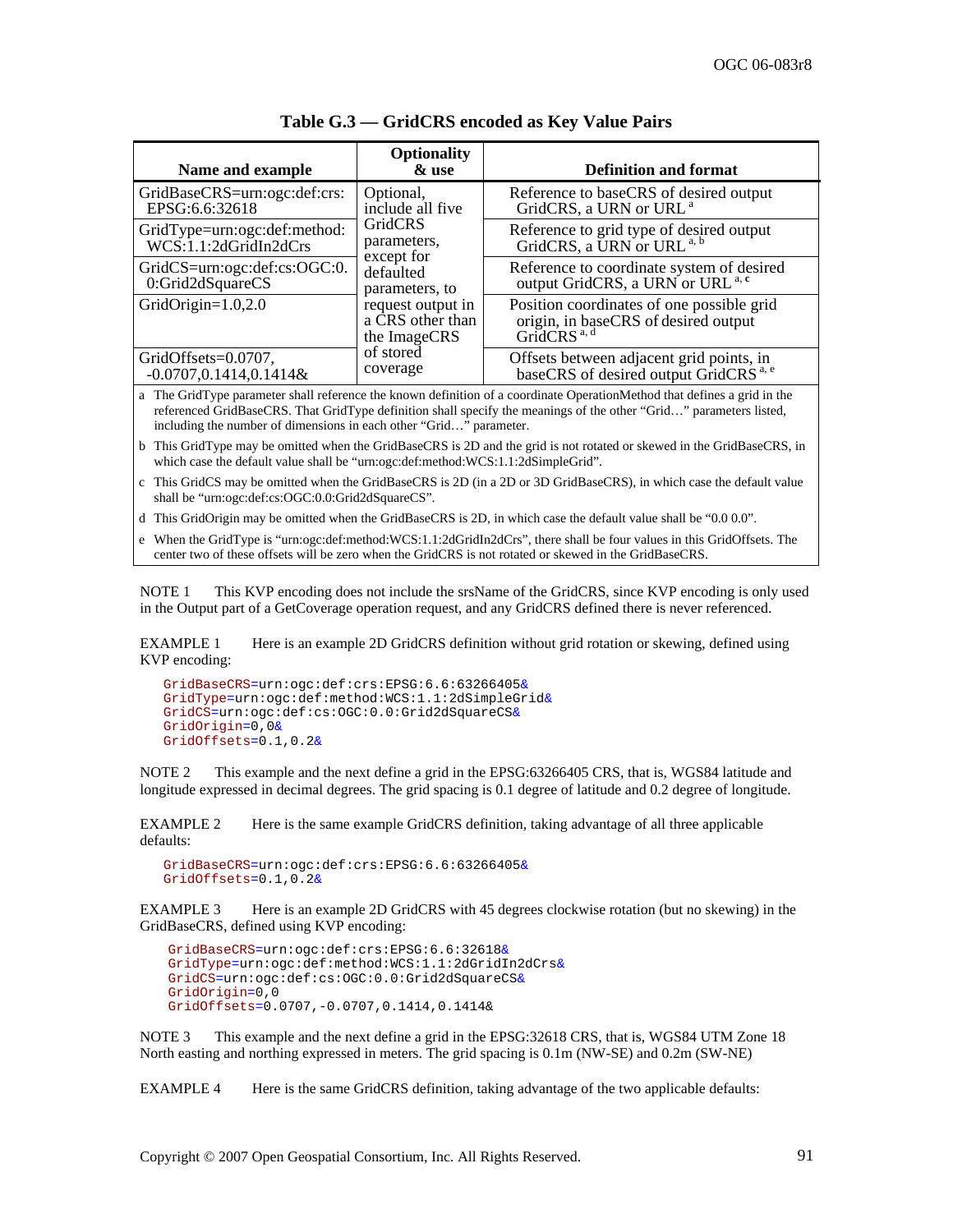```
GridBaseCRS=urn:ogc:def:crs:EPSG:6.6:32618&
GridType=urn:ogc:def:method:WCS:1.1:2dGridIn2dCrs&
GridOffsets=0.0707,-0.0707,0.1414,0.1414&
```
### **G.3 Operation methods for rectangular grids**

### **G.3.1 Introduction**

This subclause specifies instances of the gml:OperationMethod element that specify rectangular grids in a manner similar to the gml:RectifiedGrid element. As previously stated, such a gml:OperationMethod is expected to normally be used by the GridType that is used by the specified GridCRS element. However, neither these gml:OperationMethods nor the GridCRSs using them define the extent of the grid (e.g., by extending gml:Grid as gml:RectifiedGrid does).

### **G.3.2 2D grid in 2D CRS (urn:ogc:def:method:WCS:1.1:2dGridIn2dCrs)**

The following OperationMethod specifies a 2D grid that can be rotated or skewed within a 2D CRS:

```
<?xml version="1.0" encoding="UTF-8"?>
<OperationMethod xmlns="http://www.opengis.net/gml" 
xmlns:gml="http://www.opengis.net/gml" 
xmlns:xsi="http://www.w3.org/2001/XMLSchema-instance" 
xsi:schemaLocation="http://www.opengis.net/gml 
../../../gml/3.1.1/Profiles/GridCRSs/1.0.0/gmlGridCRSsProfile.xsd"
gml:id="2dGridIn2dCrs">
  \leftarrow -- Last updated 2006-02-27 -->
  <!-- =============================================== -->
  <methodName>2D Rectified Grid in 2D CRS Method</methodName>
  <methodID>
      <name>urn:ogc:def:method:WCS:1.1:2dGridIn2dCrs</name>
  </methodID>
  <remarks>Method for use by a Coordinate Conversion defining a 2D grid 
CRS in a 2D baseCRS, based on CV_RectifiedGrid in ISO 19123 so the grid 
can be rotated and skewed in this baseCRS. </remarks>
  <methodFormula>The reverse direction (from the grid CRS to the 
baseCRS) shall be as specified by the following equations: 
  BaseX = origin(1) + offsets(1,1) * GridX + offsets(1,2) * GridYBaseY = origin(2) + offsets(2,1) * GridX + offsets(2,2) * GridYwhere 
   GridX, GridY are position coordinates in the grid 2D CRS 
   BaseX, BaseY are position coordinates in the 2D base CRS 
   origin(1), origin(2) are the two coordinates of the grid origin 
position in the 2D base CRS 
  offsets(1,1), offsets(1,2) are the grid point offsets of the first
grid axis in the 2D base CRS 
  offsets(2,1), offsets(2,2) are the grid point offsets of the second
grid axis in the 2D base CRS. 
The forward direction (from the baseCRS to the GridCRS) equations are not 
included here. </methodFormula>
  <sourceDimensions>2</sourceDimensions>
  <targetDimensions>2</targetDimensions>
  <!-- =============================================== -->
  <usesParameter>
      <OperationParameter gml:id="origin2d">
         <parameterName>origin2d</parameterName>
         <parameterID>
```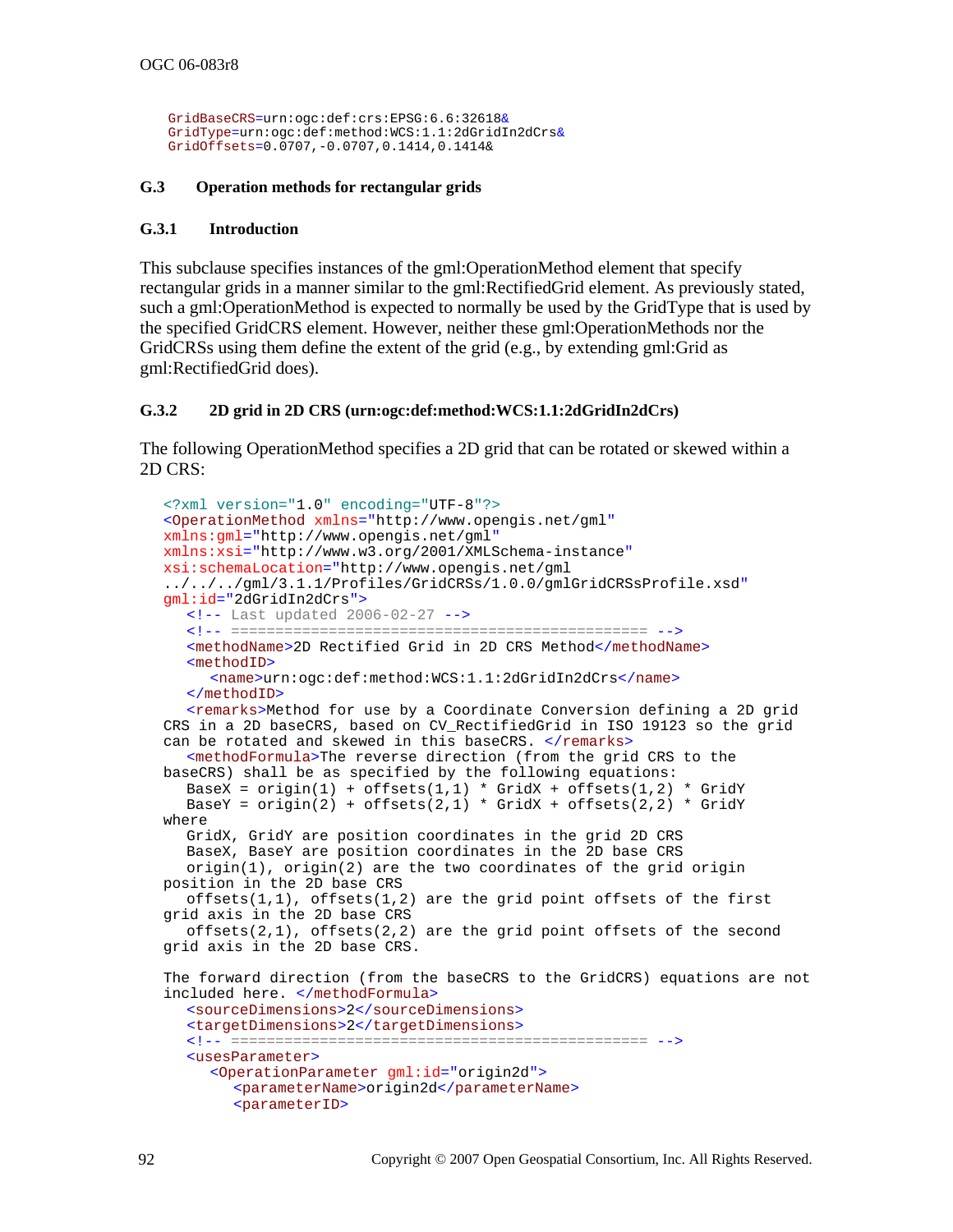```
 <name>urn:ogc:def:parameter:WCS:1.1:origin2d</name>
         </parameterID>
         <remarks>This parameter shall be encoded as a wcs:Origin element, 
giving the two origin coordinates in the 2D base CRS of this GridCRS. 
</remarks>
      </OperationParameter>
  </usesParameter>
  <!-- =============================================== -->
  <usesParameter>
      <OperationParameter gml:id="offsets2d">
         <parameterName>offset2d</parameterName>
         <parameterID>
           <name>urn:ogc:def:parameter:WCS:1.1:offsets2d</name>
         </parameterID>
         <remarks>This parameter shall be encoded as a wcs:Offsets 
element, giving the grid offsets in the two grid axes, each in the 2D 
base CRS relative to the specified origin. This wcs:Offsets shall contain 
four values, the first two values shall specify the grid offset for the 
first grid axis, and the second pair of values shall specify the grid 
offset for the second grid axis. </remarks>
      </OperationParameter>
  </usesParameter>
</OperationMethod>
```
This "2D grid in 2D CRS method" shall be referenced using the above-specified URN "**urn:ogc:def:method:WCS:1.1:2dGridIn2dCrs**". Several examples in Subclauses G.2.2 and G.2.3 above reference this OperationMethod.

#### **G.3.3 2D grid in 3D CRS (urn:ogc:def:method:WCS:1.1:2dGridIn3dCrs)**

The following OperationMethod specifies a 2D grid within a 3D CRS:

```
<?xml version="1.0" encoding="UTF-8"?>
<OperationMethod xmlns="http://www.opengis.net/gml" 
xmlns:gml="http://www.opengis.net/gml" 
xmlns:xsi="http://www.w3.org/2001/XMLSchema-instance" 
xsi:schemaLocation="http://www.opengis.net/gml 
http://schemas.opengis.net/gml/3.1.1/profiles/GridCRSs/1.0.0/gmlGridCRSsP
rofile.xsd" gml:id="2dGridIn3dCrs">
  <!-- Last updated 2006-02-28 -->
  <!-- =============================================== -->
  <methodName>2D Rectified Grid in 3D CRS Method</methodName>
  <methodID>
      <name>urn:ogc:def:method:WCS:1.1:2dGridIn3dCrs</name>
  </methodID>
  <remarks>Method for use by a Coordinate Conversion defining a 2D grid 
CRS in a 3D baseCRS, based on CV_RectifiedGrid in ISO 19123 so the grid 
can be rotated and skewed in this baseCRS. </remarks>
  <methodFormula>The reverse direction (from the grid CRS to the 
baseCRS) shall be as specified by the equations: 
  BaseX = origin(1) + offsets(1,1) * GridX + offsets(2,1) * GridYBaseY = origin(2) + offsets(1,2) * GridX + offsets(2,2) * GridYBaseZ = origin(3) + offsets(1,3) * GridX + offsets(2,3) * GridXwhere 
   GridX, GridY are position coordinates in the 2D grid CRS 
   BaseX, BaseY, BaseZ are position coordinates in the 3D base CRS 
   origin(1), origin(2), origin(3) are the three coordinates of the grid 
origin position in the 3D base CRS 
  offsets(1,1), offsets(1,2), offsets(1,3) are the grid spacings of the
first grid axis in the 3D base CRS
```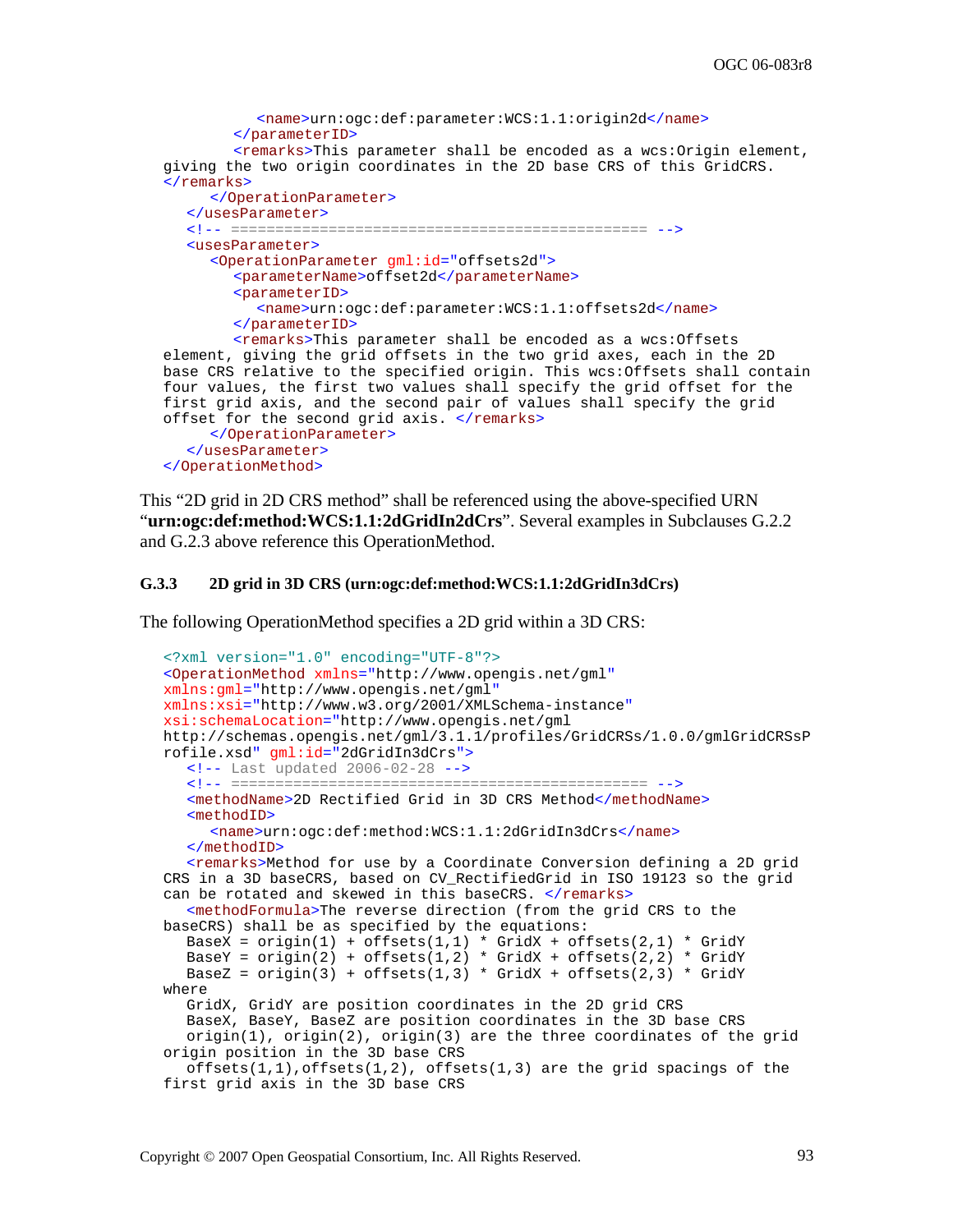```
offsets(2,1), offsets(2,2), offsets(2,3) are the grid spacings of the
second grid axis in the 3D base CRS 
The forward direction (from the baseCRS to the GridCRS) equations are not 
included here. </methodFormula>
  <sourceDimensions>3</sourceDimensions>
  <targetDimensions>2</targetDimensions>
  <!-- =============================================== -->
  <usesParameter>
      <OperationParameter gml:id="origin3d">
         <parameterName>origin3d</parameterName>
         <parameterID>
           <name>urn:ogc:def:parameter:WCS:1.1:origin3d</name>
         </parameterID>
         <remarks>This parameter shall be encoded as a wcs:Origin element, 
giving the three origin coordinates in the 3D base CRS of this GridCRS. 
</remarks>
      </OperationParameter>
  </usesParameter>
  <!-- =============================================== -->
  <usesParameter>
      <OperationParameter gml:id="offset3d">
         <parameterName>offset3d</parameterName>
         <parameterID>
            <name>urn:ogc:def:parameter:WCS:1.1:offset3d</name>
         </parameterID>
         <remarks>This parameter shall be encoded as a wcs:Offsets 
element, giving the grid offsets in the two grid axes, each in the 3D 
base CRS relative to the specified origin. This wcs:Offsets shall contain 
six values, the first three values shall specify the grid offset for the 
first grid axis, and the second three values shall specify the grid 
offset for the second grid axis. </remarks>
      </OperationParameter>
  </usesParameter>
</OperationMethod>
```
This "2D grid in 3D CRS method" shall be referenced using the above-specified URN "**urn:ogc:def:method:WCS:1.1:2dGridIn3dCrs**".

EXAMPLE 1 Here is an example GridCRS that references this OperationMethod encoded in XML:

```
<?xml version="1.0" encoding="UTF-8"?> 
<GridCRS xmlns="http://www.opengis.net/wcs/1.1"
xmlns:gml="http://www.opengis.net/gml" 
xmlns:xlink="http://www.w3.org/1999/xlink"
xmlns:xsi="http://www.w3.org/2001/XMLSchema-instance"
xmlns:schemaLocation="http://www.opengis.net/wcs/1.1 ../wcsGridCRS.xsd"
gml:id="example2dGridCrs2">
   <gml:srsName>2D Grid CRS Example 3</gml:srsName>
   <GridBaseCRS>urn:ogc:def:crs:EPSG:6.6:7405</GridBaseCRS>
   <GridType>urn:ogc:def:method:WCS:1.1:2dGridIn3dCrs</GridType >
   <GridOrigin>0 0 0</GridOrigin>
   <GridOGridffsets>0.0707 0.0707 0 -0.1414 0.1414 0</GridOffsets>
   <GridCS>urn:ogc:def:cs:OGC:0.0:Grid2dSquareCS</GridCS >
</GridCRS>
```
NOTE This example and the next define a grid in the EPSG:7405 CRS (a 3D, Cartesian reference that uses east / north meters in the British National Grid, and vertical meters relative to the Ordnance Survey Datum). The six numbers in GridOffsets define a grid that is level to the ground plane but rotated at 45 degrees counterclockwise relative to the easting / northing axes, with a grid spacing of 0.1m (in the SW-NE direction) and 0.2m (NW-SE).

EXAMPLE 2 The same example GridCRS encoded in KVP is:

```
 GridBaseCRS=urn:ogc:def:crs:EPSG:6.6:7405&
```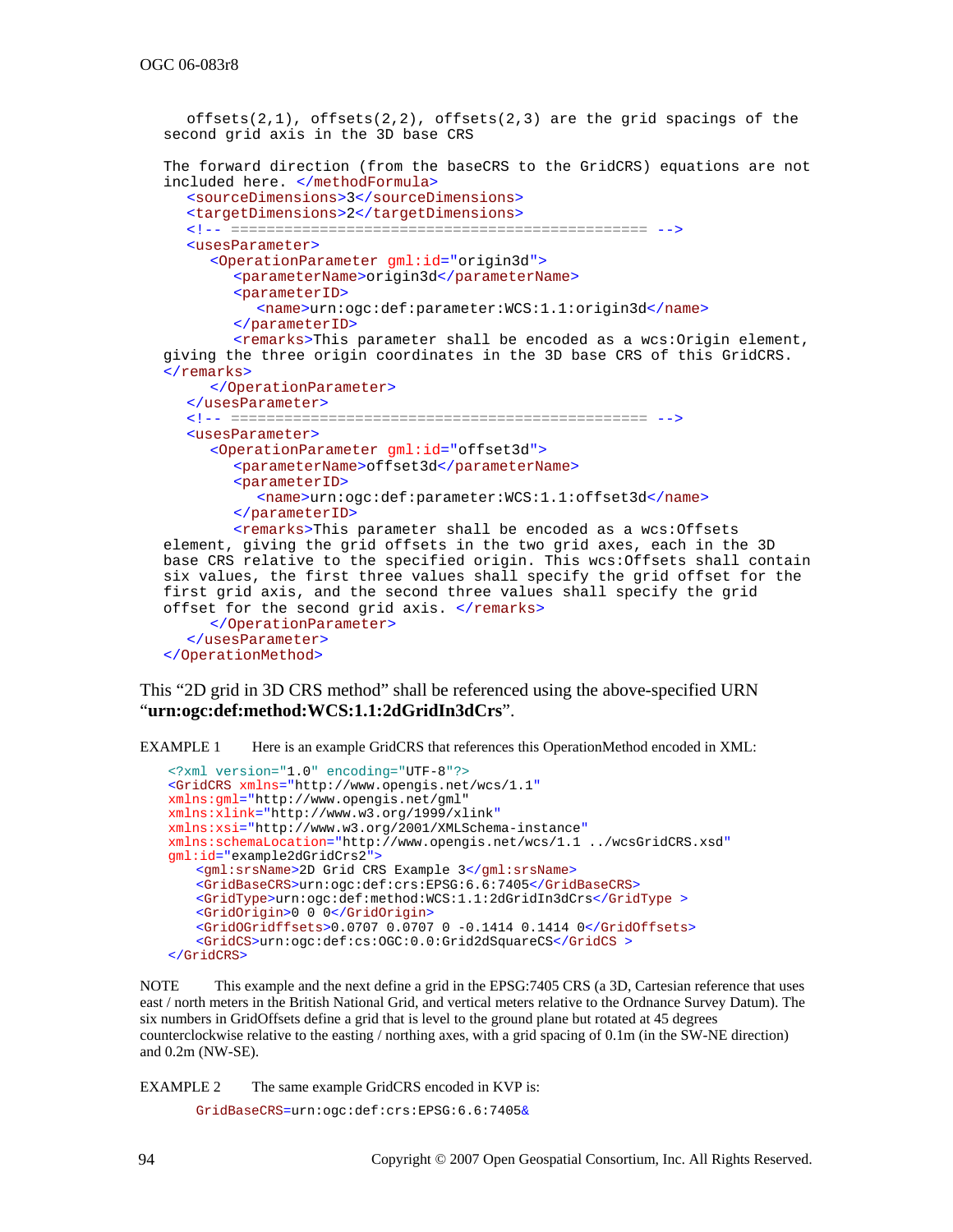```
GridType=urn:ogc:def:method:WCS:1.1:2dGridIn3dCrs&
 GridCS=urn:ogc:def:cs:OGC:0.0:Grid2dSquareCS&
 GridOrigin=0,0,0&
 GridOffsets=0.0707,0.0707,0,-0.1414,0.1414,0&
```
EXAMPLE 3 Here is the same example GridCRS encoded in KVP using the default GridCS and GridOrigin:

```
 GridBaseCRS=urn:ogc:def:crs:EPSG:6.6:7405&
GridType=urn:ogc:def:method:WCS:1.1:2dGridIn3dCrs&
 GridOffsets=0.0707,0.0707,0,-0.1414,0.1414,0&
```
## **G.3.4 2D simple grid (urn:ogc:def:method:WCS:1.1:2dSimpleGrid)**

The following OperationMethod specifies a 2D simple grid (with no rotation or skew) within a 2D CRS:

```
<?xml version="1.0" encoding="UTF-8"?> 
<OperationMethod xmlns="http://www.opengis.net/gml"
xmlns:gml="http://www.opengis.net/gml"
xmlns:xsi="http://www.w3.org/2001/XMLSchema-instance"
xmlns:schemaLocation="http://www.opengis.net/gml 
../../../gml/3.1.1/Profiles/GridCRSs/1.0.0/gmlGridCRSsProfile.xsd"
gml:id="2dSimpleGrid">
   <!-- Last updated 2006-08-28 -->
   <!-- =============================================== -->
   <methodName>2D Simple Grid Method</methodName>
   <methodID>
       <name>urn:ogc:def:method:WCS:1.1:2dSimpleGrid</name>
   </methodID>
   <remarks>Method for use by a Coordinate Conversion defining a simple 
2D GridCRS in a 2D baseCRS, where this grid is not rotated or skewed in 
this baseCRS. </remarks>
   <methodFormula>The reverse direction (from the grid CRS to the 
baseCRS) shall be as specified by the equations: 
   BaseX = origin(1) + offsets(1) * GridX)BaseY = origin(2) + offsets(2) * GridY)Where 
    GridX, GridY are position coordinates in the grid 2D CRS 
    BaseX, BaseY are position coordinates in the 2D base CRS 
   origin(1), origin(2) are the two coordinates of the grid origin
         position in the 2D base CRS 
    offsets(1) is the grid point offsets of the first grid axis in the 2D 
         base CRS 
    offsets(2) is the grid point offsets of the second grid axis in the 
         2D base CRS 
The forward direction (from the baseCRS to the GridCRS) equations are 
not included here. </methodFormula>
   <sourceDimensions>2</sourceDimensions>
   <targetDimensions>2</targetDimensions>
   <!-- =============================================== -->
   <usesParameter>
       <OperationParameter gml:id="origin2d">
          <parameterName>origin2d</parameterName>
          <parameterID>
              <name>urn:ogc:def:parameter:WCS:1.1:origin2d</name>
          </parameterID>
          <remarks>This parameter shall be encoded as a wcs:Origin 
element, giving the two origin coordinates in the 2D base CRS of this 
GridCRS. </remarks>
       </OperationParameter>
```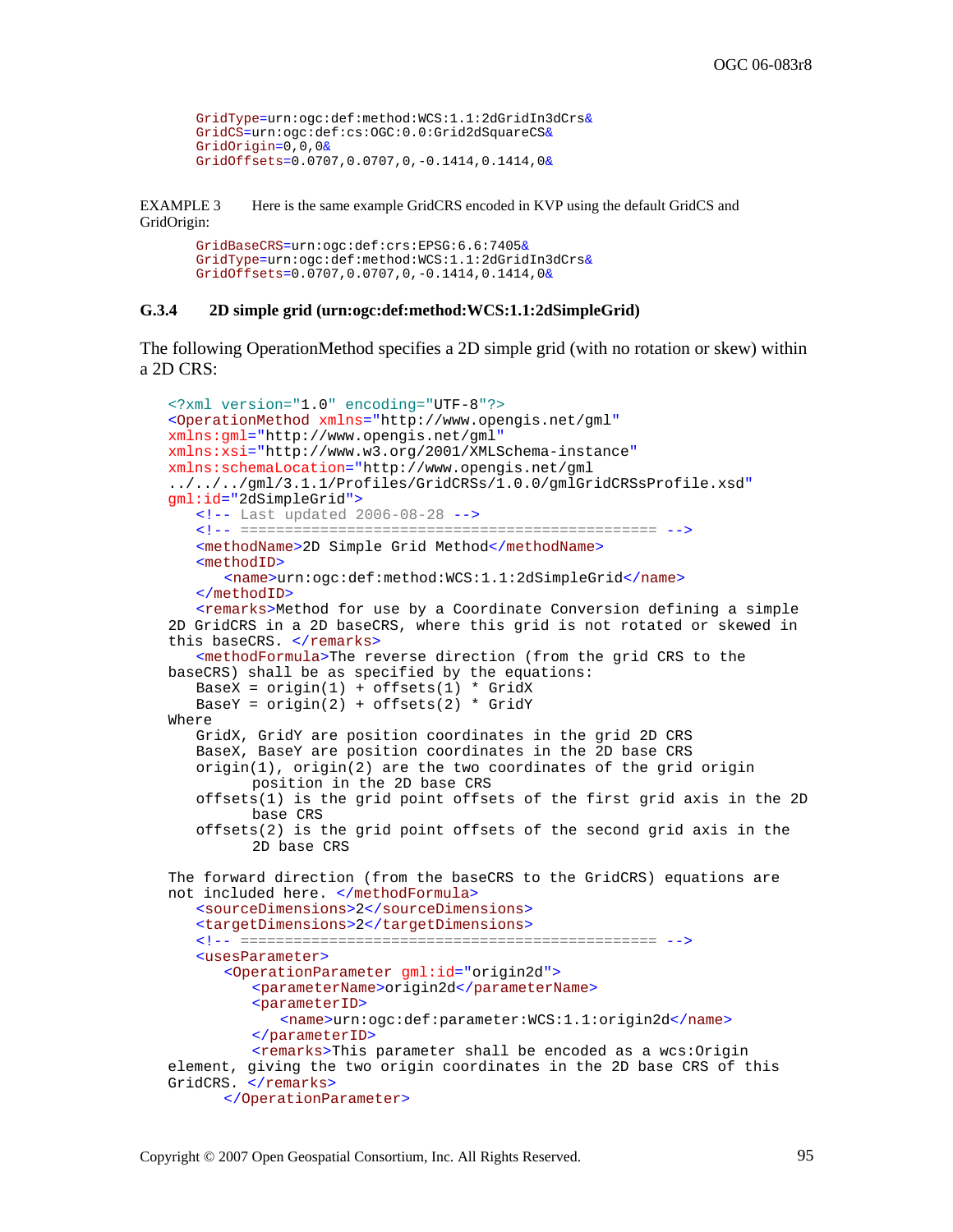```
</usesParameter>
   <!-- =============================================== -->
   <usesParameter>
       <OperationParameter gml:id="offsets2d">
          <parameterName>offsets2d</parameterName>
          <parameterID>
              <name>urn:ogc:def:parameter:WCS:1.1:offsets2d</name>
          </parameterID>
          <remarks>This parameter shall be encoded as a wcs:Offsets 
element, giving the grid offsets in the two grid axes, relative to the 
specified origin. This wcs:Offsets shall contain two values, the first 
value shall specify the grid offset for the first grid axis in the first 
baseCRS axis, and the second value shall specify the grid offset for the 
second grid axisi n the second baseCRS axis. </remarks>
       </OperationParameter>
   </usesParameter>
</OperationMethod>
```
This "2D simple grid method" shall be referenced using the above-specified URN "**urn:ogc:def:method:WCS:1.1:2dSimpleGrid**".

EXAMPLE 1 Here is an example GridCRS that references this OperationMethod encoded in XML. (This example and the next define a grid in the EPSG:63266405 CRS, that is, WGS84 latitude and longitude expressed in decimal degrees.)

```
<?xml version="1.0" encoding="UTF-8"?> 
<GridCRS xmlns="http://www.opengis.net/wcs/1.1"
xmlns:gml="http://www.opengis.net/gml" xmlns:xlink="http://www.w3.org/1999/xlink"
xmlns:xsi="http://www.w3.org/2001/XMLSchema-instance"
xmlns:schemaLocation="http://www.opengis.net/wcs/1.1 ../wcsGridCRS.xsd"
gml:id="example2dGridCrs1">
   <gml:srsName>2D Grid CRS Example 1</gml:srsName>
   <gml:baseCRS xlink:href="urn:ogc:def:crs:EPSG:6.6:63266405"/>
   <GridType>urn:ogc:def:method:WCS:1.1:WCS:1.1:2dSimpleGrid</GridType>
   <GridOrigin>0 0</GridOrigin>
   <GridOffsets>0.1 0.2</GridOffsets>
   <gridCS>urn:ogc:def:cs:OGC:0.0:Grid2dSquareCS</gridCS >
```

```
</GridCRS>
```
NOTE This 2D simple grid method uses a GridOffsets (KVP or XML) parameter containing only two values: the grid spacing along each of its axes, expressed in the units and the order given by the underlying CRS (in this case, degrees of latitude and longitude, in that order). Those two values correspond to the RESX and RESY parameters used in the GetCoverage request KVP encoding in WCS 1.0.

EXAMPLE 2 Here is the same example GridCRS encoded in KVP:

```
GridBaseCRS=urn:ogc:def:crs:EPSG:6.6:63266405&
GridType=urn:ogc:def:method:WCS:1.1:WCS:1.1:2dSimpleGrid&
GridCS=urn:ogc:def:cs:OGC:0.0:Grid2dSquareCS&
GridOrigin=0,0&
GridOffsets=0.1,0.2&
```
EXAMPLE 2 Here is the same example GridCRS encoded in KVP, taking advantage of all three available defaults:

```
GridBaseCRS=urn:ogc:def:crs:EPSG:6.6:63266405&
GridOffsets=0.1,0.2&
```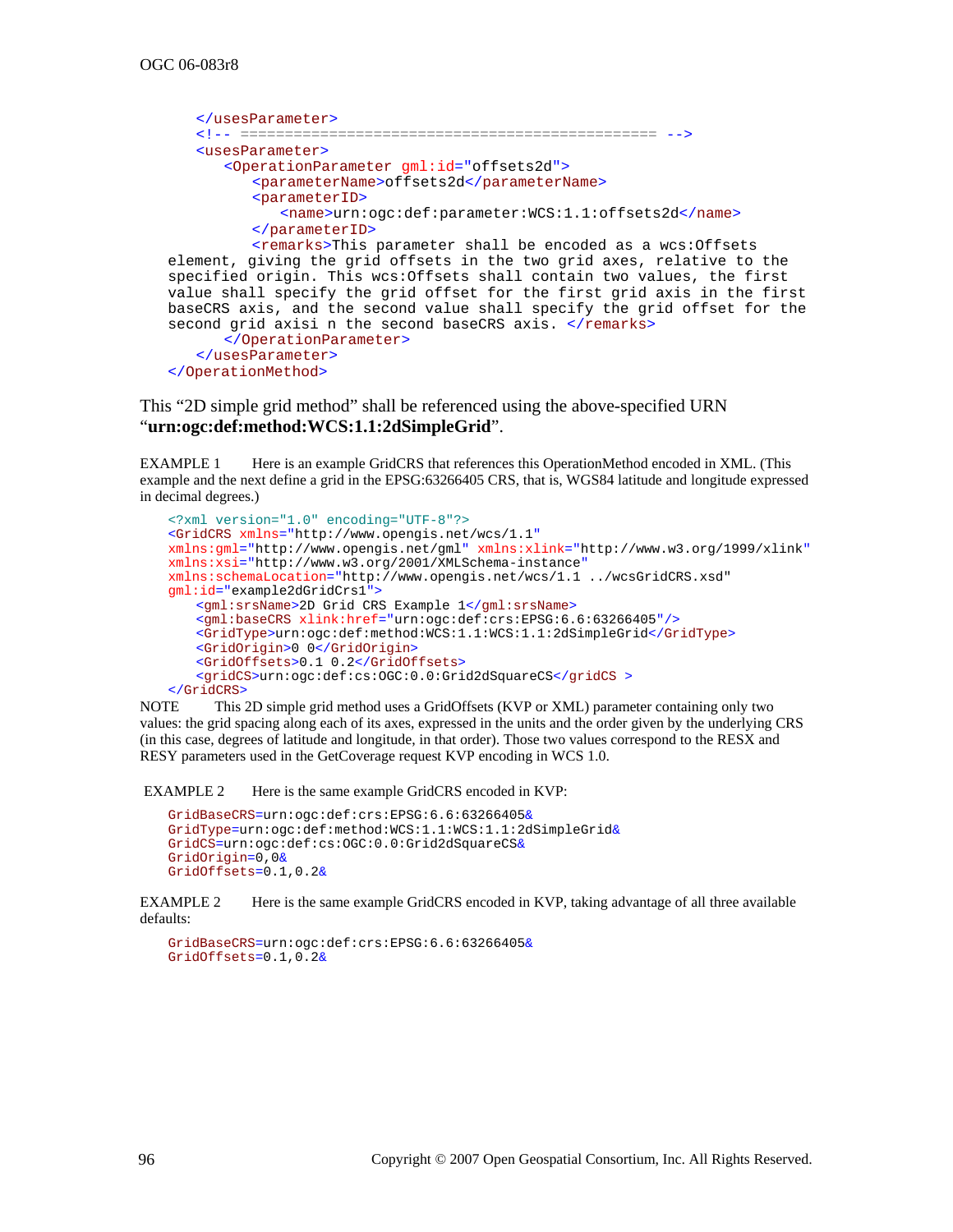# **Annex H (informative)**

# **GetCoverage use cases**

# **H.1 Introduction**

This annex describes a set of use cases for WCS GetCoverage operation requests and responses, followed by descriptions of how this WCS version can be used to satisfy these use cases. These use cases were developed and used by the WCS 1.1 RWG, and consider requesting spatial subsets of grid coverages, but do not discuss temporal subsets.

# **H.2 Use cases**

# **H.2.1 Overview**

These use cases are based on three conditions affecting what a server is required to do to respond to a GetCoverage operation request. These conditions may or may not be significant to the client. These three conditions are:

- a) Is resampling of the stored coverage needed?
- b) Is the stored coverage georectified or unrectified?
- c) Is the desired spatial subset extent defined in ground (or object) or image coordinates?

These 10 use cases are summarized in Table H.1, assigning case numbers for all possible combinations of these three conditions.

| Stored coverage type                                                                                                                                                                                                                                                                                           | Is resampling needed? |            |  |  |
|----------------------------------------------------------------------------------------------------------------------------------------------------------------------------------------------------------------------------------------------------------------------------------------------------------------|-----------------------|------------|--|--|
| Extent CRS type                                                                                                                                                                                                                                                                                                | No resampling         | Resampling |  |  |
| Georectified coverage<br>Extent in ground CRS<br>Extent in image CRS                                                                                                                                                                                                                                           |                       | 6          |  |  |
| Unrectified and un-georeferenced coverage<br>Extent in image CRS <sup>a</sup>                                                                                                                                                                                                                                  | 3                     | 8          |  |  |
| Unrectified and georeferenced coverage<br>Extent in image CRS<br>9<br>Extent in ground CRS                                                                                                                                                                                                                     |                       |            |  |  |
| The extent cannot be defined in a ground CRS for an unrectified and un-georeferenced coverage.<br>a<br>These use cases also apply when the georeferencing coordinate transformation(s) are not available to the<br>server, cannot be used by the server, or are not needed to satisfy the GetCoverage request. |                       |            |  |  |

**Table H.1 — GetCoverage use case numbers for combinations of conditions** 

In order to allow a client to not know anything more than whether it is defining the extent in a ground or image CRS, the GetCoverage request design for these use cases should use the same request data structures for ALL supported use cases. For example, the GetCoverage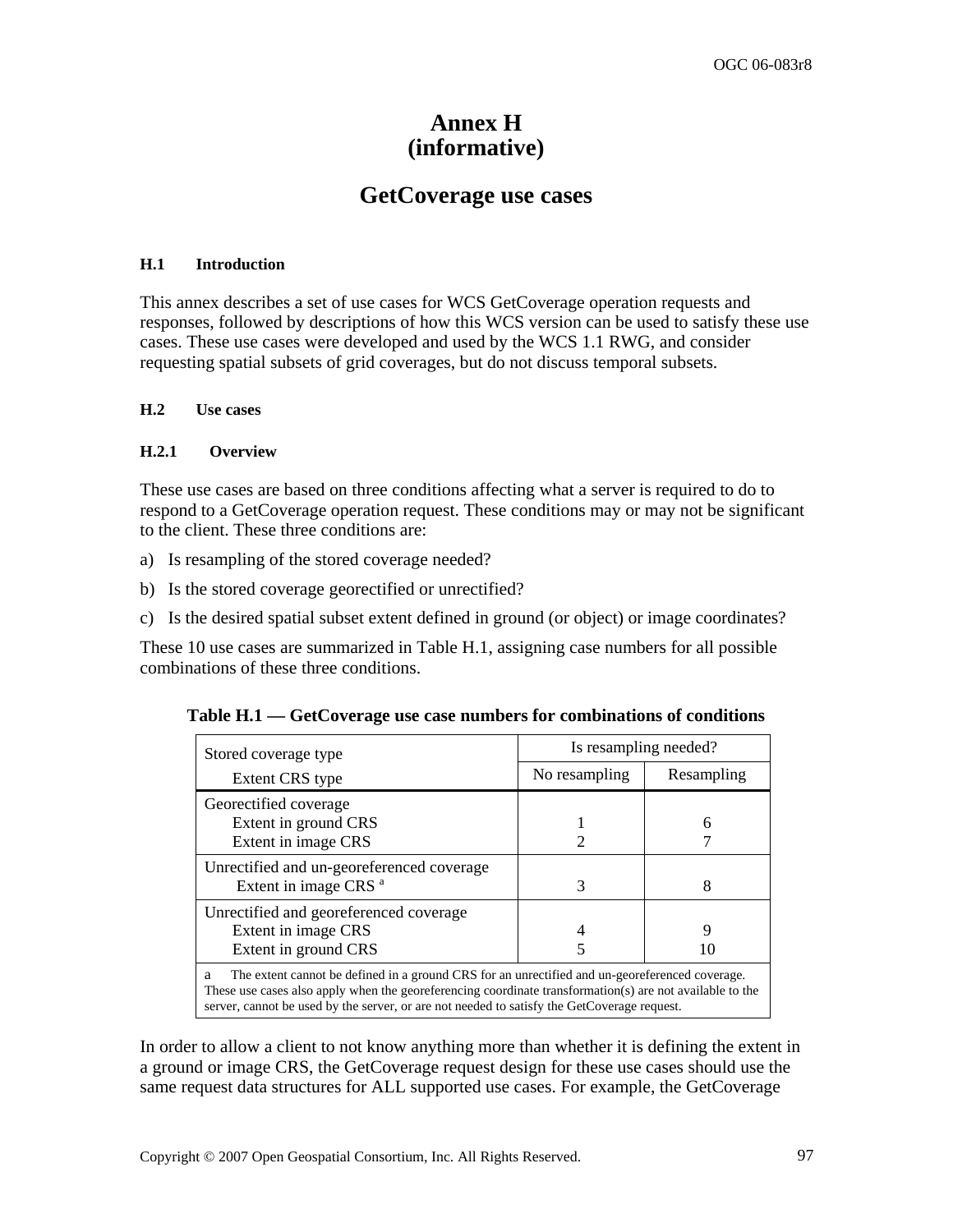request design should allow including either a ground or image CRS, of one subtype or another, in exactly the same places for ALL supported use cases.

In all these use cases, the server is required to be able to output metadata with the coverage, where all georeferencing information included within an image file is considered to be metadata.

The following subclauses further describe each use case.

# **H.2.2 Use case 1: No resampling of georectified coverage, defining extent in ground CRS**

The GetCoverage request asks a server for an un-resampled subsection of a georectified image or other georectified grid coverage, defining the desired extent in a 2D ground CRS (GeographicCRS or ProjectedCRS). Notice that the specified extent could be skewed and with curved edges in the stored coverage. When such a skewed/curved extent is allowed in the stored coverage, the WCS server should interpret this extent as the minimum extent desired, and should extend that extent to the minimum rectangle surrounding that desired skewed/curved extent.

The needed response from the GetCoverage operation includes all:

- a) Array of output coverage grid/pixel values
- b) CRS of output coverage
- c) Extent of output coverage

# **H.2.3 Use case 2: No resampling of georectified image, defining extent in image CRS**

The GetCoverage request asks a server for an un-resampled subsection of a georectified image, defining the desired extent in an ImageCRS. Notice that the specified extent could be skewed and with curved edges in the stored coverage. When such a skewed/curved extent is allowed in the stored coverage, the WCS server should interpret this extent as the minimum extent desired, and should extend that extent to the minimum rectangle surrounding that desired skewed/curved extent.

The needed response from the GetCoverage operation includes all:

- a) Array of output coverage grid/pixel values
- b) CRS of output coverage
- c) Extent of output coverage

# **H.2.4 Use case 3: No resampling of unrectified and un-georeferenced image**

 NOTE This use case also applies when the georeferencing coordinate transformation(s) are not available to the server, cannot be used by the server, or are not needed to satisfy the GetCoverage request.

The GetCoverage request asks a server for an un-resampled subsection of an unrectified and un-georeferenced image, defining the desired extent in an ImageCRS.

The needed response from the GetCoverage operation includes all: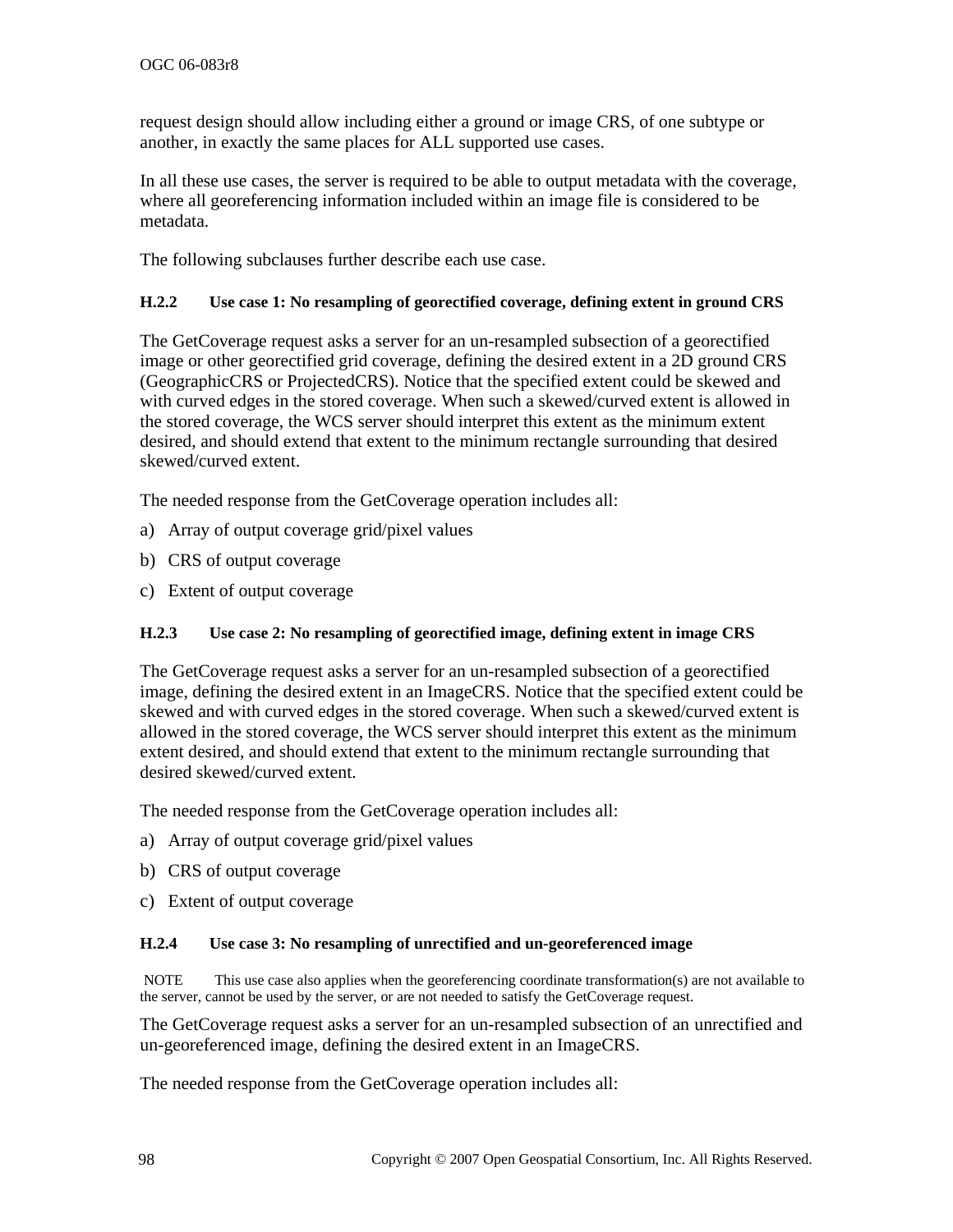- a) Array of output coverage grid/pixel values
- b) Extent of output image
- c) Image CRS of output image, at least identification of this ImageCRS definition, for possible future use in georeferencing coordinate Transformation(s)

# **H.2.5 Use case 4: No resampling of unrectified but georeferenced image, defining extent in image CRS**

The GetCoverage request asks a server for an un-resampled subsection of an unrectified but georeferenced image, defining the desired extent in an Image CRS.

The needed response from the GetCoverage operation includes all:

- a) Array of output coverage grid/pixel values
- b) Image CRS of output image, at least identification of this ImageCRS definition, for use in georeferencing coordinate Transformation(s)
- c) Extent of output image
- d) Georeferencing coordinate Transformation(s), between identified Image CRS of output image subsection and same Ground CRS of georeferencing coordinate Transformation(s) for stored unrectified image

# **H.2.6 Use case 5: No resampling of unrectified but georeferenced image, defining extent in ground CRS**

The GetCoverage request asks a server for an un-resampled subsection of an unrectified but georeferenced image, defining the desired extent in some 2D or 3D ground CRS (GeographicCRS, ProjectedCRS, or either compounded with a VerticalCRS). Notice that the specified extent could be skewed and with curved edges in the stored coverage. When such a skewed/curved extent is allowed in the stored coverage, the WCS server should interpret this extent as the minimum extent desired, and should extend that extent to the minimum rectangle surrounding that desired skewed/curved extent.

The needed response from the GetCoverage operation includes all:

- a) Array of output coverage grid/pixel values
- b) Image CRS of output image, at least identification of this ImageCRS definition, for use in georeferencing coordinate Transformation(s)
- c) Extent of output image
- d) Georeferencing coordinate Transformation(s), between identified Image CRS of output image subsection and same Ground CRS of georeferencing coordinate Transformation(s) for stored unrectified image

## **H.2.7 Use case 6: Resampling of georectified coverage, defining extent in ground CRS**

The GetCoverage request asks a server for a resampled (differently georectified) subsection of a georectified image or other georectified grid coverage, defining the desired extent in a 2D ground CRS (GeographicCRS or ProjectedCRS). See Addition A below.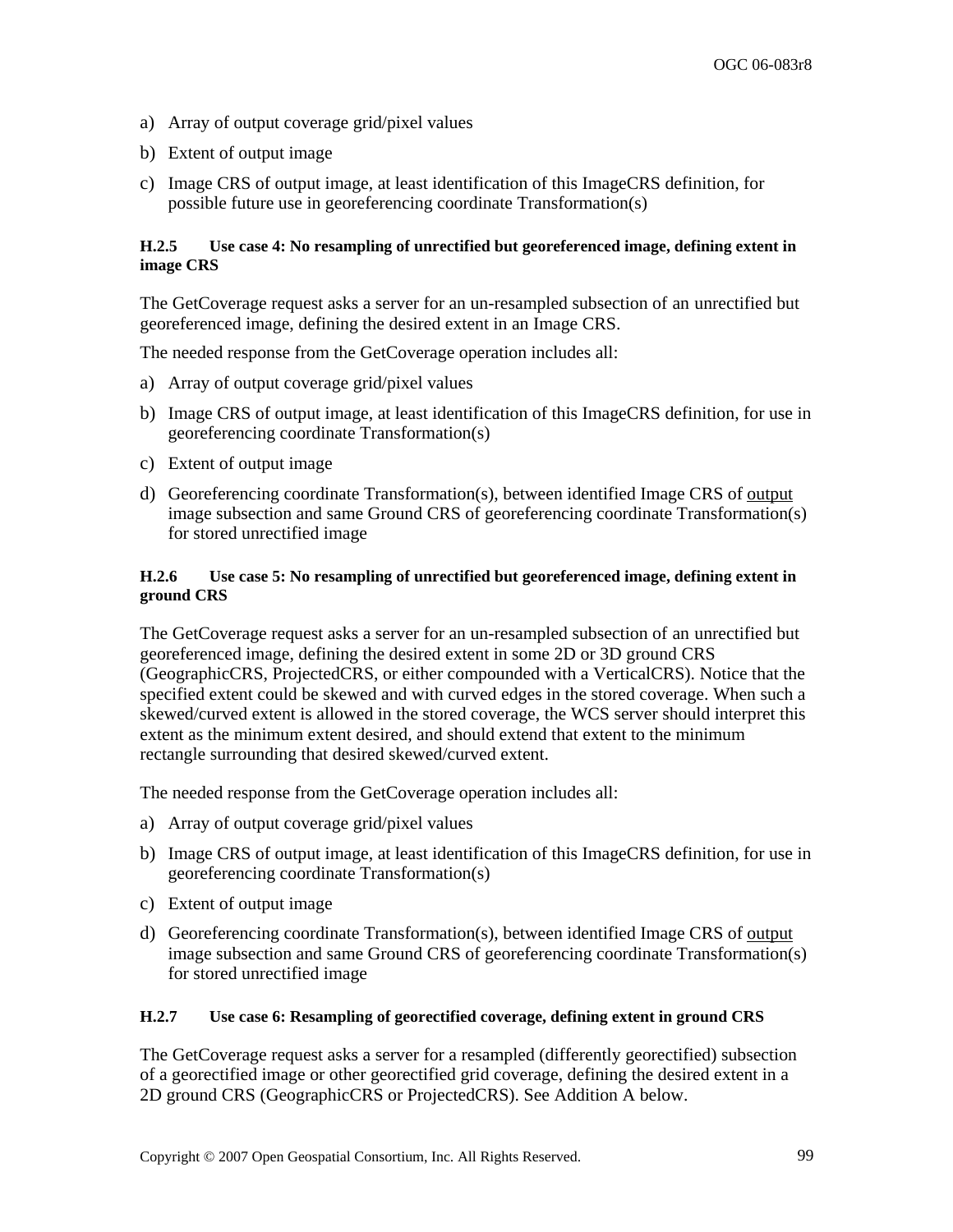The needed response from the GetCoverage operation includes all:

- a) Array of output coverage grid/pixel values
- b) CRS of output coverage
- c) Extent of output coverage

# **H.2.8 Use case 7: Resampling of georectified image, defining extent in image CRS**

The GetCoverage request asks a server for a resampled (differently georectified) subsection of a georectified image, defining the desired extent in an ImageCRS. See Addition A below.

The needed response from the GetCoverage operation includes all:

- a) Array of output coverage grid/pixel values
- b) CRS of output coverage
- c) Extent of output coverage

# **H.2.9 Use case 8: Resampling of unrectified and un-georeferenced image**

NOTE This use case also applies when the georeferencing coordinate transformation(s) are not available to the server, cannot be used by the server, or are not needed to satisfy the GetCoverage request.

The GetCoverage request asks a server for a resampled subsection of an un-georeferenced (and unrectified) image, defining the desired extent in an ImageCRS. See Addition A below.

The needed response from the GetCoverage operation includes all:

- a) Array of output coverage grid/pixel values
- b) Extent of output image
- c) Image CRS of output image, at least identification of this ImageCRS definition, for possible future use in georeferencing coordinate Transformation(s)

# **H.2.10 Use case 9: Resampling of unrectified but georeferenced image, defining extent in image CRS**

The GetCoverage request asks a server for a resampled (rectified) subsection of an unrectified but georeferenced image, defining the desired extent in an Image CRS. See Addition A below.

The needed response from the GetCoverage operation includes all:

- a) Array of output coverage grid/pixel values
- b) CRS of output image
- c) Image CRS of output image, at least identification of this ImageCRS definition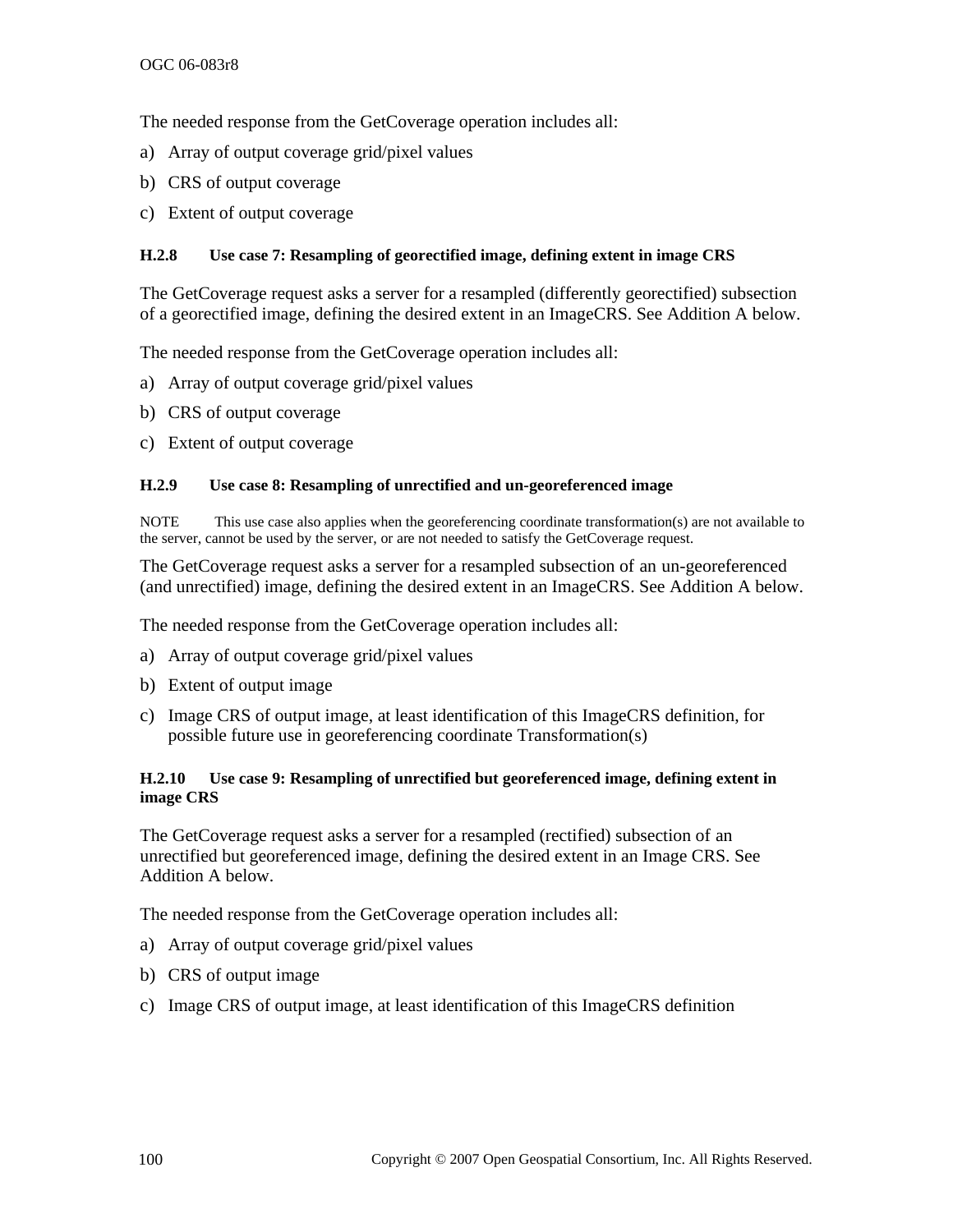# **H.2.11 Use case 10: Resampling of unrectified but georeferenced image, defining extent in ground CRS**

The GetCoverage request asks a server for a resampled (rectified) subsection of an unrectified but georeferenced image, defining the desired extent in a 2D or 3D Ground CRS (GeographicCRS, ProjectedCRS, or either compounded with a VerticalCRS). See Addition A below.

The needed response from the GetCoverage operation includes all:

- a) Array of output coverage grid/pixel values
- b) CRS of output image
- c) Image CRS of output image, at least identification of this ImageCRS definition

# **H.2.12 Addition A**

The following addition applies to uses cases 6 through 10 listed above

The "differently georectified" or "rectified" or "resampled" output grid requested must be able to be resampled into a client-defined grid that is rotated and skewed, with client-defined grid spacings and origin position, with respect to the ground base CRS for that grid. This client-defined grid in a 3D ground base CRS could be specified by a rectified grid as specified in Figure 14 and CV RectifiedGrid in Clause 8 of ISO 19123. Figure 14 in ISO 19123 represents a quadrilateral (a parallelogram in general, not necessarily a square or rectangle) grid in a plane within the 3D XYZ space, where the axes of the grid can be at any angles in the 3D XYZ space. A 2D version of that Figure 14 is shown in Figure H.1.



**Figure H.1 — Parallelogram grid within a 2D X-Y space** 

NOTE This client-defined grid in a 2D ground base CRS could be specified by EPSG coordinate operation method code 9623, which is specified in Subclause 2.4.2.2 and Figure 8 in EPSG Guidance Note 7.

Notice that the specified extent will often be skewed with curved edges in the desired resampled output coverage. A specified skewed and curved extent in the desired resampled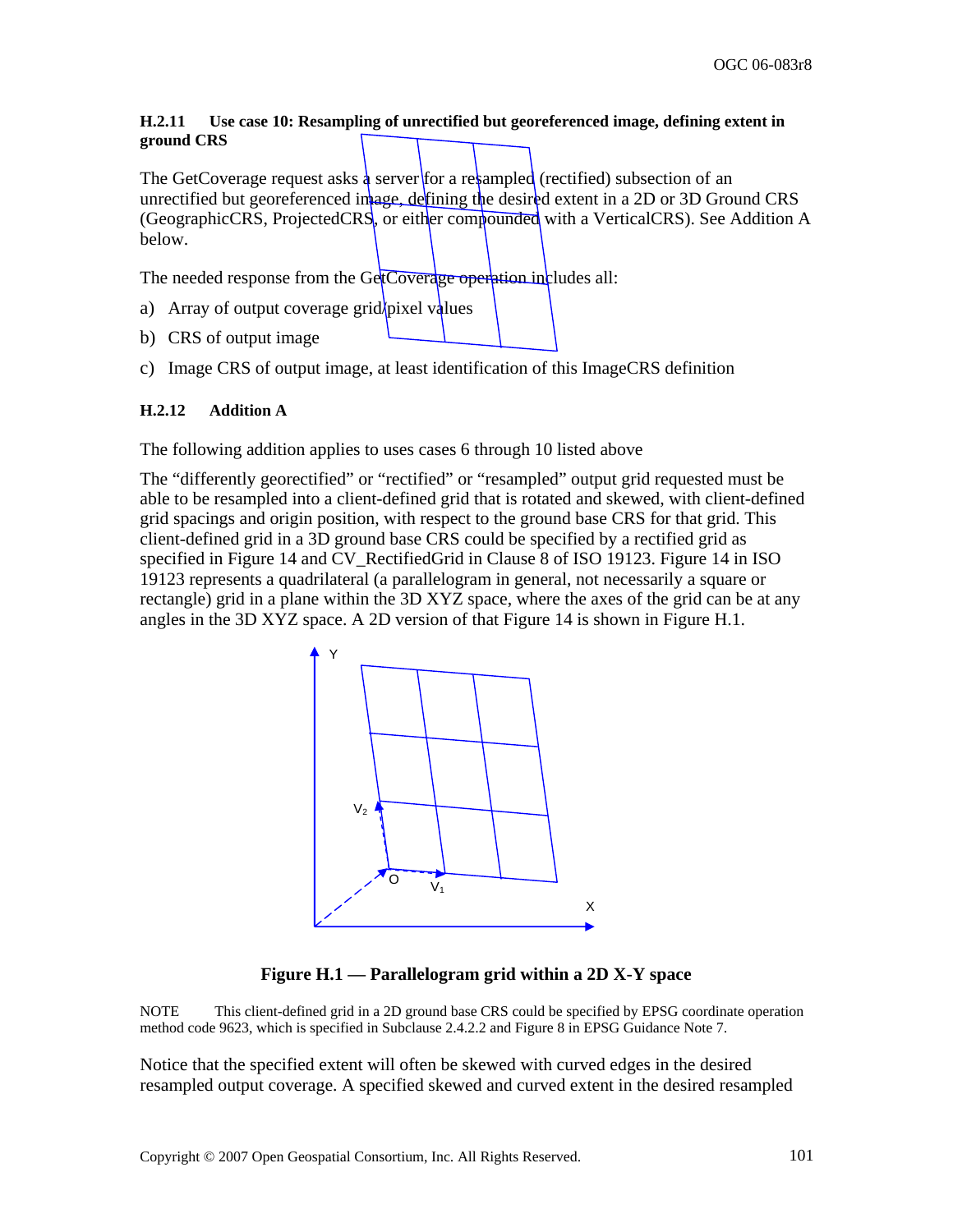output coverage should be interpreted as the minimum extent desired, and the server should extend this extent to the minimum rectangle surrounding that desired skewed/curved extent.

The squared-off or original rectangle can be transformed into the corresponding extent in the stored georectified coverage. Notice that the transformed extent will often be skewed with curved edges in the stored georectified coverage. When the transformed skewed/curved extent does not lie wholly within the stored georectified coverage, padding with null values is required at all output grid points falling outside the stored georectified coverage.

# **H.3 Handling of use cases**

# **H.3.1 Overview**

This subclause describes how the 10 use cases described above can be handled by the GetCoverage operation design specified in Clause 10. For each use case, Table H.2 lists the type of CRS that can be referenced in the BoundingBox in the DomainSubset part of a GetCoverage operation request.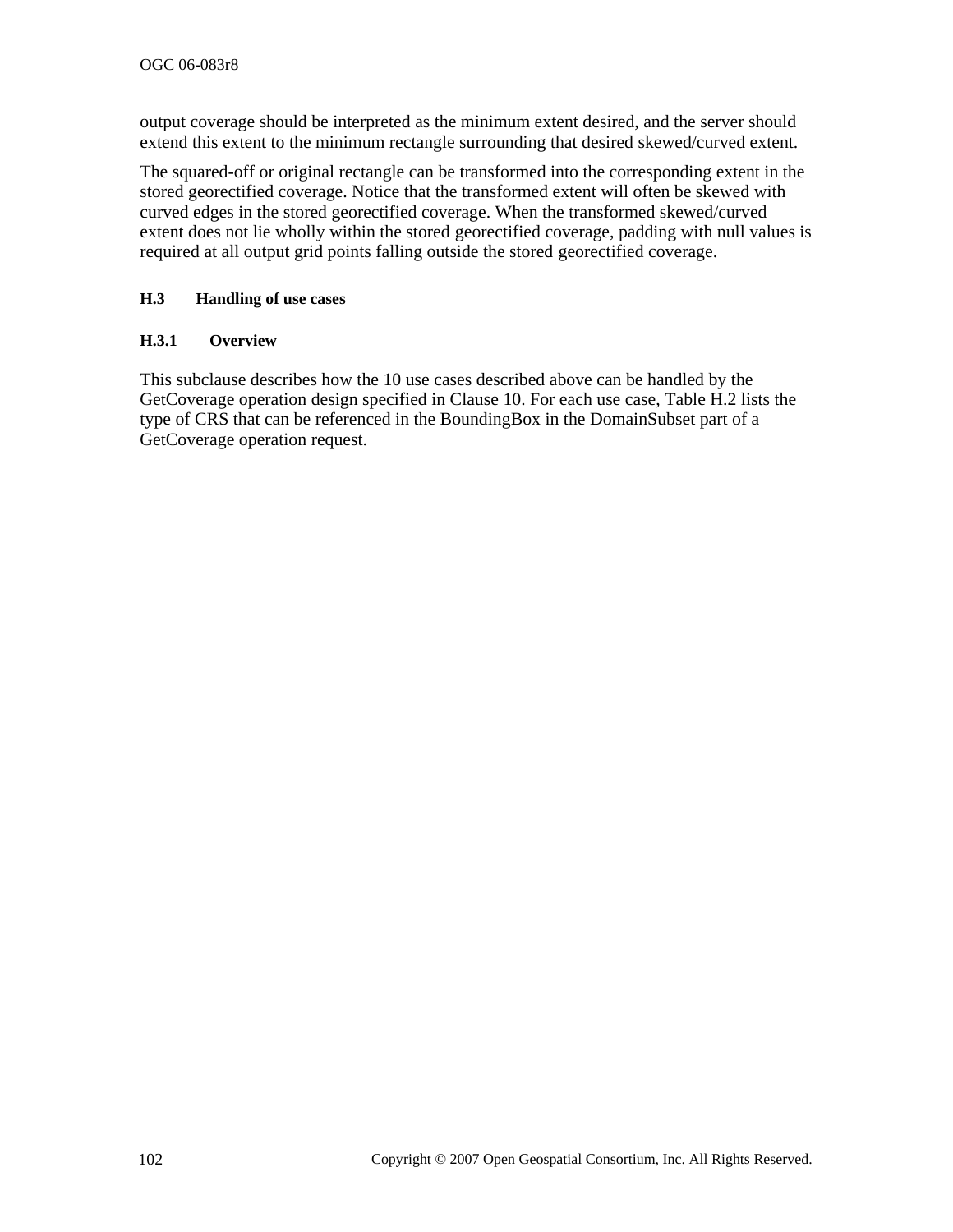| Is resampling needed?<br><b>Stored coverage type</b><br>Extent CRS type used                                                                                                                                                                                                                                       | <b>Use</b><br>case | <b>CRS</b> referenced in BoundingBox<br>in DomainSubset part of<br>GetCoverage request |
|--------------------------------------------------------------------------------------------------------------------------------------------------------------------------------------------------------------------------------------------------------------------------------------------------------------------|--------------------|----------------------------------------------------------------------------------------|
| No resampling                                                                                                                                                                                                                                                                                                      |                    |                                                                                        |
| Georectified coverage                                                                                                                                                                                                                                                                                              |                    |                                                                                        |
| Extent in ground CRS                                                                                                                                                                                                                                                                                               | 1                  | any ground CRS <sup>b</sup>                                                            |
| Extent in image CRS                                                                                                                                                                                                                                                                                                | $\overline{2}$     | ImageCRS<br>of stored georectified coverage                                            |
| Unrectified and un-georeferenced coverage                                                                                                                                                                                                                                                                          |                    |                                                                                        |
| Extent in image CRS <sup>a</sup>                                                                                                                                                                                                                                                                                   | 3                  | ImageCRS<br>of stored unrectified coverage                                             |
| Unrectified and georeferenced coverage                                                                                                                                                                                                                                                                             |                    |                                                                                        |
| Extent in image CRS                                                                                                                                                                                                                                                                                                | $\overline{4}$     | ImageCRS<br>of stored unrectified coverage                                             |
| Extent in ground CRS                                                                                                                                                                                                                                                                                               | 5                  | any ground CRS <sup>b</sup>                                                            |
| Resampling                                                                                                                                                                                                                                                                                                         |                    |                                                                                        |
| Georectified coverage                                                                                                                                                                                                                                                                                              |                    |                                                                                        |
| Extent in ground CRS                                                                                                                                                                                                                                                                                               | 6                  | any ground CRS <sup>b</sup>                                                            |
| Extent in image CRS                                                                                                                                                                                                                                                                                                | 7                  | ImageCRS<br>of stored georectified coverage                                            |
| Unrectified and un-georeferenced coverage                                                                                                                                                                                                                                                                          |                    |                                                                                        |
| Extent in image CRS <sup>a</sup>                                                                                                                                                                                                                                                                                   | 8                  | <b>ImageCRS</b><br>of stored unrectified coverage                                      |
| Unrectified and georeferenced coverage                                                                                                                                                                                                                                                                             |                    |                                                                                        |
| Extent in image CRS                                                                                                                                                                                                                                                                                                | 9                  | ImageCRS<br>of stored unrectified coverage                                             |
| Extent in ground CRS                                                                                                                                                                                                                                                                                               | 10                 | any ground CRS <sup>b</sup>                                                            |
| The extent cannot be defined in a ground CRS for an unrectified and un-georeferenced coverage. These two use cases also<br>a<br>apply when the georeferencing coordinate transformation(s) are not available to the server, cannot be used by the server, or are<br>not needed to satisfy the GetCoverage request. |                    |                                                                                        |

# **Table H.2 — GetCoverage request DomainSubset BoundingBox CRS for use cases**

b This DomainSubset BoundingBoxextent can be skewed with curved edges in the stored coverage.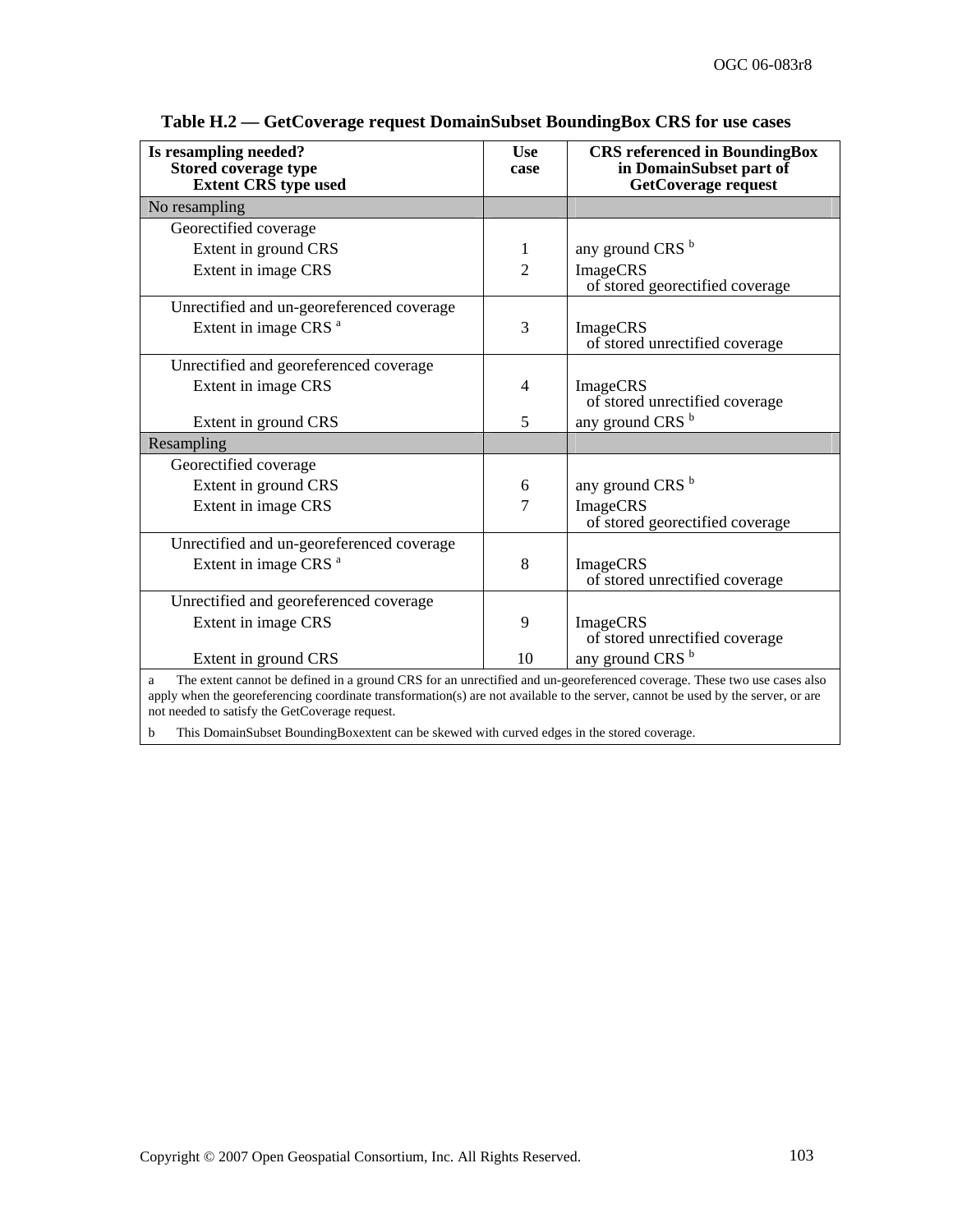For each use case, Table H.3 lists the type of CRS that can be included in the Output part of a GetCoverage request**.**

| Is resampling needed?<br><b>Stored coverage type</b><br><b>Extent CRS</b> type used | <b>Use</b><br>case | <b>CRS</b> in Output part of<br><b>GetCoverage request</b>                                                                       |
|-------------------------------------------------------------------------------------|--------------------|----------------------------------------------------------------------------------------------------------------------------------|
| No resampling                                                                       |                    |                                                                                                                                  |
| Georectified coverage                                                               |                    |                                                                                                                                  |
| Extent in ground CRS                                                                | 1                  | no CRS or wcs: GridCRS<br>of stored georectified coverage <sup>d</sup>                                                           |
| Extent in image CRS                                                                 | 2                  | no CRS or wcs:GridCRS<br>of stored georectified coverage <sup>d</sup>                                                            |
| Unrectified and un-georeferenced coverage                                           |                    |                                                                                                                                  |
| Extent in image CRS <sup>a</sup>                                                    | 3                  | no CRS                                                                                                                           |
| Unrectified and georeferenced coverage                                              |                    |                                                                                                                                  |
| Extent in image CRS                                                                 | $\overline{4}$     | no CRS                                                                                                                           |
| Extent in ground CRS                                                                | 5                  | no CRS                                                                                                                           |
| Resampling                                                                          |                    |                                                                                                                                  |
| Georectified coverage                                                               |                    |                                                                                                                                  |
| Extent in ground CRS                                                                | 6                  | any wcs:GridCRS that does not specify the<br>same grid points as the wcs:GridCRS of<br>stored georectified coverage <sup>b</sup> |
| Extent in image CRS                                                                 | 7                  | any wcs:GridCRS that does not specify the<br>same grid points as the wcs:GridCRS of<br>stored georectified coverage <sup>b</sup> |
| Unrectified and un-georeferenced coverage                                           |                    |                                                                                                                                  |
| Extent in image CRS <sup>a</sup>                                                    | 8                  | any wcs:GridCRS that is based on ImageCRS<br>of stored unrectified coverage <sup>c</sup>                                         |
| Unrectified and georeferenced coverage                                              |                    |                                                                                                                                  |
| Extent in image CRS                                                                 | 9                  | any wcs:GridCRS                                                                                                                  |
| Extent in ground CRS<br>1000c                                                       | 10                 | any wcs:GridCRS                                                                                                                  |

**Table H.3 — GetCoverage request Output CRS for use cases**

a The extent cannot be defined in a ground CRS for an unrectified and un-georeferenced coverage. These two use cases also apply when the georeferencing coordinate transformation(s) are not available to the server, cannot be used by the server, or are not needed to satisfy the GetCoverage request.

b If only the origin in this output wcs:GridCRS is different from the GridCRS of the stored georectified coverage, but that origin is at a different grid point in theGridCRS of the stored georectified coverage, then this output GridCRS specifies the same grid positions and no resampling is needed.

c No resampling is needed when this wcs:GridCRS, which is based on the ImageCRS of the stored georectified coverage, has parameters that define grid positions which exactly match the grid positions in that ImageCRS.

d This use case will also be obtained when no GridCRS is specified in the Output part of the GetCoverage request.

For each use case, Table H.4 lists the type of CRS that can be referenced in the BoundingBox in the GetCoverage response.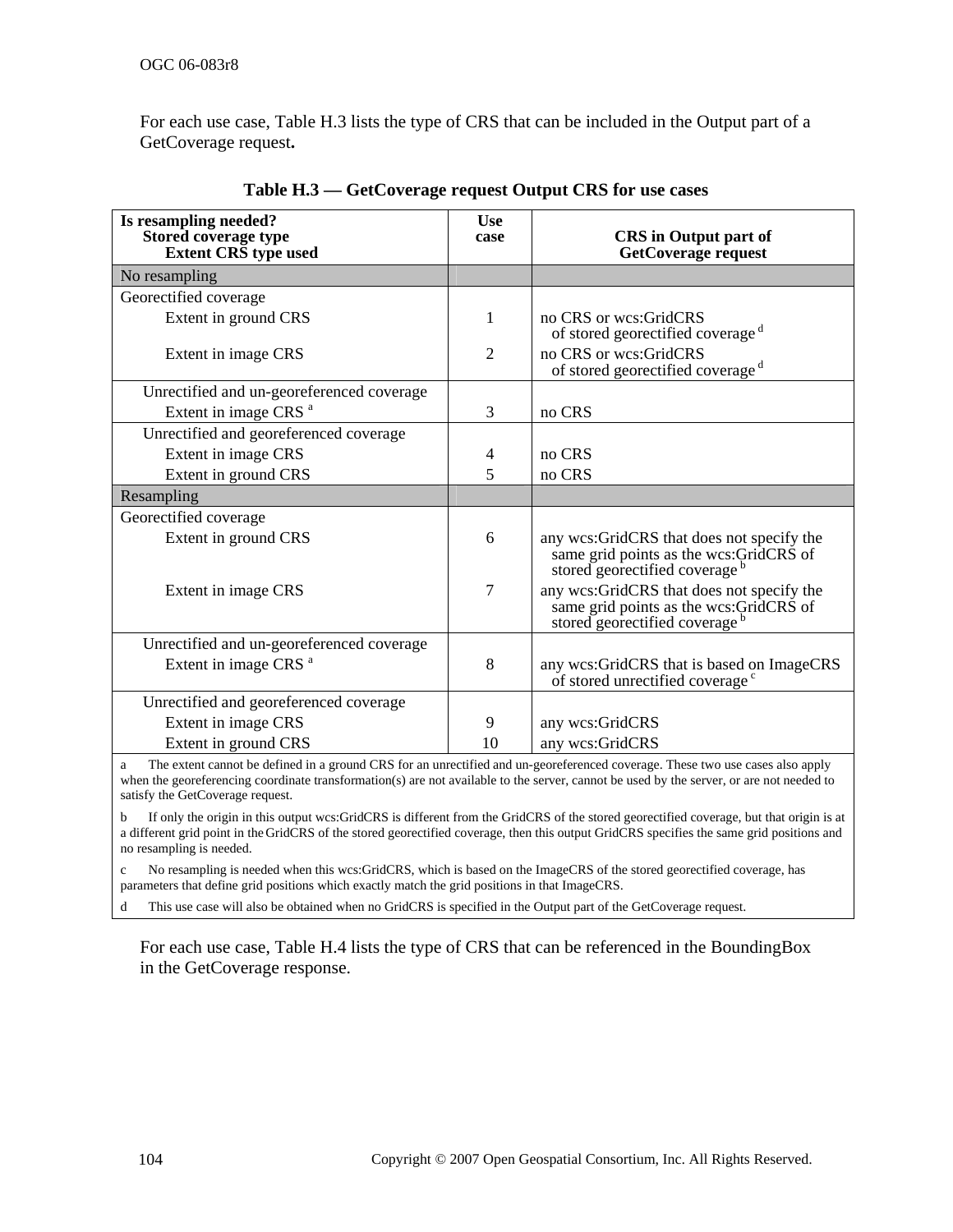| Is resampling needed?<br><b>Stored coverage type</b>                                                                               | <b>Use</b><br>case | <b>CRS</b> referenced in BoundingBox                                                                                                                                     |  |  |
|------------------------------------------------------------------------------------------------------------------------------------|--------------------|--------------------------------------------------------------------------------------------------------------------------------------------------------------------------|--|--|
| Extent CRS type used                                                                                                               | number             | in GetCoverage response                                                                                                                                                  |  |  |
| No resampling                                                                                                                      |                    |                                                                                                                                                                          |  |  |
| Georectified coverage                                                                                                              |                    |                                                                                                                                                                          |  |  |
| Extent in ground CRS                                                                                                               | 1                  | wcs:GridCRS for output coverage<br>that references ground baseCRS of stored<br>georectified coverage <sup>b</sup>                                                        |  |  |
| Extent in image CRS                                                                                                                | $\overline{2}$     | wcs:GridCRS for output coverage<br>that references ground baseCRS of stored<br>georectified coverage <sup>b</sup>                                                        |  |  |
| Unrectified and un-georeferenced coverage                                                                                          |                    |                                                                                                                                                                          |  |  |
| Extent in image CRS <sup>a</sup>                                                                                                   | 3                  | ImageCRS for output image <sup>b</sup>                                                                                                                                   |  |  |
| Unrectified and georeferenced coverage                                                                                             |                    |                                                                                                                                                                          |  |  |
| Extent in image CRS                                                                                                                | $\overline{4}$     | ImageCRS for output image b, c                                                                                                                                           |  |  |
| Extent in ground CRS                                                                                                               | 5                  | ImageCRS for output image b, c                                                                                                                                           |  |  |
| Resampling                                                                                                                         |                    |                                                                                                                                                                          |  |  |
| Georectified coverage                                                                                                              |                    |                                                                                                                                                                          |  |  |
| Extent in ground CRS                                                                                                               | 6                  | wcs:GridCRS for output coverage<br>based on same ground baseCRS and<br>defining same grid positions as requested<br>output wcs:GridCRS <sup>b</sup>                      |  |  |
| Extent in image CRS                                                                                                                | $\overline{7}$     | wcs:GridCRS for output coverage<br>based on same ground baseCRS and<br>defining same grid positions as requested<br>output wcs:GridCRS <sup>b</sup>                      |  |  |
| Unrectified and un-georeferenced coverage                                                                                          |                    |                                                                                                                                                                          |  |  |
| Extent in image CRS <sup>a</sup>                                                                                                   | 8                  | wcs:GridCRS for output coverage<br>based on ImageCRS of stored georectified<br>coverage and defining same grid positions<br>as requested output wcs:GridCRS <sup>b</sup> |  |  |
| Unrectified and georeferenced coverage                                                                                             |                    |                                                                                                                                                                          |  |  |
| Extent in image CRS                                                                                                                | 9                  | wcs:GridCRS for output coverage<br>based on same ground baseCRS and<br>defining same grid positions as requested<br>output wcs:GridCRS <sup>b, c</sup>                   |  |  |
| Extent in ground CRS                                                                                                               | 10                 | wcs:GridCRS for output coverage<br>based on same ground baseCRS and<br>defining same grid positions as requested<br>output wcs:GridCRS                                   |  |  |
| The extent cannot be defined in a ground CRS for an unrectified and un-georeferenced coverage. These two use cases also apply<br>a |                    |                                                                                                                                                                          |  |  |

**Table H.4 — GetCoverage response BoundingBox CRS for use cases**

when the georeferencing coordinate transformation(s) are not available to the server, cannot be used by the server, or are not needed to satisfy the GetCoverage request.

b Included unless all this information is included in the coverage format used.

c For this use case, the GetCoverage response shall also include georeferencing coordinate Transformation(s) for the ImageCRS of the output images.

The following subclauses further describe how each use case can be handled.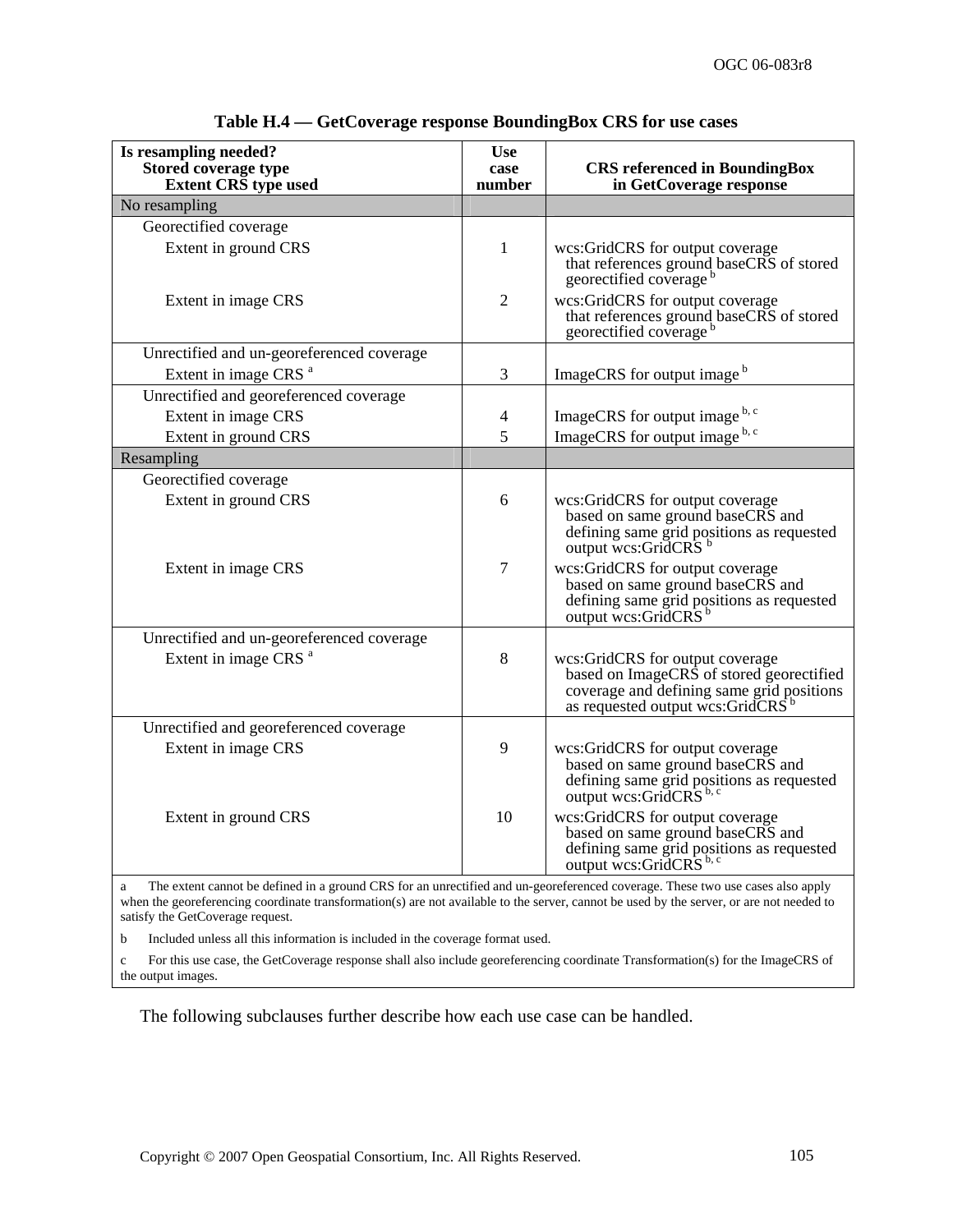# **H.3.2 Use case 1: No resampling of georectified coverage, defining extent in ground CRS**

For this use case, the GetCoverage request can specify a DomainSubset that includes an OWS BoundingBox (XML or KVP encoded) referencing a ground CRS (not necessarily the base CRS of stored georectified coverage). Any ground CRS can be used that the server can transform into the baseCRS of both the stored coverage and the desired output coverage. Notice that this DomainSubset BoundingBox extent can be rotated and skewed, without curved edges, in the stored georectified coverage.

NOTE 1 The two specified corners of this BoundingBox are not required to fall exactly on stored pixels in order to avoid resampling, since the Output part of the GetCoverage request specifies (or implies) the desired wcs:GridCRS of the output coverage.

The corners of this BoundingBox are first transformed into positions in the stored georectified coverage, which in this use case is the same wcs:GridCRS as the desired output coverage. When that extent is rotated and/or skewed (without curved edges) in the stored georectified coverage, a server interprets this extent as the minimum extent desired, and next extends that extent to the minimum rectangle surrounding that desired rotated/skewed extent. After that transformation and possible extension, the corners of this modified BoundingBox are extended to the next grid position in the stored georectified coverage. The actual output coverage uses the cell values from the source coverage (when they exist).

EXAMPLE 1 DomainSubset XML fragment (2D):

```
<DomainSubset>
   <ows:BoundingBox crs="urn:ogc:def:crs:EPSG:6.6:63266405" dimension="2">
      <ows:LowerCorner>30.25 110.15</ows:LowerCorner>
      <ows:UpperCorner>30.75 110.65</ows:UpperCorner>
   </ows:BoundingBox>
</DomainSubset>
```
EXAMPLE 2 BoundingBox KVP fragment (2D):

BoundingBox=30.25,110.15,30.75,110.65,urn:ogc:def:crs:EPSG:6.6:63266405&

For this use case, the Output part of the GetCoverage request can specify either no CRS or the wcs:GridCRS of the stored georectified coverage (not the same CRS as referenced in the DomainSubset BoundingBox). When no output grid is specified, this is interpreted by servers as requesting the grid of stored georectified coverage.

Note: The origin of this wcs:GridCRS is NOT required or expected to be the actual position of the origin in the GetCoverage operation output, since that origin position is indirectly specified by the OWS BoundingBox in the DomainSubset.

EXAMPLE 3 XML fragment (2D):

```
<Output...>
     <GridCRS> <!-- See Addition B below for examples -->
     </GridCRS>
</Output>
```
EXAMPLE 4 KVP fragment (2D):

```
GridBaseCRS=urn:ogc:def:crs:EPSG:6.6:32618&
GridType=urn:ogc:def:method:WCS:1.1:2dGridIn2dCrs&
GridCS=urn:ogc:def:cs:OGC:0.0:Grid2dSquareCS&
GridOrigin=1.0,2.0&
GridOffsets=0.0707,-0.0707,0.1414,0.1414&
```
For this use case, the GetCoverage response contains: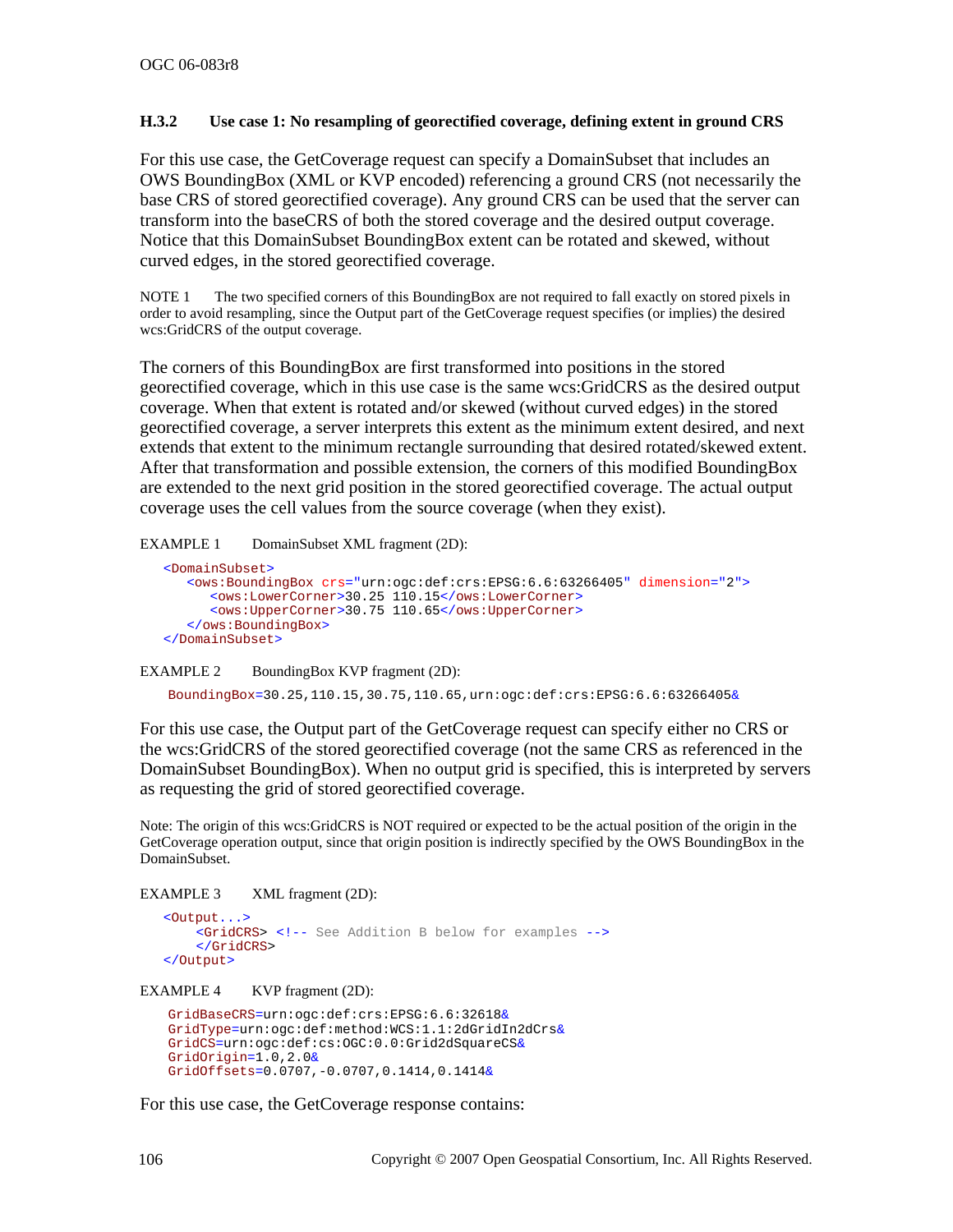- a) Array of output coverage grid/pixel values
- b) ows:BoundingBox, referencing the wcs:GridCRS for the output coverage that references the ground CRS of the stored georectified coverage (required unless all this information is included in the coverage format used)
- c) Definition of this output coverage wcs:GridCRS (required unless all this information is included in the coverage format used)

EXAMPLE 5 XML fragment (2D): (when XML encoded)

```
<ows:BoundingBox crs="gridCRSofOutputCoverage" dimension="2">
   <ows:LowerCorner>0 0</ows:LowerCorner>
   <ows:UpperCorner>7 7</ows:UpperCorner>
</ows:BoundingBox>
<wcs:GridCRS> <!-- See Addition B below for examples -->
</wcs:GridCRS>
```
NOTE 2 In this example, the LowerCorner is the  $(0, 0)$  origin of this output grid, in compliance with ISO 19123. The modified wcs:GridCRS origin is at (589, 172).

## **H.3.3 Use case 2: No resampling of georectified image, defining extent in image CRS**

For this use case, the GetCoverage request can specify a DomainSubset that includes an OWS BoundingBox (XML or KVP encoded) referencing the ImageCRS of the stored georectified coverage. Notice that this extent cannot be skewed or with curved edges in the stored georectified image.

EXAMPLE 1 DomainSubset XML fragment (2D):

```
<DomainSubset>
  <ows:BoundingBox crs="urn:ogc:def:crs:OGC:0.0:ImageCRSpixelCenter:ImageCrsID"
dimension="2">
      <ows:LowerCorner>1000 2000</ows:LowerCorner>
       <ows:UpperCorner>1511 2511</ows:UpperCorner>
   </ows:BoundingBox>
</DomainSubset>
```
EXAMPLE 2 BoundingBox KVP fragment (2D):

```
BoundingBox=1000,2000,1511,2511,urn:ogc:def:crs:OGC:0.0:ImageCRSpixelCenter:Image
CreTDC
```
For this use case, the Output part of the GetCoverage request can specify either no CRS or the wcs:GridCRS of the stored georectified coverage (not the same CRS as referenced in the DomainSubset BoundingBox). When no output grid is specified, this is interpreted by servers as requesting the grid of stored georectified coverage.

EXAMPLE 3 XML fragment (2D):

```
<Output...>
     <GridCRS> <!-- See Addition B below for examples -->
     </GridCRS>
</Output>
```
EXAMPLE 4 KVP fragment (2D):

```
GridBaseCRS=urn:ogc:def:crs:EPSG:6.6:32618&
GridType=urn:ogc:def:method:WCS:1.1:2dGridIn2dCrs&
GridCS=urn:ogc:def:cs:OGC:0.0:Grid2dSquareCS&
GridOrigin=1.0,2.0&
GridOffsets=0.0707,-0.0707,0.1414,0.1414&
```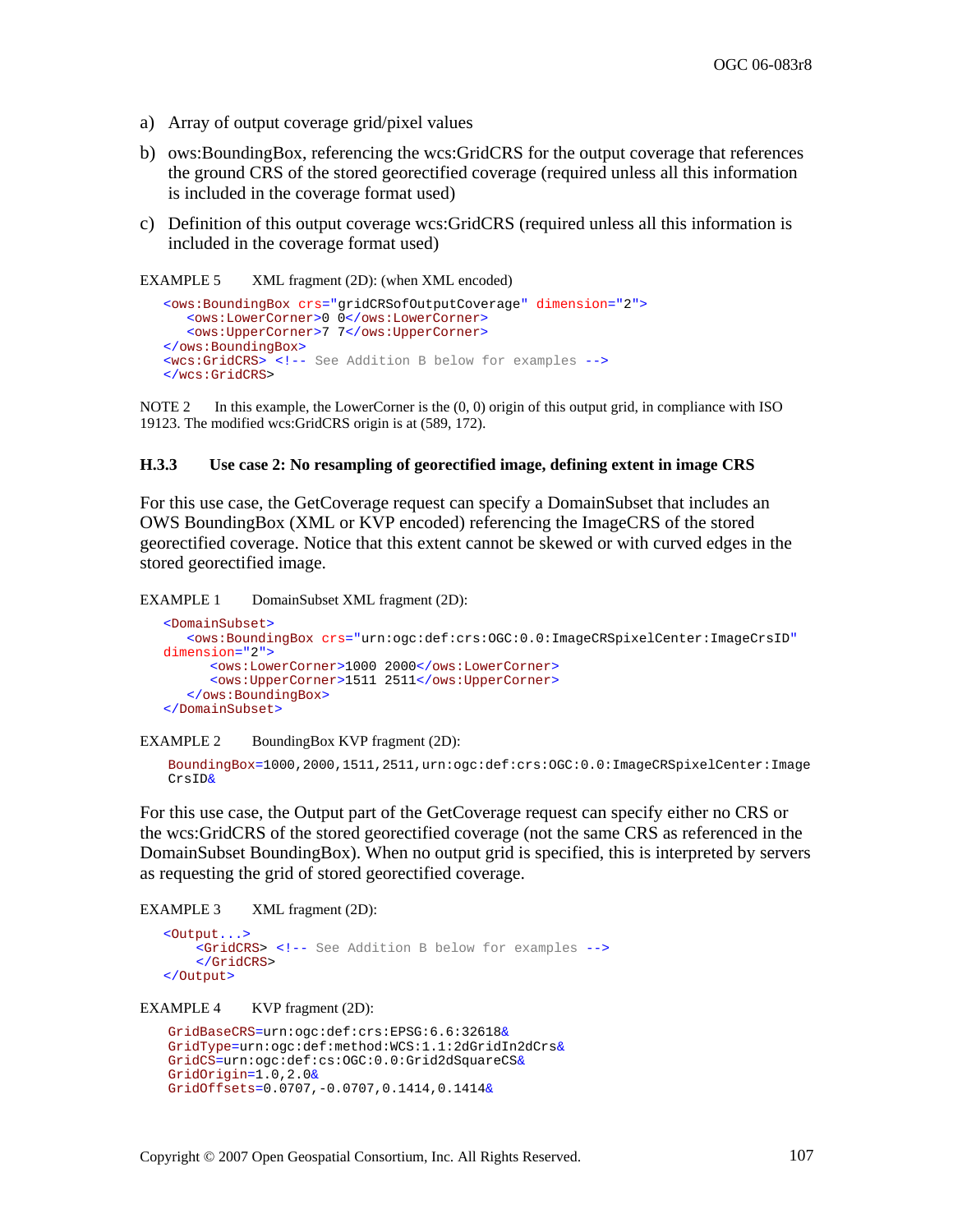For this use case, the GetCoverage response contains:

- a) Array of output coverage grid/pixel values
- b) ows:BoundingBox, referencing the wcs:GridCRS for the output coverage that references the ground CRS of the stored georectified coverage (required unless all this information is included in the coverage format used)
- c) Definition of this output coverage wcs:GridCRS (required unless all this information is included in the coverage format used)

```
EXAMPLE 5 XML fragment (2D): (when XML encoded)
```

```
<ows:BoundingBox crs="gridCRSofOutputCoverage" dimension="2">
   <ows:LowerCorner>0 0</ows:LowerCorner>
   <ows:UpperCorner>511 511</ows:UpperCorner>
</ows:BoundingBox>
<wcs:GridCRS> <!-- See Addition B below for examples -->
</wcs:GridCRS>
```
NOTE In this example, the LowerCorner is the  $(0, 0)$  origin of this output grid, in compliance with ISO 19123.

## **H.3.4 Use case 3: No resampling of unrectified and un-georeferenced image**

For this use case, the GetCoverage request can specify a DomainSubset that includes an OWS BoundingBox (XML or KVP encoded) referencing the ImageCRS of the stored unrectified coverage. Notice that this extent cannot be skewed or with curved edges in the stored unrectified image.

EXAMPLE 1 DomainSubset XML fragment (2D):

```
<DomainSubset>
   <ows:BoundingBox crs="urn:ogc:def:crs:OGC:0.0:ImageCRSpixelCenter:ImageCrsID"
dimension="2">
       <ows:LowerCorner>1000 2000</ows:LowerCorner>
       <ows:UpperCorner>1511 2511</ows:UpperCorner>
   </ows:BoundingBox>
</DomainSubset>
```
EXAMPLE 2 BoundingBox KVP fragment (2D):

BoundingBox=1000,2000,1511,2511,urn:ogc:def:crs:OGC:0.0:ImageCRSpixelCenter:Image CrsID&

For this use case, the Output part of the GetCoverage request does not specify any wcs:GridCRS. The CRS used by the actual output coverage will be the ImageCRS of the stored image usually with different origin point or pixel.

For this use case, the GetCoverage response contains:

- a) Array of output coverage grid/pixel values
- b) ows:BoundingBox (XML encoded), referencing the ImageCRS for output image (required unless all this information is included in the coverage format used)

EXAMPLE 5 XML fragment (2D): (when XML encoded)

```
<ows:BoundingBox crs="imageCRSofOutputCoverage" dimension="2">
   <ows:LowerCorner>0 0</ows:LowerCorner>
   <ows:UpperCorner>511 511</ows:UpperCorner>
</ows:BoundingBox>
```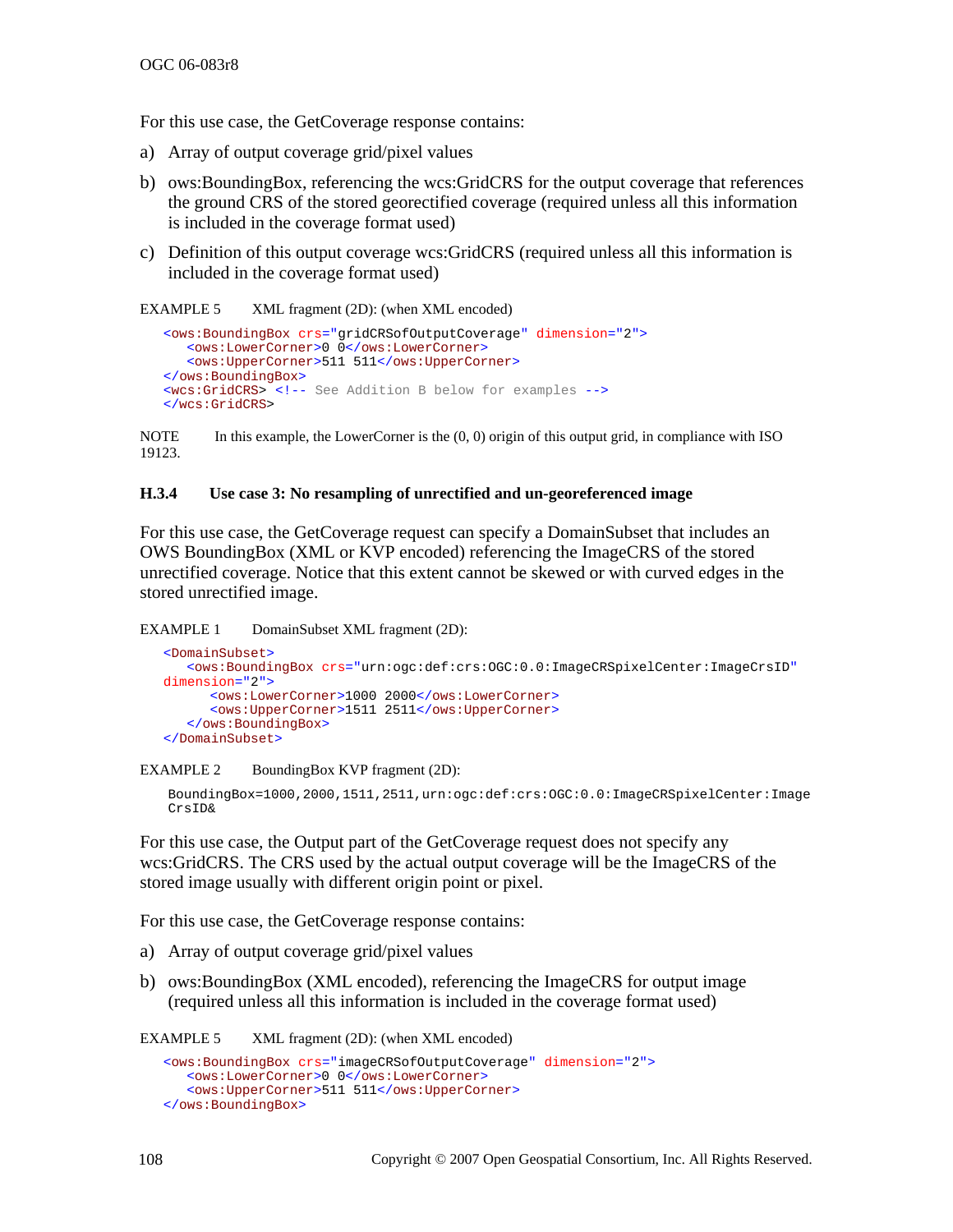NOTE In this example, the LowerCorner is the  $(0, 0)$  origin of this output grid, in compliance with ISO 19123. The wcs:GridCRS origin is at (1000, 2000).

## **H.3.5 Use case 4: No resampling of unrectified but georeferenced image, defining extent in image CRS**

For this use case, the GetCoverage request can specify a DomainSubset that includes an OWS BoundingBox (XML or KVP encoded) referencing the ImageCRS of the stored georectified coverage. Notice that this extent cannot be skewed or with curved edges in the stored unrectified image.

EXAMPLE 1 DomainSubset XML fragment (2D):

```
<DomainSubset>
   <ows:BoundingBox crs="urn:ogc:def:crs:OGC:0.0:ImageCRSpixelCenter:ImageCrsID"
dimension="2">
      <ows:LowerCorner>1000 2000</ows:LowerCorner>
       <ows:UpperCorner>1511 2511</ows:UpperCorner>
   </ows:BoundingBox>
</DomainSubset>
```
EXAMPLE 2 BoundingBox KVP fragment (2D):

```
BoundingBox=1000,2000,1511,2511,urn:ogc:def:crs:OGC:0.0:ImageCRSpixelCenter:Image
CrsID&
```
For this use case, the Output part of the GetCoverage request does not specify any wcs:GridCRS. The CRS used by the actual output coverage will be the ImageCRS of the stored image, usually with different origin point or pixel.

For this use case, the GetCoverage response contains:

- a) Array of output coverage grid/pixel values
- b) ows:BoundingBox (XML encoded), referencing the ImageCRS of output image (required unless all this information is included in the coverage format used)
- c) Mandatory georeferencing coordinate Transformation(s), referencing the ImageCRS of the output image (this Transformation(s) might be included in the coverage format used)

EXAMPLE 5 XML fragment (2D): (when XML encoded)

```
<ows:BoundingBox crs="imageCRSofOutputCoverage" dimension="2">
   <ows:LowerCorner>0 0</ows:LowerCorner>
   <ows:UpperCorner>511 511</ows:UpperCorner>
</ows:BoundingBox>
```
NOTE In this example, the LowerCorner is the  $(0, 0)$  origin of this output grid, in compliance with ISO 19123.

## **H.3.6 Use case 5: No resampling of unrectified but georeferenced image, defining extent in ground CRS**

For this use case, the GetCoverage request can specify a DomainSubset that includes an OWS BoundingBox (XML or KVP encoded) referencing a ground CRS (not necessarily the base CRS of the georeferencing Transformations). Any ground CRS can be used that the server can transform into the baseCRS of both the stored coverage and the desired re-rectified output coverage. Notice that this extent can be skewed with curved edges in the stored coverage.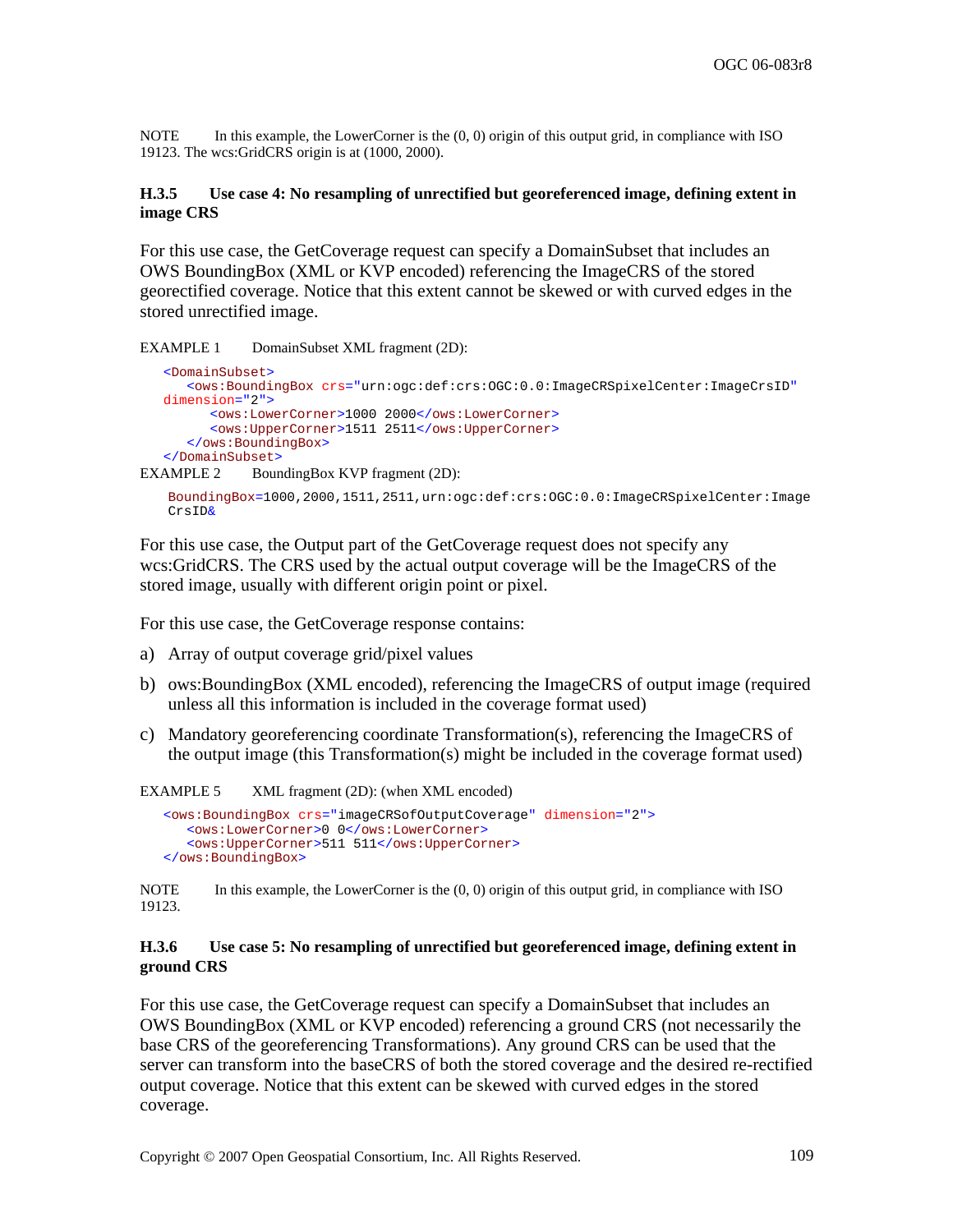NOTE 1 The two specified corners of this BoundingBox are not required to fall exactly on stored pixels in order to avoid resampling, since the Output part of the GetCoverage request implies the ImageCRS of the stored image.

#### EXAMPLE 1 DomainSubset XML fragment (2D):

```
<DomainSubset>
  <ows:BoundingBox crs="urn:ogc:def:crs:EPSG:6.6:63266405" dimension="2">
      <ows:LowerCorner>30.25 110.15</ows:LowerCorner>
      <ows:UpperCorner>30.75 110.65</ows:UpperCorner>
  </ows:BoundingBox>
</DomainSubset>
```
EXAMPLE 2 BoundingBox KVP fragment (2D):

BoundingBox=30.25,110.15,30.75,110.65,urn:ogc:def:crs:EPSG:6.6:63266405&

For this use case, the Output part of the GetCoverage request does not specify any wcs:GridCRS. The CRS used by the actual output coverage will be the ImageCRS of the stored image, usually with different origin point or pixel.

For this use case, the GetCoverage response contains:

- a) Array of output coverage grid/pixel values
- b) ows:BoundingBox (XML encoded), referencing the ImageCRS of output image (required unless all this information is included in the coverage format used)
- c) Mandatory georeferencing coordinate Transformation(s), referencing the ImageCRS of the output image (this Transformation(s) might be included in the coverage format used)

EXAMPLE 5 XML fragment (2D): (when XML encoded)

```
<ows:BoundingBox crs="imageCRSofOutputCoverage" dimension="2">
   <ows:LowerCorner>0 0</ows:LowerCorner>
   <ows:UpperCorner>7 7</ows:UpperCorner>
</ows:BoundingBox>
```
NOTE 2 In this example, the LowerCorner is the  $(0, 0)$  origin of this output grid, in compliance with ISO 19123. The wcs:GridCRS origin is at (589, 172).

## **H.3.7 Use case 6: Resampling of georectified coverage, defining extent in ground CRS**

For this use case, the GetCoverage request can specify a DomainSubset that includes an OWS BoundingBox (XML or KVP encoded) referencing a ground CRS (not necessarily the base of desired re-rectified output coverage) Any ground CRS can be used that the server can transform into the baseCRS of both the stored coverage and the desired re-rectified output coverage. Notice that this extent can be skewed with curved edges in the stored georectified coverage and in the desired output image.

EXAMPLE 1 DomainSubset XML fragment (2D):

```
<DomainSubset>
   <ows:BoundingBox crs="urn:ogc:def:crs:EPSG:6.6:63266405" dimension="2">
      <ows:LowerCorner>30.25 110.15</ows:LowerCorner>
       <ows:UpperCorner>30.75 110.65</ows:UpperCorner>
   </ows:BoundingBox>
</DomainSubset>
```
EXAMPLE 2 BoundingBox KVP fragment (2D):

BoundingBox=30.25,110.15,30.75,110.65,urn:ogc:def:crs:EPSG:6.6:63266405&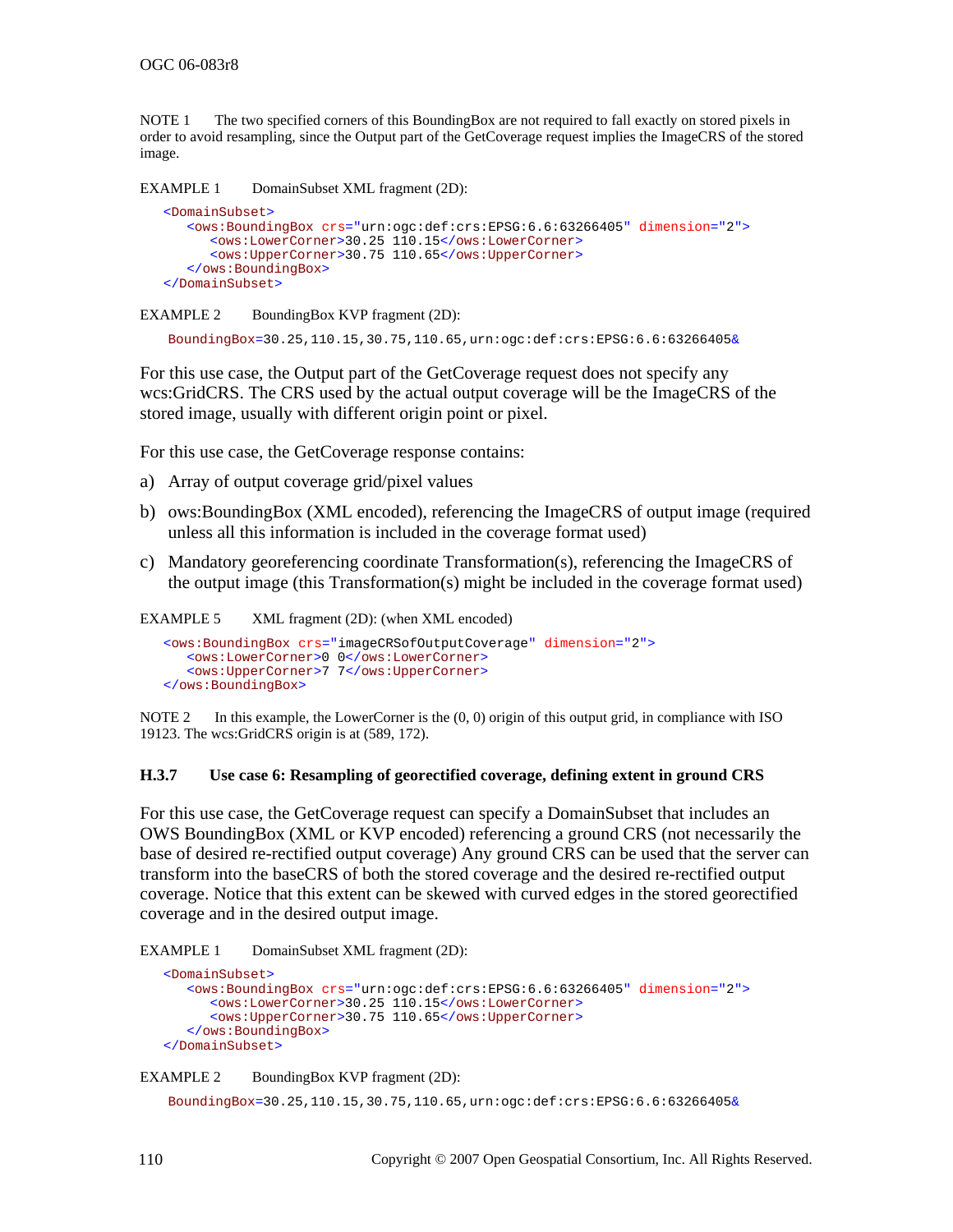For this use case, the Output part of the GetCoverage request can specify any wcs:GridCRS that does not specify the same grid points as the wcs:GridCRS of the stored georectified coverage. This wcs:GridCRS is the desired CRS of the output coverage. The baseCRS of this wcs:GridCRS (roughly) corresponds to the old ResponseCRS. This wcs:GridCRS contains additional information, including the information corresponding to the WCS 1.0 RESX, RESY, and RESZ. The baseCRS of this wcs:GridCRS can be any ground CRS, either the same as or different from the stored georectified coverage.

NOTE 1 If only the origin in this output wcs:GridCRS is different from the GridCRS of the stored georectified coverage, but that origin is at a different grid point in the GridCRS of the stored georectified coverage, then this output GridCRS specifies the same grid positions and no resampling is needed, see use case 1

```
EXAMPLE 3 XML fragment (2D):
```

```
<Output...>
     <GridCRS> <!-- See Addition B below for examples -->
     </GridCRS>
</Output>
```
EXAMPLE 4 KVP fragment (2D):

```
GridBaseCRS=urn:ogc:def:crs:EPSG:6.6:32618&
GridType=urn:ogc:def:method:WCS:1.1:2dGridIn2dCrs&
GridCS=urn:ogc:def:cs:OGC:0.0:Grid2dSquareCS&
GridOrigin=1.0,2.0&
GridOffsets=0.0707,-0.0707,0.1414,0.1414&
```
For this use case, the GetCoverage response contains:

- a) Array of output coverage grid/pixel values
- b) ows:BoundingBox (XML encoded), referencing the wcs:GridCRS for the output coverage that is based on the same ground CRS and defines same grid positions as requested output wcs:GridCRS (required unless all this information is included in the coverage format used)
- c) Definition of this output coverage wcs:GridCRS (required unless all this information is included in the coverage format used)

```
EXAMPLE 5 XML fragment (2D): (when XML encoded)
   <ows:BoundingBox crs="gridCRSofOutputCoverage" dimension="2">
     <ows:LowerCorner>0 0</ows:LowerCorner>
      <ows:UpperCorner>987 987</ows:UpperCorner>
  </ows:BoundingBox>
  <wcs:GridCRS gml:id="TBD"> See Addition B below
```
NOTE 2 In this example, the LowerCorner is the  $(0, 0)$  origin of this output grid, in compliance with ISO 19123.

## **H.3.8 Use case 7: Resampling of georectified image, defining extent in image CRS**

For this use case, the GetCoverage request can specify a DomainSubset that includes an OWS BoundingBox (XML or KVP encoded) referencing the ImageCRS of the stored georectified coverage. Notice that this extent cannot be skewed or with curved edges in the stored unrectified coverage. However, this extent can be skewed with curved edges in the desired output image.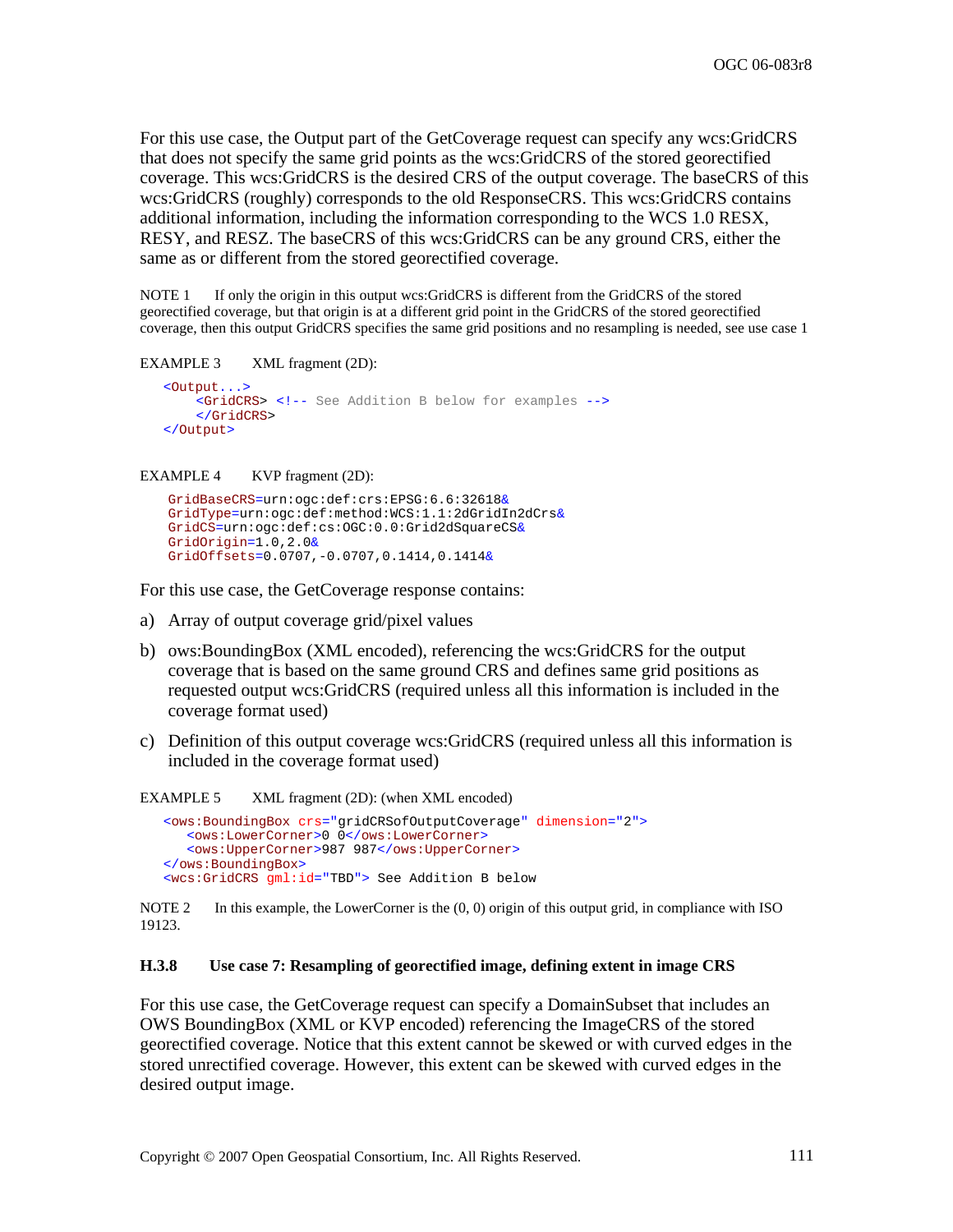EXAMPLE 1 DomainSubset XML fragment (2D):

```
<DomainSubset>
   <ows:BoundingBox crs="urn:ogc:def:crs:OGC:0.0:ImageCRSpixelCenter:ImageCrsID"
dimension="2">
       <ows:LowerCorner>1000 2000</ows:LowerCorner>
       <ows:UpperCorner>1511 2511</ows:UpperCorner>
   </ows:BoundingBox>
</DomainSubset>
```
EXAMPLE 2 BoundingBox KVP fragment (2D):

```
BoundingBox=1000,2000,1511,2511,urn:ogc:def:crs:OGC:0.0:ImageCRSpixelCenter:Image
CrsID&
```
For this use case, the Output part of the GetCoverage request can specify any wcs:GridCRS that does not specify the same grid points as wcs:GridCRS of the stored georectified coverage (not the same CRS as referenced in the DomainSubset BoundingBox). This wcs:GridCRS is the desired CRS of the output coverage. The baseCRS of this wcs:GridCRS (roughly) corresponds to the old ResponseCRS. This wcs:GridCRS contains additional information, including the information corresponding to the WCS 1.0 RESX, RESY, and RESZ. The baseCRS of this wcs:GridCRS can be any ground CRS, either the same as or different from the stored georectified coverage.

Note: If only the origin in this output wcs:GridCRS is different from the GridCRS of the stored georectified coverage, but that origin is at a different grid point in theGridCRS of the stored georectified coverage, then this output GridCRS specifies the same grid positions and no resampling is needed, see use case 2

```
EXAMPLE 3 XML fragment (2D):
```

```
<Output...>
   <GridCRS> <!-- See Addition B below for examples -->
   </GridCRS>
</Output>
```
EXAMPLE 4 KVP fragment (2D):

```
GridBaseCRS=urn:ogc:def:crs:EPSG:6.6:32618& 
GridType=urn:ogc:def:method:WCS:1.1:2dGridIn2dCrs& 
GridCS=urn:ogc:def:cs:OGC:0.0:Grid2dSquareCS& 
GridOrigin=1.0,2.0& 
GridOffsets=0.0707,-0.0707,0.1414,0.1414&
```
For this use case, the GetCoverage response contains:

- a) Array of output coverage grid/pixel values
- b) ows:BoundingBox (XML encoded), referencing the wcs:GridCRS for the output coverage that is based on the same ground CRS and defines same grid positions as requested output wcs:GridCRS
- c) Definition of this output coverage wcs:GridCRS (required unless all this information is included in the coverage format used)

EXAMPLE 5 XML fragment (2D): (when XML encoded)

```
<ows:BoundingBox crs="gridCRSofOutputCoverage" dimension="2">
  <ows:LowerCorner>0 0</ows:LowerCorner>
   <ows:UpperCorner>765 765</ows:UpperCorner>
</ows:BoundingBox>
<wcs:GridCRS> <!-- See Addition B below for examples -->
</wcs:GridCRS>
```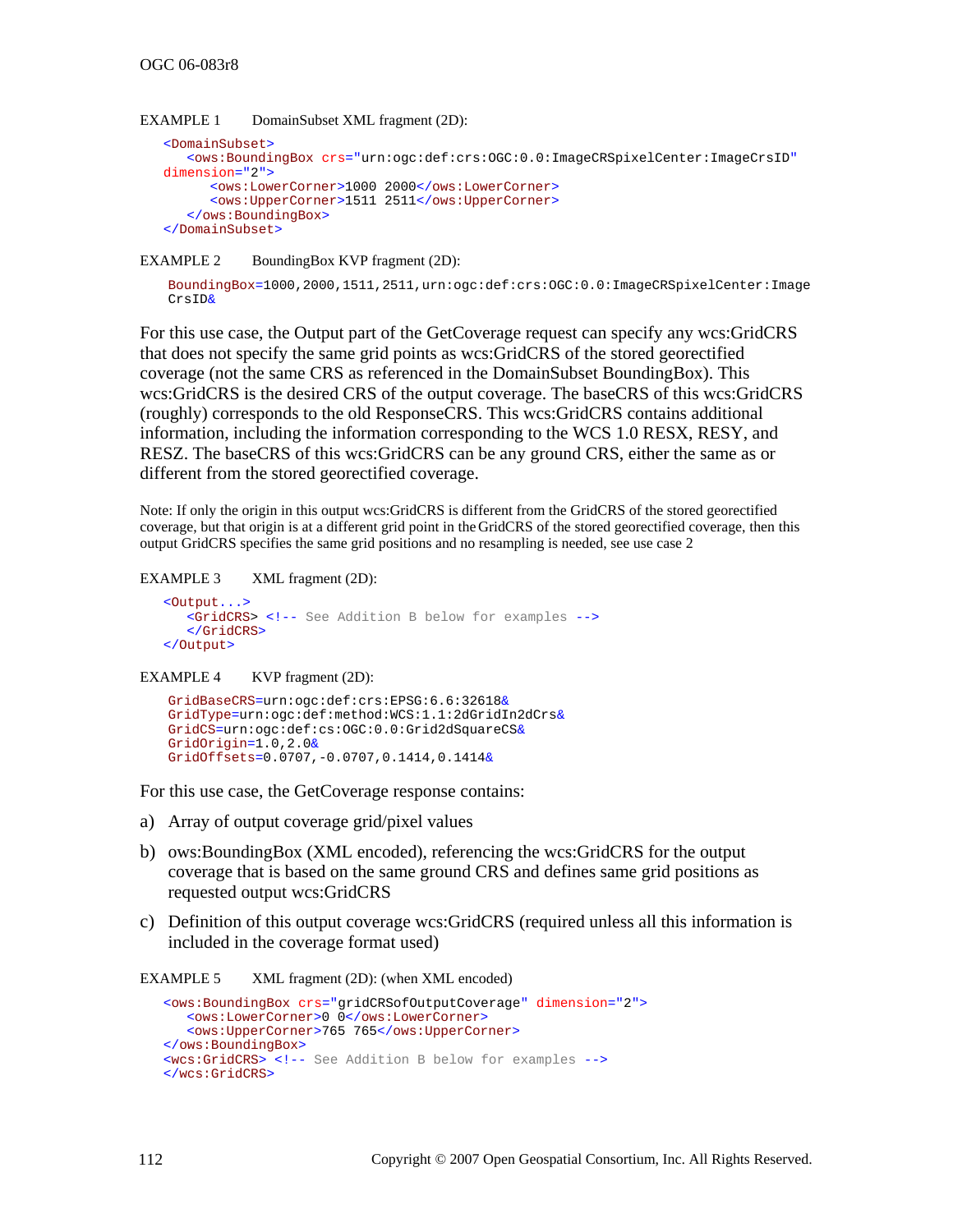NOTE In this example, the LowerCorner is the  $(0, 0)$  origin of this output grid, in compliance with ISO 19123.

## **H.3.9 Use case 8: Resampling of unrectified and un-georeferenced image**

For this use case, the GetCoverage request can specify a DomainSubset that includes an OWS BoundingBox (XML or KVP encoded) referencing the ImageCRS of stored unrectified coverage. Notice that this extent cannot be skewed or with curved edges in the stored unrectified coverage. However, this extent can be skewed with straight edges in the desired output image.

EXAMPLE 1 DomainSubset XML fragment (2D):

```
<DomainSubset>
   <ows:BoundingBox crs="urn:ogc:def:crs:OGC:0.0:ImageCRSpixelCenter:ImageCrsID"
dimension="2">
       <ows:LowerCorner>1000 2000</ows:LowerCorner>
       <ows:UpperCorner>1511 2511</ows:UpperCorner>
   </ows:BoundingBox>
</DomainSubset>
```
EXAMPLE 2 BoundingBox KVP fragment (2D):

```
BoundingBox=1000,2000,1511,2511,urn:ogc:def:crs:OGC:0.0:ImageCRSpixelCenter:Image
CrsID
```
For this use case, the Output part of the GetCoverage request can specify any wcs:GridCRS based on the ImageCRS of the stored unrectified coverage (is the same CRS as referenced in the DomainSubset BoundingBox). This wcs:GridCRS is the desired CRS of the output coverage. The baseCRS of this wcs:GridCRS (roughly) corresponds to the ResponseCRS from WCS 1.0.0. This wcs:GridCRS contains additional information, including the information corresponding to the WCS 1.0.0 RESX, RESY, and RESZ.

NOTE 1 No resampling is needed when this wcs:GridCRS (that is based on the ImageCRS of the stored georectified coverage) has parameters that define grid positions which exactly match the grid positions in that ImageCRS, but this should be rare.

```
EXAMPLE 3 XML fragment (2D):
```

```
<Output...>
    <GridCRS> <!-- See Addition B below for examples -->
    </GridCRS>
</Output>
```
EXAMPLE 4 KVP fragment (2D):

```
GridBaseCRS=urn:ogc:def:crs:OGC:0.0:ImageCRSpixelCenter:ImageCrsID&
GridType=urn:ogc:def:method:WCS:1.1:2dGridIn2dCrs& 
GridCS=urn:ogc:def:cs:OGC:0.0:Grid2dSquareCS& 
GridOrigin=1.0,2.0& 
GridOffsets=0.0707,-0.0707,0.1414,0.1414&
```
For this use case, the GetCoverage response contains:

- a) Array of output coverage grid/pixel values
- b) ows:BoundingBox (XML encoded), referencing the wcs:GridCRS for the output coverage based on the ImageCRS of stored unrectified coverage and defines same grid positions as requested output wcs:GridCRS (required unless all this information is included in the coverage format used)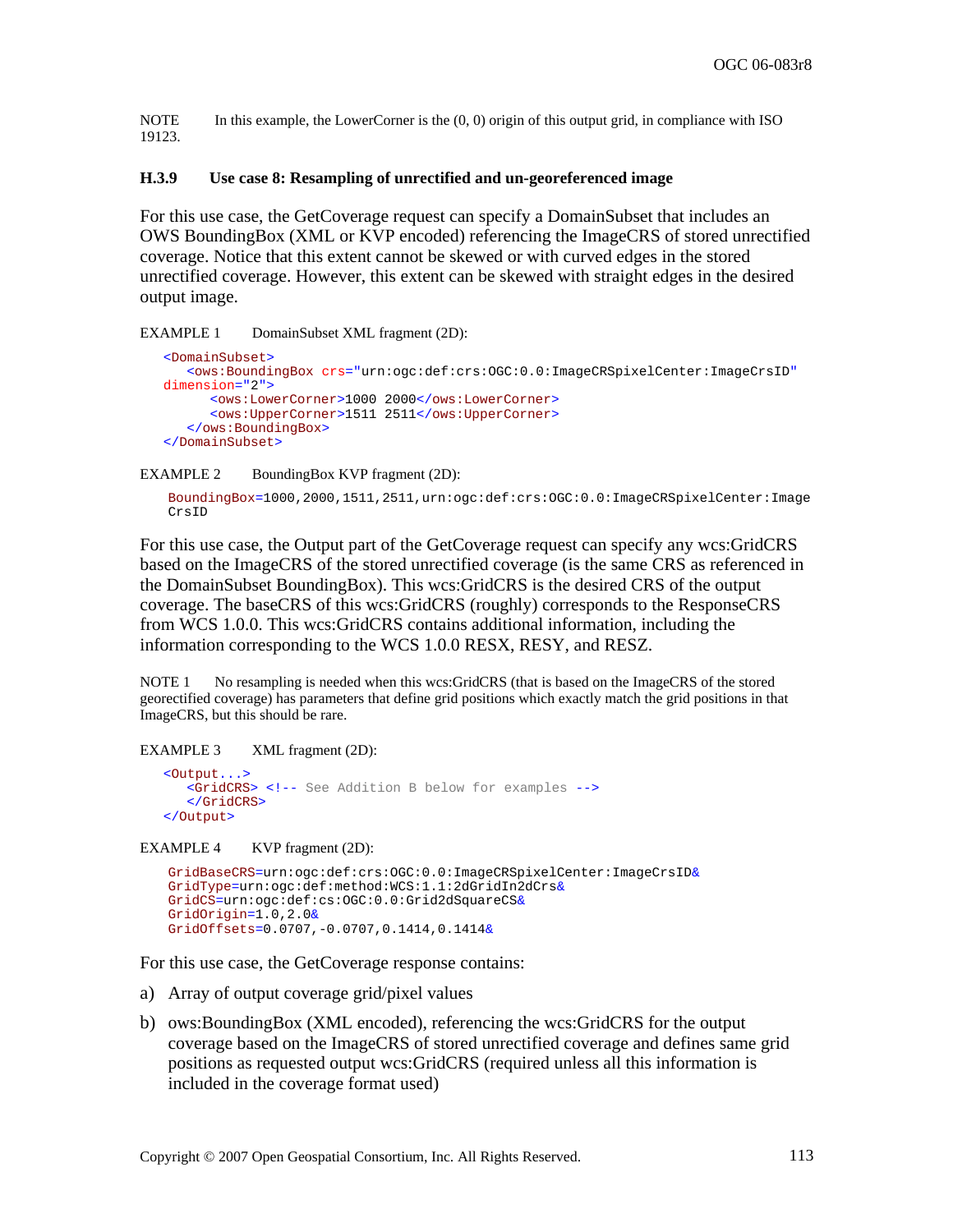c) Definition of this output coverage wcs:GridCRS (required unless all this information is included in the coverage format used)

EXAMPLE 5 XML fragment (2D): (when XML encoded)

```
<ows:BoundingBox crs="gridCRSofOutputCoverage" dimension="2">
   <ows:LowerCorner>0 0</ows:LowerCorner>
   <ows:UpperCorner>765 765</ows:UpperCorner>
</ows:BoundingBox>
<wcs:GridCRS> <!-- See Addition B below for examples -->
</wcs:GridCRS>
```
NOTE 2 In this example, the LowerCorner is the  $(0, 0)$  origin of this output grid, in compliance with ISO 19123.

### **H.3.10 Use case 9: Resampling of unrectified but georeferenced image, defining extent in image CRS**

For this use case, the GetCoverage request can specify a DomainSubset that includes an OWS BoundingBox (XML or KVP encoded) referencing the ImageCRS of stored unrectified coverage. Notice that this extent cannot be skewed or with curved edges in the stored unrectified coverage. However, this extent can be skewed with curved edges in the desired output coverage.

EXAMPLE 1 DomainSubset XML fragment (2D):

```
<DomainSubset>
  <ows:BoundingBox crs="urn:ogc:def:crs:OGC:0.0:ImageCRSpixelCenter:ImageCrsID"
dimension="2">
      <ows:LowerCorner>1000 2000</ows:LowerCorner>
       <ows:UpperCorner>1511 2511</ows:UpperCorner>
   </ows:BoundingBox>
</DomainSubset>
```
EXAMPLE 2 BoundingBox KVP fragment (2D):

```
BoundingBox=1000,2000,1511,2511,urn:ogc:def:crs:OGC:0.0:ImageCRSpixelCenter:Image
CrsID&
```
For this use case, the Output part of the GetCoverage request can specify any wcs:GridCRS (not the same CRS as referenced in the DomainSubset BoundingBox). This wcs:GridCRS is the desired CRS of the output coverage. The baseCRS of this wcs:GridCRS (roughly) corresponds to the old ResponseCRS. This wcs:GridCRS contains additional information, including the information corresponding to the WCS 1.0 RESX, RESY, and RESZ. The baseCRS of this wcs:GridCRS can be any ground CRS, either the same as or different from the stored georectified coverage.

EXAMPLE 3 XML fragment (2D):

```
<Output...>
    <GridCRS> <!-- See Addition B below for examples -->
    </GridCRS>
</Output>
```
EXAMPLE 4 KVP fragment (2D):

```
GridBaseCRS=urn:ogc:def:crs:EPSG:6.6:32618& 
GridType=urn:ogc:def:method:WCS:1.1:2dGridIn2dCrs& 
GridCS=urn:ogc:def:cs:OGC:0.0:Grid2dSquareCS& 
GridOrigin=1.0,2.0& 
GridOffsets=0.0707,-0.0707,0.1414,0.1414&
```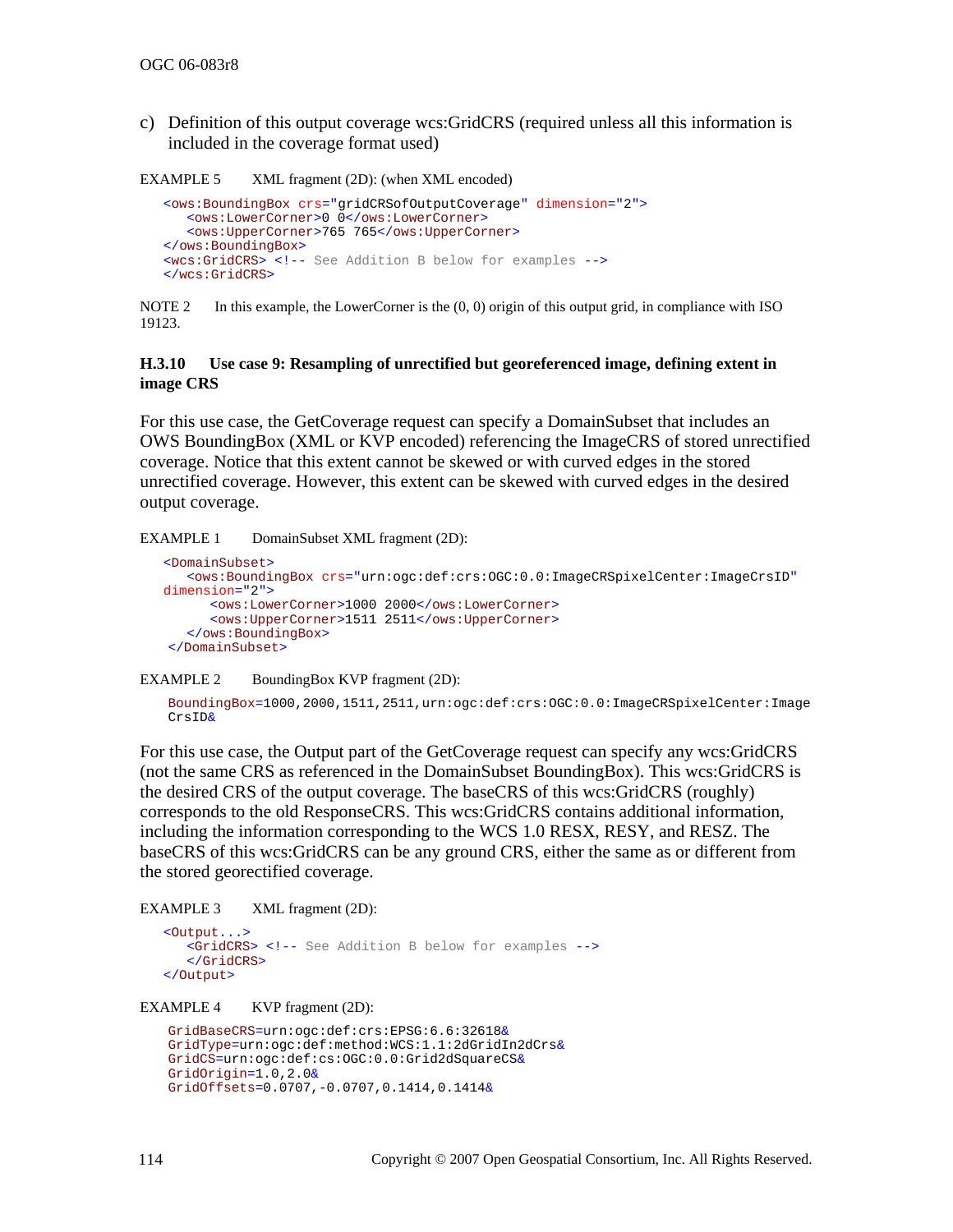For this use case, the GetCoverage response contains:

- a) Array of output coverage grid/pixel values
- b) ows:BoundingBox (XML encoded), referencing the wcs:GridCRS for the output coverage that is based on the same ground CRS and defines same grid positions as requested output wcs:GridCRS (required unless all this information is included in the coverage format used)
- c) Definition of this output coverage wcs:GridCRS (required unless all this information is included in the coverage format used)
- d) Mandatory georeferencing coordinate Transformation(s), referencing the ImageCRS of the output image (this Transformation(s) might be included in the coverage format used)

EXAMPLE 5 XML fragment (2D): (when XML encoded)

```
<ows:BoundingBox crs="gridCRSofOutputCoverage" dimension="2">
   <ows:LowerCorner>0 0</ows:LowerCorner>
   <ows:UpperCorner>765 765</ows:UpperCorner>
</ows:BoundingBox>
<wcs:GridCRS> <!-- See Addition B below for examples -->
</wcs:GridCRS>
```
NOTE In this example, the LowerCorner is the  $(0, 0)$  origin of this output grid, in compliance with ISO 19123.

## **H.3.11 Use case 10: Resampling of unrectified but georeferenced image, defining extent in ground CRS**

For this use case, the GetCoverage request can specify a DomainSubset that includes an OWS BoundingBox (XML or KVP encoded) referencing a ground CRS (not necessarily the base CRS of desired rectified output coverage). Any ground CRS can be used that the server can transform into the baseCRS of both the stored coverage and the desired re-rectified output coverage. Notice that this extent can be skewed with curved edges in the stored unrectified coverage. However, this extent cannot be skewed or with curved edges in the desired output coverage.

EXAMPLE 1 DomainSubset XML fragment (2D):

```
<DomainSubset>
   <ows:BoundingBox crs="urn:ogc:def:crs:EPSG:6.6:63266405" dimension="2">
      <ows:LowerCorner>30.25 110.15</ows:LowerCorner>
       <ows:UpperCorner>30.75 110.65</ows:UpperCorner>
   </ows:BoundingBox>
</DomainSubset>
```
EXAMPLE 2 BoundingBox KVP fragment (2D):

BoundingBox=30.25,110.15,30.75,110.65,urn:ogc:def:crs:EPSG:6.6:63266405

For this use case, the Output part of the GetCoverage request can specify any wcs:GridCRS (not the same CRS as referenced in the DomainSubset BoundingBox). This wcs:GridCRS is the desired CRS of the output coverage. The baseCRS of this wcs:GridCRS (roughly) corresponds to the old ResponseCRS. This wcs:GridCRS contains additional information, including the information corresponding to the WCS 1.0 RESX, RESY, and RESZ. The baseCRS of this wcs:GridCRS can be any ground CRS.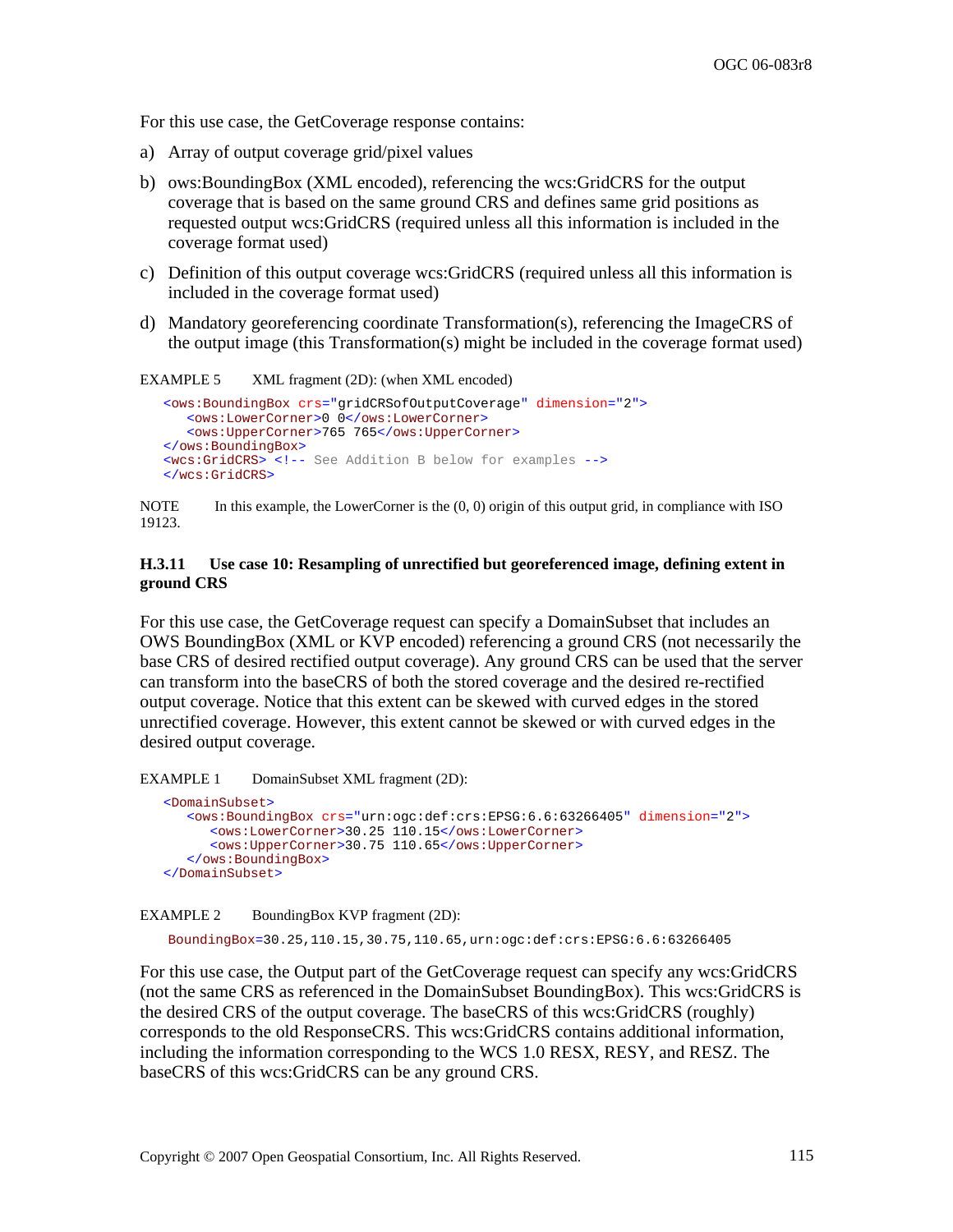```
EXAMPLE 3 XML fragment (2D): 
   <Output...>
        <GridCRS> <!-- See Addition B below for examples --> 
        </GridCRS>
   </Output>
```
EXAMPLE 4 KVP fragment (2D):

```
GridBaseCRS=urn:ogc:def:crs:EPSG:6.6:32618& 
GridType=urn:ogc:def:method:WCS:1.1:2dGridIn2dCrs& 
GridCS=urn:ogc:def:cs:OGC:0.0:Grid2dSquareCS& 
GridOrigin=1.0,2.0& 
GridOffsets=0.0707,10.0707,0.1414,0.1414&
```
For this use case, the GetCoverage response contains:

- a) Array of output coverage grid/pixel values
- b) ows:BoundingBox (XML encoded), referencing the wcs:GridCRS for the output coverage that is based on the same ground CRS and defines same grid positions as requested output wcs:GridCRS (required unless all this information is included in the coverage format used)
- c) Definition of this output coverage wcs:GridCRS (required unless all this information is included in the coverage format used)
- d) Mandatory georeferencing coordinate Transformation(s), referencing the ImageCRS of the output image (this Transformation(s) might be included in the coverage format used)

EXAMPLE 5 XML fragment (2D): (when XML encoded)

```
<ows:BoundingBox crs="gridCRSofOutputCoverage" dimension="2">
   <ows:LowerCorner>0 0</ows:LowerCorner>
   <ows:UpperCorner>987 987</ows:UpperCorner>
</ows:BoundingBox>
<wcs:GridCRS> <!-- See Addition B below for examples -->
</wcs:GridCRS>
```

```
NOTE 2 In this example, the LowerCorner is the (0, 0) origin of this output grid, in compliance with ISO
19123.
```
#### **H.3.12 Addition B**

EXAMPLE 1 An XML document fragment for a 2D wcs:GridCRS without rotation or skewing, using the 2dGridIn2dCrs method is:

```
<GridCRS gml:id="example2dGridCrs1">
  <gml:srsName>2D Grid CRS Example 1</gml:srsName>
  <GridBaseCRS>urn:ogc:def:crs:EPSG:6.6:63266405</GridBaseCRS>
  <GridType>urn:ogc:def:method:WCS:1.1:2dGridIn2dCrs</GridType>
  <GridOrigin>1.0 2.0</GridOrigin>
  <GridOffsets>0.1 0 0 0.2</GridOffsets>
  <GridCS>urn:ogc:def:cs:OGC:0.0:Grid2dSquareCS</GridCS>
</GridCRS>
```
EXAMPLE 2 An XML document fragment for a 2D wcs:GridCRS with rotation but no skewing using the 2dGridIn2dCrs is:

```
<GridCRS gml:id="example2dGridCrs2">
  <GridBaseCRS>urn:ogc:def:crs:EPSG:6.6:32618</GridBaseCRS>
  <GridType>urn:ogc:def:method:WCS:1.1:2dGridIn2dCrs</GridType>
  <GridOrigin>1.0 2.0</GridOrigin>
  <GridOffsets>0.0707 -0.0707 0.1414 0.1414</GridOffsets>
  <GridCS>urn:ogc:def:cs:OGC:0.0:Grid2dSquareCS</GridCS>
```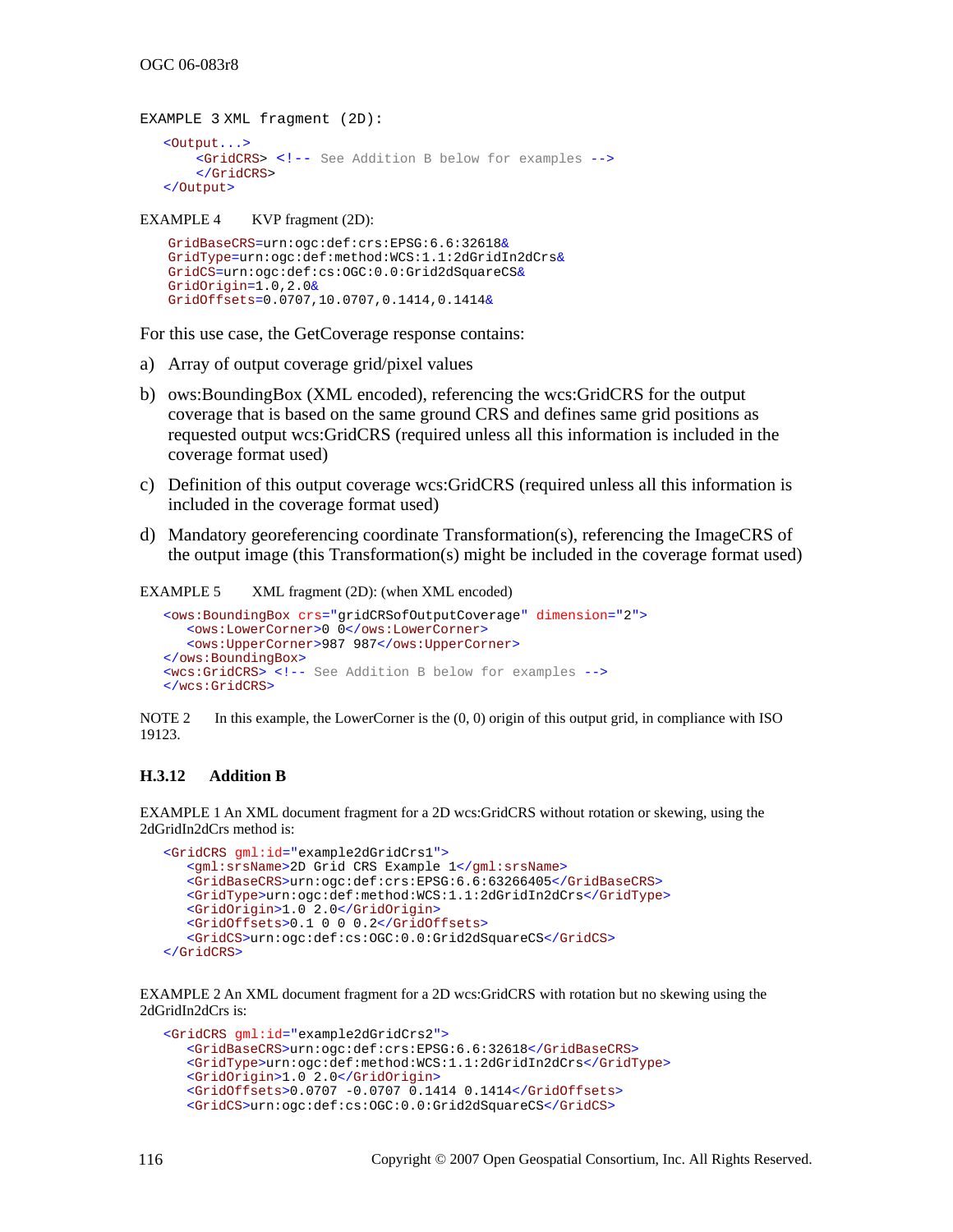</GridCRS>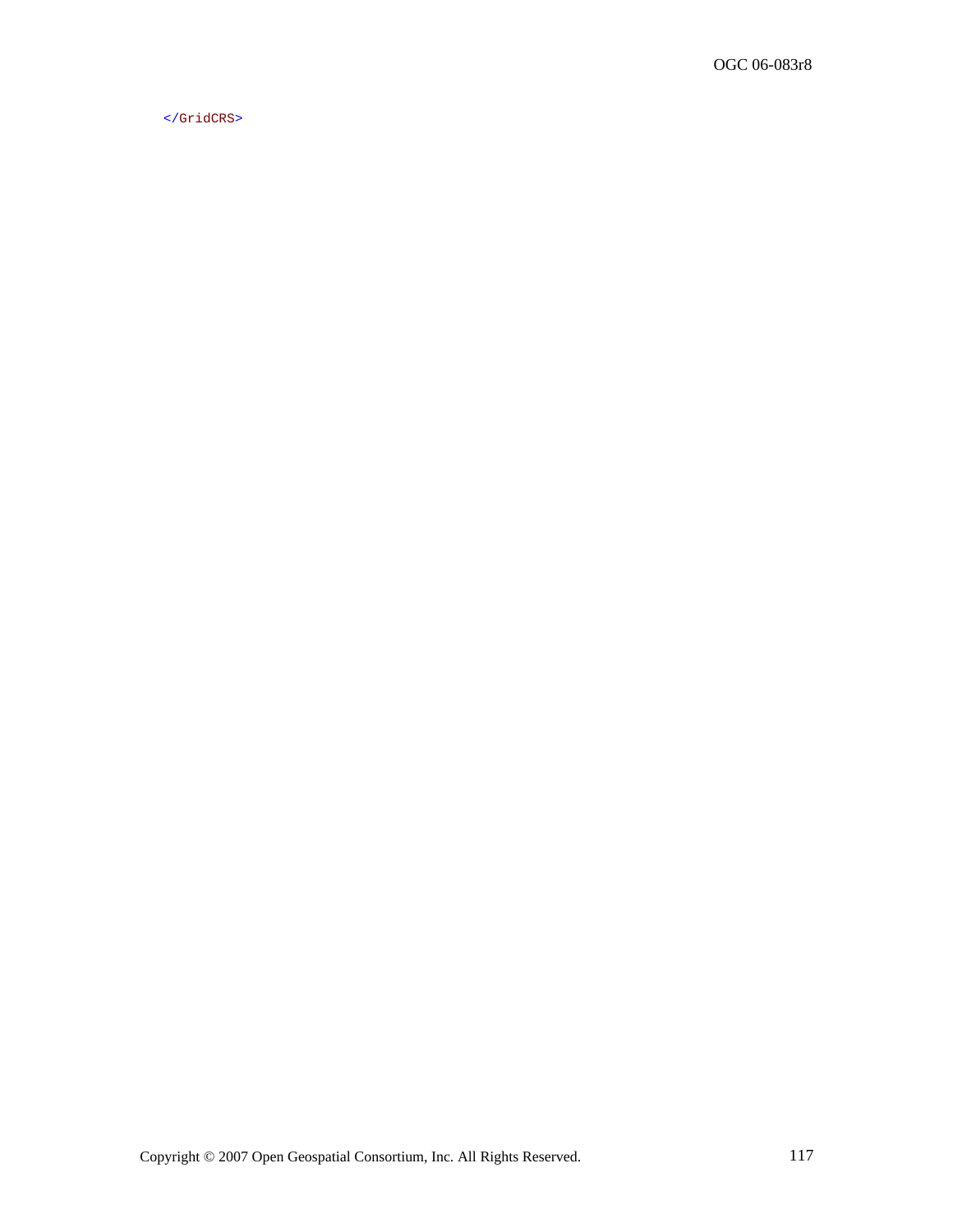# **Annex I (normative)**

# **Other data structures**

# **I.1 Overview**

This annex specifies the Coverages data structure that is used by this WCS, with the Manifest data structure that it uses. This annex also specifies the InterpolationMethods data structure.

NOTE The Coverages, Manifest, and InterpolationMethods are proposed additions to OWS Common [OGC 05-008], and are thus in the "ows" XML namespace. This Manifest is proposed in OWS Common change requests [OGC 06-015r3]. Although discussed here as additions to OWS Common, the Coverages and InterpolationMethods might be placed in a separate document specifying aspects specific to coverages that are used by multiple Implementation specifications.

# **I.2 Manifest**

# **I.2.1 Manifest contents**

A manifest is a document describing the contents of a package of documents. A manifest document shall be structured as shown in the UML class diagram in Figure I.1. The attributes and associations of the four new classes shall include the parameters and data structures listed and defined in Table I.1 through Table I.4.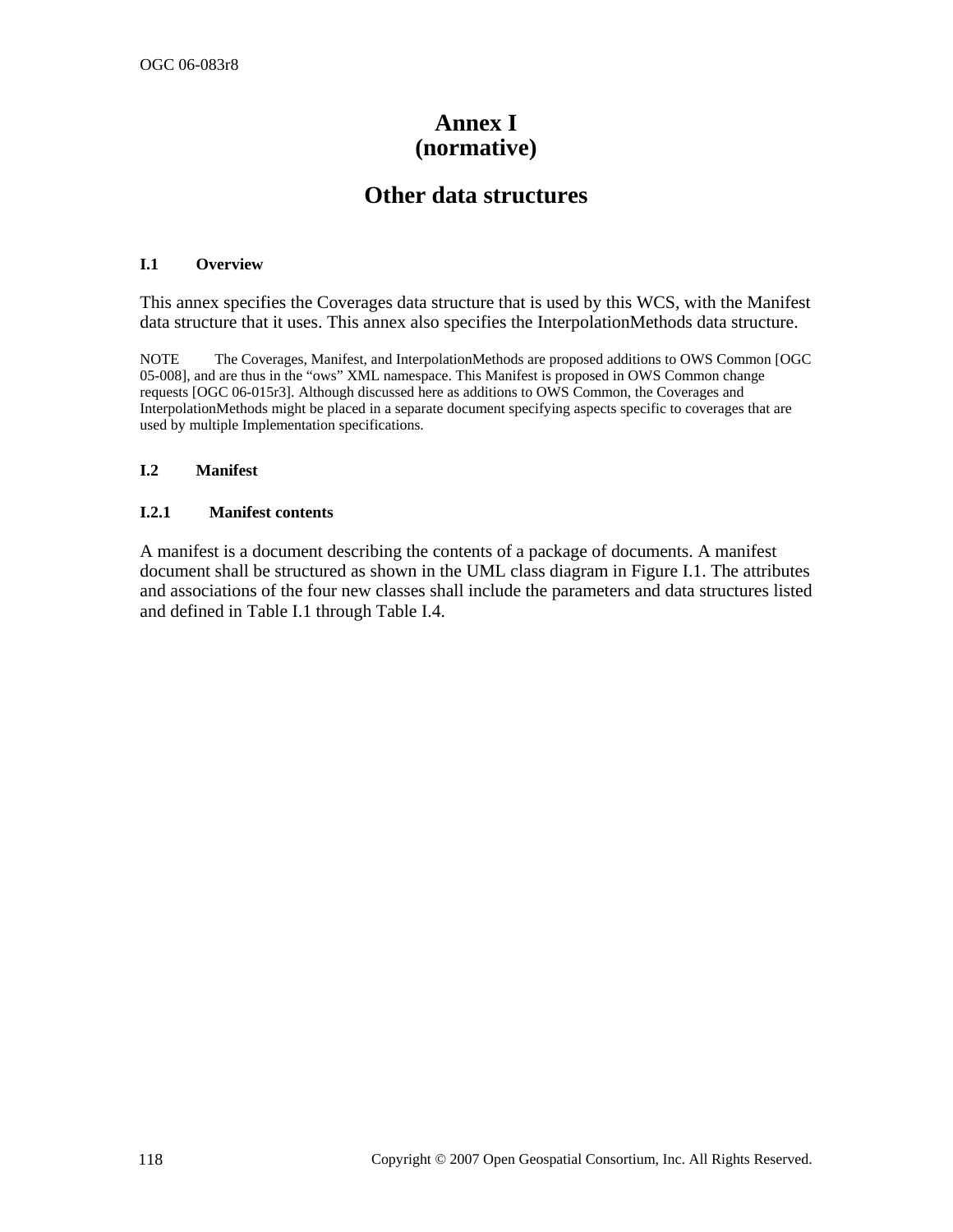

**Figure I.1 — Manifest UML package**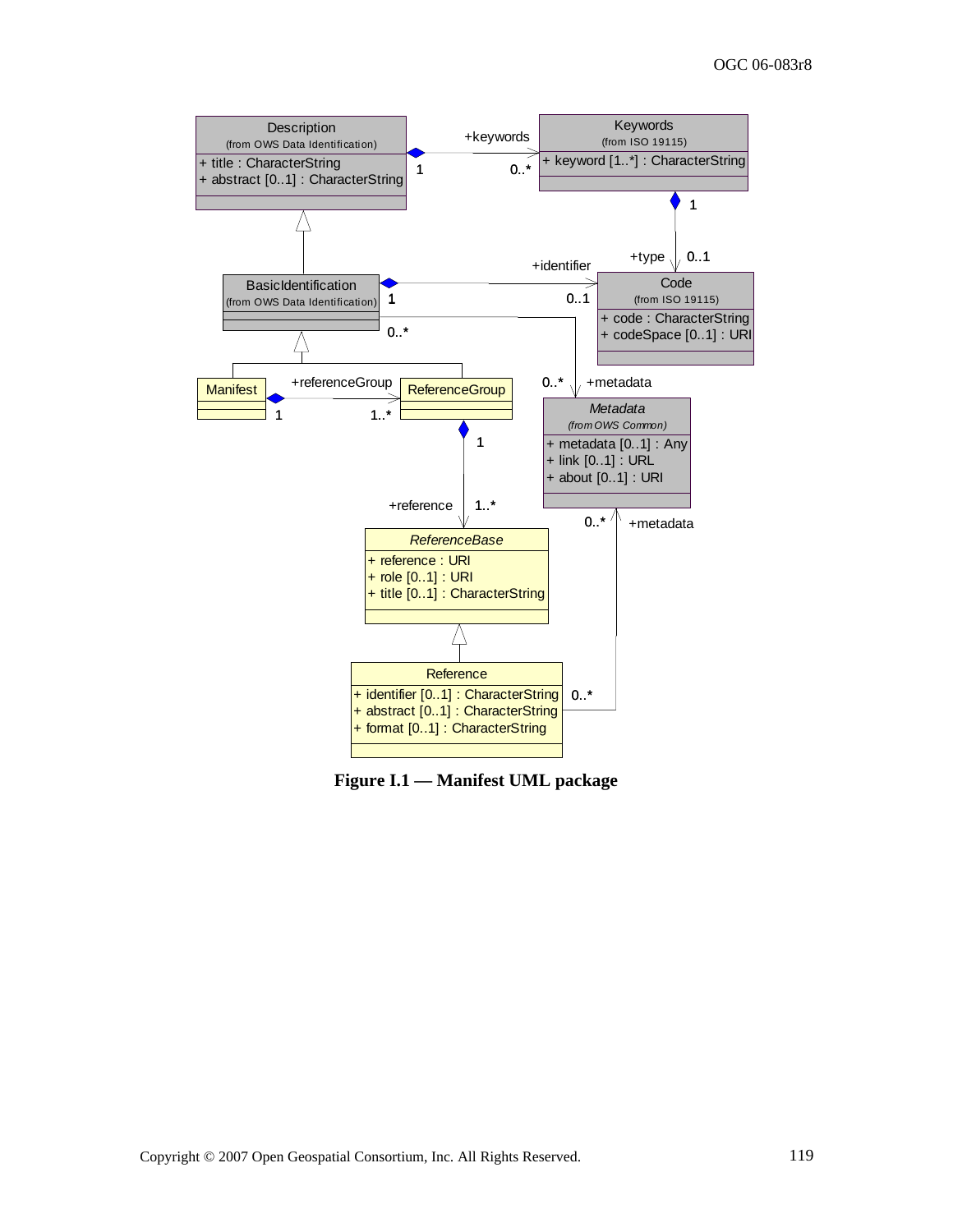NOTE 1 To reduce the need for readers to refer to other documents, the first five parameters listed below are largely copied from Table 23 in Subclause 10.6.1 of [OGC 05-008].

| Names <sup>a</sup>                       | <b>Definition</b>                                                                                                                      | Data type                                                                               | <b>Multiplicity and use</b>                                                 |
|------------------------------------------|----------------------------------------------------------------------------------------------------------------------------------------|-----------------------------------------------------------------------------------------|-----------------------------------------------------------------------------|
| identifier<br>Identifier                 | An unambiguous identifier of<br>this Manifest document,<br>normally used by software                                                   | MD Identifier class in ISO<br>$19\overline{1}15^{b}$                                    | Zero or one (optional)<br>Include when available<br>and useful              |
| title<br>Title                           | Title of this Manifest<br>document, normally used for<br>display to a human                                                            | Character string type, not<br>empty                                                     | Zero or one (optional)<br>Include when available<br>and useful <sup>c</sup> |
| abstract<br>Abstract                     | Brief narrative description of<br>this Manifest document,<br>normally available for<br>display to a human                              | Character string type, not<br>empty                                                     | Zero or one (optional)<br>Include when available<br>and useful              |
| keywords<br>Keywords                     | Unordered list of one or more<br>commonly used or formalised<br>$word(s)$ or $phrase(s)$ used to<br>describe this Manifest<br>document | MD_Keywords class in ISO<br>19115                                                       | Zero or more (optional)<br>One for each keyword<br>authority used           |
| metadata<br>Metadata                     | Additional metadata about this<br>Manifest document <sup>d</sup>                                                                       | reference to metadata or<br>metadata contents, see<br>gml:metaDataProperty <sup>e</sup> | Zero or more (optional)<br>One for each useful<br>metadata object           |
| reference<br>Group<br>Reference<br>Group | References to a logical group<br>of documents or resources<br>within this manifest<br>document                                         | ReferenceGroup data structure,<br>see Table I.2                                         | Zero or more (optional)<br>One for each group<br>included                   |

| Table I.1 — Manifest data structure |  |  |  |
|-------------------------------------|--|--|--|
|-------------------------------------|--|--|--|

a See Table 1 for UML and XML naming conventions.

b The optional codeSpace attribute in the ows:CodeType is expected to rarely be used in the short term. Wherever a specific OWS specification expects this codeSpace attribute to be used, that specification shall specify how it should be used there, including its values and meanings.

c Software may display the "Identifier" value when the "Title" is absent.

d This Metadata should be used primarily by specific servers, not by specific OWSs. The specification editors for each specific OWS should decide what additional metadata to require or encourage be included. That specific OWS should then specify additional parameters and groups as needed to contain this additional metadata, with specific names and meanings.

e Use or adaptation of the gml:metaDataProperty data type is specified in order to include references to the type of metadata that is pointed to (or included), and to what aspect of the data(set) this metadata applies to.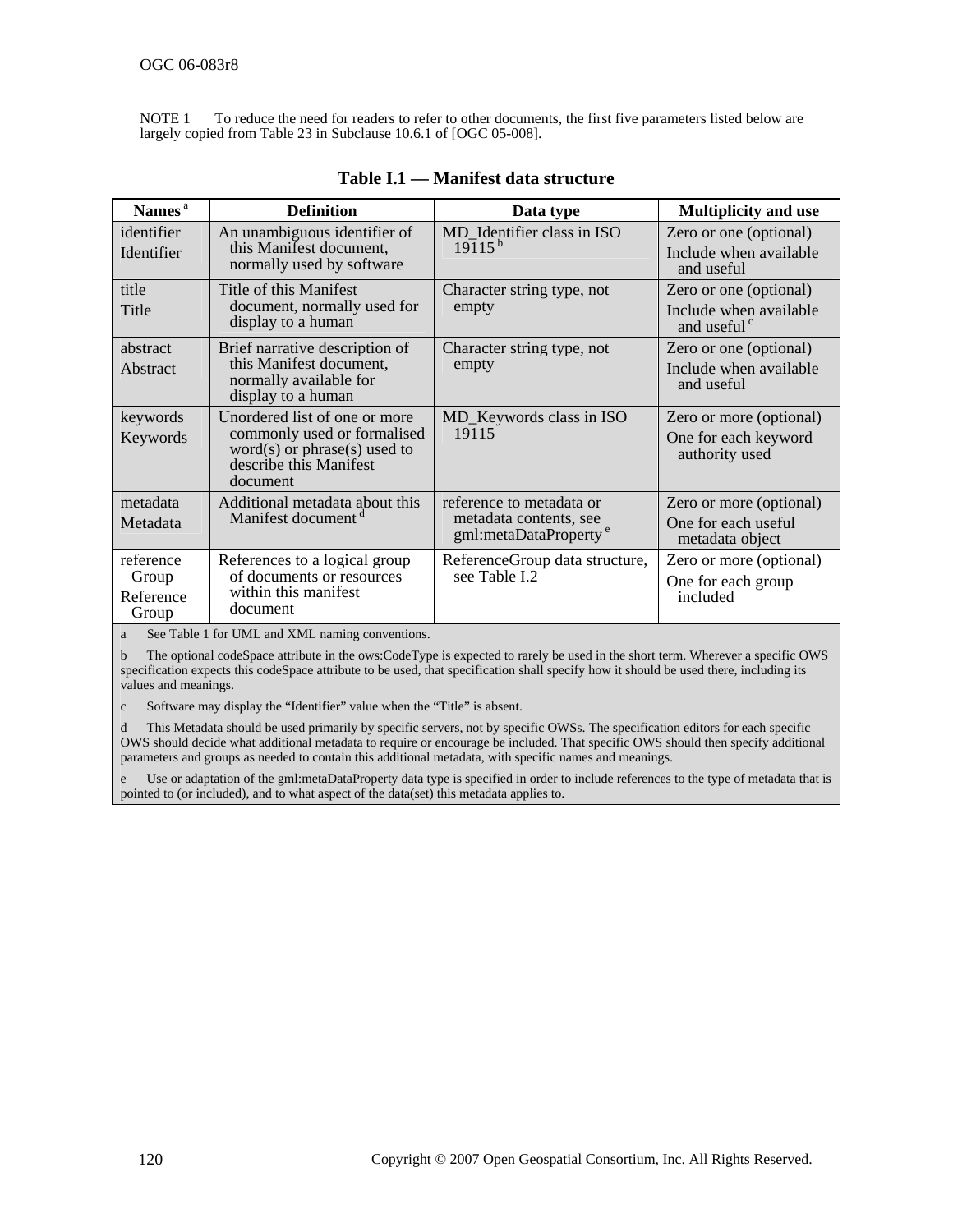NOTE 2 To reduce the need for readers to refer to other documents, the first five parameters listed below are largely copied from Table 23 in Subclause 10.6.1 of [OGC 05-008].

| Names <sup>a</sup>       | <b>Definition</b>                                                                                                                | Data type                                                                               | <b>Multiplicity and use</b>                                                 |
|--------------------------|----------------------------------------------------------------------------------------------------------------------------------|-----------------------------------------------------------------------------------------|-----------------------------------------------------------------------------|
| identifier<br>Identifier | An unambiguous identifier<br>of this Reference Group,<br>normally used by software                                               | MD Identifier class in ISO<br>$19\overline{1}15^{b}$                                    | Zero or one (optional)<br>Include when available<br>and useful              |
| title<br>Title           | Title of this Reference<br>Group, normally used for<br>display to a human                                                        | Character string type, not<br>empty                                                     | Zero or one (optional)<br>Include when available<br>and useful <sup>c</sup> |
| abstract<br>Abstract     | Brief narrative description of<br>this Reference Group,<br>normally available for<br>display to a human                          | Character string type, not<br>empty                                                     | Zero or one (optional)<br>Include when available<br>and useful              |
| keywords<br>Keywords     | Unordered list of one or<br>more commonly used or<br>formalised word(s) or<br>phrase(s) used to describe<br>this Reference Group | MD_Keywords class in ISO<br>19115                                                       | Zero or more (optional)<br>One for each keyword<br>authority used           |
| metadata<br>Metadata     | Additional metadata about<br>this Manifest document <sup>c</sup>                                                                 | reference to metadata or<br>metadata contents, see<br>gml:metaDataProperty <sup>e</sup> | Zero or more (optional)<br>One for each useful<br>metadata object           |
| reference<br>Reference   | Reference to one document<br>or resource                                                                                         | Reference data structure, see<br>Table 4                                                | One or more (mandatory)<br>One for each reference in<br>this group          |

|  |  |  |  |  |  | Table I.2 — ReferenceGroup data structure |
|--|--|--|--|--|--|-------------------------------------------|
|--|--|--|--|--|--|-------------------------------------------|

a See Table 1 for UML and XML naming conventions.

b The optional codeSpace attribute in the ows:CodeType is expected to rarely be used in the short term. Wherever a specific OWS specification expects this codeSpace attribute to be used, that specification shall specify how it should be used there, including its values and meanings.

c Software may display the "Identifier" value when the "Title" is absent.

d This Metadata should be used primarily by specific servers, not by specific OWSs. The specification editors for each specific OWS should decide what additional metadata to require or encourage be included. That specific OWS should then specify additional parameters and groups as needed to contain this additional metadata, with specific names and meanings.

e Use or adaptation of the gml:metaDataProperty data type is specified in order to include references to the type of metadata that is pointed to (or included), and to what aspect of the data(set) this metadata applies to.

|  | Table I.3 — ReferenceBase data structure |  |  |  |  |  |  |  |  |
|--|------------------------------------------|--|--|--|--|--|--|--|--|
|--|------------------------------------------|--|--|--|--|--|--|--|--|

| Names <sup>a</sup>                                                                                                                                                                                          | <b>Definition</b>                                                     | Data type        | <b>Multiplicity and use</b>                                                 |  |
|-------------------------------------------------------------------------------------------------------------------------------------------------------------------------------------------------------------|-----------------------------------------------------------------------|------------------|-----------------------------------------------------------------------------|--|
| reference<br>xlink:href                                                                                                                                                                                     | Reference to a remote resource or local<br>payload.                   | URI <sup>b</sup> | One (mandatory)                                                             |  |
| role<br>xlink:role                                                                                                                                                                                          | Reference to a resource that describes the<br>role of this reference. | URI              | Zero or one (optional)<br>Include when available<br>and useful <sup>c</sup> |  |
| title<br>Character String,<br>Describes the meaning of the referenced<br>Zero or one (optional)<br>resource in a human-readable fashion<br>not empty<br>Include when available<br>xlink:title<br>and useful |                                                                       |                  |                                                                             |  |
| See Table 1 for UML and XML naming conventions.<br>a<br>A remote resource is typically addressed by a URL.<br>b<br>When no value is supplied, no particular role value is to be inferred.<br>$\mathbf c$    |                                                                       |                  |                                                                             |  |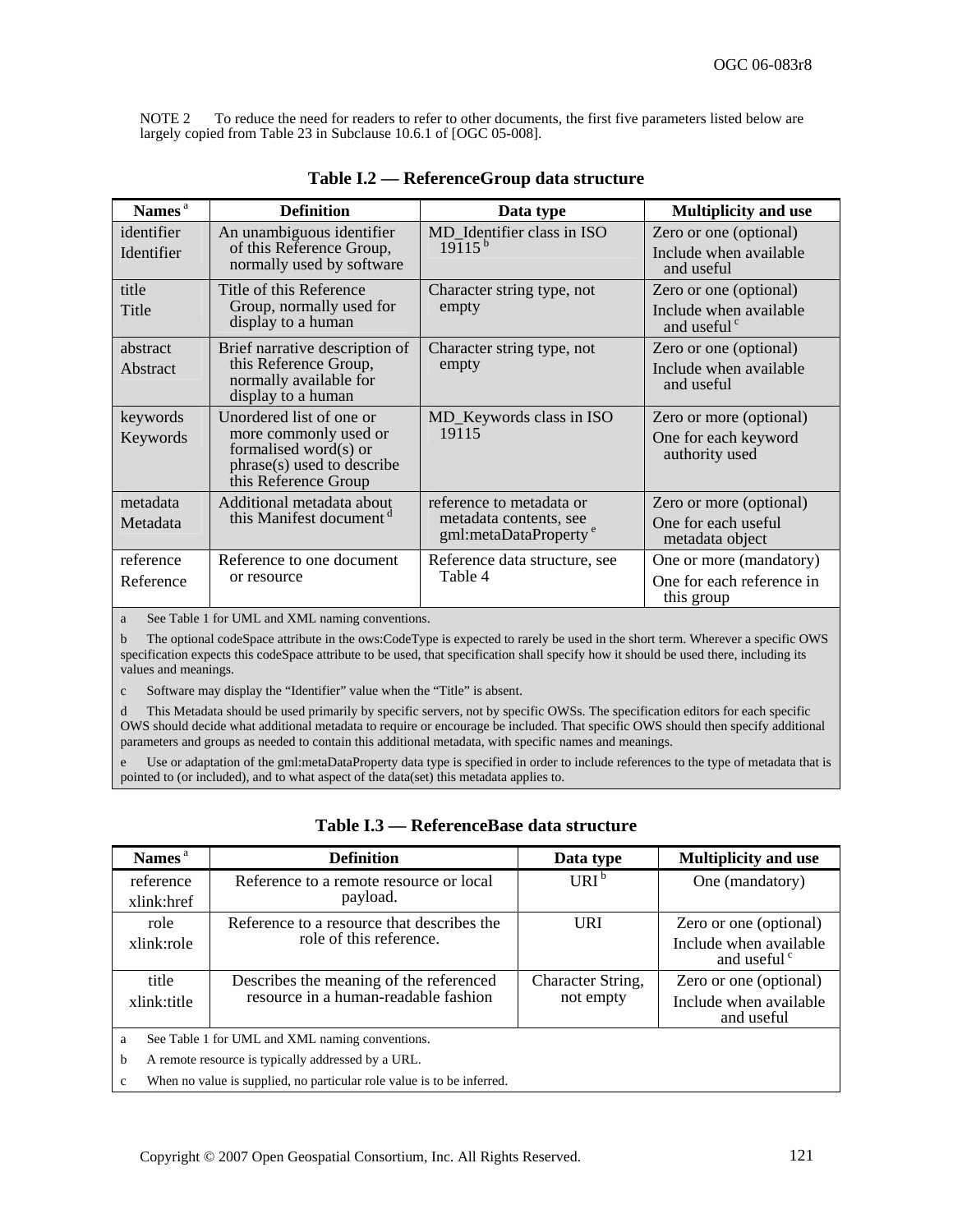This ReferenceBase class (or data structure) is abstract, and thus is not intended to be used without some modification. This class is defined to permit future adaptation as needed. The Reference class (or data structure) extension of this ReferenceBase class is provided for typical uses.

NOTE 3 To reduce the need for readers to refer to other documents, the first four parameters listed below are largely copied from Table 23 in Subclause 10.6.1 of [OGC 05-008]. The last three parameters are copied from Table I.3 above.

| Names <sup>a</sup>       | <b>Definition</b>                                                                                            | Data type                                                                               | <b>Multiplicity and use</b>                                                                 |
|--------------------------|--------------------------------------------------------------------------------------------------------------|-----------------------------------------------------------------------------------------|---------------------------------------------------------------------------------------------|
| identifier<br>Identifier | An unambiguous identifier<br>to this document or<br>resource, normally used by<br>software                   | MD Identifier class in ISO<br>$19\overline{1}15^{b}$                                    | Zero or one (optional)<br>Include when available<br>and useful                              |
| abstract<br>Abstract     | Brief narrative description of<br>this document or resource,<br>normally available for<br>display to a human | Character string type, not<br>empty                                                     | Zero or one (optional)<br>Include when available<br>and useful                              |
| format<br>format         | Reference to a format in<br>which document or<br>resource is encoded                                         | Character string type, not<br>empty                                                     | Zero or more (optional) <sup><math>1</math></sup><br>Include when relevant and<br>available |
| metadata<br>Metadata     | Additional metadata about<br>this document or resource <sup>c</sup>                                          | reference to metadata or<br>metadata contents, see<br>gml:metaDataProperty <sup>d</sup> | Zero or more (optional)<br>One for each useful<br>metadata object                           |
| reference<br>xlink:href  | Reference to a document or<br>resource in this package or<br>outside it                                      | <b>URI</b>                                                                              | One (mandatory)                                                                             |
| role<br>xlink:role       | Reference to a resource that<br>describes the role of this<br>reference                                      | <b>URI</b>                                                                              | Zero or one (optional)<br>Include when available<br>and useful <sup>b</sup>                 |
| title<br>xlink:title     | Describes the meaning of the<br>referenced resource in a<br>human-readable fashion                           | Character String, not empty                                                             | Zero or one (optional)<br>Include when available<br>and useful                              |

**Table I.4 — Reference data structure** 

a See Table 1 for UML and XML naming conventions.

b The optional codeSpace attribute in the ows:CodeType is expected to rarely be used in the short term. Wherever a specific OWS specification expects this codeSpace attribute to be used, that specification shall specify how it should be used there, including its values and meanings.

c This Metadata should be used primarily by specific servers, not by specific OWSs. The specification editors for each specific OWS should decide what additional metadata to require or encourage be included. That specific OWS should then specify additional parameters and groups as needed to contain this additional metadata, with specific names and meanings.

d Use or adaptation of the gml:metaDataProperty data type is specified in order to include references to the type of metadata that is pointed to (or included), and to what aspect of the data(set) this metadata applies to.

## **I.2.2 XML encoding**

A manifest document or data structure shall be encoded as specified in the attached XML Schema Document named owsManifest.xsd. The ReferenceBase class (or data structure) is XML encoded by adapting the xlink:simpleLink attribute group (which is used by GML).

EXAMPLE A simple manifest for a zip file is:

```
<?xml version="1.0" encoding="UTF-8"?>
<Manifest xmlns="http://www.opengis.net/ows/1.1"
```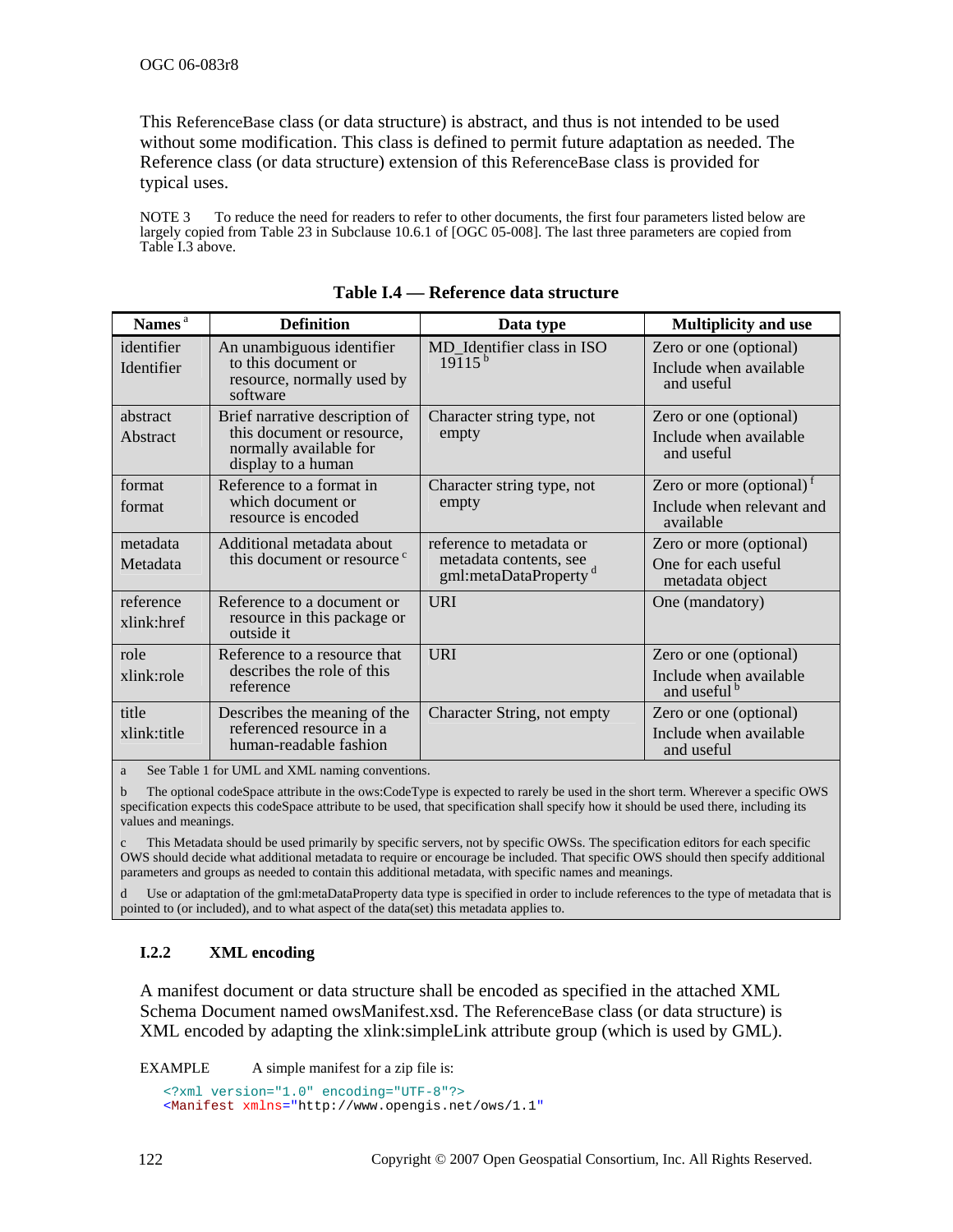```
xmlns:xlink="http://www.w3.org/1999/xlink" 
xmlns:xsi="http://www.w3.org/2001/XMLSchema-instance"
xsi:schemaLocation="http://www.opengis.net/ows/1.1 
http://schemas.opengis.net/ows/1.1.0/owsManifest.xsd">
   <ReferenceGroup>
       <Abstract>Coverage created from a GetCoverage operation request to a 
WCS</Abstract>
      <Reference xlink:href="coverage/image.tiff"
xlink:role="urn:ogc:role:coverage"/>
       <Reference xlink:href="coverage/metadata.xml"
xlink:role="urn:ogc:role:metadata"/>
   </ReferenceGroup>
</Manifest>
```
Assuming this manifest is contained in a zip file containing two files plus the manifest.xml document, the zip file would contain:

```
ogc-coverage.zip 
    ows-manifest.xml 
    coverage/image.tiff 
    coverage/metadata.xml
```
# **I.3 Coverages data structure**

## **I.3.1 Introduction**

In some cases, an operation response can consist of a group of coverages using essentially the same contents as the Manifest specified above. Similarly, part of an operation request can contain a group of coverages using essentially the same contents. That is, this "Coverages" data structure can contain multiple coverages, where each coverage can be a group of related data items. In this use, all of these data items might be contained in one package that is transferred as the operation response or in the operation request mesage, or some of these data items might be stored elsewhere for subsequent retrieval.

EXAMPLE 1 Some responses to a WCS GetCoverage operation can contain multiple groups of related data items, where each group contains an output coverage with its metadata.

EXAMPLE 2 The request for a WCS Transaction operation will contain multiple groups of related data items, where each group is an input coverage with its metadata.

When used for operation inputs, all or some of these data items might be accessible from another OGC or other web service using an operation. If this operation request is KVP encoded, that complete operation request shall be encoded as a URL value, in the xlink:href attribute in the AbstractReferenceBaseType. However, if this operation request is XML encoded, a XML encoded operation request must be sent to the other web server whose operation URL is referenced by the xlink:href attribute.

In these cases, the Manifest (UML class and XML element) specified above could be used in an operation request to a specific OWS. However, the needed operation request(s) to the other server would not be directly associated with the corresponding instances providing xlink:href attribute values (in the AbstractReferenceBaseType). Furthermore, the Manifest name could be misleading when used in the operation request, where a more-specific name may be preferred for a specific OWS.

This document thus defines a ServiceReference (class and element) that shall be used whenever applicable in operation requests that are defined by specific OWSs. This class is a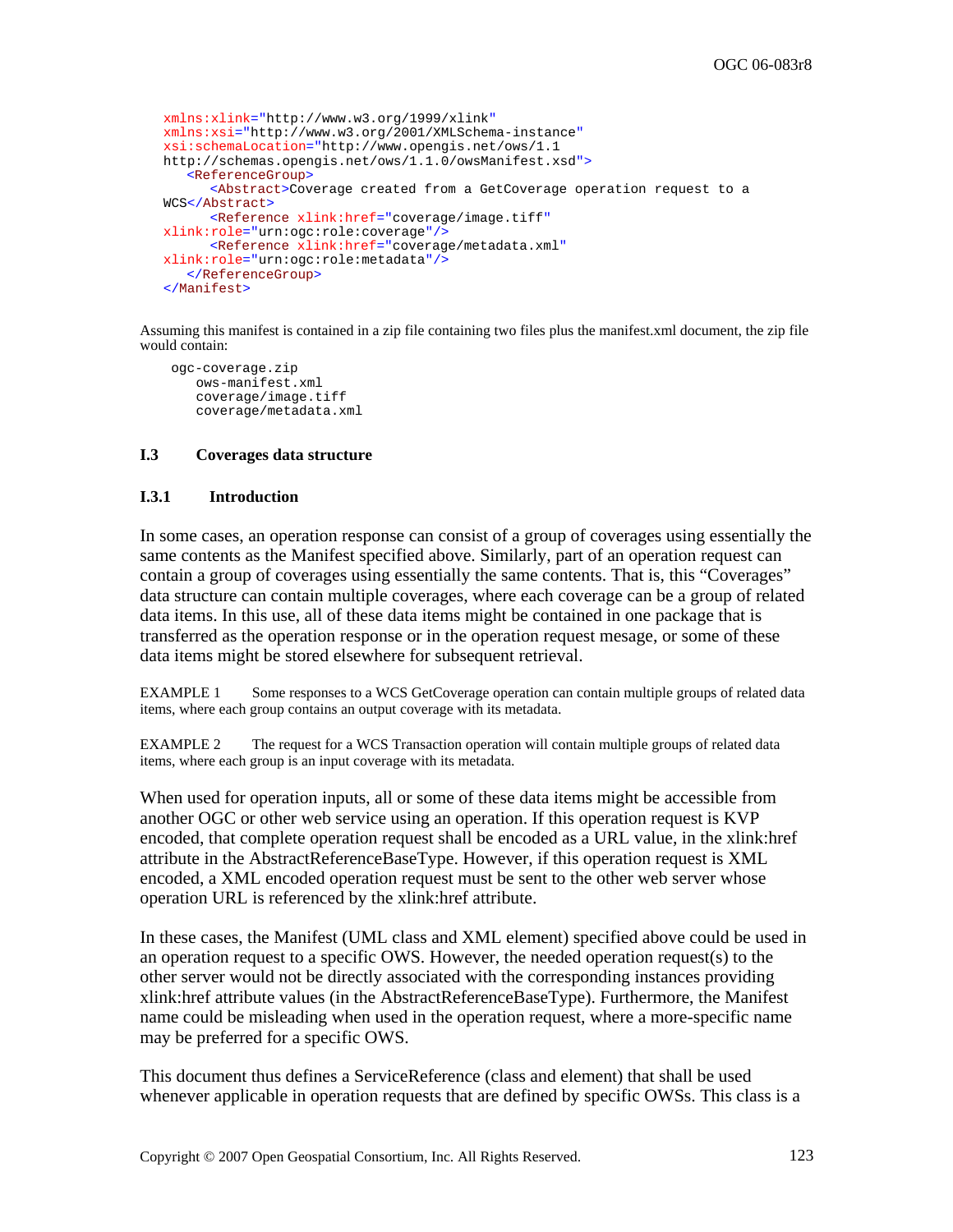subclass of the Reference class, which adds a UML attribute that either contains or references the XML encoded operation request needed to retrieve this input data from the other web server.

This subclause also defines a Coverages class, and corresponding element using the ManifestType, which may be used by specific OWSs. This Coverages class is a subclass of the Manifest class, with no additions or changes in the class attributes except that the ReferenceGroup is renamed Coverage. These classes are included in the Coverage Group package UML class diagram in Figure I.2.



**Figure I.2 — Coverage Group package partial UML diagram**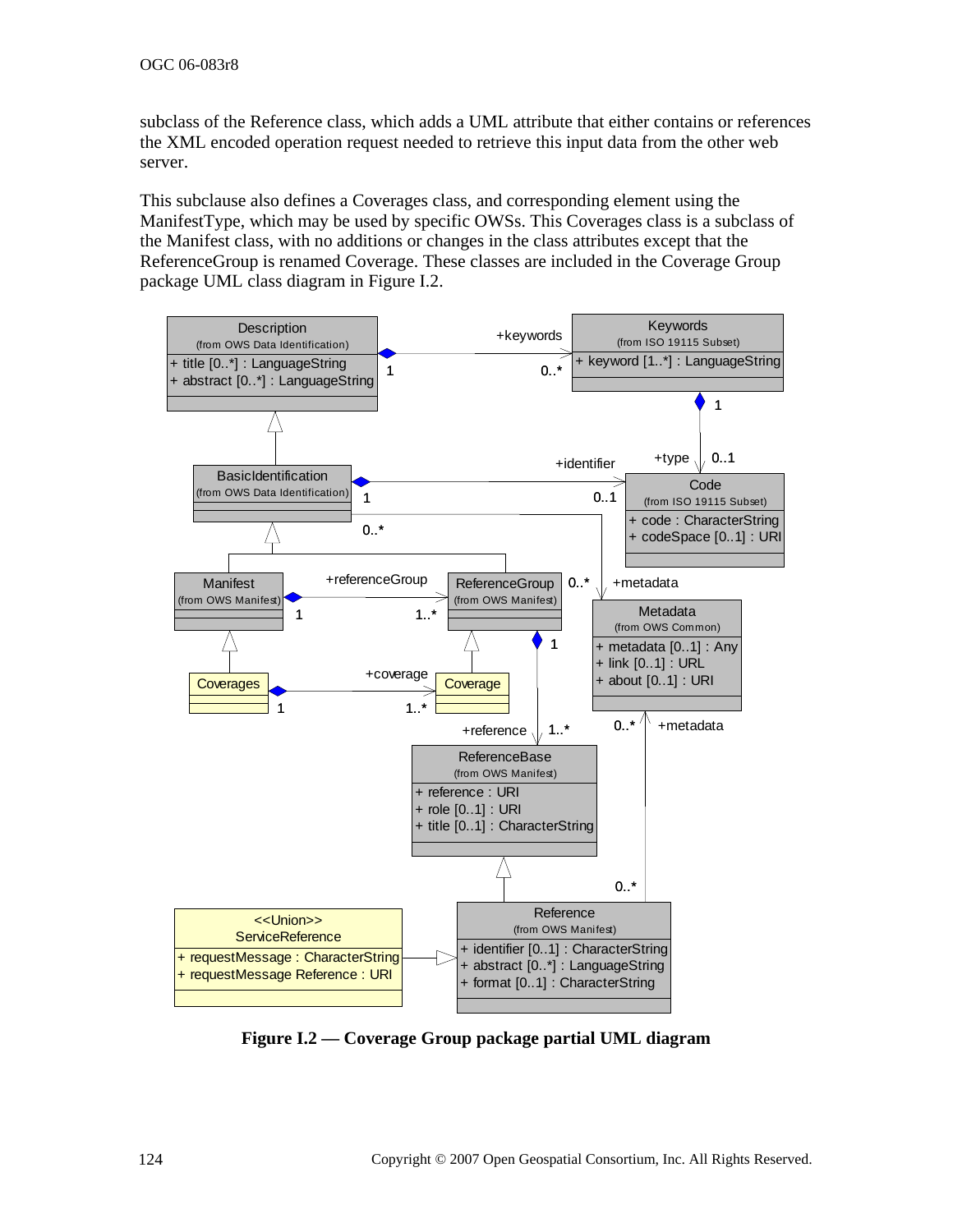# **I.3.2 XML encoding**

A Coverages data structure shall be encoded as specified in the attached owsCoverages.xsd file.

EXAMPLE Here is an example XML document using the Coverages element:

```
<?xml version="1.0" encoding="UTF-8"?> 
<Coverages xmlns="http://www.opengis.net/wcs/1.1/ows" 
    xmlns:ows="http://www.opengis.net/ows" 
    xmlns:xlink="http://www.w3.org/1999/xlink" 
    xmlns:xsi="http://www.w3.org/2001/XMLSchema-instance" 
    xmlns:schemaLocation="http://www.opengis.net/wcs/1.1/ows ../owsCoverages.xsd 
http://www.opengis.net/ows ../../../ows/1.0.0/ows19115subset.xsd">
   <Coverage>
        <ows:Title>TBD</ows:Title>
        <ows:Abstract>Coverage created from GetCoverage operation request to a 
WCS</ows:Abstract>
        <Identifier>TBD</Identifier>
        <Reference xlink:href="coverage/image.tiff"
xlink:role="urn:ogc:def:role:WCS:1.1:coverage"/>
        <Reference xlink:href="coverage/metadata.xml"
xlink:role="urn:ogc:def:role:WCS:1.1:metadata"/>
   </Coverage>
</Coverages>
```
# **I.4 Interpolation methods**

# **I.4.1 Interpolation methods contents**

The InterpolationMethods data structure lists one or more spatial interpolation methods, which can each be used for interpolation of a range record field in a continuous grid coverage. The InterpolationMethods shall use the data structure described in Figure I.3 and specified in Tables I.5 through Table I.8.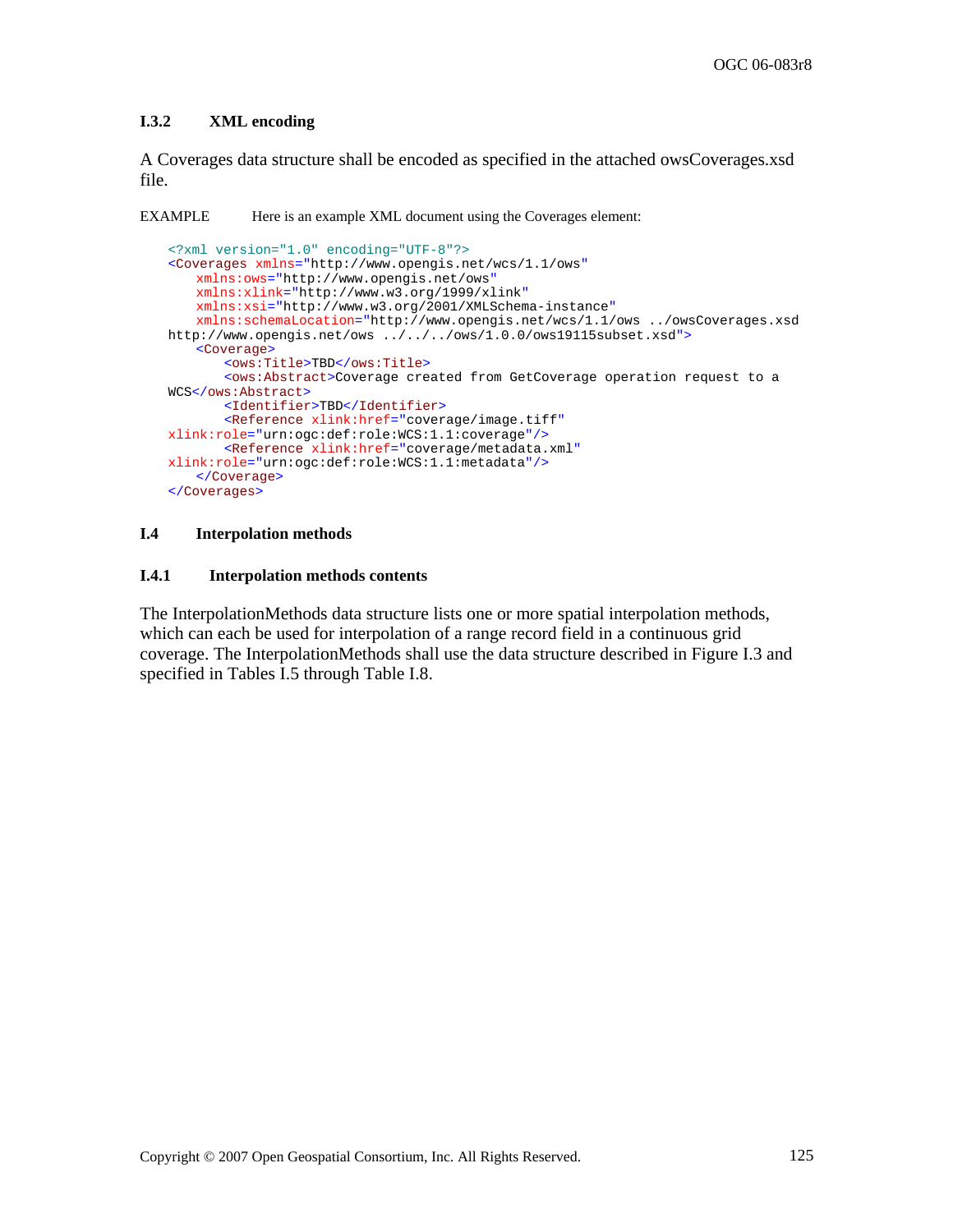

**Figure I.3 — Interpolation Methods class diagram** 

**Table I.5 — Parts of the InterpolationMethods data structure** 

| Names <sup>a</sup>                                                                                                                                                                                                                                                         | <b>Definition</b>                                                                                         | Data type                                               | <b>Multiplicity and use</b> |  |  |
|----------------------------------------------------------------------------------------------------------------------------------------------------------------------------------------------------------------------------------------------------------------------------|-----------------------------------------------------------------------------------------------------------|---------------------------------------------------------|-----------------------------|--|--|
| defaultMethod<br>DefaultMethod                                                                                                                                                                                                                                             | Spatial interpolation method used<br>for this range field when client<br>doesn't specify one <sup>b</sup> | InterpolationMethod<br>data structure, see<br>Table I.6 | One (mandatory)             |  |  |
| Another spatial Interpolation<br>InterpolationMethod<br>otherMethod<br>Zero or more (optional)<br>method that server can apply to<br>data structure, see<br>Include for each other<br><b>OtherMethod</b><br>this range field<br>Table I.6<br>method supported <sup>c</sup> |                                                                                                           |                                                         |                             |  |  |
| See Table 1 for UML and XML naming conventions.<br>a                                                                                                                                                                                                                       |                                                                                                           |                                                         |                             |  |  |
| This default interpolation method should be the recommended or normal method for this coverage range field.<br>b                                                                                                                                                           |                                                                                                           |                                                         |                             |  |  |

c When the default interpolation method is "none", no other methods should be listed.

**InterpolationMethods** has a mandatory **DefaultMethod** parameter that identifies the spatial interpolation method used for GetCoverage requests that don't specify one. **InterpolationMethods** may also have zero or more **OtherMethod** parameters whose values identify other spatial interpolation methods that the server can use for this coverage range field. When the only listed (default) interpolation method is "none", clients may only retrieve subsets of this coverage in its native CRS and at its native resolution.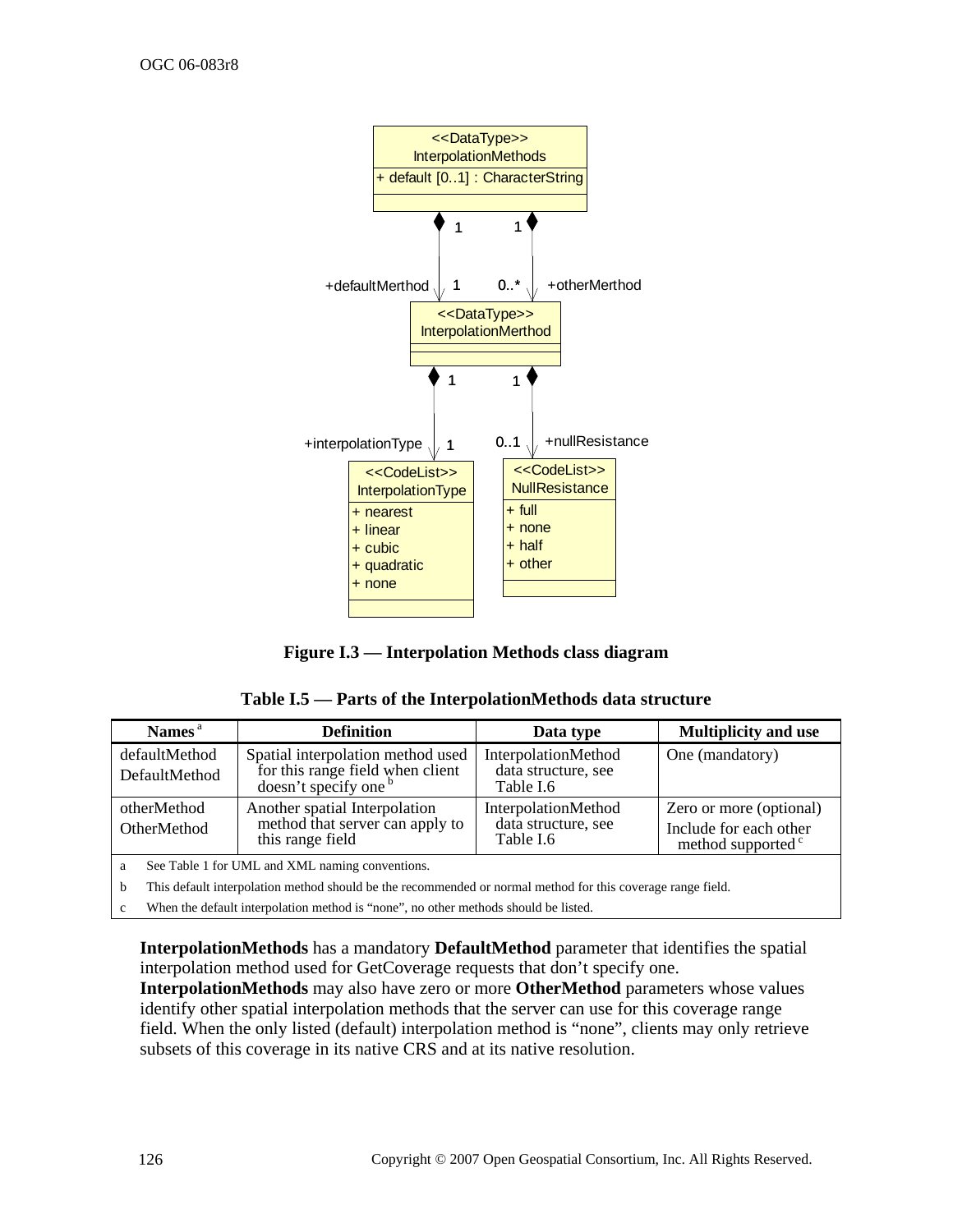| Names <sup>a</sup>                                   | <b>Definition</b>                                                                      | Data type and value                                         | <b>Multiplicity and use</b>                  |  |
|------------------------------------------------------|----------------------------------------------------------------------------------------|-------------------------------------------------------------|----------------------------------------------|--|
| Interpolation<br>MethodType<br>(anonymous)           | Identifier of spatial interpolation<br>method.                                         | CodeList type<br>One of the strings defined<br>in Table I.7 | One (mandatory)                              |  |
| nullResistance<br>nullResistance                     | How server handles null values<br>when spatially interpolating<br>values in this field | CodeList type<br>One of the strings listed in<br>Table I.8. | Zero or one (optional)<br>Include when known |  |
| See Table 1 for UML and XML naming conventions.<br>a |                                                                                        |                                                             |                                              |  |

|  |  | Table I.6 – Parts of the InterpolationMethod data structure |  |
|--|--|-------------------------------------------------------------|--|
|--|--|-------------------------------------------------------------|--|

For a continuous grid coverage, the normal spatial interpolation types are listed in Table I.7 and in the attached default InterpolationMethods.xml dictionary. Servers may implement and list other interpolation methods, defined in dictionaries other than the default.

| <b>Interpolation type</b><br>identifier | <b>Interpolation</b><br>method | <b>Description</b>                                                                                                                                                                                                           |  |
|-----------------------------------------|--------------------------------|------------------------------------------------------------------------------------------------------------------------------------------------------------------------------------------------------------------------------|--|
| nearest                                 | nearest<br>neighbour           |                                                                                                                                                                                                                              |  |
| linear                                  | bilinear <sup>a</sup>          | These are defined in ISO 19123 (Schema for Coverage                                                                                                                                                                          |  |
| quadratic                               | biquadratic <sup>a</sup>       | Geometry and Functions), Annex B.                                                                                                                                                                                            |  |
| cubic                                   | bicubic <sup>a</sup>           |                                                                                                                                                                                                                              |  |
| none                                    | None                           | No interpolation is available; requests must be for<br>locations that are among the original domain locations.                                                                                                               |  |
| a                                       |                                | ISO 19123 specifies two-dimensional bilinear, biquadratic, and bicubic interpolation types. When also interpolating in<br>the elevation dimension of a 3D CRS, the 3D extensions of these interpolation types shall be used. |  |

| Table I.7 – Normal spatial interpolation types |  |  |  |
|------------------------------------------------|--|--|--|
|------------------------------------------------|--|--|--|

Each **InterpolationMethod** element has an optional **nullResistance** summarizing how the server treats null-valued points in interpolation. The normal values for this parameter are listed in Table I.8 and in the default InterpolationMethods.xml dictionary.

| nullResistance | <b>Description</b>                                                                                              |
|----------------|-----------------------------------------------------------------------------------------------------------------|
| full           | Nulls in the input grid(s) have no effect on interpolated value; resampling uses<br>only non-null valued cells. |
| none           | Interpolated value is Null when any one input value is Null.                                                    |
| half           | Interpolated value is Null when half or more input values are Null.                                             |
| other          | Resampling treats nulls differently than any method described above                                             |

**Table I.8 — Effect of null values in spatial interpolation** 

# **I.4.2 Interpolation methods XML encoding**

A set of interpolation methods can be XML encoded, in each Field in the Range part of each CoverageDescription. The XML encoding of InterpolationMethods shall use the XML Schema fragment in the attached owsInterpolationMethod.xsd file. The InterpolationType and nullResistance are UML <CodeList> stereotyped classes, which are thus converted into XML Schema following the GML pattern for XML encoding of <CodeList> classes.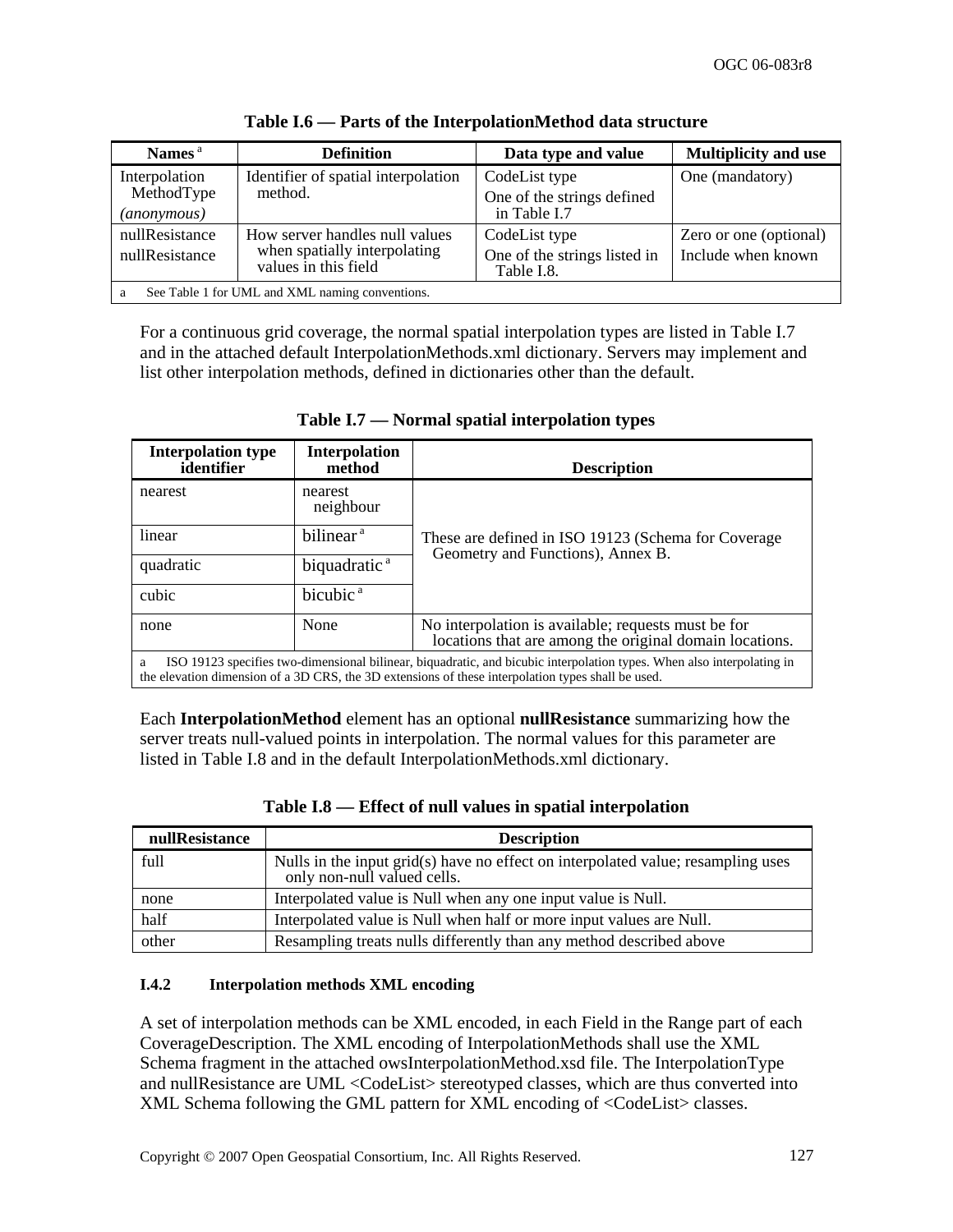That is, in owsInterpolationMethod.xsd, the normal values of InterpolationType and nullResistance are NOT encoded in the XML Schema, but in the default-referenced GML Dictionary. That Dictionary document is named interpolationMethods.xml and also attached to this document. This approach is used since not all useful values of these quantities are currently known, and this approach allows additional values to be more easily specified and used.

EXAMPLE Here is an example InterpolationMethods data structure encoded in XML. It lists four interpolation methods: the first three ("cubic," "linear," "quadratic") are defined in the default codespace dictionary; the fourth ("sinusoidal") is defined at the URL given in the codeSpace attribute.

```
<?xml version="1.0" encoding="UTF-8"?>
<InterpolationMethods xmlns="http://www.opengis.net/wcs/1.1/ows"
xmlns:xsi="http://www.w3.org/2001/XMLSchema-instance"
xsi:schemaLocation="..\..\wcs\1.1.0\owsInterpolationMethod.xsd">
   <DefaultMethod>cubic</DefaultMethod>
   <OtherMethod>linear</OtherMethod>
   <OtherMethod>quadratic</OtherMethod>
   <OtherMethod codeSpace="http://my.server.org/OtherInterpolationMethods.xml">
       sinusoidal</OtherMethod>
</InterpolationMethods>
```
# **I.4.3 Interpolation method KVP encoding**

One selected interpolation method can be KVP encoded for each range field in a GetCoverage operation request as specified in Subclause 10.2.2.